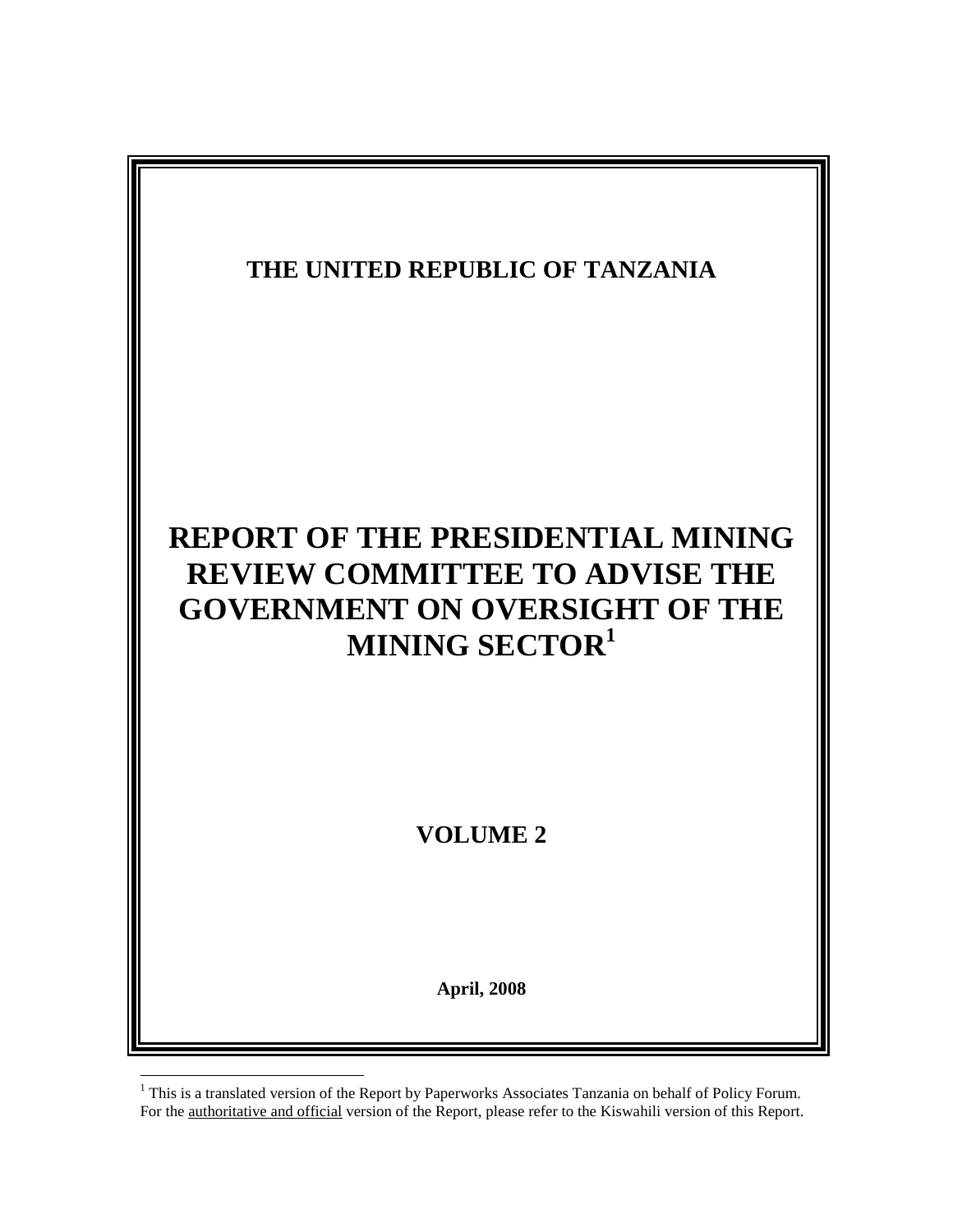## **1.2 Terms of Reference (ToR)**

The Committee was given the following Terms of Reference:-

- i. To go through mining contracts and other documents related to big mines;
- ii. To analyze the taxation system used in the mining sector;
- iii. To go through the government's oversight system in large mining activities;
- iv. To identify and analyze rights and responsibilities of the investor and the government;
- v. To meet the Tanzania Chamber of Minerals and Energy and other stakeholders so as to get their opinions; and
- vi. To give a report with recommendations.

The Committee went through the ToR and requested an addition of the following Terms:-

- vii. To go through other reports drawn by previous committees on the mining sector;-
- viii. To invite any person with expertise in the mining sector to give his views; and
- ix. To advise on any other issues related to the mining sector as may be deemed important.

## **1.3 Implementation of the Committee activities**

The Committee officially started its job on  $28<sup>th</sup>$  November, 2007 by laying down the implementation plan. In the implementation process, the Committee did the following:-

- a) To go through and analyze different documents on oversight in the mining sector in the country;
- b) To meet leaders of Government Departments and Institutions directly responsible for the running and oversight of the mining sector, including the following:
	- i. Ministry of Energy and Minerals
	- ii. Bank of Tanzania;
	- iii. Tanzania Revenue Authority;
	- iv. Tanzania Investment Center;
	- v. State Mining corporation;
	- vi. Geological survey of Tanzania;
	- vii. Mining Advisory Committee;
	- viii. Gemstones Board;
	- ix. Dodoma Madini Institute;
	- x. Ministry of Land;
	- xi. National Development Corporation;
	- xii. Tanzania Civil Aviation Authority; and
	- xiii. Treasury Registrar.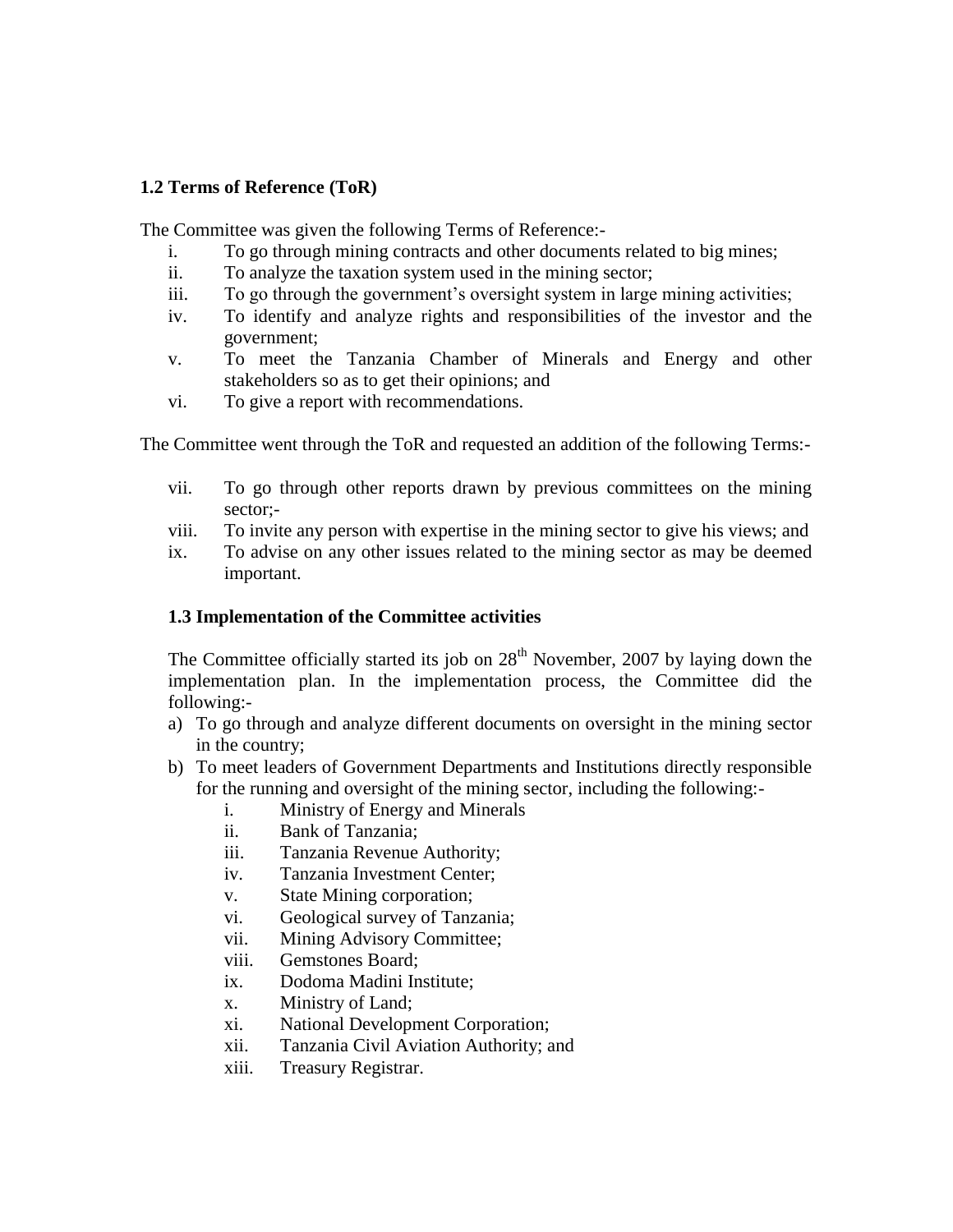( c ) To meet with different stakeholders and institutions dealing with exploration, mining and trading minerals including Tanzania chamber of Minerals and Energy and to meet with different citizens who showed up to give their views on the mineral sector and others who submitted their views by writing as seen in **Annex 1 and 2.**

(d) To visit foreign countries so as to get more experience on oversight systems in the mining sector. Those countries are:-

- i. South Africa;
- ii. Australia;
- iii. Botswana;
- iv. Ghana;
- v. Japan;
- vi. Canada;
- vii. Thailand; and
- viii. Zambia;

(e) To visit large and minor mines in Tanzania, plus mining projects still in different development stages. Visited mines and projects are:-

- i. Bulyanhulu Gold mine in Kahama
- ii. Buzwagi Gold mine in Kahama;
- iii. North Mara mine in Tarime;
- iv. Geita Gold mine in Geita;
- v. Golden Pride in Nzega;
- vi. Buhemba Gold mine in Musoma;
- vii. Kiwira Coal Mine at the border of Rungwe, Kyela and Ileje districts;
- viii. Liganga Iron Ore project in Ludewa district;
- ix. Mwadui diamond in Kishapu;
- x. El Hilal Minerals diamond mine in Kishapu;
- xi. Tanzanite One mine in Mirerani;
- xii. Kilimanjaro mines mine in Mirerani;
- xiii. Small gold miners in Rwamgasa; diamond miners in Maganzo and tanzanite miners in Mererani.

(f) To conduct public meetings with citizens living around the mines so as to get their views on the mining sector. Public meetings were held at Karimjee (Dar es Salaam); Maganzo, Kakola, Buzwagi, (Shinyanga); Geita, nyakabale, Rwamgasa and in Mwanza City (Mwanza), Nyamongo and Buhemba (Mara), Mererani (Manyara), Kiwira (Mbeya), and Mundindi (Iringa).

Also, the Committee met with political, government and community leaders in regions and districts with mines and got to hear their views on the problems facing the mining sector.

## **1.4 Structure of the Report**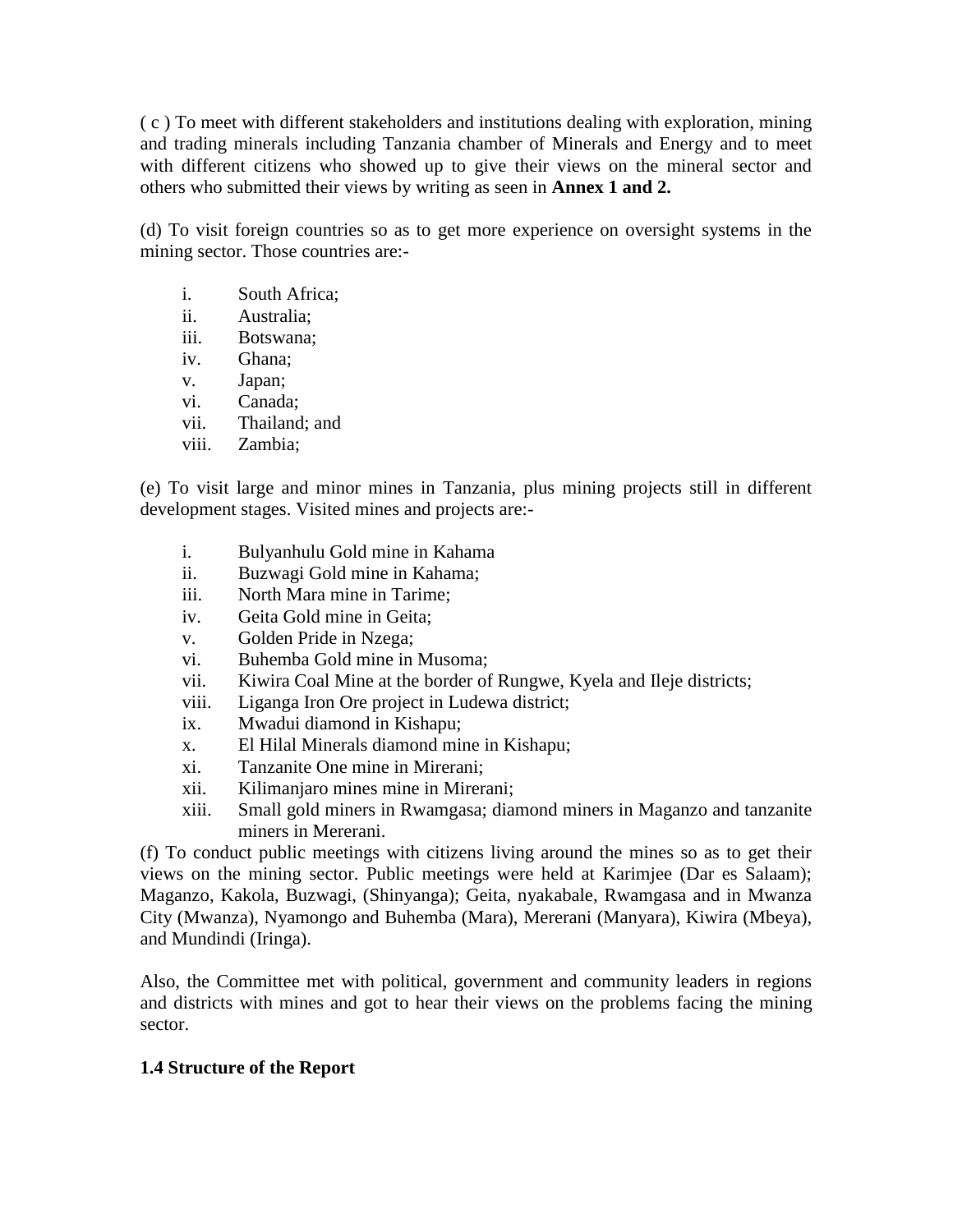This report has six chapters. The first one is on introduction. The second shows the real situation in the mining sector; the third presents different stakeholders' views; chapter four is on other countries experiences in managing mining activities; the fifth chapter gives the analysis, opinions and recommendations of the Committee and chapter six gives the conclusion.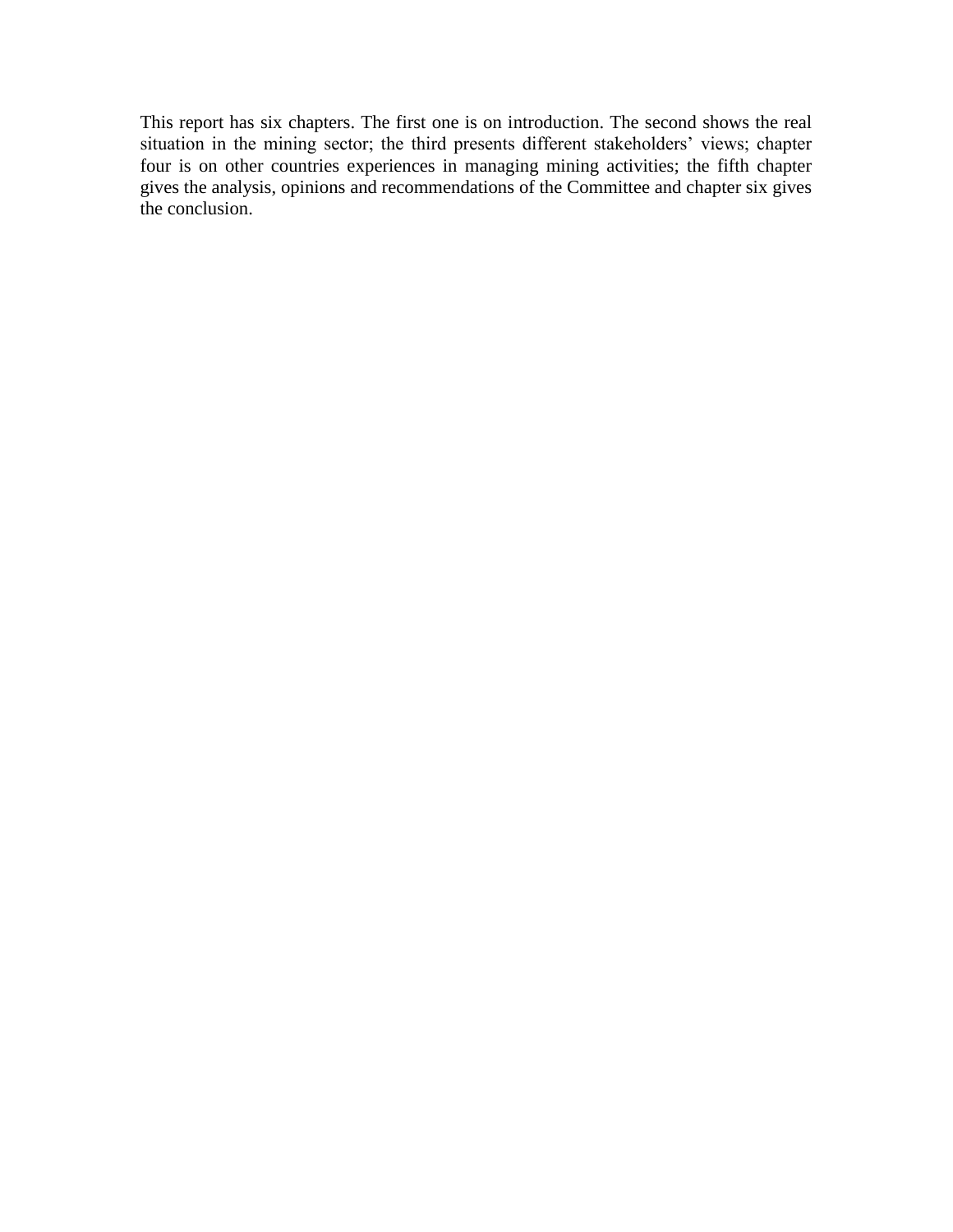#### **CHAPTER TWO**

#### **2 THE REAL SITUATION OF THE MINING SECTOR**

#### **2.1 Mineral Resource and its contribution to National Development**

According to a database available at the Ministry of Energy and Minerals, Tanzania is one the countries blessed with a huge reserve of mineral resources. According to that database, minerals that can be found in Tanzania are classified into five groups as follows:-

- a) Metallic minerals group this includes gold, iron ore, nickel, copper, cobalt and silver;
- b) Gemstone groups this includes diamond, tanzanite, ruby, garnets; etc
- c) Industrial minerals group limestone, soda ash, gypsum, salt and phosphate;
- d) Energy-generating minerals like coal and uranium; and
- e) Construction minerals like gravel, sand and dimension stones.

Division of the mineral reserves confirmed to be available in the country is shown in Table 1. Also, map 1 shows where these minerals are in the country (final annex of the report).

| <b>TYPE</b> | <b>AMOUNT</b>        |
|-------------|----------------------|
| Gold        | $2,222$ tones        |
| Nickel      | 209 million tones    |
| Copper      | 13.65 million tones  |
| Iron Ore    | 103.0 million tones  |
| Diamond     | 50.9 million ounces  |
| Tanzanite   | 12.60 tones          |
| Limestone   | 313.0 million tones  |
| Soda ash    | 109 million tones    |
| Gypsum      | 3.0 million tones    |
| Phosphate   | 577.04 million tones |
| Coal        | 911.0 million tones  |

#### **Table 1: CONFIRMED MINERAL RESEVE**

Despite the presence of such a huge amount of mineral reserves, the contribution of this sector to the national economy and community development seems not to be meeting citizens" expectations compared to other sectors of the economy. There are several reasons to explain this.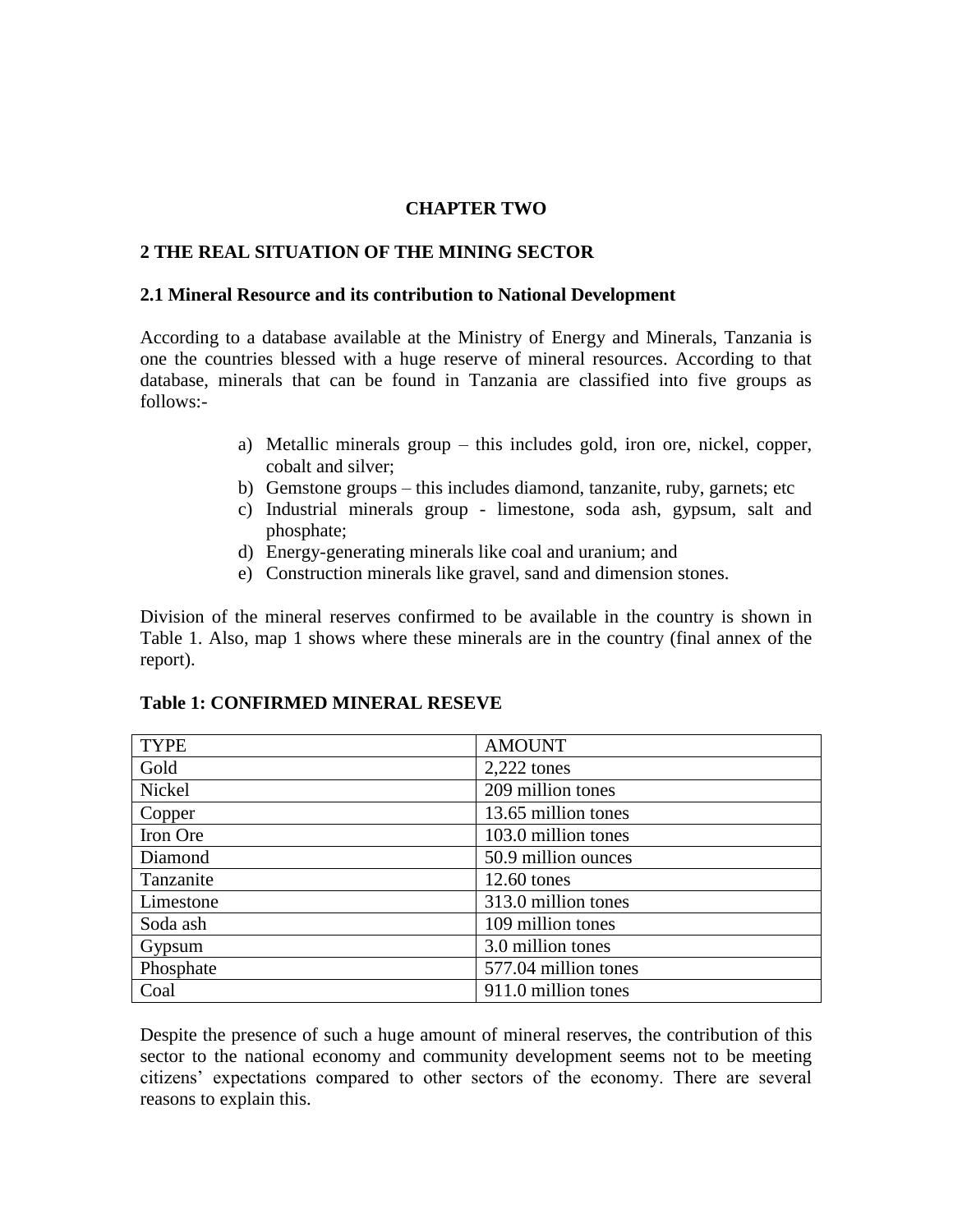In the period since independence in 1961 to early 1990s, the mining sector did not attract huge and modern investment compared to other sectors. Due to this fact, the mines that were operational at that time were the ones initiated by colonialists and ran by the government. Most of those mines include the diamond mine in Mwadui and Buckreef and Geita gold mines in Geita and Buhemba in Musoma. Also, in that period, there was a tin mine in Karagwe district. Apart from those mines, there were also small gold miners in Lupa (Chunya), Mpanda and other areas in the Lake Victoria zone.

During 1980s and 1990s, the government made huge policy changes and recognized a huge contribution that can come from the private sector to the economic and social development. Hence, many policies were reviewed so as to provide room for the private sector to give its full contribution especially through investments in the production activities. This policy direction also focused on installing a modern management system so as to attract modern technology investment na bring in needed capital for investment in the economic sectors, including the mineral sector.

# **2.2 Mineral Sector Review**

Following the government"s decision on economic changes and by recognizing the opportunity and importance of the mining sector to contribute fully in the economic development, the government passed the Mining Policy (1997). This policy provides the direction of the mining sector in 25 to 30 years and it has become the vision to lead and direct the development of minerals activities in the country. The objectives of this policy include promotion of exploration and development of mining activities, to improve small scale mining, reduce poverty, to enhance social and economic infrastructure, to increase foreign currency and government revenue, to develop Tanzania into Africa"s Gemstone center and encourage environmental safety and protection.

From this aim, the policy set out the following key objectives:-

- i. To promote exploration and development of mining activities;
- ii. To modify and improve small scale mining;
- iii. To make sure the riches coming from mining help in creating sustainable economic and social development;
- iv. To reduce or eradicate the negative social and environmental impacts of mining development;
- v. To develop successful plans for trading minerals and their products;
- vi. To develop and enhance Tanzania as Africa"s gemstone center; and
- vii. To reduce poverty, especially among small scale miners

## **2.3 Implementation of the Mining Policy**

As a first step in implementing this policy, the government made different amendments to different financial Laws in 1997 (The Financial Laws (Miscellaneous Amendments) Act, 1997). These amendments were intended to attract foreign private sector investment in the mining sector. In 1998, the government enacted a mining law and made changes to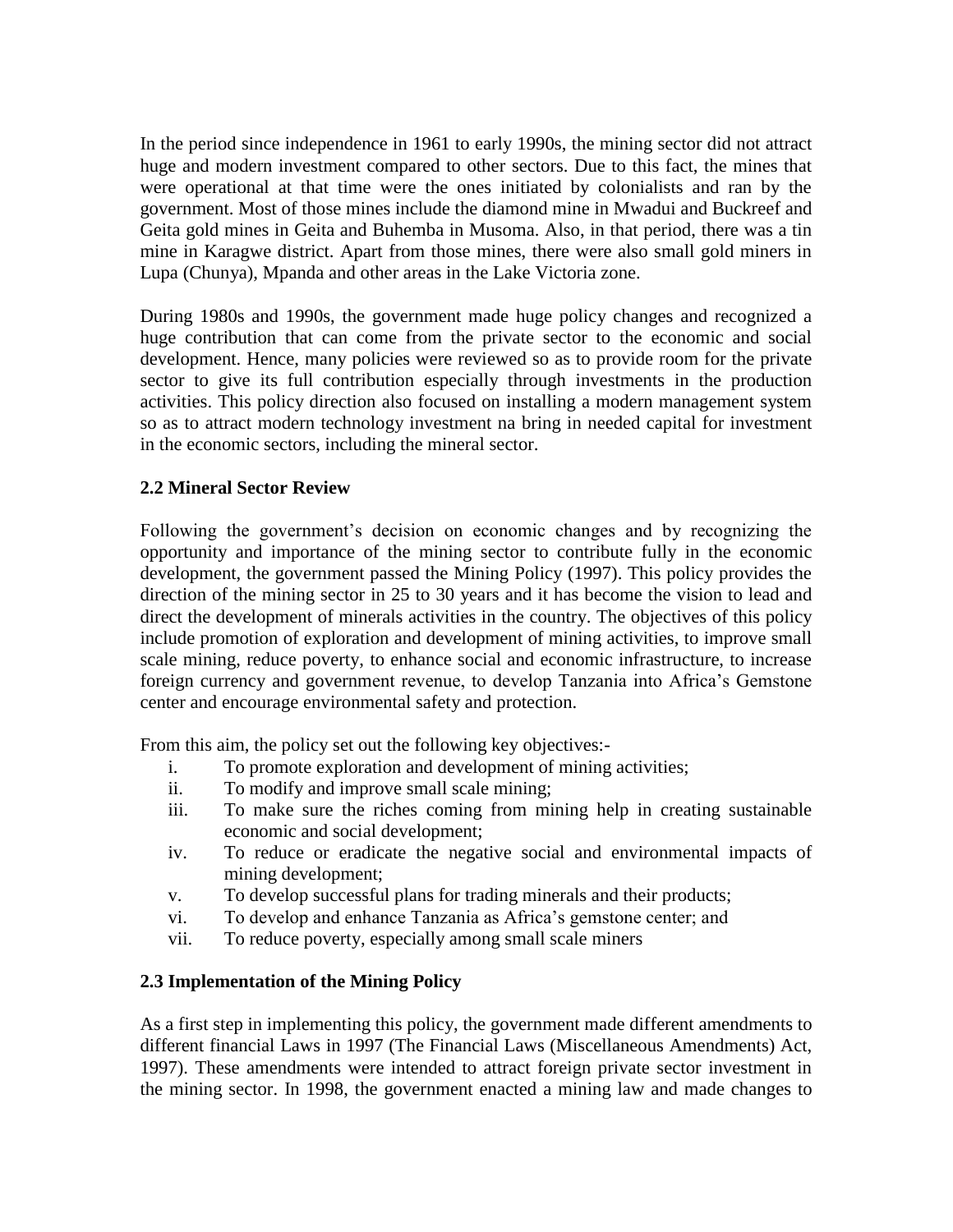the Foreign Exchange Act (1992) so as to meet the needs of the mining sector in accordance to the Mining Policy (1997) too.

So as to implement this policy, current taxation laws provide the following incentives:-

## **2.3.1 Income Tax**

The Income Tax Act (2004) which is currently used on the income tax has special sections related to taxation in the mining sector as follows:

- (a) Section 15(3) which allows for a mining company to redeem provisional funds dedicated to environmental protection in implementing written conditions set out by the Income Tax Commissioner;
- (b) Section 83(1) (a) that requires mining companies to deduct withholding tax from the payments made for management and technical services provided by resident companies. The amount of tax on such services is stated in paragraph 4(c) of the first table of the Act which is 5%. Deductions for services provided by nonresident companies are done according to section 83(1)(b) which is 15%; and
- (c) The depreciation rate for exploration and mining equipments is  $20\%^2$ .

However, some sections which were in the repealed Income Tax (1973) are still being used in estimating income tax amounts for foreign mining companies. Section 145 of the Income Tax Act (2004) allows for the third part of the second table of the repealed Income Tax Act (1973) to be used. Key sections that were in the repealed Act and are still being used are the following:

- a. i. 100% capital allowance in the year of expenditure in the computation of that year"s taxable income
- b. A capital allowance of more than 15%. Companies with Mining Development Agreements – (MDAs) with the government signed before 1 July 2001 are allowed to redeem more than 15% of additional capital allowance on unredeemed qualifying capital expenditure. This relief is given every year until when the companies start generating taxable income hence the companies get more relief on the compound interest. Companies with no agreements with the government and those with agreements signed after  $1<sup>st</sup>$  July 2001 are not entitled to this additional relief. The main impact of that provision is that companies take too long time before they start paying taxes or not paying at all hence denying the government more revenues.

However, in 2006, some companies accepted the removal of this provision in the MDAs after negotiations with the government though the impact of that provision will continue for a long time.

 $\overline{a}$ 

 $2^2$  Fourth grade of the Third Table of the Income Tax Act, 2004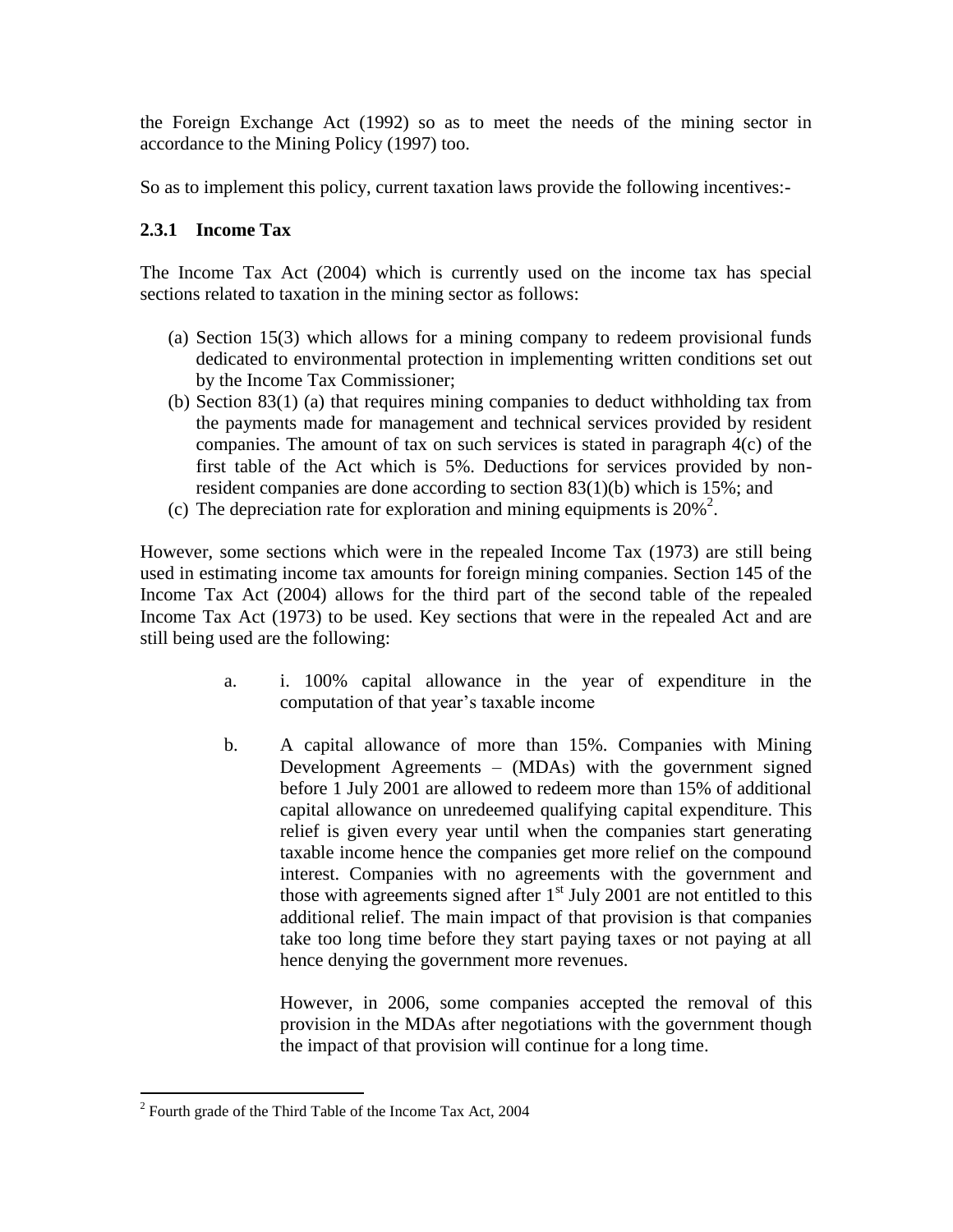- c. The tax relief given in the computation of mining companies" incomes that are allowed to redeem all their running and capital expenditures on all projects without considering if those projects contribute to their annual income. Under that system, there is no ring fencing on the mine to mine basis. If a company has two or more mines, it is allowed to redeem the costs for all the mines without considering if they contribute to annual income.
- d. The withholding taxes rates that are applicable to companies without MDAs or those who signed the MDAs after  $1<sup>st</sup>$  July 2001 are those stated in the Income Tax Act (2004). In some areas and for some companies with MDAs, the withholding tax rates are those stated in the repealed Income tax Act (1973). For example, under the Income Tax Act (2004), withholding tax rates for technical and management services fees given to mining companies is 5% for services offered in the country by resident companies and 15% for services offered by nonresident companies. However, companies with MDAs give 3% in tax as stated in the MDAs. In other areas, nonetheless, the rates states in the Income tax Act (1973) are not applicable. A good example is taxes on profits earned form loans acquired form related companies whereby some MDAs have provisions that prohibit payment of such tax.

# **2.3.2 Value Added Tax-VAT**

Value Added Tax is charged on domestic and imported goods and services. A Law used to collect this tax is the Value Added Tax, Cap 148. According to sections 11 of the Act, different persons and institutions listed in Table three are entitled to VAT relief. Mining companies are listed in Table three. Paragraph 11 of the Table reads:

"The importation by or supply to a registered licensed exploration, prospecting, mineral assaying, drilling or mining company, of goods which if imported would be eligible for relief from duty under Customs Laws, and services for exclusive use in exploration, prospecting, drilling or mining activities"

According to para 8, mining companies are not subject to VAT relief on imported goods for which they do not receive Customs duty relief. So, companies are required to pay tax for those goods and redeem them through normal VAT processes. Therefore, because mining companies export their products and hence are charged 0% tax, almost all the companies are refunded their taxes by TRA.

## **2.3.3 Customs Duty**

Mining companies and their contractors are exempted from customs duty depending on the stage reached in the mining activities as follows:-

a) During prospecting, mine development before starting production to the end of the first year of production, mining companies and their contractors are allowed to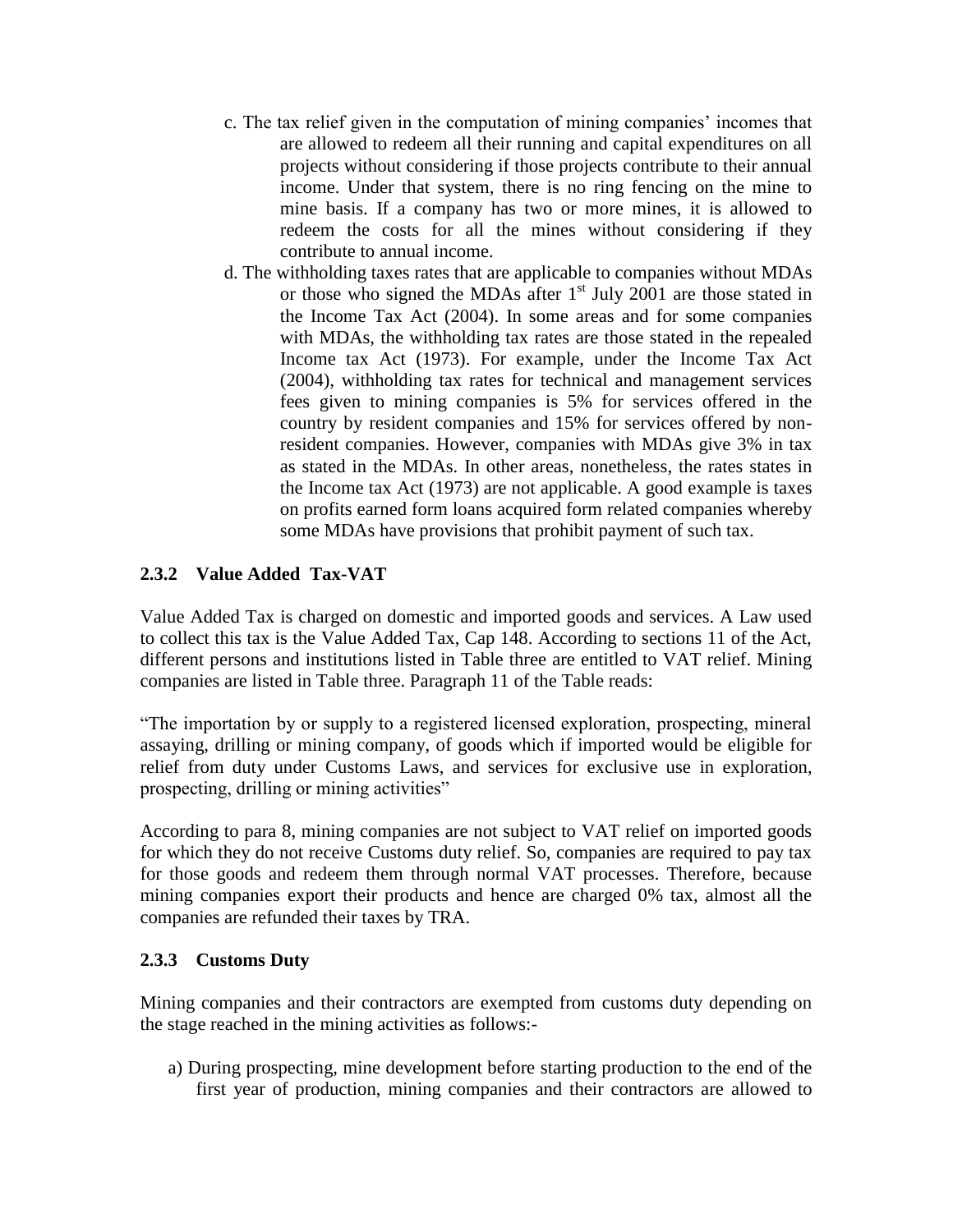import duty free all the goods related to mining activities. Those goods include machineries, dynamite, vehicles, oil and lubricants. However, that exemption is given by the Commissioner of Duties after consultations with Minister responsible for minerals and after being satisfied that the equipments will be used for mining activities.

b) After the fist year of production, companies and contractors are supposed to pay customs duty not exceeding 5% on machineries, dynamite, spare parts, vehicles, oil and lubricants instead of the Common External Tariff (CET) payable for such products when entering East African Community. For example, according to CET, the rate for dynamites is (10%) but mining companies and contractors pay an amount not exceeding 5%.

# **2.3.4 Excise Duty**

Mining companies are exempted from Exercise duty on imported or domestically purchased oil for mining purposes. This is according to the Government notice no. 480 published on 25 October 2002.

# **2.3.5 Fuel Levy**

Fuel levy is charged under The Road and Fuel Act, Chapter 220. According to government notice no. 22 of  $5<sup>th</sup>$  February 1999, gold mining companies with MDAs are exempted from Fuel levy (also known as Road Toll) which exceeds US\$ 200,000 per annum. This exemption is for the whole MDA period or the life of the mine depending on what might happen first which is different from what was stated in the Government Notice no. 22 of 1999, where the exemption was only for the first production year. Companies dealing with other minerals and small scale miners are not included in this exemption.

## **2.3.6 Stamp Duty**

Minign companies with MDAs use duty rates stated in respective MDAs, which are lower as compared to those in the first Table of the Stamp Duty Act Chapter 189 when the agreements were signed.

## **2.3.7 Local Government Levy**

The Local Government Finances Act (1982) requires all mining companies to pay to the Local Councils 0.3% of the turnover. However, the MDAs have set a ceiling of US\$ 200,000 per annum.

## **2.4 Mining Contracts**

Between 1994 and 2007, six mining contracts have been signed for big gold mines. Mines with those contracts are: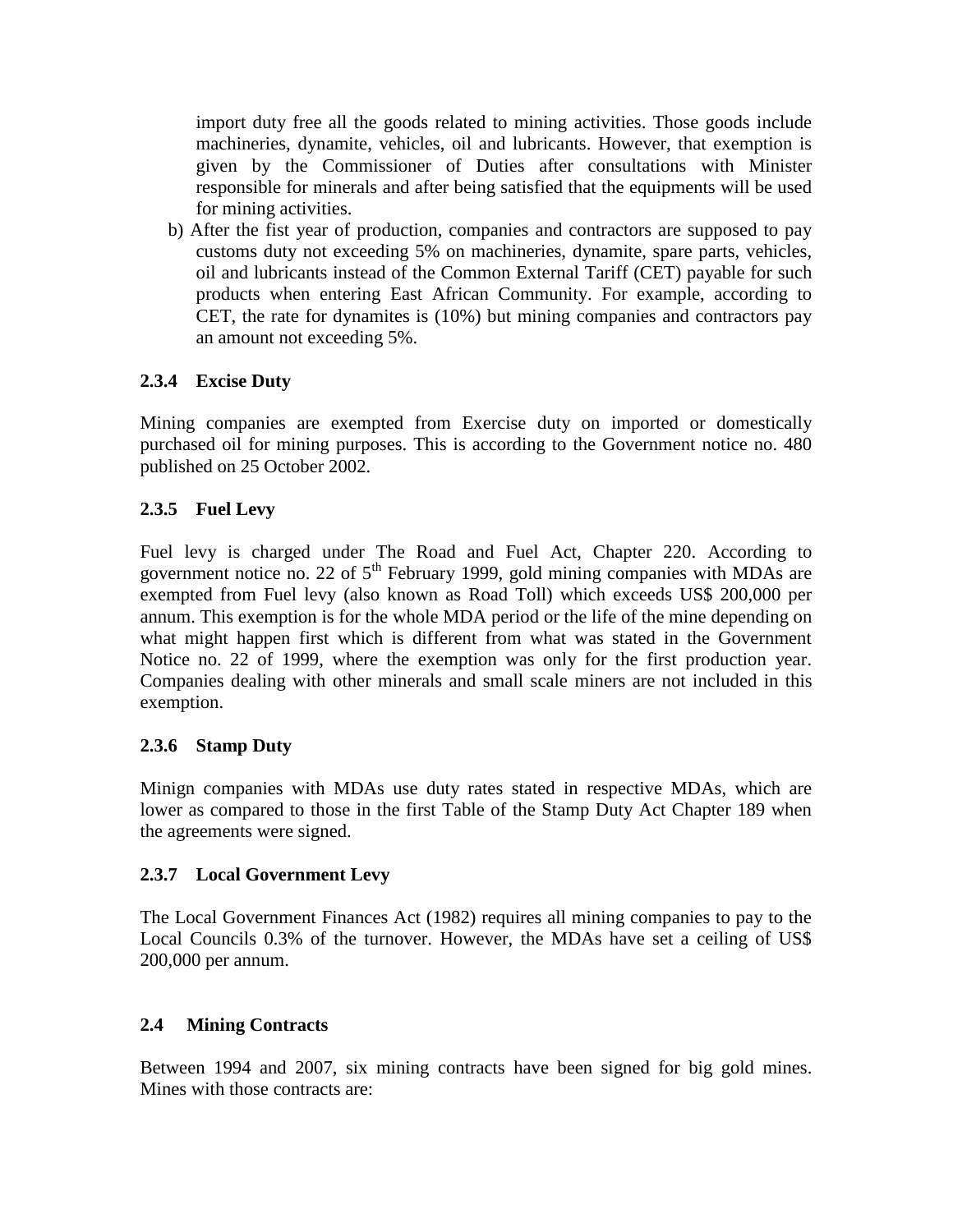- (a) Bulyanhulu in Kahama owned by Bulyanhulu Gold Mine Limited. Contract signed on  $5<sup>th</sup>$  August 1994;
- (b) Golden Pride in Nzega owned by Resolute Tanzania Limited. Contract signed on  $25<sup>th</sup>$  June 1997;
- (c) Geita Gold Mine in Geita owned by Anglogold-Ashanti from South Africa. Contract signed on  $24<sup>th</sup>$  June 1999;
- (d) North Mara in Tarime owned by North Mara Mine Limited. Contract was signed on  $24<sup>th</sup>$  June 1999;
- (e) Tulawaka in Biharamulo owned by Northern Mining and Pangea Minerals Ltd. Contract signed on 29<sup>th</sup> December 2003; and
- (f) Buzwagi in Kahama owned by Pangea Minerals Limited. Contract signed on 17 February 2007.

According to section 10(1) of the mining act, the Minister responsible for minerals is the one responsible for entering into agreement on mine development with the investor on behalf of the government. Key issues to be considered in the contract according to section 10(2) of the Act include the following:

- i) Fiscal stability during the whole period of the project according to the Laws and agreed rates of royalties
- ii) How the Minister or Commissioner of Minerals can use his discretion to implement the agreement according to the Law and its guidelines
- iii) To specify the limits of the investor's responsibility in protecting the environment;
- iv) How to solve conflicts arising from the respective MDA.

On top of the issues specified in the Mining Act, others issues included in the MDAs including the following:-

- v) The company to be allowed to open a bank account and to repatriate funds; and
- vi) To put a ceiling on the amount of revenue payable to Local Government Councils

Basically, these contracts are similar **(see attachment 3)**, with only slight differences in some areas, for example:-

- In the Buzwagi Mining Contract, Pangea Mineral Limited was given an 80% declining balance for the first year and 50% for all the following years if he government will make any changes on the Act according to section 4.7 of that contract. Other contracts have a huge relief than this; and
- In the Addendum between the government and Bulyanhulu Gold Mine Limited and North Mara Gold Mine Limited of  $17<sup>th</sup>$  February, 2007, an additional 15% relief of the capital expenditure was removed.

#### **2.5 Big Mines present in the Country**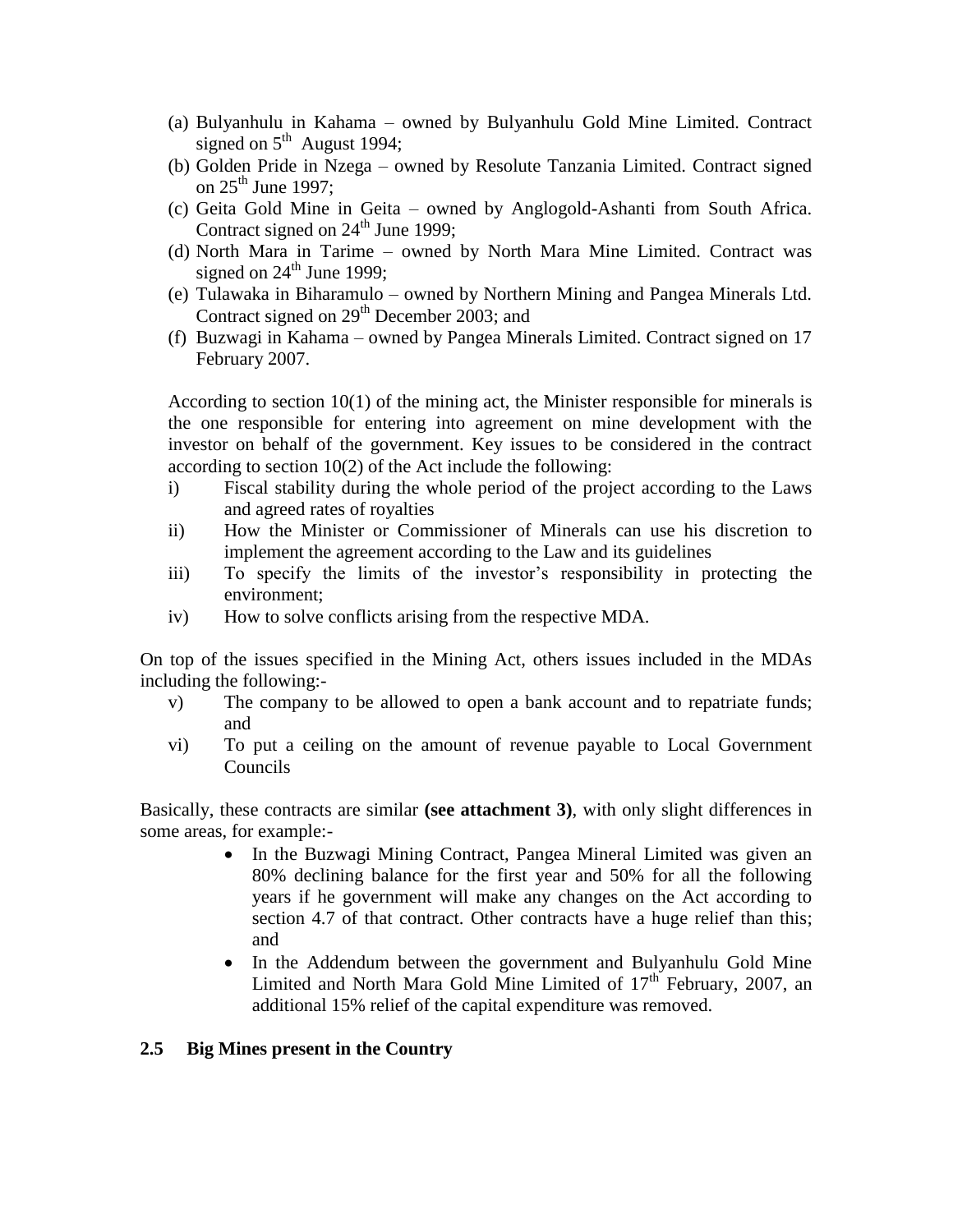The report on present mines and projects shows that there are several big mines which include six gold mines, one diamond mine, one coal mine and another for tanzanite. Also, there are other projects at different development stages.

Brief explanations on the history, ownership, production, life expectance of the mine or the revenues from those mines are as follows:-

# **2.5.1 Bulyanhulu Mine**

This gold mine is in Kahama district, Shinyanga, 56 km from Lake Victoria and 153 km from Mwanza City. It is owned by Bulyanhulu Gold Mine Ltd which is a subsidiary company of Barrick Gold Corporation from Toronto, Canada. This mine started production in 2001 and up to the end of 2005, investment had reached US\$ 610mln.

The mine has a gold reserve of about 13.2 million ounces (equal to 411 tones) and produces an average of 300,000 ounces (11.34 tones) of gold and 200,000 ounces of silver and 8 million troy of copper per anum. The mine is expected to span for 30 years with the current rates of production.

For the period between 2001 to December 2005, the mine paid to the government a royalty totaling US\$ 15.18 million and US\$ 68.28 million in through other taxes. Also the mine has employed 1,913 workers, out of which 1,710 (equal to 89%) are residents.

## **2.5.2 North Mara mine**

This mine is in Tarime district, Mara region, 43km from Tarime town and is owned by North Mara Gold Mines Limited which is a subsidiary company of Barrick Gold Corporation from Canada. This mine started production in 2002, under the ownership of Afrika Mashariki Gold Mines Ltd.

The mine has a gold reserve of about 3.8 million ounces (116.23 tones) and can produce up to 267,000 ounces (8.51 tones) per annum. Its life expectance is expected to be 12 years.

From 2002 December 2005, the mine had paid royalties to the government totaling US\$ 9.58 million and US\$ 20.92 million in other taxes. Also, the mine has employed a total number of 1,103 workers, of whom 923 are Tanzanians (equal to 84).

## **2.5.3 Tulawaka Gold mine**

This is in Biharamulo district, Kagera region, some 160 km south west of Mwanza city. This mine is co-owned by Pangea Minerals Limited which is a subsidiary of Barrick Gold Corporation from Canada with 70% of shares and Minieres du Nord also from Canada, with 30% of the shares.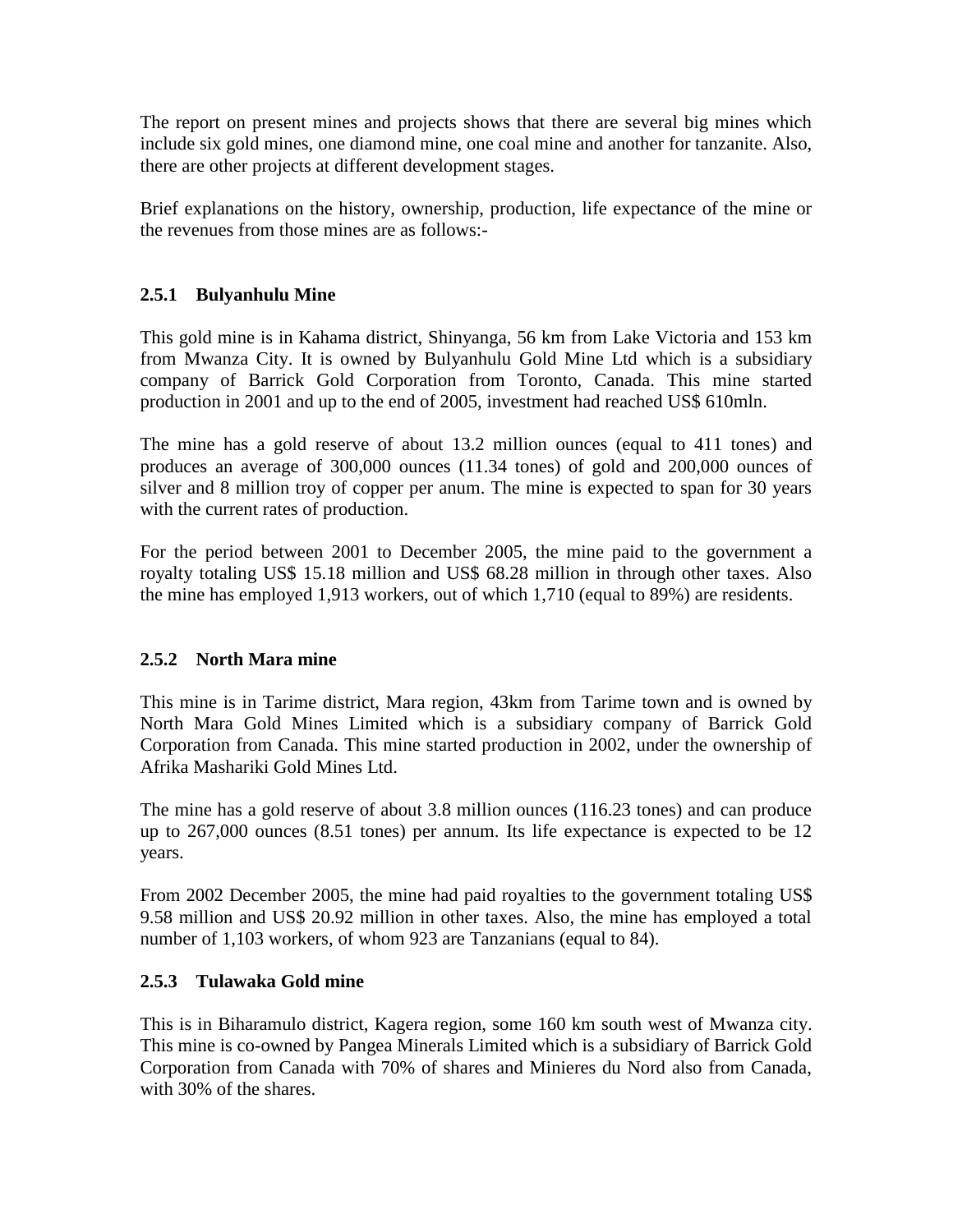The mine started production in 2005. The mine has a gold reserve of 565,000 ounces (17.57 tones) and can produce an annual average of 120,000 ounces (3.88 tones). From that level of production, the mine is expected to last for 5 years.

Since its beginning to 2006, the government has collected US\$ 2.0million as royalty payments and US\$ 5.2 million in other taxes. Furthermore, the mine has employed a total number of 508 workers, of whom 481 are Tanzanians which is equal to 95%.

# **2.5.4 Buzwagi Gold mine**

This mine is in Kahama district, Shinyanga. It is owned by Pangea Minerals Limited. As of now, the mine is in the final construction stages and is expected to start production in 2008.

The capital investment in this mine is expected to reach US\$ 372 million. The mine has a reserve of about 2.4 million ounces and production is estimated to reach 225,000 ounces per annum which makes its life expectance to be about 10 years. It is expected that the mine will provide employment to about 696, of whom 630 will be Tanzanians, which equals 91%.

# **2.5.5 Geita Gold mine**

In 1994, Cluff Resources Plc from the UK was licensed to explore minerals in the Geita mining area. In 1996, Ashanti Gold field from Ghana bought the English company together with all its assets and licenses. Ashanti Gold Fields continued with exploration activities in Geita until 1999 when the actual mining started.

In 2000, AngloGold from South Africa bought 50% of the shares from Ashanti Gold Fields. In the same year, the two companies joined to form a partnership company called AngloGold Ashanti Limited which is the owner of Geita Gold Mining Limited responsible for mining activities at the Geita Gold mine.

This mine has a gold reserve of about 16.95 million ounces (527.02 tones) and the capacity to produce an average of 560,000 ounces (18.43 tones) per annum. Up to the year 2004, a total of US\$ 450.0 million had already been invested in that mine.

Since it started its operations to the end of 2005, the mine had already paid US\$ 36.0 in royalties and and US\$ 37 million in other taxes. The mine has a total number of 2,296 workers, of whom 2,222 are Tanzanians, an equivalent of 97%.

## **2.5.6 Golden Pride Gold Mine**

The Golden Pride mine which is in Nzega district, Tabora region, is owned by Resolute Tanzania Limited. The mine started production in 1998 with a capital investment of US\$ 370 million by the year 2005. It has a gold reserve of about 2.47 million ounces (76.82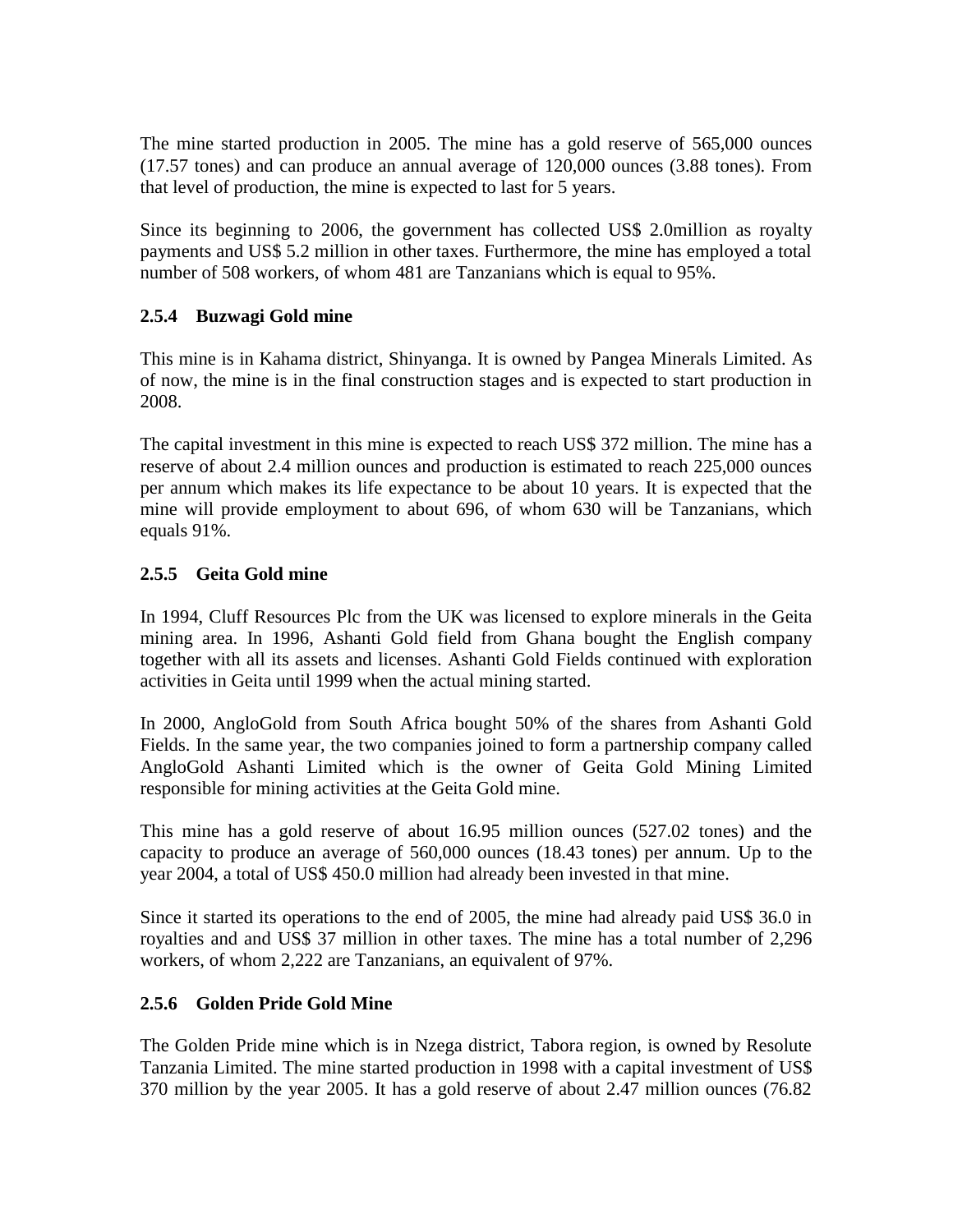tones) and the capacity to produce an average of 180,000 ounces per annum. At first, the mine was envisaged to last fro eight years, but due to discovery of new reserves, the mine now is expected to run till 2012.

Up to 2005, the government had collected US\$ 11.4 million in royalties and 16.95 in other taxes from the mine. Also the mine has 619 workers, of whom 604 (equal to 98%) are Tanzanians.

## **2.5.7 Tanzanite one mine**

This mine is in Simanjiro district, Manyara region, 80 km from Arusha City. It started production in 1999 with a capital investment of US\$ 20.0 million and has the capacity to produce an average of 230 kilograms of tanzanite per annum.

Tanzanite mining activities were being done by Mererani Mining Limited, a subsidiary of African Gem Resources (AFGEM). In May 2004, Tanzanite One Limited took over AFGEM.

Up to 2005, the government had been able to receive US\$ 1.47 million in royalties and US\$ 5.5 million in other taxes from the mine. The mine has a total number of 579 Tanzanian workers, who form 97% of all workers.

## **2.5.8 Mwadui Diamond Mine**

The mine started production activities in 1951 in Kishapu district, Shinyanga region and is owned in partnership by Willcroft Company (a subsidiary of South Africa's De Beers Group) which owns 75% and the government of Tanzania which owns 25%.

According to a report of an analytical assessment done in 2004, the mine was estimated to be having a reserve of about 50.9 million carats. Currently, the mine produces an average of 250,000 diamond carats per annum. However, there are plans to expand the mine's production capacity to an average of 500,000 crates per annum.

Since 1997 to 2005, the government collected US\$ 8.4 million in royalties and US\$ 16.7 million in form of other taxes. The mine has about 967 workers, of whom 959 (99%) are Tanzanians.

## **2.5.9 Kabanga Nickel Project**

The Kabanga Nickel project is owned in partnership by Xstrata Nickel and Barrick Gold Corporation each with 50% of the shares. Currently, Xstrata is carrying out pre– feasibility studies with the aim of opening a large mine at Kabanga, Ngara district in Kagera region. According to reports from the company, the feasibility study will be over by the end of 2008.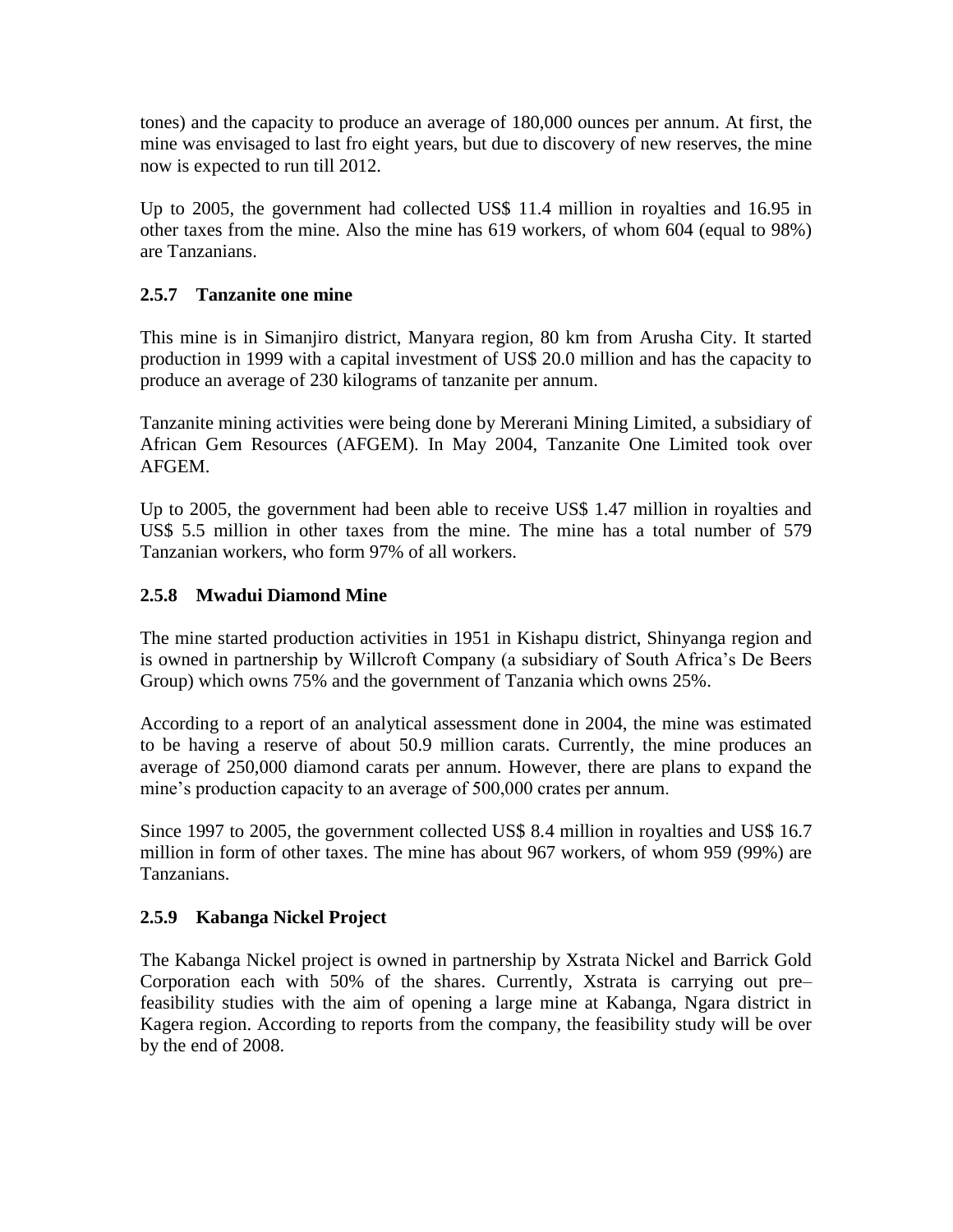Preliminary reports say that the project is expected to cost more than US\$ 2 billion. When it starts production, it will be the largest Nickel mine in the world. Together with Nickel, the mine will also produce copper and cobalt. Until now, the project has cost more than US\$ 100 million in exploration and feasibility studies.

Xstrata Nickel said that it would need about 40 megawatts of electricity to be able to produce nickel concentrates or 800 megawatts to be able to process the concentrate in the country. From the company explanations, the project is also being faced by other infrastructure problems like roads and railways.

## **2.5.10 El-Hillal Minerals Diamond mine**

El-Hillal Minerals Limited is resident company with a diamond mining license in Mwadui, Shinyanga.

According to company reports, since they started production to the year 2007, the mine had produced a total of 30,000 carats worth US\$ 6.0 million. The company has about 220 Tanzania workers.

# **2.5.11 Buhemba Gold mine**

Buhemba Gold Mine was co-owned by Suma Jumbo JKT and Australia"s Tanganyika Gold Mines, each with 50% of the shares. In 2003, the government gave a gold mining license ML No. 143/2003 to a company called Meremeta Ltd, which is a partnership company between the Government of Tanzania and Triennex Proprietary (Pty) Ltd. from South Africa.

Production started in 2003. Up to 2005, the owners had already invested US\$ 65 million. Production was estimated to be about 75,000 ounces per annum. The tenure of the mine was expected to be 8 years. As of now, the mine has stopped production activities due to technical problems. Until the end of 2004, the mine had already paid to the government a total of US\$ 1.8 million in royalties and US\$ 3.0 in form of other taxes. It had about 438 workers, of whom 405 (92%) are Tanzanians.

## **2.5.12 Mchuchuma Coal project**

The Mchuchuma coal project is owned by the National Development Corporation (NDC). The project's feasibility study was done in 1995 and 1996 so as to identify its economic profitability through power generation. The studies revealed the following:

- (a) A power generating center using coal at Mchuchuma coal mine would be economically and technically profitable;
- (b) The project is profitable for the base load in industries; and
- (c) The project is feasible for development by the private sector

The confirmed mine reserves were 159 million tones and the presumed reserve is 377 million tones.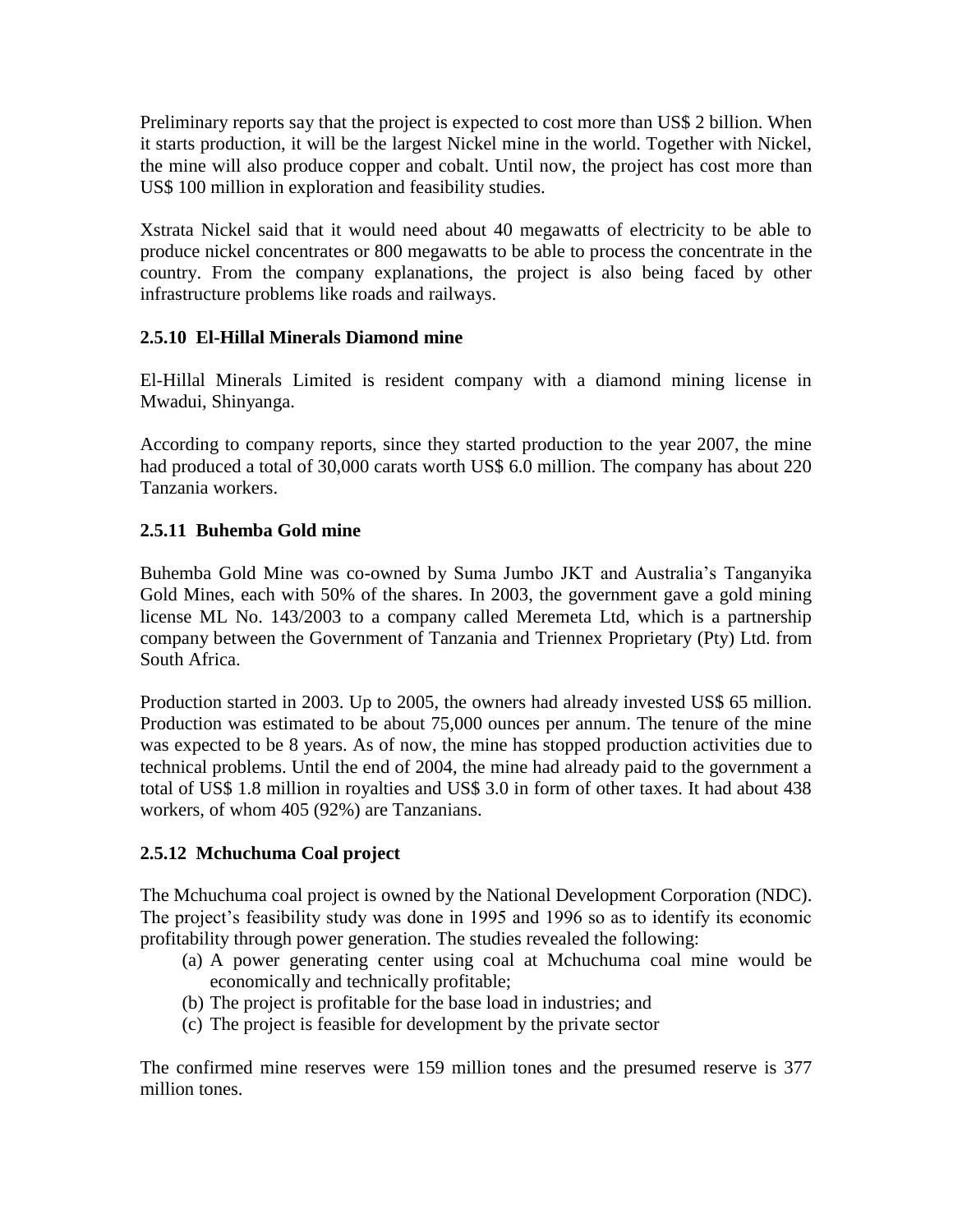The government, through Circular no. 14/2007 has ordered the search for big international investors and small investors with the capacity to invest in the Mchuchuma project. The costs for the project are estimated to be US\$ 612 million for the following activities:-

- i) Construction of a Coal mine;
- ii) Construction of a power generating center 400MW;
- iii) Construction of a power channel to transfer power to the national Grid ; and
- iv) Residence flats and infrastructure.

### **2.5.13 Liganga Iron ore project**

As for Mchuchuma coal mine, the Liganga project is also owned by NDC. The project is in Ludewa district, Iringa region. Apart from Iron Ore, Liganga has high value Titanium and Vanadium.

The amount of Iron ore at Liganga is estimated to be 1,218 million tones as follows:

| (a) Mkelema – Maganga Matitu  | 98 million tones    |
|-------------------------------|---------------------|
| (b) Maganga – Luhaha          | 240 million tones   |
| (c) Mgendiguruime – Mwaselega | 160 million tones   |
| (d) Liganga                   | 320 million tones   |
| (e) Ng'ongwa – Merere         | 400 million tones   |
| Total                         | 1,218 million tones |

According to a study done by LURGI company in1984, the investment costs for Liganga were estimated to be US\$ 720 million for starting an iron producing industry and US\$ 1,200 for the coal mine, power generating equipments and other infrastructures.

For now, the feasibility of the project is estimated to cost TZS 4.5 billion. The government has already set aside One billion Shillings for this purpose. In the FY 2007/08, the government has set aside 500 million TZS for the purpose which is too minimal compared to the actual need.

The government ordered fast tracking the use of small mountains with iron ore and coal by local investors for production of sponge iron. NDC in collaboration with a mineral expert did an analysis and found that Maliyatabu "A", Maliyatabu "B" and Ng"olokolo mountains were the ones with iron ores feasible for production of sponge iron. However, Tausi Minerals (T) Ltd and Warthog Resources (T) Ltd which are private companies responsible for Platinum exploration in those mountains are not willing to partner with other investors in mining.

The government has also ordered setting aside of an appropriate space for local investors to enter into partnership with NDC to produce sponge iron at Maganga Matitu using Katewaka coal.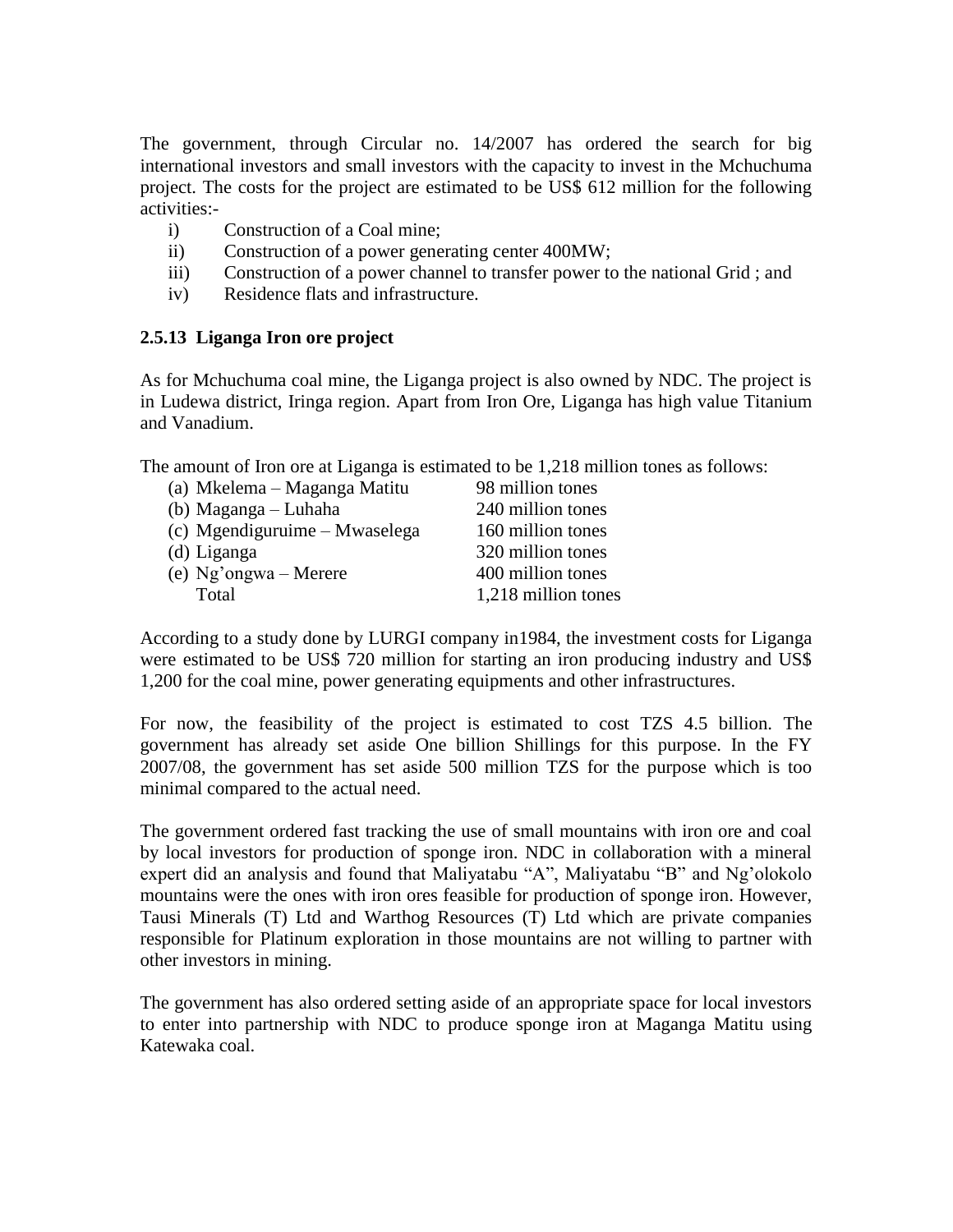Residents who will be displaced to give space for the mining activities will compensated according to the law. NDC has already conducted meetings with district and leaders *wananchi* as part of preparation for the exercise when the investors come. Preliminary assessment of the compensation was expected to start in February 2008.

NEMC did the environmental feasibility study and has already given a go ahead for the implementation of the project.

# **2.5.14 Kiwira Coal Mines**

Kiwira Coal Mines Limited was formed under the Companies Act (Cap 212) on 3 October, 1988. It was formed to conduct coal mining for industrial use and power generating with the support from the Government of the People"s Republic of China. The company was a subsidiary of the national mining company (STAMICO) for 100% before its privatization in 2005 when Tan power Resources Limited bought 70% of the shares and STAMICO remained with 30% on behalf of the government. The company has entered into contract with TANESCO for 20 years for selling to the latter 200MW of electricity starting at the end of 2009.

## **2.6 Government Corporations and Institutions in the Mining Sector**

# **2.6.1 National Development Corporation**

The national Development Corporation wa formed by an Act of parliament in 1965 with the aim of enabling the government to participate in fostering national economic growth and involve the private sector through partnerships. The Act lasted until NDC was reformed for the first time under the Public Corporations Act (1969). The Act gave NDC a capital and legal powers to operate on commercial basis.

NDC together with its subsidiaries was put under PRSC for privatization under the Public Corporations Act (1992) as amended in 2003. in 2006, the government reversed its decision to privatize NDC and instead assigned it new roles. The decision by the government was unanimously done by the Cabinet and no Law was enacted to repeal the first decision. So NDC"s current existence is merely administrative and not by an act of Law.

The roles of the Corporation include starting, developing and to manage basic industries in partnership with the private sector. Identified projects include Liganga iron ore project, Mchuchuma coal project and Lake Natron Soda ash project. NDC is currently developing Liganga and Mchuchuma and is searching for big and small investors as stated in Circular no. 14/ 2007.

# **2.6.2 STAMICO**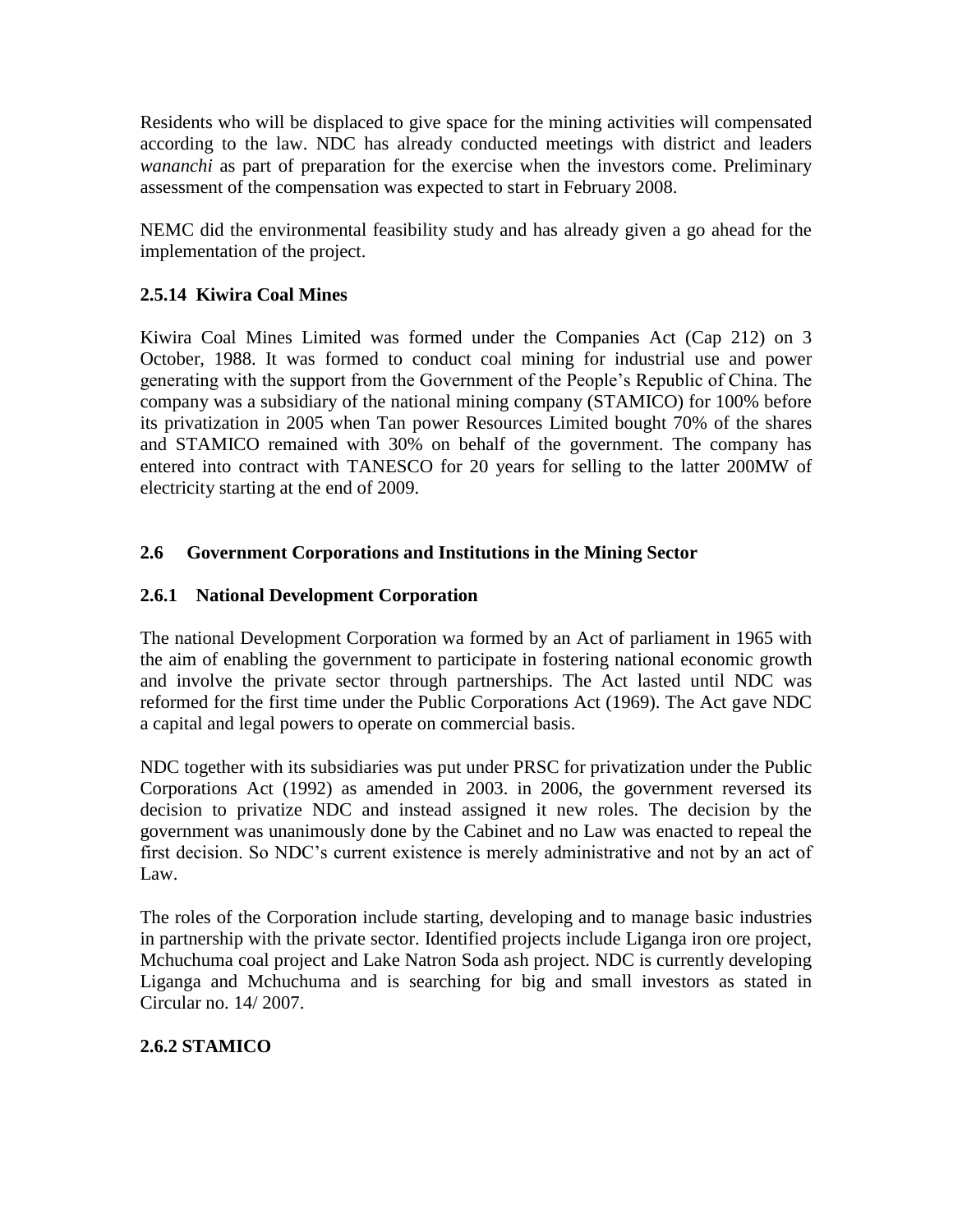STAMICO is a public corporation formed in 1972 with the aim of conducting exploration, mining, production, processing, sorting, cutting, reserving, distribution and selling of minerals in the county, among others. In order to fulfill these roles, at first , the corporation owned shares in different mines like Kiwira, Bulyanhulu and WDL.

For several years, STAMICO has been facing a lot of challenges in the implementation of its activities due to receiving a limited amount of funds from the Government Budget. Changes in economic policies like privatization led to STAMICO being added in a list of public corporations for privatization. That caused the shift of the STAMICO shares and its subsidiaries shares to the like the Kiwira coal mine shares under the auspices of the Treasury Registrar.

Due to this situation, the corporation lost many workers and experts. Most of them left and went for other jobs else where. Also SAMICO"s duties were reduced because the government sold its shares in different mines.

# **2.7 Mining Sector Oversight System**

# **2.7.1 Mining Department**

The mining department which is under the Ministry of Energy and Mining is the chief supervisor of the mining sector activities in the country. This department is headed by the Commissioner of Minerals with the support of the Assistant Commissioner. The department has two main sections which are Mine section and Minerals Development section. These two departments are headed by Assistant Commissioners.

The mines section has the following three sub-sections:-

- i. Dynamite issues in the mines;
- ii. Mining license supervision
- iii. Mine inspection

The Mineral development section has the following four sub-sections:-

- i. Provision of extension services,
- ii. Oversight of mining licenses
- iii. Mining Taxes and Laws; and
- iv. Promotion of investment in the mining sector and keeping mining data.

Like wise, the Mineral Department has eight zonal offices headed by zonal mineral officers and fourteen offices headed by resident mining officers. All these offices provide mining related services in their respective areas, including representing the Mineral Commissioner. The distribution of zonal offices is shown in **annex 4.**

The Mining Act formed a Mining Advisory Committee which is responsible for advising the Minister on different issues related to running the mining sector. There is also a Gemstones Board which advises the minister on the development and supervision of Gemstones in the country.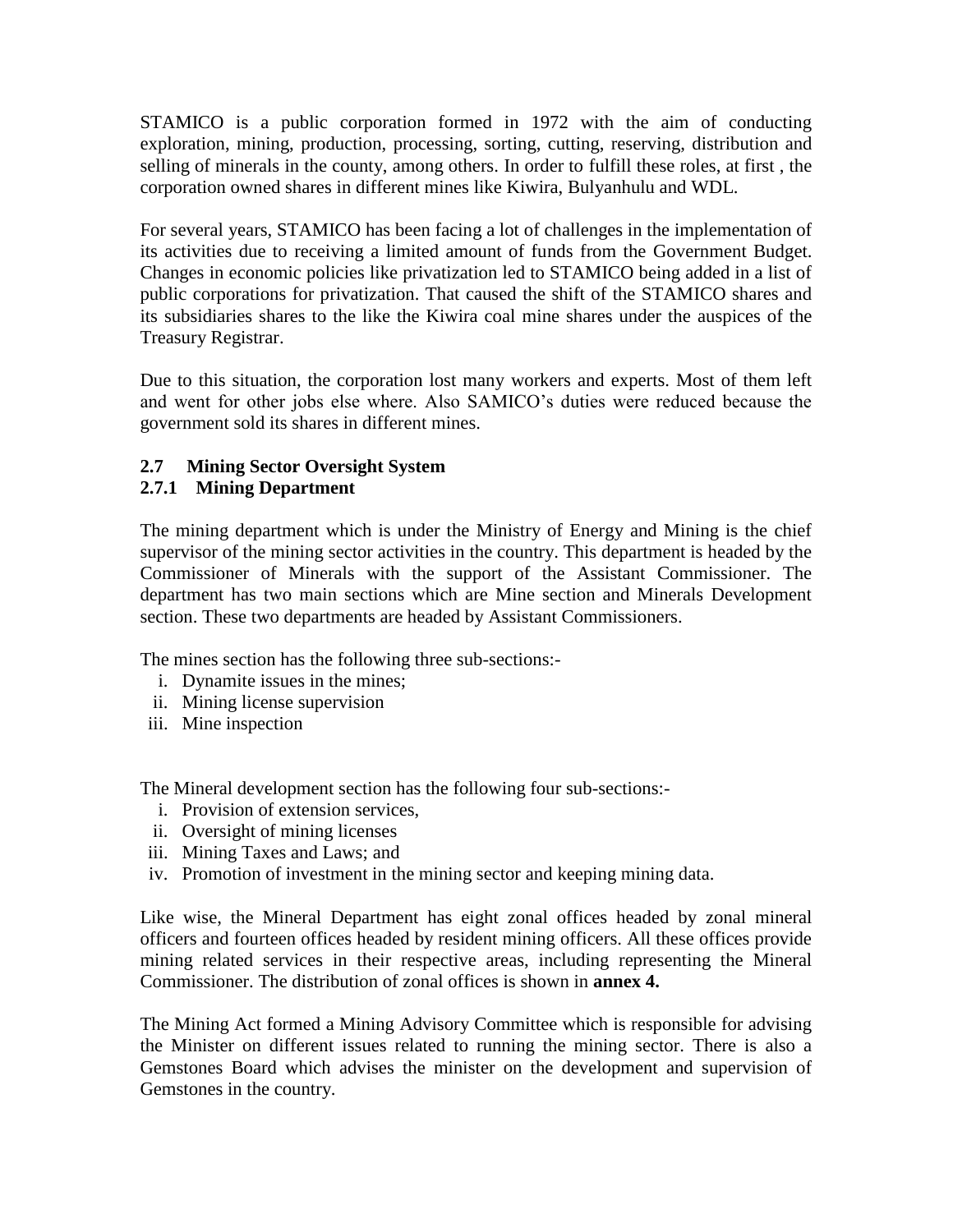This structure has proved to be weak in fulfilling its duties due to fast expansion of the mining activities compared to its capacity to cope. Due to that weakness, the ministry of energy reviewed it in 2006 and proposed a new structure so as to strengthen the performance of the Mining department. The structure was approved by the government in 2007 but is yet to be implemented.

# **2.7.1 Gold Audit Program**

This program was formed in 2007 under the Mining Department via a Cabinet Circular no. 50/2007. it was formed specifically to perform the duties that were being done by the big gold mines audit company in the country named Alex Stewart (Assayaers) Government Business Corporation – ASAGBC, after its contract ended.

The main aim of forming this program was to audit and inspect production and transportation of gold so that the government can get due royalties and taxes from those activities.

The program is being faced by the following challenges:-

- (b) Insufficient tax and mineral economics experts, financial analysts, process engineers and information technology (ICT) specialists;
- (c) Inspection equipments which include laboratories for testing other minerals apart from gold and silver; and
- (d) Lack of close collaboration in the supervision of mining activities among different government institutions like TRA and TIC.

## **2.7.2 TANSORT**

TANSORT is a Ministry of Minerals department situated in London, UK. The main role of TANSORT is to do the sorting and setting prices for diamond produced by Williamson Diamonds Limited (WDL) which runs the Mwadui Diamond Mine. These system is being used due to the partnership between the government and the operator of the mine which is a subsidiary of South Africa's De Beers which is the buyer of all diamond produced by WDL.

The department highly lacks workers, because as of now it has only six, where three are Tanzanians and the rest belong to other nationalities. These can only sort 15% of the diamonds delivered to the center. Running costs are also high.

## **2.7.3 Geological Survey of Tanzania (GST)**

GST is a government agency under the Ministry of Energy and Minerals formed under section 245 of the Executive Agency Act No. 30 of 1997, and formally announced through the Government Notice No. 418 of  $9<sup>th</sup>$  December 2005. However, GST started its operation in 2006, with its headquarters in Dodoma. GST main responsibilities are as follows:-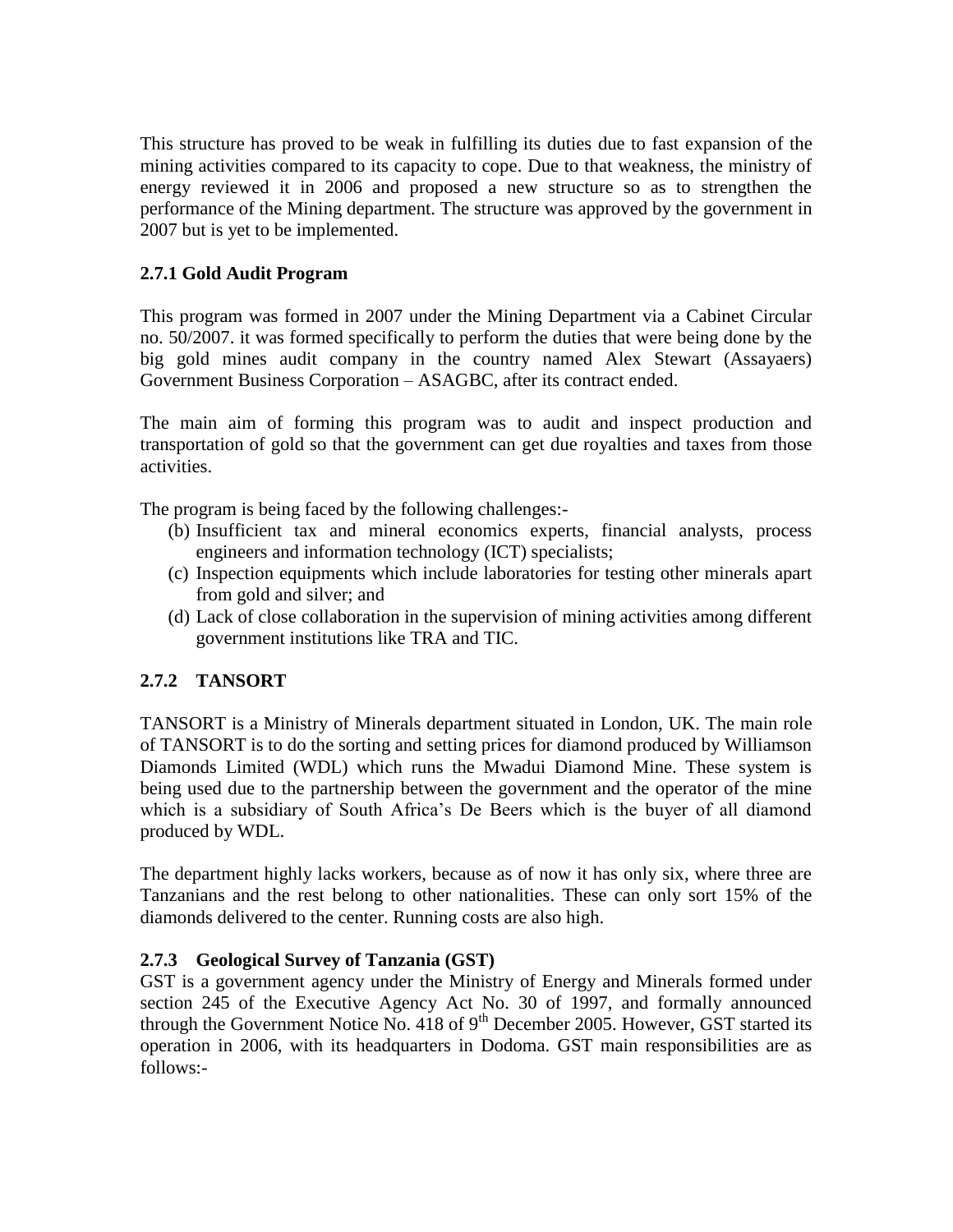- (a) Identification of sites with mineral occurrences;
- (b) Prepare, modify, keep and speculate all geo-scientific data, include publishing and distributing maps showing such data;
- (c) Conduct monitor and Evaluation of geological impacts including natural Geohazards like earth quakes, volcanic eruptions, landslides, effects from mining activities and radiations and provide advice on how to limit these hazards and their impacts;
- (d) To provide geological laboratory services;
- (e) To provide geo-library services and keep all information on maps and rocks; and
- (f) To provide professional advice to the government on exploration and mining activities.

GST has about 114 with different professional qualification including Geology and Mineralogy.

GST faces the following challenges in its working:-

- i. Lack of working equipments, especially for analyzing the mineral reserves and in measuring geo-hazards;
- ii. Limited budget and personnel who can fully fulfill its duties and responsibilities;
- iii. Failure to publicize itself and raise public awareness on geo-hazards, its activities and their output; and
- iv. Lack of international recognition for its services due to lack of registration with the International Standards Organization (ISO)

## **2.7.4 The Madini Institute**

The Madini Institute was founded in 1982 in Dodoma under the Ministry of Energy and Minerals. The aim of forming such an institute was to provide training in Full Technician Certificate to serve the mining sector in the country. Courses offered by the institute include the following:

- (a) Mine Engineering;
- (b) Geology; and
- (c) Mineral processing

Since 2005, the college has been providing training course at the National Technical Award (NTA) level which involves Industrial Practical Training. Graduates from this college are employed in the mining sector as technicians.

The college faces a number of challenges including:-

- i. Insufficient dormitories and class rooms, and lack of a laboratory;
- ii. Lack of field training places, because companies usually provide a limited number of chances;
- iii. Insufficient teachers and workers;
- iv. Limited number of students due to limited of sponsorships;
- v. Limited budget allocated for the college;
- vi. Poor remuneration for the teachers and workers; and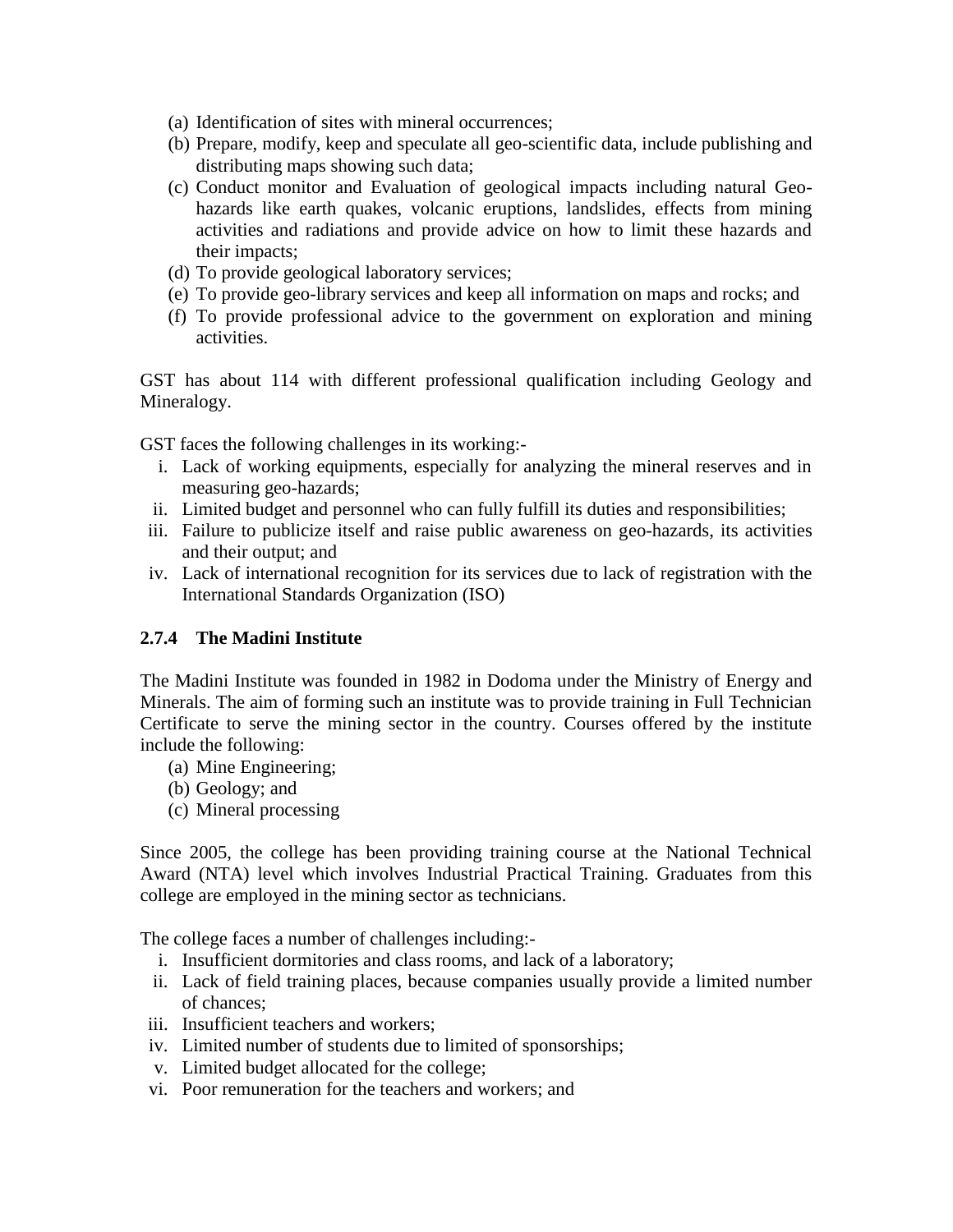- vii. Lack of recognition by NACTE and hence lack of International recognition
- 2.8 Exploration, mining and trading of minerals activities are done by possessing the following licenses:-

### **2.8.1 Primary Prospecting License (PPL)**

This is acquired according to section 65(4) of the Mining Act for Tanzanians only. These are given for only one non-renewable year.

### **2.8.2 Primary mining License (PML)**

These are given according to section 68 (1) of the Mining Act to Tanzanians only for a period of five years renewable.

### **2.8.3 Prospecting License (PL)**

According to section 29(1) of the Mining Act, prospecting licenses are given for a period of three years and can be renewed twice for two-year terms. After that period, this license can not be renewed again, but can only be extended for completion of an already started feasibility studies. Furthermore, this license can include two years for preliminary exploration that do not involve digging of the soil – only geo-physics (by plane) and exploring of natural rocks are allowed.

#### **2.8.4 Mining Licenses (ML,GML,SML)**

This type of license is offered to Tanzanians only and spans for 12 months and can be renewed without limits. The license owner is allowed to buy minerals from the miners and sell them to dealers. However, it does not permit the holder to sell such minerals abroad.

#### **2.8.5.2 Dealer's License**

These licenses are given for a period of 12 months and can be renewed for another term without limit. These can be given to a foreigner only he is in partnership with a resident (s) who shall have no less that 25% of the shares. This license allows a dealer to buy minerals from the miners or brokers and export them.

Data from the Ministry of Energy and Minerals shows that since 1997 to 2007, a total of 6478 licenses were given for Primary Prospecting and Prospecting, 10,637 licenses for Mining and 1,064 licenses for trading minerals. The number and type of licenses offered annually from 1997 to 2007 is as shown below in Table .2

|      |      |      |      | Table 2: THE NUMMBER OF LICENSES OFFERED BETWEEN 1997 TO 2007 |             |  |  |  |                                         |
|------|------|------|------|---------------------------------------------------------------|-------------|--|--|--|-----------------------------------------|
| YEAR | 1997 | 1998 | 1999 | 2000                                                          | 2001   2002 |  |  |  | 2003   2004   2005   2006   2007   TOTA |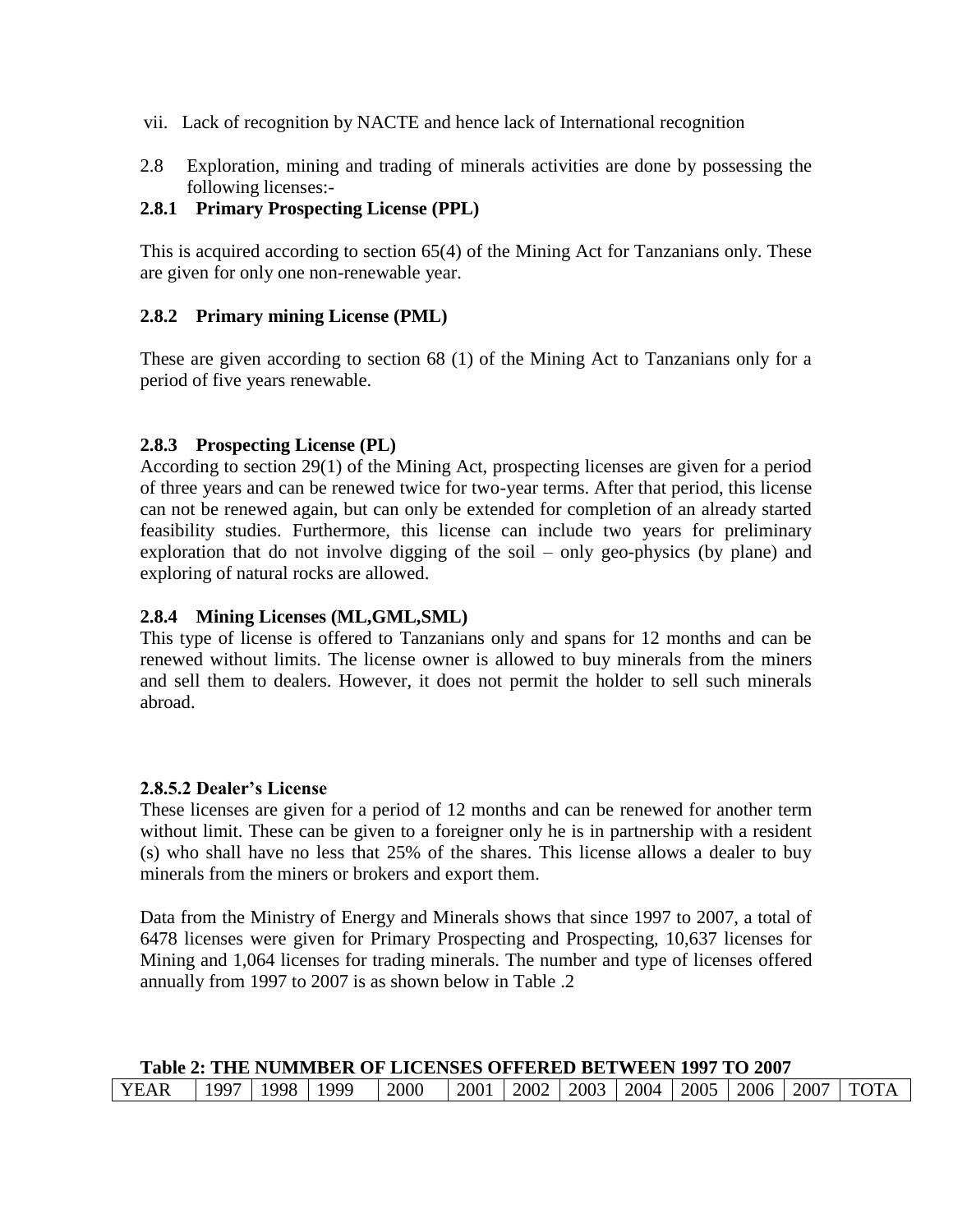| PL              | 372 | 378 | 241   | 225   | 194 | 241  | 299 | 572  | 295  | 513  | 771  | 4,101  |
|-----------------|-----|-----|-------|-------|-----|------|-----|------|------|------|------|--------|
| <b>&amp;PLR</b> |     |     |       |       |     |      |     |      |      |      |      |        |
| SML/M           | 23  | 28  | 20    | 9     | 42  | 15   | 19  | 40   | 23   | 20   | 36   | 275    |
| L/GML           |     |     |       |       |     |      |     |      |      |      |      |        |
| <b>PPL</b>      | n.a | n.a | 2,377 | n.a   | n.a | n.a  | n.a | n.a  | n.a  | n.a  | n.a  | 2,377  |
| <b>PML</b>      | 9   | 15  | 9     | 2,609 | 528 | 721  | 554 | 1,64 | 2,09 | 463  | 1,71 | 10,362 |
|                 |     |     |       |       |     |      |     | 5    | 4    |      |      |        |
| Dealers         | n.a | n.a | n.a   | 36    | 111 | 152  | 124 | 111  | 49   | 170  | 311  | 1,064  |
| <b>TOTAL</b>    | 404 | 421 | 270   | 5,256 | 875 | 1,12 | 996 | 2,36 | 2,46 | 1,16 | 2,83 | 18,179 |
|                 |     |     |       |       |     |      |     | 8    |      | 6    |      |        |

n.a – data not available

**Source**: Ministry of Energy and Minerals, 2007.

### **2.9 Production and Selling of Minerals in the Country**

Minerals that were produced and sold include those in metallic group like gold, gemstones like diamonds and tanzanite, industrial minerals like gypsum, phosphate and salt. The value of exported minerals between 1998 and 2007 is US\$ 4,829.15 million. Furthermore, the total sales of big companies between 2001 and 2007 were US\$ 4,084.6 million. Among those sales, US\$ 3,930.5 came from gold and US\$ 154.1 million from diamonds. Tables 3, 4 and 5 show produced and sold minerals between 1998 and 2007.

| <b>TYPE</b> | Unit  | 1998   | 1999     | 2000     | 2001   | 2002           | 2003     | 2004     | 2005   | 2006   |
|-------------|-------|--------|----------|----------|--------|----------------|----------|----------|--------|--------|
| Diamon      | Carat | 97,830 | 234,800  | 354,388  | 254,27 | 239,761        | 236,382  | 303,92   | 219,63 | 272,20 |
| d           |       |        |          |          |        |                |          | $\theta$ | 9      | 4      |
| Gold        | Kilo  | 427    | 4,890    | 15,060   | 30,088 | 43,320         | 48,018   | 48,176   | 47,270 | 39,750 |
| Gemsto      | Kilo  | 48,518 | 95,200   | 150,800  | 96,866 | 195,842        | 1,531,54 | 1,613,   | 627,79 | 2,4931 |
| nes         |       |        |          |          |        |                |          | 848      | 6      | 33     |
| Phospha     | Tone  | 1,437  | 7,250    | 5,100    | 4,000  | 1,182          | 3,738    | 6,570    | 1,975  | 2,881  |
| te          |       |        |          |          |        |                |          |          |        |        |
| Coal        | Tone  | 45,073 | 75,044   | 79,184   | 77,789 | 79,210         | 54,610   | 65,041   | 30,795 | 17,940 |
| Limesto     | Tone  | 1,181, | 1,241,15 | 1,500,00 | 2,269, | 2,856,71       | 1,206,20 | 1,390,   | 2,006. | 1,607, |
| ne          |       | 233    | 5.       | $\theta$ | 359    |                | 8        | 894      | 407    | 570    |
| Gypsum      | Tone  | 59,066 | 21,195   | 60,000   | 72,000 | 73,000         | 33,232   | 59,231   | 23,119 | 32,556 |
| Salt        | Tone  | 75,000 | 35,893   | 70,000   | 65,000 | 71,200         | 58,978   | 57,062   | 51,166 | 34,798 |
| Pozzola     | Tone  |        | 2,274    | 57,014   | 41,468 | 52,000         | 105,911  | 152,67   | 163,49 | 129,29 |
| na          |       |        |          |          |        |                |          | 9        | 9      | 5      |
| Silver      | Kilo  |        |          |          | 6,861  | 7,669          | 7,986    | 13,216   | 12,480 | 14,906 |
| Copper      | Troy  |        |          |          | 5,832, | 9,309,81       | 8,191,03 | 9,348,   | 8,072, | 7,241, |
|             |       |        |          |          | 158    | $\overline{2}$ | 5        | 181      | 118    | 639    |

#### **Table 3: PRODUCTION OF DIFFERENT MINERALS FROM 1998 TO 2006**

**Source**: Ministry of Energy and Minerals, 2006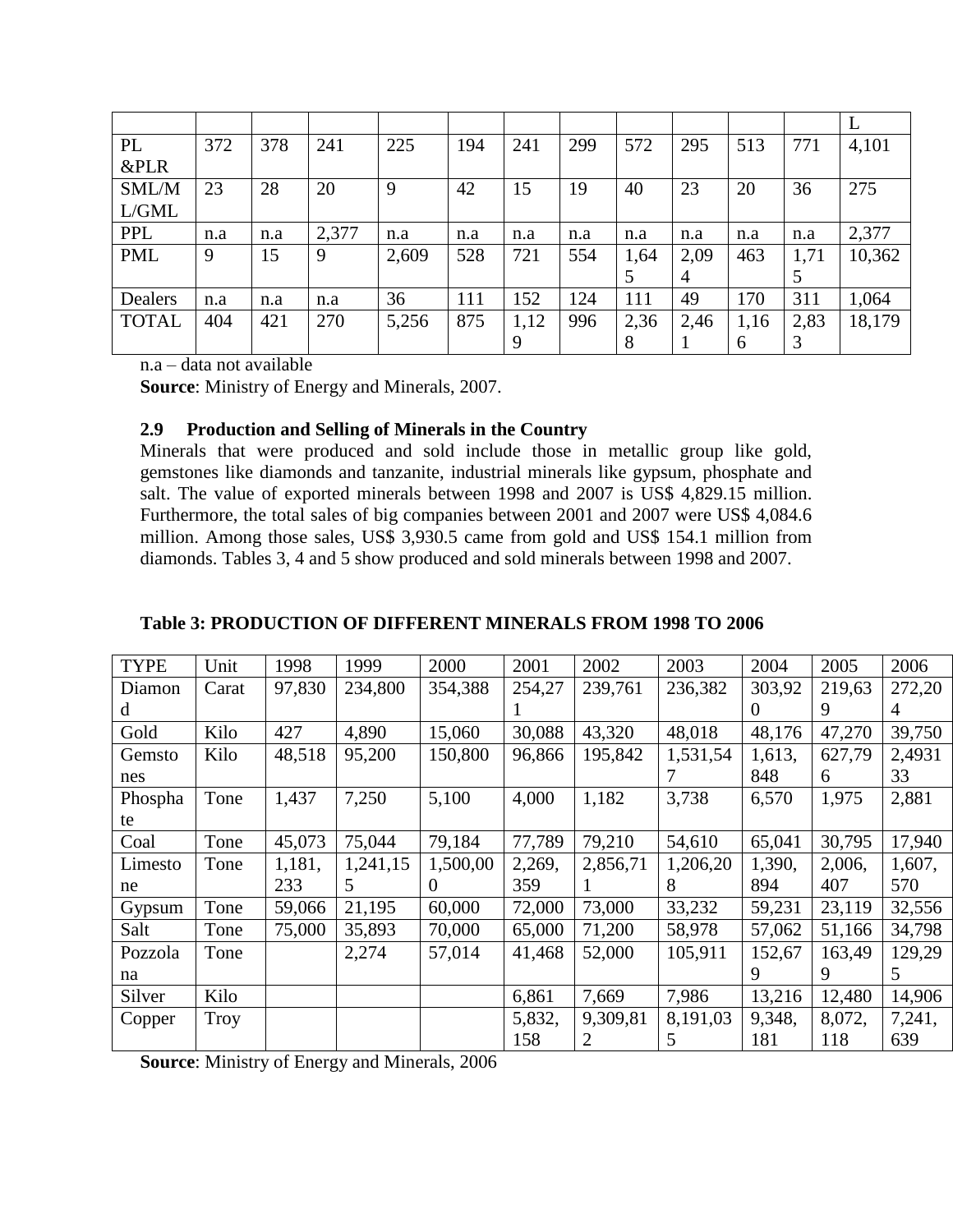|              | 199      | 199      | 2000     | 2001  | 2002  | 2003  | 2004  | 2005  | 2006     | 2007  |
|--------------|----------|----------|----------|-------|-------|-------|-------|-------|----------|-------|
|              | 8        | 9        |          |       |       |       |       |       |          |       |
| Diamond      | 11.1     | 26.4     | 45.80    | 30.60 | 28.13 | 31.86 | 33.68 | 25.35 | 25.91    | 28.91 |
|              | $\Omega$ | O        |          |       |       |       |       |       |          |       |
| Gold         | 3.30     | 39.8     | 120.5    | 256.8 | 274.3 | 504.1 | 596.6 | 639.6 | 772.0    | 888.8 |
|              |          | $\theta$ | $\theta$ | 0     | 3     | 4     | 2     | 3     | 6        | 7     |
| Gemston      | 8.10     | 14.0     | 18.50    | 18.80 | 19.77 | 19.05 | 26.89 | 40.53 | 31.01    | 35.58 |
| es           |          | $\theta$ |          |       |       |       |       |       |          |       |
| Salt         |          |          |          |       |       | 1.32  | 2.05  | 1.63  | 2.00     | 2,17  |
| Phosphat     |          |          |          |       | 0.04  | 0.06  | 0.51  | 0.03  | 0.28     | 0.72  |
| e            |          |          |          |       |       |       |       |       |          |       |
| Silver       |          |          |          | 1.00  | 0.95  | 1.32  | 2,95  | 1.60  | 5.54     | 5.32  |
| Copper       |          |          |          | 5.01  | 6.54  | 7.33  | 12.17 | 11.64 | 19.90    | 21.06 |
| <b>TOTAL</b> | 22.5     | 80.2     | 184.4    | 312.2 | 429.7 | 565.0 | 674.8 | 720.4 | 856.7    | 982.6 |
|              | $\theta$ | $\theta$ | 8        | I     | 6     |       |       |       | $\Omega$ | 3     |

**Table 4: VALUE OF EXPORTED MINERALS FORM 1998 TO 2007 (US\$ Million)**

**Source:** Ministry of Energy and Minerals, 2007<sup>3</sup>

# **Table 5: MINERAL EXPORTS FOR BIG MINES 2001 – 2007 (US\$ million**)

| <b>Mines</b>   | 2001           | 2002           | 2003           | 2004           | 2005  | 2006  | 2007           | Total    |
|----------------|----------------|----------------|----------------|----------------|-------|-------|----------------|----------|
| <b>GOLD</b>    |                |                |                |                |       |       |                |          |
| Golden Pride   | 48.2           | 44.5           | 60.2           | 63.6           | 66.6  | 82.4  | 98.8           | 464.3    |
| Bulyanghulu    | 52.2           | 114.4          | 96.5           | 134.9          | 125   | 181.3 | 170            | 874.3    |
| Gold<br>Geita  | 148.5          | 176.6          | 232.3          | 307.6          | 271.6 | 184.7 | 227.7          | 154.9    |
| Mine           |                |                |                |                |       |       |                |          |
| <b>Buhemba</b> | $\overline{0}$ | $\theta$       | 27.8           | 34.3           | 29.9  | 28.7  | $\overline{0}$ | 120.7    |
| Gold Mine      |                |                |                |                |       |       |                |          |
| Mara<br>North  | $\theta$       | $\overline{0}$ | 70.3           | 89.4           | 111.1 | 219.9 | 167            | 657.7    |
| Mine           |                |                |                |                |       |       |                |          |
| Tulawaka       | $\overline{0}$ | $\overline{0}$ | $\theta$       | $\overline{0}$ | 50.7  | 89.3  | 124.5          | 264.5    |
| Gold Mine      |                |                |                |                |       |       |                |          |
| Sub-Total      | 248.9          | 335.5          | 629.8          | 629.8          | 654.9 | 786.3 | 788            | 3930.5   |
| <b>DIAMOND</b> |                |                |                |                |       |       |                |          |
| Mwadui         | 15.9           | 13.1           | 22.5           | 31.1           | 22.5  | 19.2  | 22.3           | 1466     |
| Hillal<br>El   | $\theta$       | $\overline{0}$ | $\overline{0}$ | 1.5            | 1.8   | 3     | 2.2            | 7.5      |
| Mine           |                |                |                |                |       |       |                |          |
| Sub-Total      | 15.9           | 13.1           | 22.5           | 31.6           | 24.3  | 22.2  | 24.5           | 154.1    |
|                |                |                |                |                |       |       |                | $\Omega$ |
| <b>TOTAL</b>   | 264.8          | 348.6          | 509.6          | 661.4          | 679.2 | 808.5 | 812.5          | 4,084.6  |

**Source:** Bank of Tanzania, 2007 4

 $\overline{a}$ 

 $3$  Data in Table 4 and 5 differ because were delivered at different times  $4$  Ibid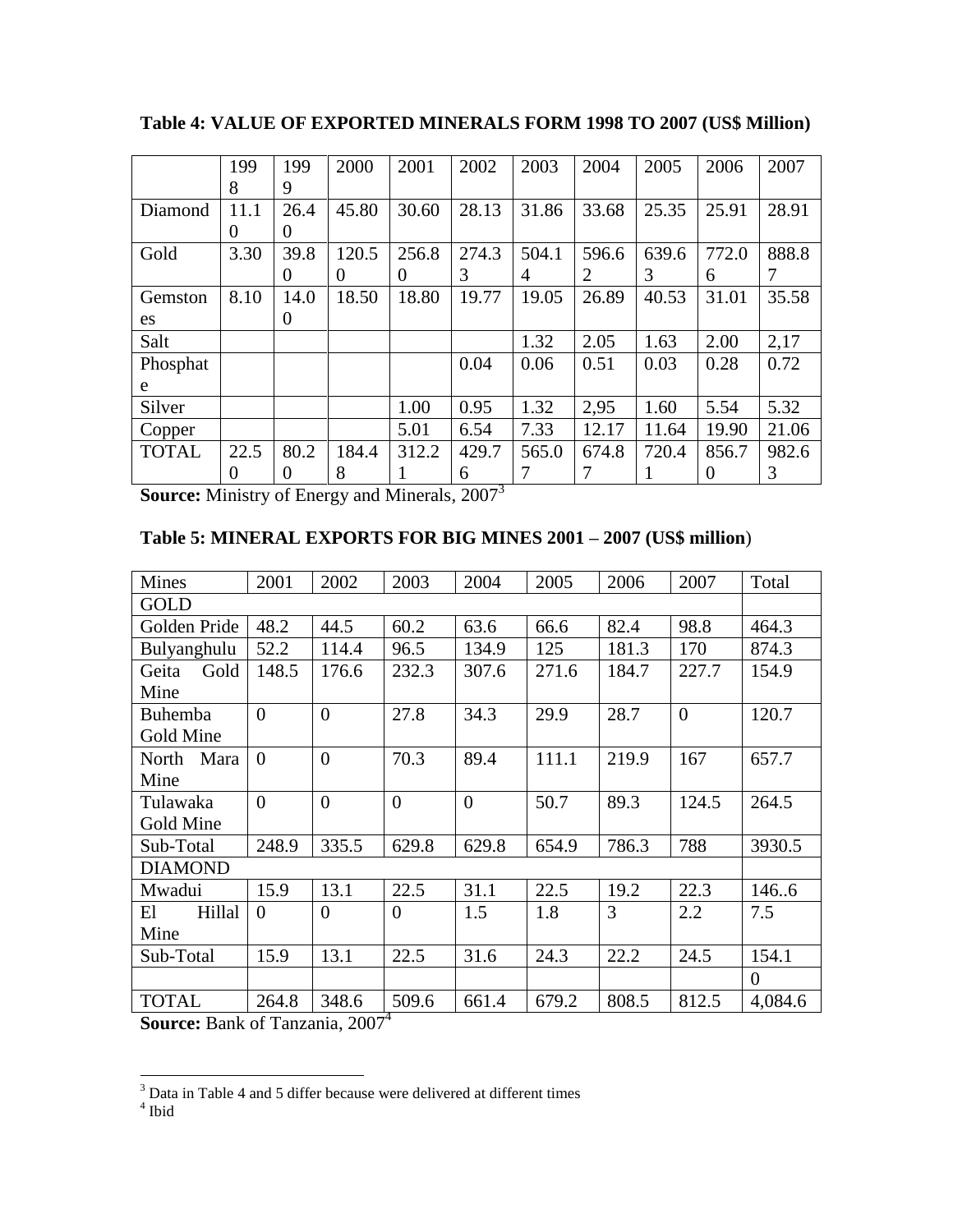#### **2.10 The Contribution of the Mining Sector to the National Income and Government Revenues**

The contribution of the mining sector to the National Income (GDP) has increased from 1.7% in 1997 to 3.8% in 2006. Also, the sector has been one of the fastest growing sectors in the country as shown in **Table 6.**

### **Table 6: THE CONTRIBUTION OF THE MINING SECTOR TO THE NATIONAL INCOME 1997-2006**

| <b>YEAR</b> | 1997         | 1998    | 1999 | 2000  | 2001  | 2002 | 2003     | 2004       | 2005       | 2006  |
|-------------|--------------|---------|------|-------|-------|------|----------|------------|------------|-------|
| % of GDP    | $\mathbf{r}$ | $2.0\,$ | 2. l | ر. ک  | ر     | ر ـ  | 3.0      | 3 J<br>ے.∠ | 25<br>ر. ر | 3.8   |
| % Of Sector |              |         | 9.1% | 14.3% | 13.9% | 6.9% | 1%<br>רו | $16.0\%$   | 16.1%      | 15.6% |
| Growth      |              |         |      |       |       |      |          |            |            |       |

**Source:** Ministry of Planning and Economic Empowerment, 2007.

In this period, collection of royalties and mineral production increased from about US\$ 700,000 per annum in 1997 to about US\$ 26 million per annum in 2006 as shown in **Table 7**.

#### **Table 7: ROYALTIES COLLECTION 1997-2006 (US\$ Million)**

| Year      | 997         | 998   | 1999  | 2000  | 2001 | 2002        | 2003   | 2004                    | 2005   | 2006   |
|-----------|-------------|-------|-------|-------|------|-------------|--------|-------------------------|--------|--------|
| $US\$(m)$ | .707<br>v., | 0.475 | 1,247 | 4,652 |      | $10,91^{-}$ | 16,522 | $\sim$ $\sim$<br>21.922 | 23.528 | 25.703 |

**Source:** Ministry of Energy and Minerals, 2007

#### **2.11 Small Miners**

Section 3.2 (ii & vi) of the Mining Policy mentions the intent to reform and improve small mining. Also, section 3.3.6 states the different strategies to help small miners which include facilitating accessibility of financial services and to put a good working system for small miners that are feasible and modern. These are the specific areas where the government intended to improve and support small miners:-

- (e) To identify small miners and allocate them mining sites legally.
- (f) To prepare loan processes for small miners for buying working equipments and enable them to access soft loans;
- (g) To give them training on extension services, better and safe mining practices, mineral processing and environmental protection according to current laws.
- (h) To prepare reliable markets for minerals that meet market requirements; and
- (i) To develop mineral trading systems that encourage transparency and deter smuggling; and
- (j) To promote partnerships between local small miners and foreign big investors so as to facilitate technology transfer and increase the amount of production

In order to ensure the implementation of those objectives, the Mining Act (1998) put a special procedure for giving licenses and monitoring of small mining.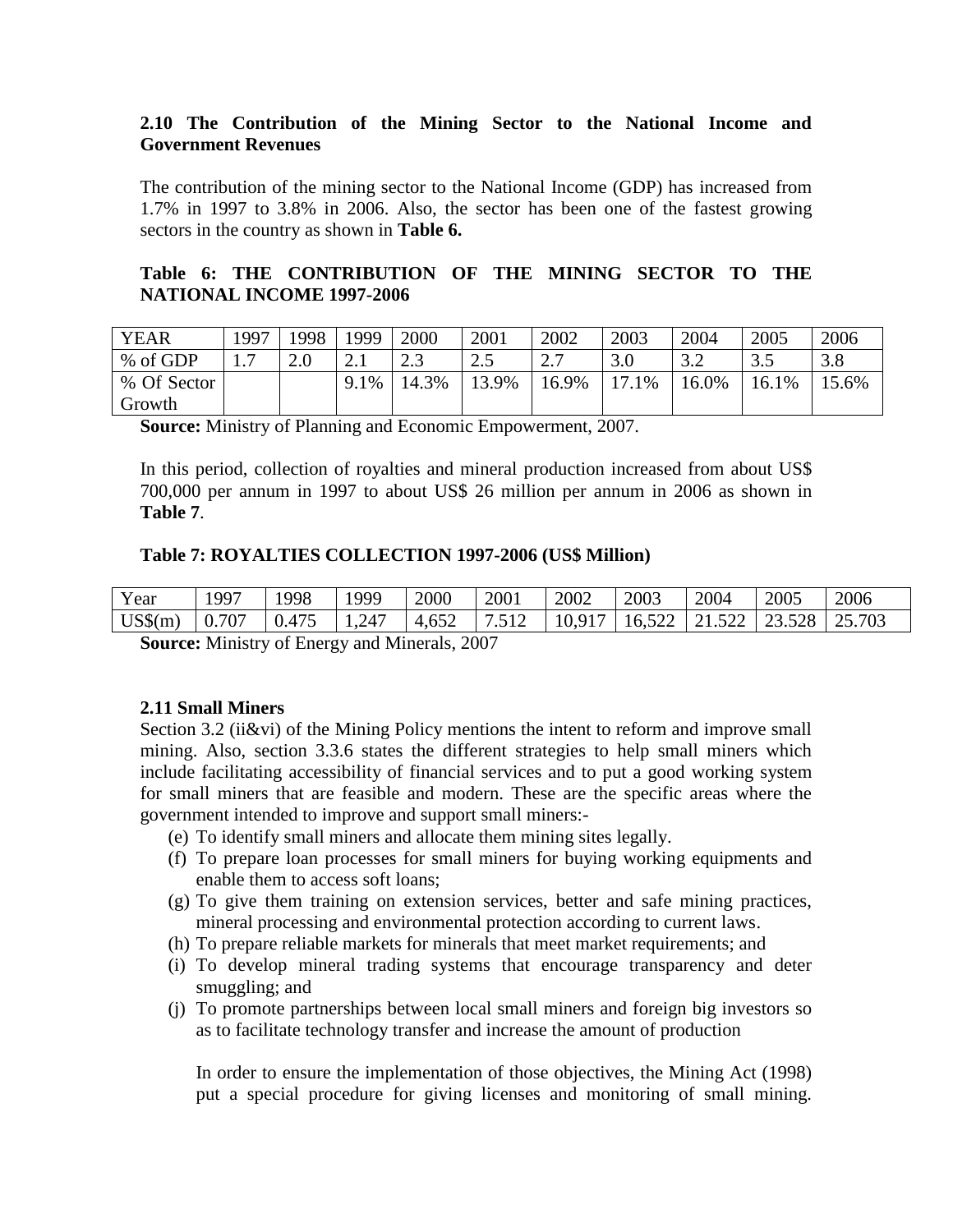Further, the Act directs the government to make sure that it sets aside special areas for small mining give tenure to the owners of those areas.

### **2.11.1 Problems facing Small Miners**

Small mining has always been done using poor implements and technology and lack of clear information on mineral reserves in the respective areas.

There are many complaints from the small miners. Some of them include being evicted from their areas by big miners supported by the government through its agents like the police army. Examples of areas where scenarios like these occurred are Bulyanhulu where small, unlicensed miners were forced to leave the area to give space for the foreign big investor.

There are also complaints that small miners are usually allocated tiny mining site that make it difficult to operate without interfering each other. A good example is Mirerani where the 50 x 50 meters area allocated to each small miner is too small compared to Plot C which was allocated to big miners. Small miners also find themselves working in very dangerous conditions including disputes and frequent accidents like what happened in March 2008. In case of conflicts, they have set dispute settlement mechanisms to be used. However, in case of interference in a big miners" site, they report to be beaten up, tortured, dog biting, water boarding and even fired by live ammunition by the big miners.

Also small miners complain of being left like orphans in their own country and that the government does not take care of them for not putting favorable working conditions, providing them with professional advice and reliable markets for their products.

Despite those short falls, some of the small miners have started using modern methods and hence increasing their income and the national income at large. A good example is Mr. Christopher Kadeo who has a mining license in Rwamgasa, Geita district. He uses modern tools and abides with environmental protection guidelines. However, despite his success, Mr. Kadeo complains that the government does not support small miners especially in relation to accessing working tools and giving them tax relieves like how it does for big miners.

## **2.11.2 Allocating Mining Sites for Small Miners**

Apart from their primitive working tools, they are faced by lack of working sites because most of the areas were taken over by exploration companies and that they also lack information of exploration activities. Due such situations, the government has been allocating sites for small miners as part of implementing the Mining Policy (2000 and 2007). The Minister responsible for Minerals allocated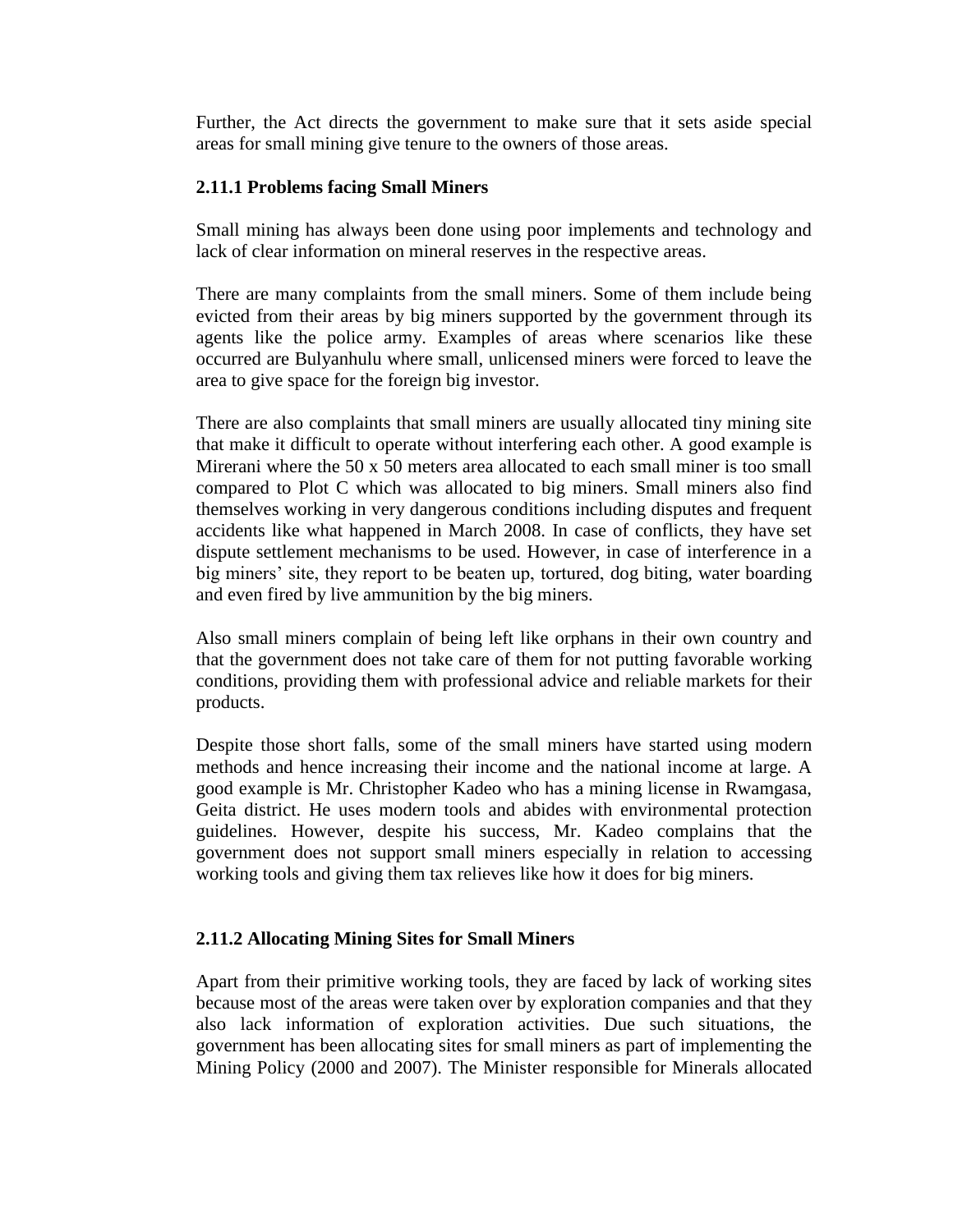Kilindi, Maganzo in Kishapu district and Mererani in Simanjiro district to be specifically for small miners.

The whole small miners' site in Mirerani was made a Designated Area for small miners in 2002 and was henceforth fenced for security and safety of the small miners and their properties. This was intended to make sure that the mining environment at Mirerani was feasible for the miners and the government in general.

#### **2.11.3 Plans to support small miners**

There have been plans within the government and among private companies to help small miners. In 2006, the government through the Mining Department started negotiations with foreign exploration companies working in the country so as to help in getting good areas for small miners. As a result of those efforts, the government in 2007 finalized talks with IamGold from Australia to set aside an area equal to 48.24 sq. meters at Nyarugusu in Geita district for small miners. There also ongoing negotiations between the government and Barrick so as to set aside areas for small miners in Tarime, Kahama and Biharamulo where the company holds exploration licenses through its subsidiary companies North Mara Mine Limited, Bulyanhulu Gold Mine Limited and Pangea Minerals limited.

In relation to companies, in 2007, WDL in collaboration with the government started the **Mwadui Community Development Partnership (MCDP).** This partnership is intended to provide training to small miners on how to access loans and to leave part of its working space for small miners. This program is at a stage of forming a multi-stakeholders partnership. These stakeholders are like the Village governments bordering the WDL mine district leadership in Kishapu and the central government through the Ministry of Energy and Minerals.

The situation for now shows that in most cases, small miners have partnerships with big miners only during the exploration period and that agreements between the two parties are usually y for exploring in the small miners sites only. After the exploration, a possibility is sought for the small miner to sell off the plot to the big miner. However due to lack of knowledge on compensation processes, some small miners seem not to be contented with the selling agreements and some of them keep demanding more payments.

#### **2.12. Compensation for displaced people for Mining purposes**

According to Mining Policy (1997), companies with mining projects are required to conduct social impact assessment studies for the communities surrounding the mine. Also, section 3.3.12(iii) of the policy requires the companies to formulate a sustainable system for establishing god relations with the people living around the mines. The National Land Policy (1995) in sections 4.2.19 and 4.2.20 clearly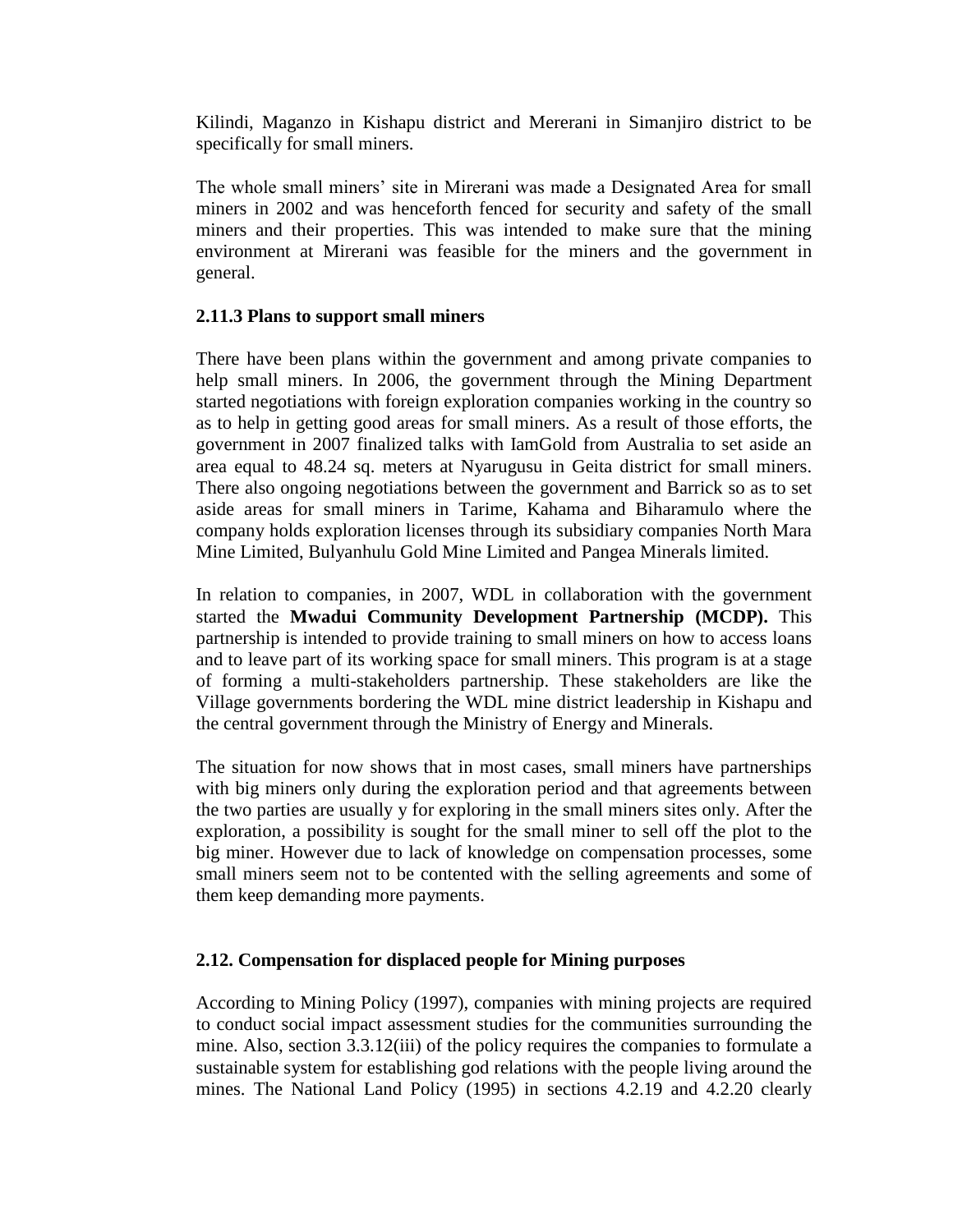states that compensation for land acquired for public interest, including mining, will consider the value and benefits that the owner will loose. Key issues involved in compensation according to the Land Policy are:-

- a) Market value of that piece of land;
- b) Inconvenience and transportation for the owner who will be leaving;
- c) Income lost by leaving that area;
- d) Structures that will be destroyed after the land is taken;
- e) Principle costs incurred to get that piece of land and the development costs; and
- f) An interest to be paid in case the compensation is not paid in time according to market value.

The Land Act (1999) and The Village Land Act (1999) are currently the two main Acts responsible for land issues including compensation. These two laws put a legal basis on ownership and compensation on land matters. However, there are other laws also with provisions on land acquiring for different uses including starting a mine

The Mining Act (1998), section 96 states that the license offered shall be used with according to values and without causing any harm to the land owner or the rightful resident. Section 96(3) states that compensation for the resident should match the market value, rightful and sufficient. Under section 96(5), the Act states that in case of any dispute relating to the compensation paid under section 96(3), the complaintiff may submit the complains to the Commissioner of Minerals who shall address them using his authority rendered to him under Part VIII of the Mining Act.

Despite the clarity in the Act about compensation, the real practice is different when it comes to compensation for those who are displaced. Main conflicting issues are the following:-

- i) There is no clear time set under the law for payment of compensations and preparing alternative residences for the displaced;
- ii) The people are not enlightened about the compensation process, their rights and the responsibility of the new land owner in compensating them so as to avoid the current inconveniences during payments;
- iii) Big investors are usually given big potions of land without considering the real use of it and of those who were owning the place;
- iv) Licenses are given depending on the capacity of the applicant to pay for the space applied for without considering the real needs of the mine and other economic activities that were taking place there before;
- v) The process currently used is for the mining companies to collaborate with district leadership without involving the citizens who will be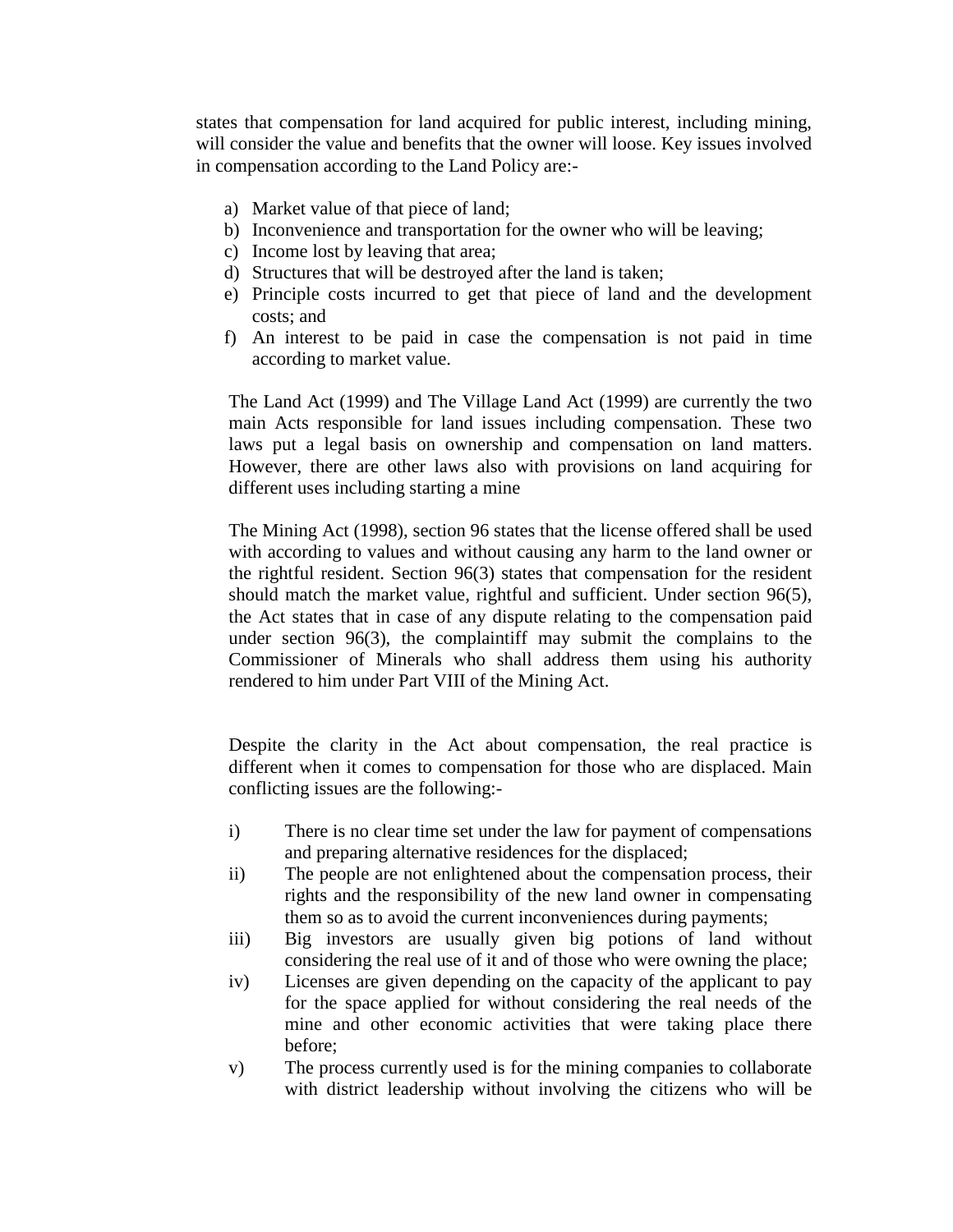displaced for the m to know their rights and the amount of compensation they will eventually receive;

vi) The government valuer is used in valuing the compensation amounts for each property without informing and involving the citizens and after the valuing exercise, the people are paid through the office of the District Commissioner;

Despite the compensation guidelines set out in the Land Act, 1999, it is apparent that some of the criteria are not applied during the preparation and the actual payment of compensation. Also the citizens do not know the basic criteria for computing the compensation amounts. Basically, the real situation shows that the whole compensation process is not clear and not fair – hence, unsatisfactory. Valuing for compensation is usually done without heeding the key issues identified in the law (i.e. disturbance, transport and the value of the properties depending on where they are). Many people have been displaced without being paid the compensation or being allocated alternative places.

Furthermore, though the Act has directed on time payment of compensation, it usually paid late without interest and no any steps have been taken against any one responsible. Again, the Mining Policy does not also state clear about the compensation for the displaced people.

### **2.13 Government Ownership and Participation in Mining Projects**

According to the Treasury Registrar, ownership and government participation in different mining projects are as stated in **Annex 5.**

#### **2.14. Challenges in the Sector**

Despite its contribution to the national income, increase in exports, increase in government revenues, increase in employment opportunities and the interlinkage with other economic sectors, the mining sector still faces several challenges.

Again, though the Vision 2025 and the Mining Policy focus on having a mining sector that contributes more than 10% to the national income by 2025, the growth rate of the sector in the last decade does not show promising signs to reach that target. Challenges facing this sector include the following:-

- a) The contribution of the sector to GDP is still low;
- b) The contribution of the sector to government revenues is unsatisfactory;
- c) Poor relations, especially between big investors and communities surrounding the mining areas;
- d) Environmental degradation from mining activities;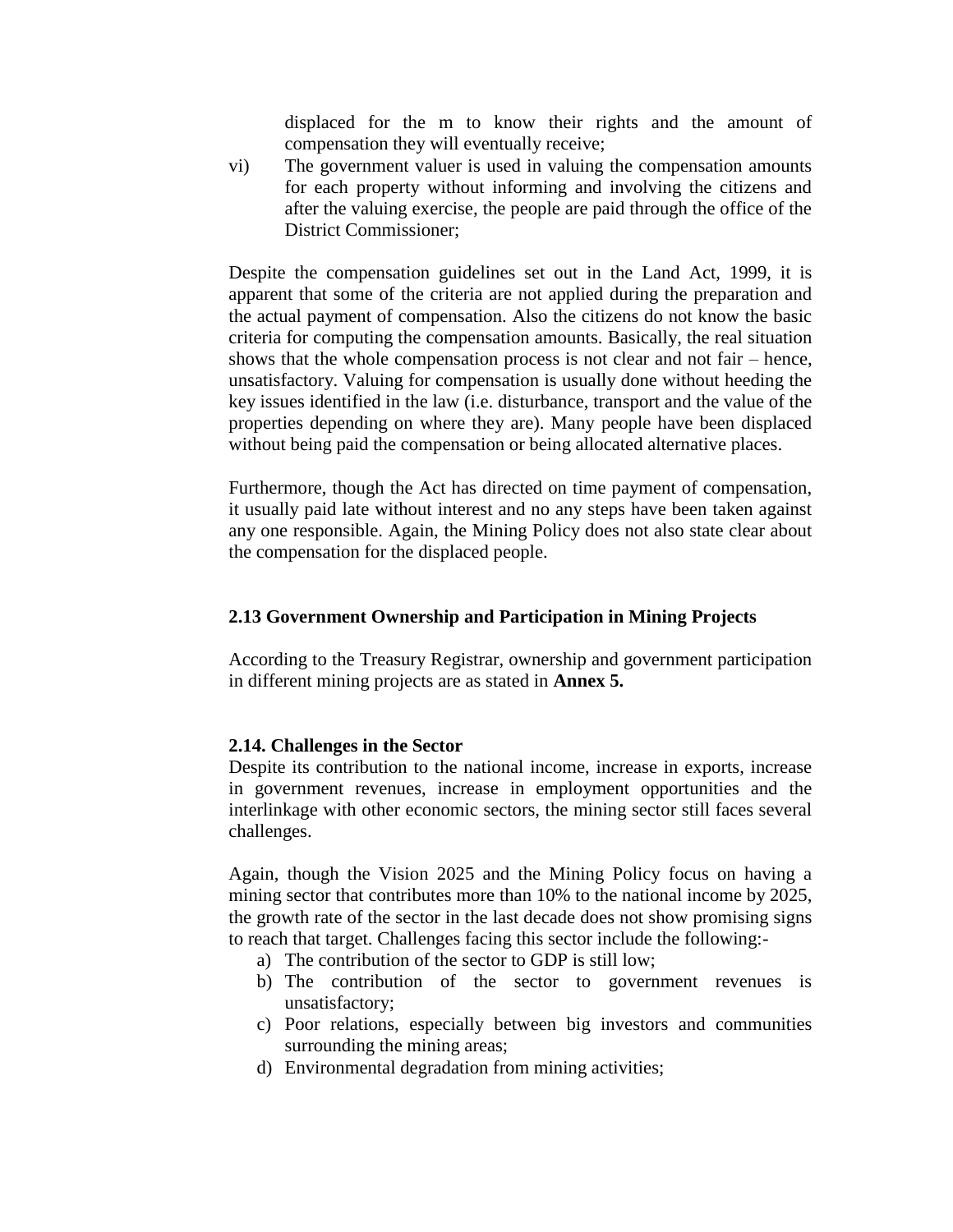- e) Conflicts between big and small miners; investor and mine workers, and mining investors and other land users;
- f) Weakness in the mining sector oversight system and in the legal system
- g) Unfavorable compensation process, small amounts of compensation and non allocation of alternative residential areas for the displaced;
- h) The weak link between the mining sector and the wider economy;
- i) Citizens are not well informed on the mining sector;
- j) Local Government Authorities not receiving their due payments from the mining activities; and
- k) Poor or absence of necessary infrastructure like roads, railways, ports and electricity.

### **2.14.1 Government steps to Address those Challenges**

In addressing the above mentioned challenges, the government took different steps to strengthen the sector itself, including forming several committees for dispute settlement, to look into how to increase the growth of the sector and its contribution to the national income. Committees that were formed and submitted report in the past include the following:

### **i) A Committee that probed into the source of the Dispute between AFGEM Small Miners in 2002 (the Mboma Committee)**

This committee gave opinion and recommendation on the relations between the small miners and AFGEM. The Committee advised the government to stop giving mining licenses to big investors and instead give licenses small miners. From that recommendation, Mirerani was made a Designated Area in 2007 for small miners.

#### **ii) A Committee to Review the Mining Policy of 1997 (the Kipokkola Committee, 2004)**

This committee gave opinions and recommendations on how to improve the Mining Policy and the sector"s oversight system. Further, it advised the government to participate strategically in the mining activities through STAMICO and NDC. Also, it advised that Tanzanians should be empowered take part in large mining. Other recommendations were on the distribution of the revenues from mining activities and review the mining taxation system, specifically, to remove unnecessary tax relieves. The committee"s recommendations are listed in **Annex 6.**

#### **iii) A Committee to Review Mining Contracts and Taxation System in the Mining Sector, 2006 (the Masha Committee)**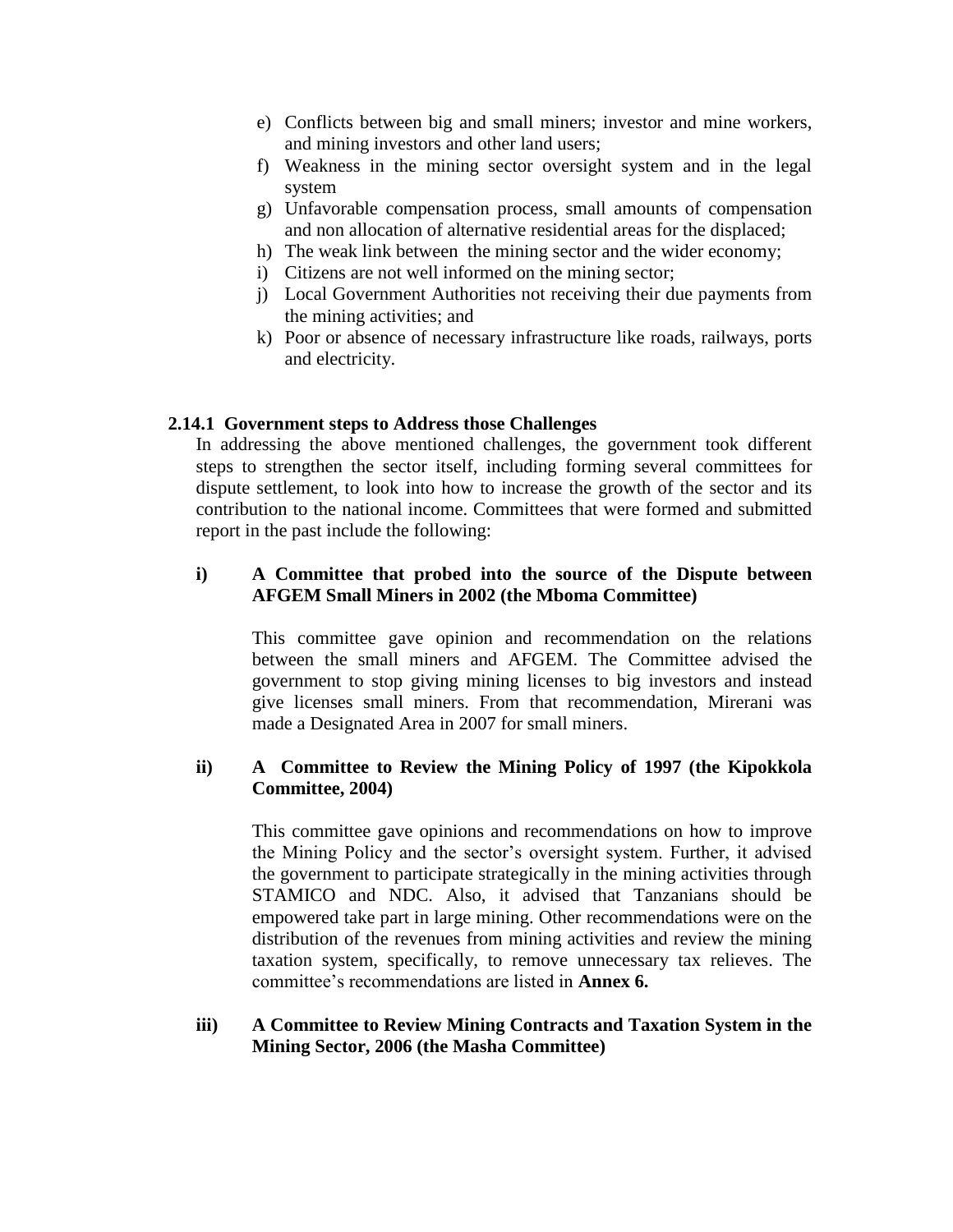In implementing the recommendations by the Kipokola Committee, this Committee reviewed and gave recommendations on the mining contracts and the taxation system and did an analysis on the performance of different institutions with oversight roles in the sector. The committee recommended launching of negotiations between the government and mining companies on some of the provisions in their MDAs especially those related to taxation. Also, the committee recommended changes be made on the taxation system. Those recommendations were taken by the Government Committee that is currently conducting negotiations with mining investors. Areas that were recommended for negotiations included the following:-

- a) To harmonize the tax relieves on Capital Allowances with those in other sectors like agriculture;
- b) To wipe out the annual 15% additional capital allowance on unredeemed qualifying capital expenditure
- c) Withholding tax rates be as stated in the Income Tax Act, 2004
- d) To implement the environmental provision in the Mining Act that allows the Minister responsible for Minerals to enter into contracts with the Mining Companies to establish a fund for environmental rehabilitation after the mining activities are over.

Recommendations from the Masha Committee are attached in **Annex 7.**

### **iv) Government Committee on Contract re-negotiation between the Government and Mining Companies (the Bukuku Committee)**

This Committee was formed to implement the recommendations from the Masha Committee and is still going on with the exercise. As a result, some of the companies have already remove the 15% additional capital allowance on unredeemed qualifying capital expenditure in their MDAs and companies have started paying the US\$ 200,000 amount to the LGAs.

#### **2.14.2 Reforms on Mining Acts**

In 2004, the government amended the Mining Act (1998) in the following areas:

- a) Royalty for Gemstones processed in the country to be 0% instead of 5%; and for the un processed be 5%;
- b) To charge a fine to any license holder who fails to pay the license fee ot the royalty on time;
- c) Response to notification for grant license time to be 28 days;
- d) To give the Minister responsible for Minerals powers to form a Gemstones Board; and
- e) To set underground vertical limits for each license offered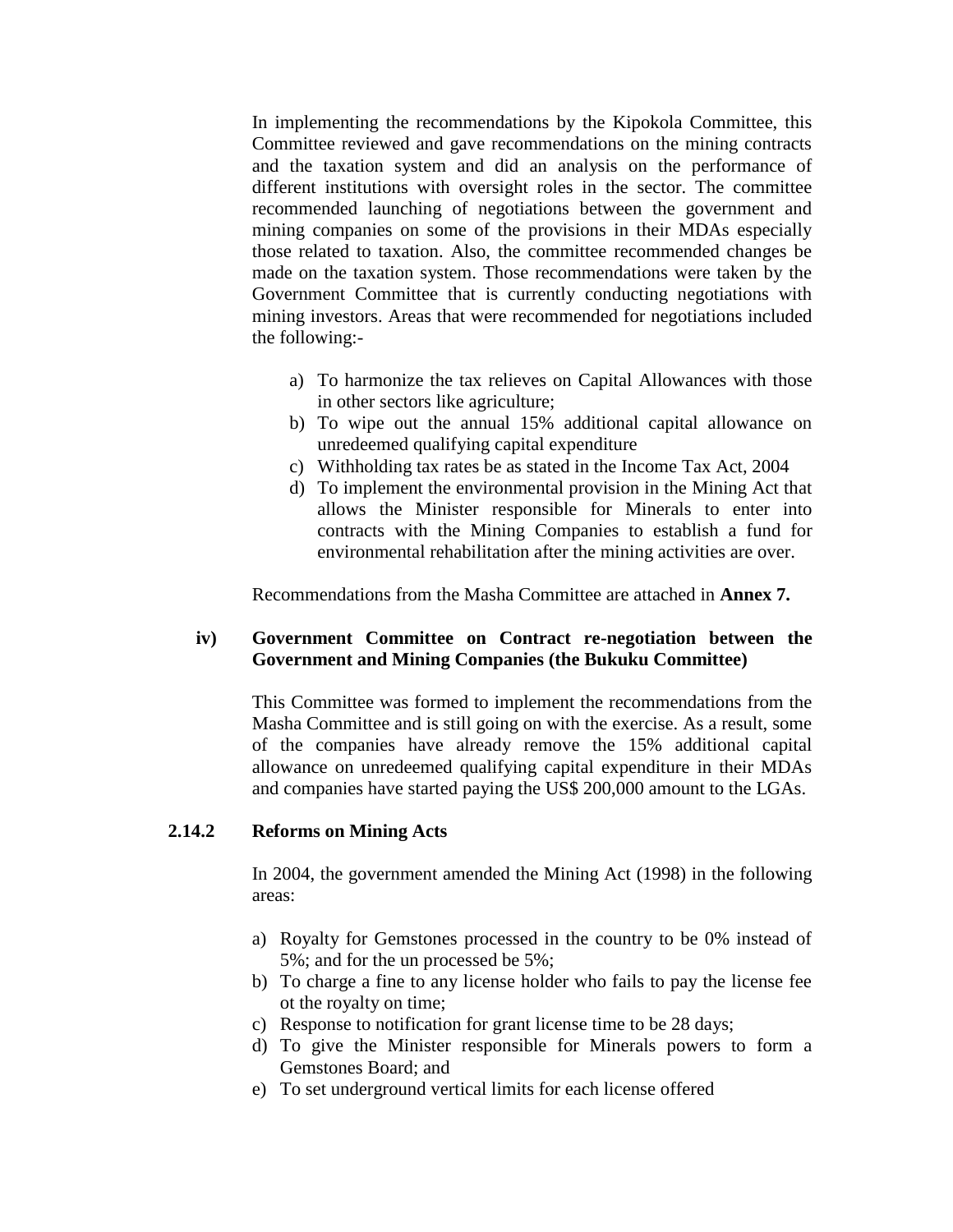These steps were meant to improve the oversight system of the mining sector. However, there are consistent concerns of unsatisfactory ness from the people, leaders and even the investors. This is the real situation in the mining sector in the country. The next chapter will show the complaints, opinions and recommendations by different stakeholders and experts in geology, economics and law.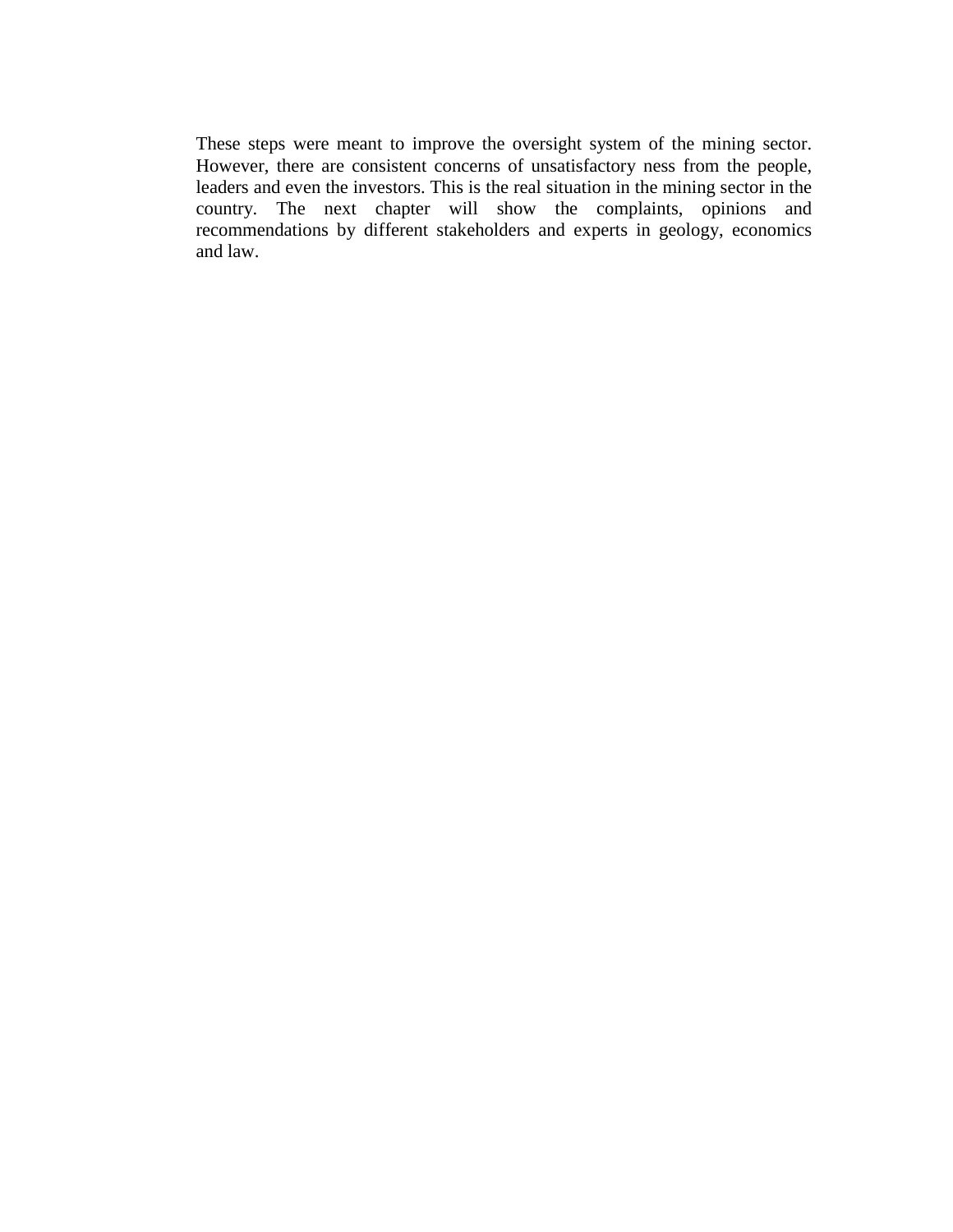### **CHAPTER THREE**

#### **3. VIEWS OF STAKEHOLDERS**

#### **3.1 Introduction**

In a bid to prepare recommendations on how to address different complains in the mining sector, the Committee met different stakeholders including mine owners, mineral traders, mine workers, mining sector experts and the public at large. Their opinions are summed up in this chapter.

In general, all stakeholders were of the view that the mining sector is very key in boosting the national economy and fast tracking social development. However, stakeholders differ on the strategy to reach these targets and the role of the government in supervising the sector. Views of each stakeholder group are mentioned below.

#### **3.2 Mining Companies**

The Committee started by meeting TCME so as to get general ideas and then visited some of the mines to see some of the activities being done in those mines. The main aim of the Committee in these meetings was to get the views of the mine owners and the mine leaders on the running of the mining sector in the country, available opportunities and how the contribution of the sector to the national development can be enhanced. The Committee visited the following mines:

- a) Golden Pride gold mine in Lusu, Nzega district;
- b) Bulyanhulu Gold mine, Kahama district;
- c) Buzwagi gold Projects, Kahama district;
- d) A diamond mine owned by El Hilal Minerals Limited in Mwadui, Kishapu district;
- e) Mwadui diamond mine, Kishapu district;
- f) Geita gold mine, Geita district;
- g) North Mara gold mine Tarime district;
- h) Tanzanite mines in Mirerani, Simanjiro district owned by Tanzanite One, Kilimanjaro Mines and a small mine owned by Hashim Masawe;
- i) A small gold mine owned by Christopher Kadeo in Rwamgasa, Geita district;
- j) Kiwira coal mine in the borders of Kyela, Mbozi and Ileje district;
- k) Buhemba gold mine, in Musoma district; and
- l) Liganga Iron Ore project in Ludewa which is under the auspices of the National Development Coporation (NDC).

The mine leaders informed the Committees on their operations and insisted that hey observe all the laws of the land and their MDAs. Also mine leaders seemed satisfied by the investment environment in the mining sector. Basically, they informed the Committee that the Policy and Legal base present in the country give an opportunity for the sector to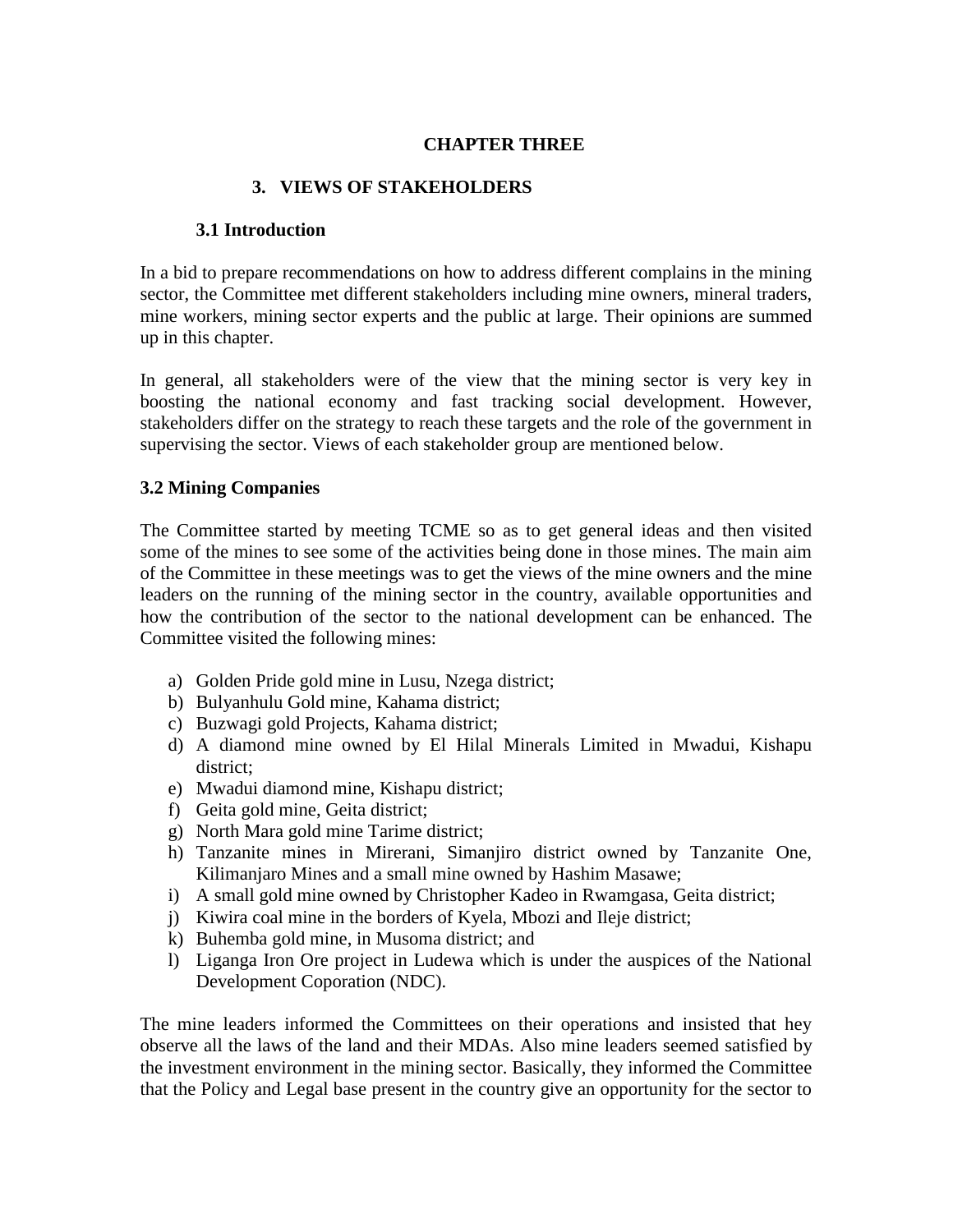grow faster. Also, they emphasized the important of establishing good relations with the surrounding communities and informed the Committee that living in harmony with the communities was part of their main working policies. Despite those generic positive views, mine leaders proposed the following changes to be made in different areas as shown below:

# **3.2.1 Granting of Mining Licenses and Permits**

Mine leaders seemed not happy with the performance of different government institutions responsible for serving them. Key areas identified include the following:-

- a) Delay in granting of exploration and mining licenses in the Prime Minister"s office and Mineral Commissioner who are responsible for granting such licenses. According to mine leaders, this is due to long bureaucracies at the Ministry of Energy and Minerals;
- b) The Ministry of Labor delays to offer work permits for foreigners;
- c) The Immigration Department delays in offering residence permits for foreign workers; and
- d) The Revenue authority delays refunding of VAT and untimely completion of tax relieves and exemption processes.

Due to this situation, investors proposed that the institutional system be strengthened and improved so as to facilitate timely delivery of services and avoid corruption.

# **3.2.2 The Government not fulfilling its Obligations**

According to the Mining Policy, government roles include building and maintaining enough infrastructures to cater for the needs of the mining sector, granting licenses, supervising the implementation of laws and mining guidelines and ensuring availability of enough and qualified experts. However, some of these responsibilities are not fully fulfilled. For example, some mines have to produce electricity for their production activities and some have to construct roads to and from their working site.

Also the government has failed to control small miners and citizens who ambush mining areas illegally and cause dispute between them and the mine owners. Such situations have occurred at TanzaniteOne, North Mara, Buzwagi and Mwadui mines. Leaders from these mines argued the government to fulfill its and policy and legal responsibilities.

## **3.2.3 Insufficient Experts in the Mining Sector**

According to the Mining Policy, the government is responsible to ensure that there are enough mineral experts. The investors were concerned that the government is not doing enough in making sure that the nation has enough experts because they usually have to recruit them from abroad. Apart from limited availability of domestic experts, investors also raised concerns on lack of experience for the local experts due to infancy of the sector and those who get the experience leave the country to working abroad.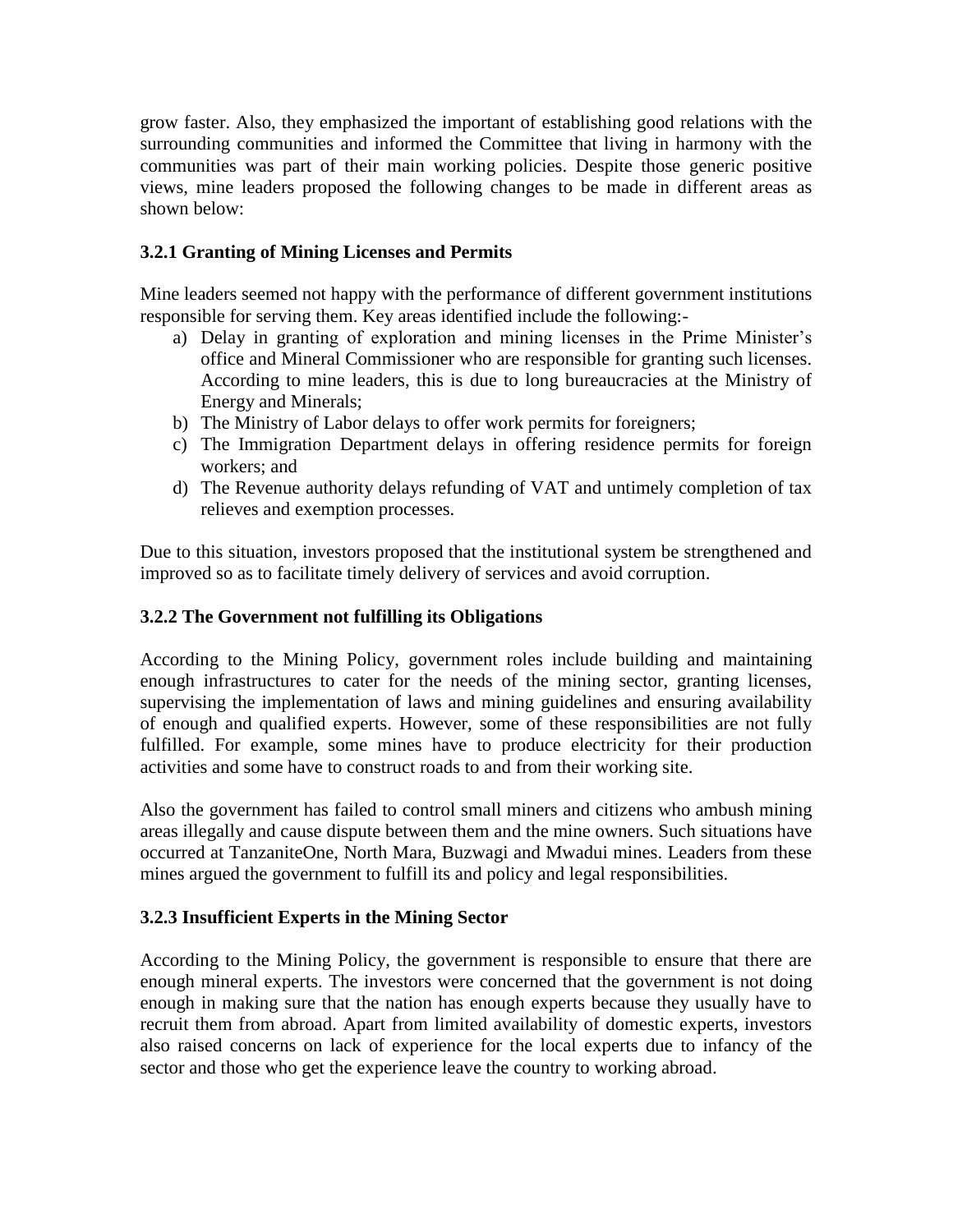On top of those concerns, investors also complained about lack of experts in mines management and once again urged the government to increase the pace in nurturing more experts.

### **3.2.4 Control and Tracking of crimes**

Almost all investors complained about continuing crimes in the mining areas done by Tanzanian security guards in collaboration with residents surrounding the mines. Due to this situation, many mining companies opt to hire foreign security firms and leave Tanzanian firms due to lack of trustworthiness. They also added that even when crimes are reported and suspects captured, they also have to spend a lot for follow up of the cases. This adds to the mines' running costs.

### **3.2.5 Compensation to citizens vacating mining sites**

The mining management told the committee that though the payment of compensation is supposed to be done by the government, there has been a tendency of delay in the payment processes resulting to refusal of locals residing in the sites to leave for the mining activities to proceed.

In the process of speeding up vacating exercise for the locals, some mining companies compensated them with a better package than the one the government was offering though this step later raised the cost of investment.

#### **3.2.6 Poor Infrastructure**

The mining management expressed their dissatisfaction with the poor infrastructure in the mines, especially transportation and electricity. They said the Dar es Salaam port is too slow in clearing both imports and exports resulting to high cost of investment and operation of mines. Also other means of transportation especially railway and roads are poor.

Despite the long distance between Mombasa port from the mines in the lake region, it has cost these investors to use the foresaid port due to its effectiveness in clearing imports and exports and also have been linked to railway and shipping through Kisumu and Mwanza to reduce the operational costs.

It is also costing the mining companies to produce electricity which is costly due to use of fuel and this is because the company is not connected to the national grid.

For example, lack of electricity had been a major obstacle to development of the nickel mine at Kabanga in Ngara district.

The mining management suggested that the committee should advice the government to improve infrastructure especially the Dar es Salaam port and other transportation means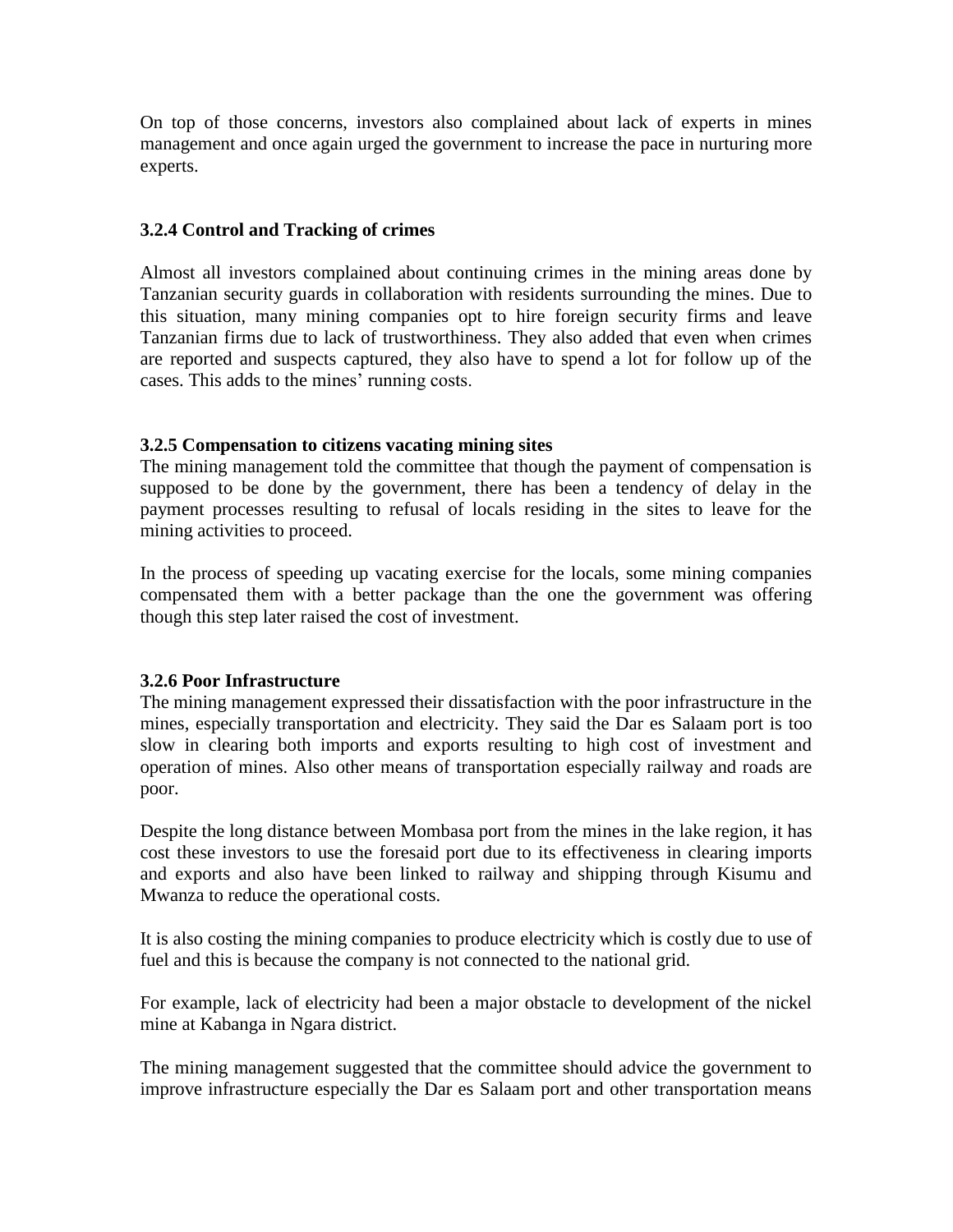like railways and roads hand in hand with electricity so as to sustain the rapid growth of the mining sector.

### **3.2.7 Corruption in the Government**

The mining management complained of corruption in provision of different services which delays most intended services thus causing soaring of production and operating. This destroys the investment environment in the country so they asked the government to improve its performance on that area.

#### **3.2.8 Payment of commission**

According to the mineral law and MDAs, a company is supposed to pay a commission of up to 5% for gold and 3% for other minerals. This standard of payment is estimated after calculation of processing and transportation cost to the buyer of that particular minerals (net back value).

The managements of the mines have basically agreed to these payments but they suggest that these payment standards should consider the possibility of the investor getting loss.

They also suggested that there should be a specific period for a grace period after the company has started production and before starting payment of the foresaid commission. Also the owners of the mines suggested that the government should give a period of one month from the date of sale of minerals so as to make arrangement for paying the commission to the government.

## **3.2.9 Increase in cost of employment**

While the committee continued with its task, the government ordered the increment of the minimum wage for all employees in the private sector including the mining sector.

The mining management told the committee that due to that order from the government, the mines shall retrench some staff so as to remain with the magnitude they can sustain to pay because that step will minimize the profit and production of the mines. However they complained of the increment which has not considered productivity and the condition of employment in the market and how that could affect the orientation of the investment and production sector.

## **3.2.10 Relationship between Investors and the Communities**

The mining management said that the investors are supposed to contribute basic services to the society surrounding the mines. These services include construction of schools, dispensaries, health centers, boreholes and many more. However these groups of shareholders lamented on the poor relationship between the mining sites and the community around. From their opinion this is due to high expectations of the society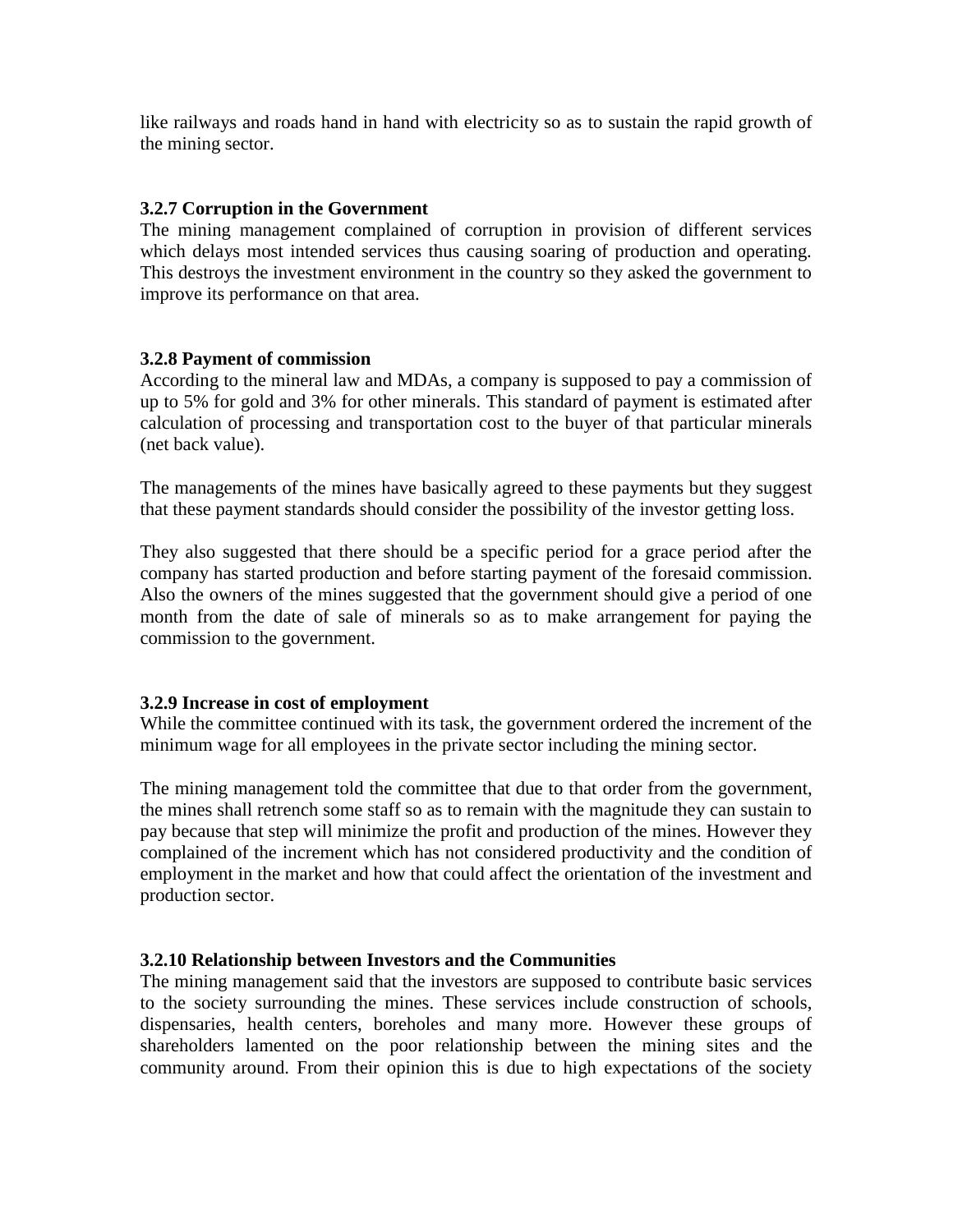from the mining companies which does not tally to what is actually offered by these companies.

#### **3.2.11 Local Procurement**

The leaders do not agree with the complaints from the citizens that the mines do not purchase products and services produced in the country especially food stuff.

The management said that importation only happens when there is scarcity of the foresaid goods and services, or does not meet the market standards. The management also said that they only purchase local products if they are available and meet the required standards and pricing.

### **3.2.12 Relationship between Management and Staff**

The management disagreed with the claims that they are recruiting foreigners who do not meet the required qualifications and advised the government to seek information from immigration offices so as to verify the claims.

As far as the salary gap between expatriates and local employee of the same qualification being different is concerned, the management agreed with that and said they are following international protocol of paying expatriates much than locals due to domestic expenses to be incurred by the foresaid individual when he/she is away from home. These expenses include mortgages, school fees and much more. Thus the expense of hiring expatriate personnel in any given country is always higher than that of a local employee.

On claims against the management for not recruiting locals surrounding the mining sites, they said that they have always recruited them so long as the individual qualifies, but it has sometimes cost them to employ individuals out of the surrounding locals due to not meeting the qualifications and also reduce the chances of the staff who are locals from the area from sabotaging company properties with intruders.

#### **3.2.13 Weak administration of TRA on the mining sector**

The mining authority told the committee that TRA has no personnel who know exactly what tax rates mining companies should pay to the government and as a result they ended up colliding with the foresaid sector over taxation.

The management told the committee that government should recruit qualified officers from TRA who are conversant with the mining industry for tax from this sector be collected effectively.

#### **3.3 Employees of the mining companies**

The discussion that took place between staff representatives and committee the following views were derived;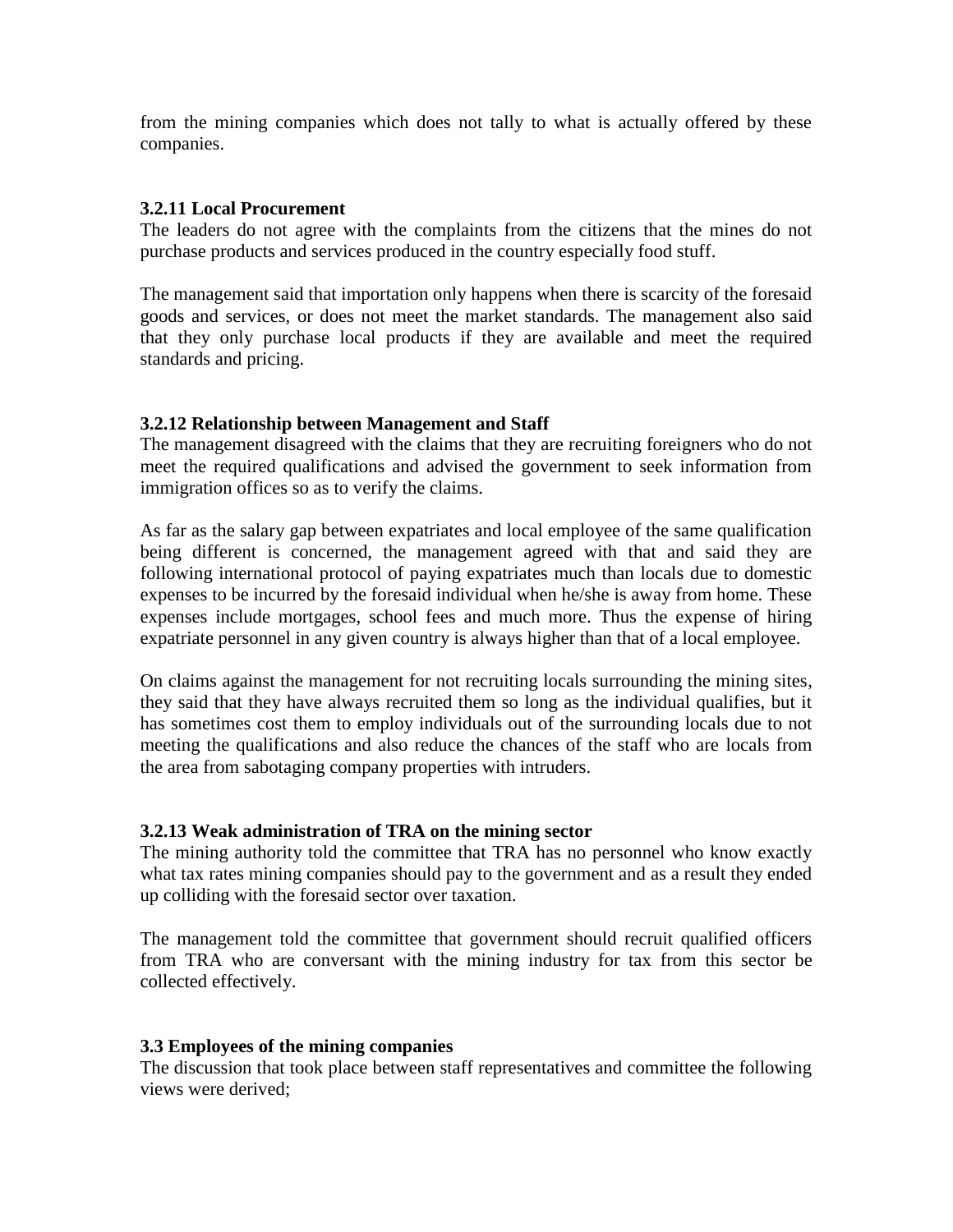#### **3.3.1 Pay As You Earn (P.A.Y.E)**

Employees claimed that the deductions made for P.A.Y.E is much and their allowances and overtime are also subject to the foresaid deductions. Therefore they asked the government to review the law of taxation to staff in the mining industries since they contribute a lot to nations" income and if possible they should not be subjected to tax when they import vehicles from abroad.

#### **3.3.2 Side effects of working in the mines.**

The employees told the committee that working in the mines is risking ones health. This is because they are exposed to every kind of risk like inadequate oxygen, noise, stinks, strong heat that could cause infectious diseases or even death. The staff gave examples to their fellow staff who have once been victims and the companies would never take care effectively.

Therefore the staffs have requested to be provided with personal protective equipment along with risk allowances. Also they requested the government to review the law of compensation to staff who have been injured at work be paid a considerable wage than the current which is too little.

The employees told the committee that despite their work being risky, hard there are no health facilities in the mining zones to cater for them should they become sick or get accident.Also there is no formality that provides the employees with health facilities to cater for them after leaving office or retirement from this sector.

Employees proposed that hospitals should be put to cater for those leaving office after retirement since mining activities would leave one with a long-term side effect. Also these hospitals will uplift the health standards of the locals around the mining zones.

#### **3.3.3 Employment for Foreigners (expatriates)**

The local employees are worried about mining companies bringing into the country officers who do not meet the job criteria qualifications compared to the ranks they hold.

This is revealed by their inability to performance according to standards of operations and this could mean that the qualifications they hold are void.

Employees suggested that the immigration officers should scrutinize these officers" qualifications to make sure they are employed per their work permits issued to them. They said the government should regulate work permits and be strict to all foreigners unless there is a necessity for such officers to be allowed into our country.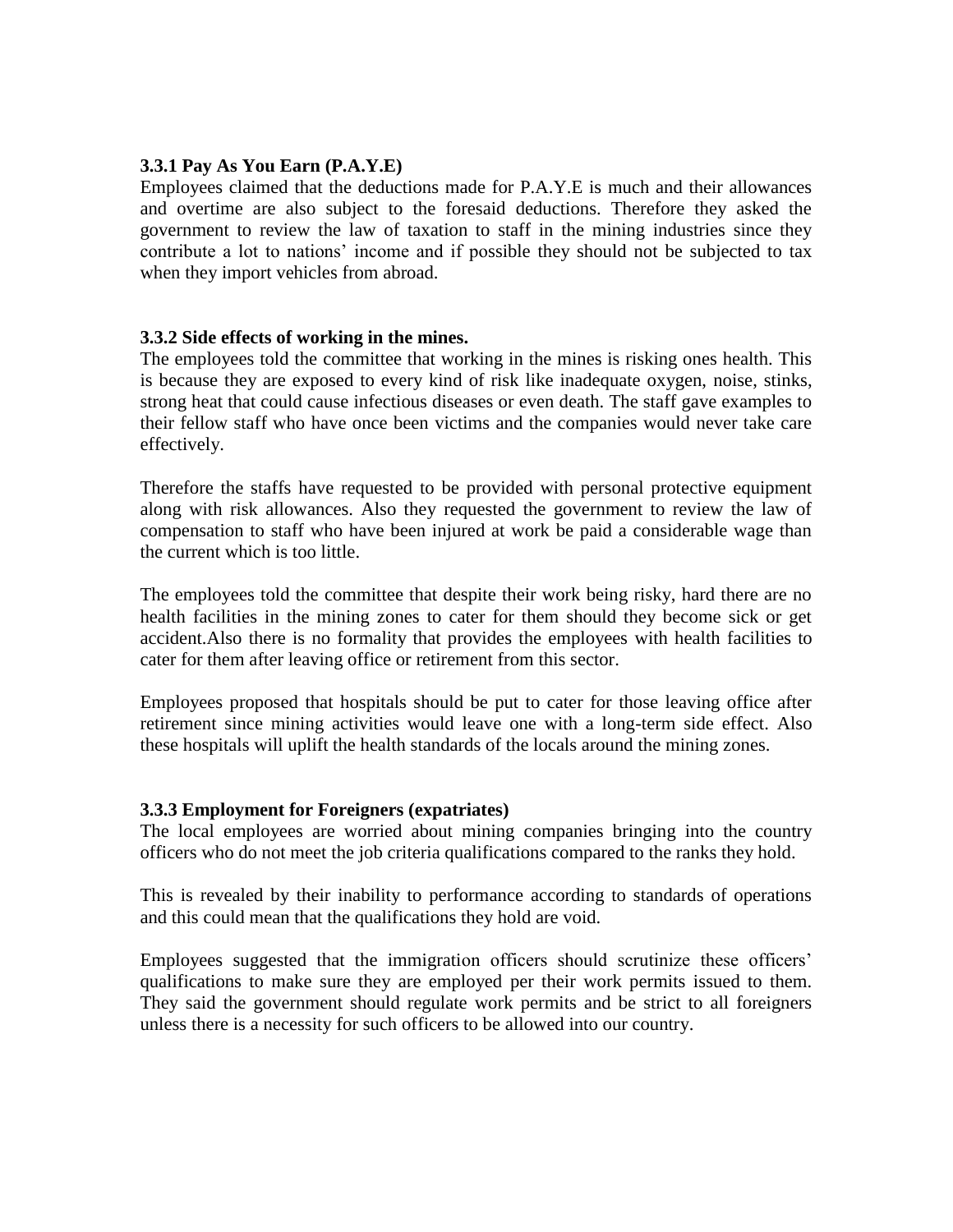### **3.3.4 Staff Salaries**

The employees told the committee that there is a big difference between the salaries paid to citizens compared to foreigners even though they hold the same qualifications. For example in one given mine a foreigner is paid six million (Tsh. 6,000,000) per month and a citizen with the same post and qualifications paid only eight hundred thousand (TZS.800,000) per month.

This signifies a sense of discrimination, demoralization and hatred amongst staff and the company at large.

#### **3.3.5 Community services**

Since the MDAs are not clear about the importance of mining industry in offering community services to the society, investors contribute to these services only voluntarily when they feel like doing. This has resulted to complaints from the communities surrounding the mining sites to the foresaid investors. The employees suggested that there should be specific services with standards that should be provided by the investors and be outlined to them when contracts are signed. Also same should be communicated to the intended community about the services they are supposed to be provided with by investors.

#### **3.3.6 Workers' Labor Unions**

The employees told the committee that some of the staff matters are rampant due to lack of labor unions in their places of work which are supposed to listen and forward their grievances to the right authorities in the mines. The management has therefore taken advantage of this and is not doing anything as far salary and other staff benefits are concerned. They told the committee that it has been a routine for locals to be sacked without being given chance to express themselves.

They also expressed their sighs by telling the committee that the government has been too reluctant into enforcing and sensitizing the labor laws to the citizens.

### **3.3.7 Control of other minerals**

Experience has revealed that from any given gold mine there are always other minerals underneath like copper, silver and other gem stones. However there has been control on gold only but not over these foresaid minerals from the mines which the investor benefits freely.

The employees gave an example to the Bulyanhulu gold mine which is known for gold production only but practically the crust sand which is normally exported abroad for sorting is believed to contain many other minerals which are not included in the contract by the government.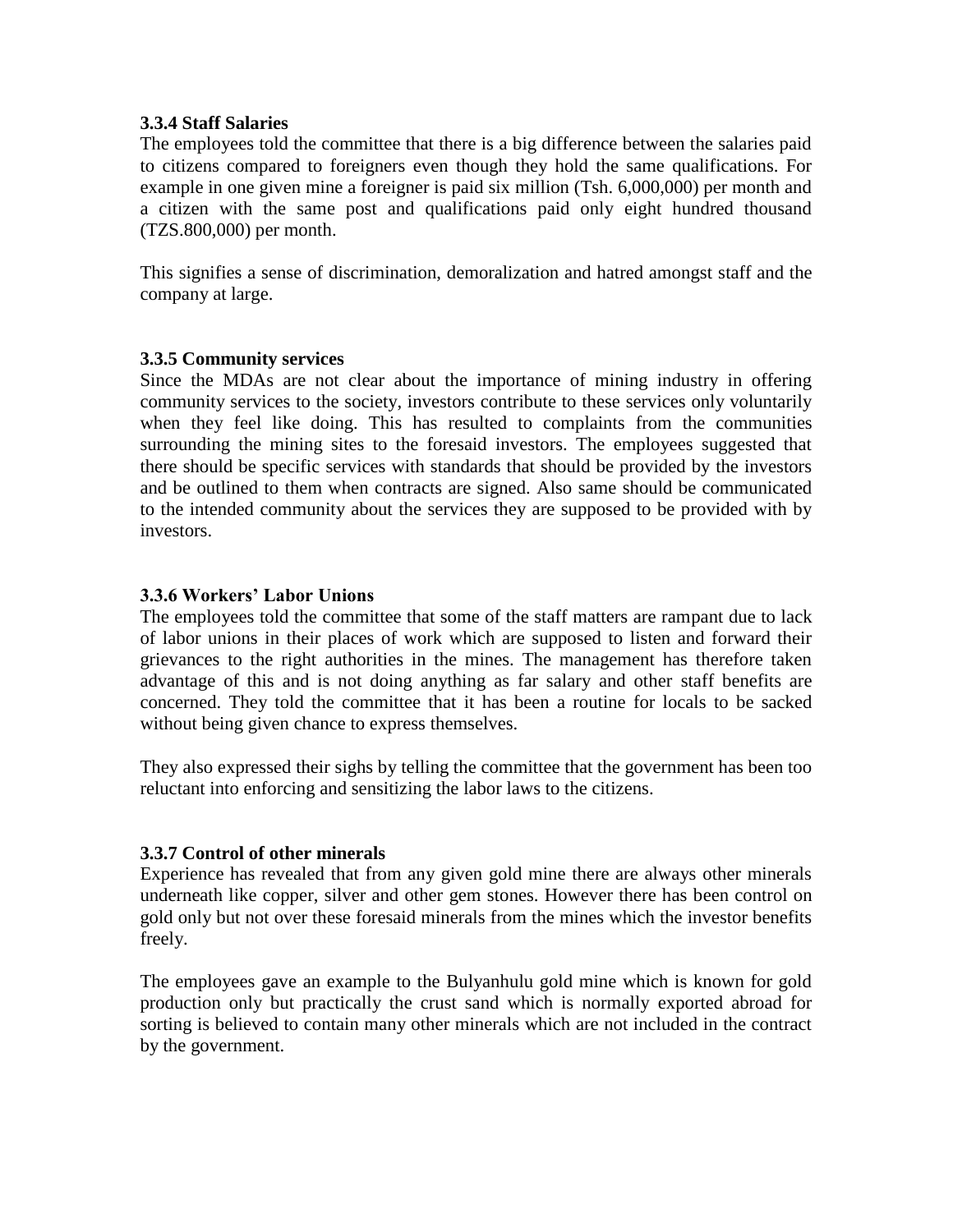### **3.3.8 National Holidays**

According to administrative protocols in the mines, an employee is supposed to be paid overtime and other fringe allowances according to government standards that have been put in place purposely for national holidays. However the employees told the committee that these national holidays are not observed in the mining industry and staffs are not paid their overtime accordingly.

### **3.4 Local authority and the community surrounding the mining sites**

The committee had a public rally both internal and external from different areas to collect views and suggestions from the locals. These meetings included strategic leaders and locals from the mining areas where these mining processes take place. Leaders present were regional commissioners, district commissioners, members of parliament and local government councilors and authorities.

The locals gave their grievances and views from different point of view as outlined below;

### **3.4.1 Fees paid by the mining companies for the services they get from the local government in the mining areas.**

According to the financial law of the local government of 1982, the local authorities has been given the mandate to collect service levy to a rate not exceeding 0.3% for the turnover according to financial operations taking place within the given area of authority including mining operations taking place in the foresaid locality.

However the authority has been unable to collect the intended levy from the companies with MDAs since that is paid according to sales. Despite contract stating that a levy of up to US \$200,000 per year should be paid, all local authorities did not collect due to lack of transparency in contracts that have been in place.

Some companies started paying that levy voluntarily from 2006 when the government started negotiations with their companies.

### **Shareholders had these views over the levy of US \$ 200,000**

a) This levy is too small compared to the cost of operations the local government is incurring in rendering services to the mining companies and community at large. For example the cost of maintaining roads frequently which is always affected by heavy machinery and trucks from the mining companies and also other community services like health, education and water has increased due to increased population attracted by mining industry taking place.

There was no agreement that was reached as per what rate these companies should pay, and it is possible that the levy of US \$200, 000 at the moment collected could be less than the 0.3% of the total sales of these companies.

b) The concerned authority does not know the law governing levy collection thus failing to collect the levy from these companies. Also the mining company refuses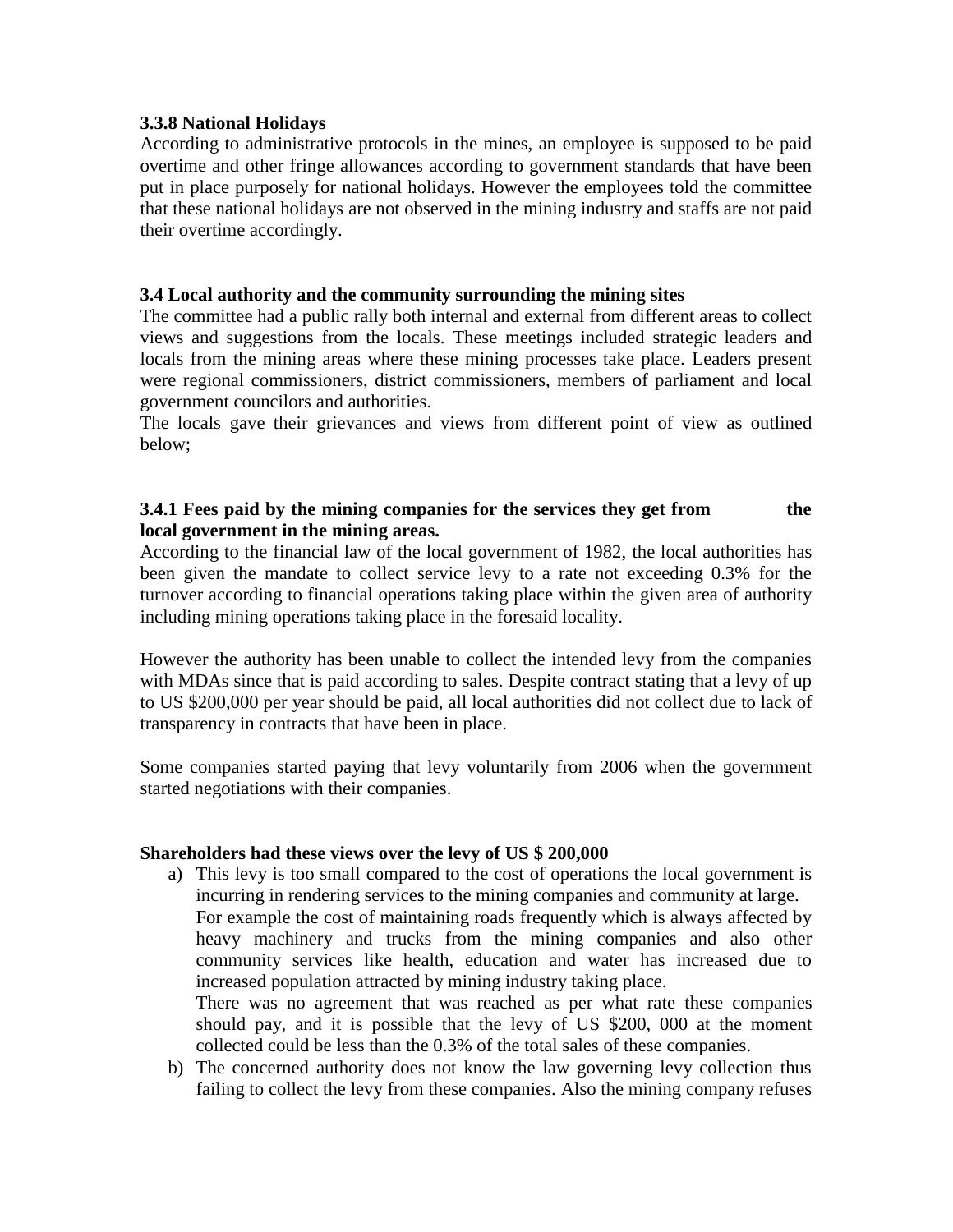to pay the foresaid levy especially when they know that the authorities concerned lack awareness.

- c) There is no proper comparison in this collection since this law formality affects gold only and not other minerals like copper, silver or tanzanite.
- d) These collections of US \$200,000 are taken to the headquarters of local authority and cater for daily expenses within the authority leaving the real local layman suffering in the area of mining locality.

# **3.4.2 Compensation to the locals giving way to mining operations**

The law of lands states that anyone vacating his/her land for the purpose of giving way for any operation to take place has the right to compensation.

Lack of enforcement to this law has led to complaints between the locals and the investors and on the other hand the locals and the government at large. Claims and views of the citizens from the mining locations were as follows;

- a) The compensation formalities in place are not beneficial to the locals as they end up in small compensations which does not sustain their needs of starting a new life after vacating.
- b) There are always delays when it comes to compensation processes.
- c) There is always confusion when it comes to payment of compensation as who exactly is supposed to do the payment; some would be referred to the government or to investors or to ministry of lands or ministry of energy and minerals and so on.
- d) The locals lack knowledge of their rights as how much exactly are supposed to be paid and whether the given amount is correct or not. It was therefore suggested that;
- i. The compensation formality as stated in both the law of mineral and lands be reviewed to eradicate the present confusion between these two laws and make the vacate benefit.
- ii. A specific compensation period should be set aside and make proper arrangement for the citizens giving way to the mining operations.
- iii. The citizens should be sensitized over their rights for being compensated and who should pay them so as to eradicate the confusion they incur when making follow up for their payments.
- iv. The standards of compensation should be reviewed considering the value of the resources an individual owns. Also the value of individuals land should be reviewed so that the concerned be fully compensated to enable him/her carry on with new life after vacating.

### **3.4.3 Investment/Share ownership in the mining sector**

Most shareholders have suggested that lack of share ownership by the government in the mining industry has placed the government in difficulties as far as full supervision, control and production of national resources in the mining sector is concerned.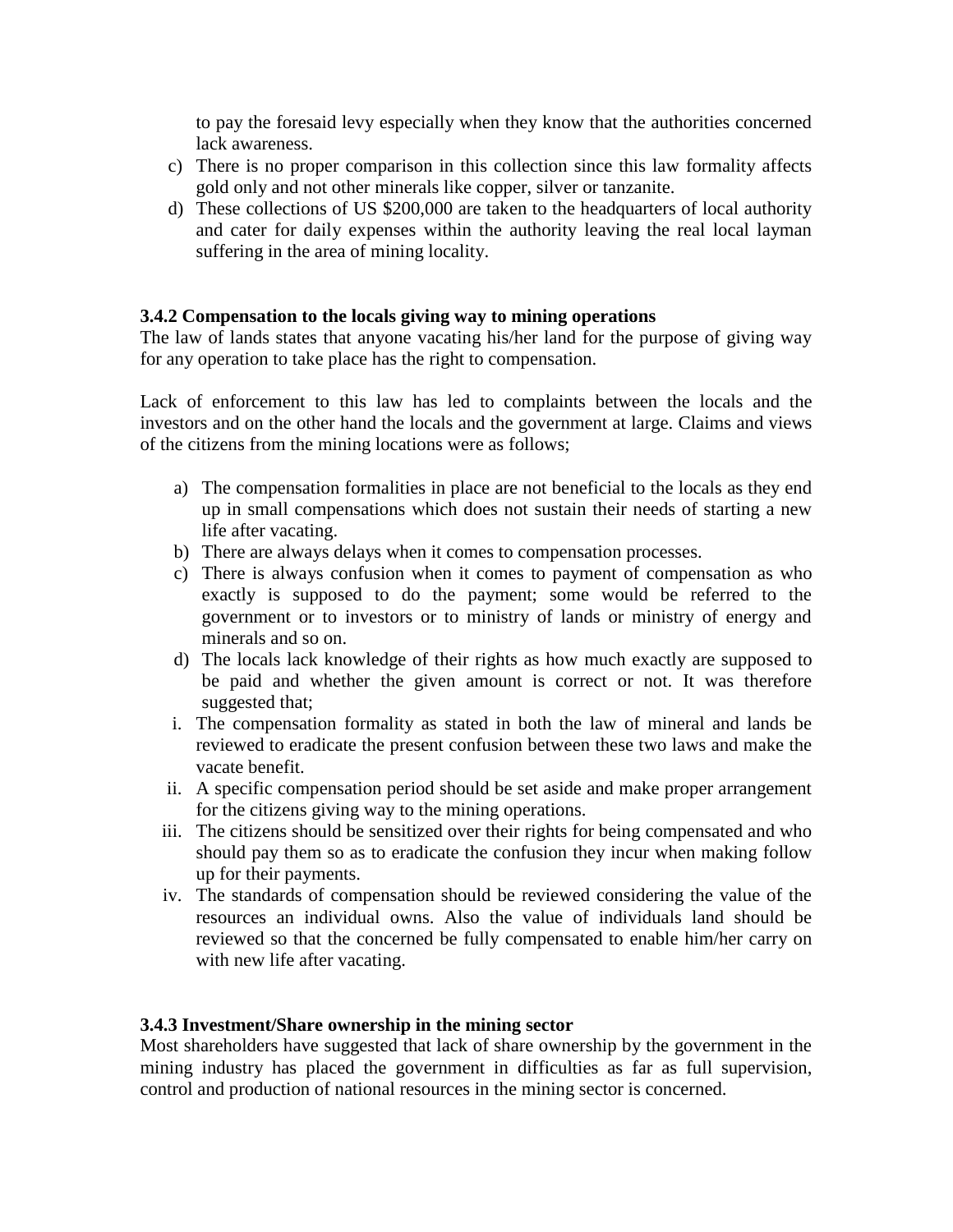Without government participating in the ownership it will difficult to asses the income and production from the mines. The citizens and authorities suggest that there is possibility of government losing income from the levy of mining industry due to this kind of situation.

It was proposed that the government should own a certain percentage of shares and enhance full control of income, production, sales and orientation of the mining sector.

It was proposed that in the formality of government share ownership the locals from the mining areas be given priority to own a percentage of shares since this could be the effective means of uplifting their standards of living. Also for every land with minerals shares be given to authorities using availability of the areas specified. It was also proposed that the 25% shares owned by the government at Mwadui mine be increased so that the may own more shares.

#### **3.4.4 Use of Security forces**

Share holders said that security forces have been deployed to maintain harmony and security measures at large. However police forces have been used to send away locals from their lands before their compensation made.

The citizens' complained that the police forces are used to safeguard the investors than the locals. When the locals are in trouble with the investors they don"t get any assistance from the police forces to recover their rights.

The citizens had the following views;

- i.The police forces should be there for the benefit of all the citizens.
- ii.Government should improve on security forces and make it functional to cub every kind of insecurity.

### **3.4.5 Involving citizens in land division in the mining locations.**

Share holders said that villagers are the key factor to discovery of these mining sites therefore the government should consider involving them whenever land division takes placed to the strategic mining sites. It was said that there is no proper formula in land division for mining operations as the process would start from ministry of energy and mineral than beginning from the locals who are the rightful owners of the land here negotiations should start.

Under the current policy the locals are not shown the demarcation of the land sold to the investors hence causing chaos when one is told to vacate without prior notice that mining operations are in progress. Some locals complained of fearing to carry on with their duties as any time could be vacating moment hence ending up with losses.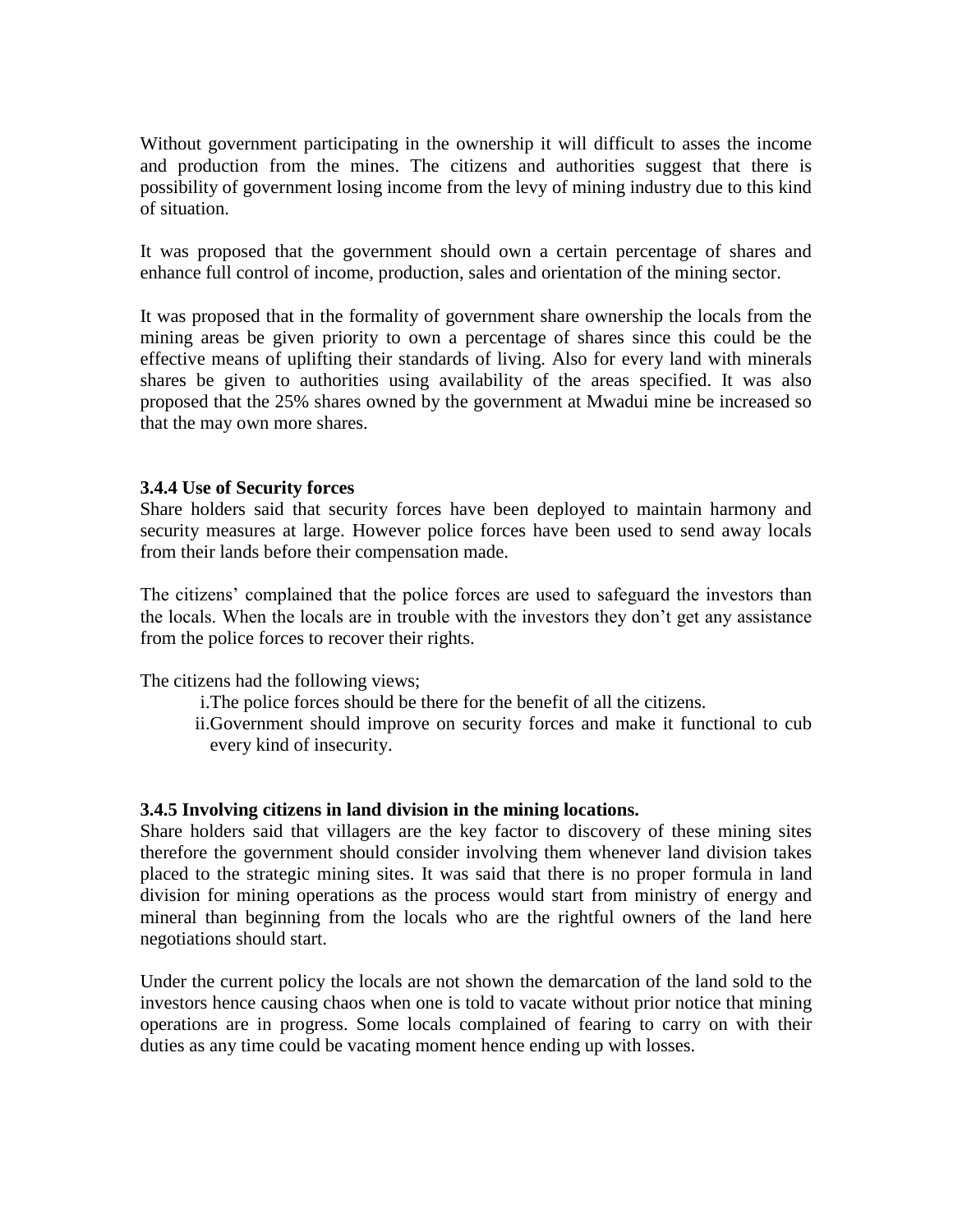The locals also complained of dispossession of their mining sites which they have legally owned for long but given to new coming investors. The tendency of not involving citizens in the land division of mining sites, mineral research, and no notification on boundaries of the mining plots has been the major problem of chaos between locals and the investors.

Practical examples have been observed by the committee fromMaganzo village in Kishapu district, Kakola village in Kahama district, Nyakabale village in Geita district and Nyamongo district in Tarime district.

To avoid this problem, the following was proposed;

- i. The procedures of land division and mineral research should involve the small scale miners living in the mineral sites and locations.
- ii. The procedures of issuing mining licenses should be reviewed so that those wishing to carry out mining projects should seek negotiations from the locals residing in the mineral sites before issuing them licenses.
- iii. All mining sites boundaries should be made known to everyone so that no conflict shall arise from locals or investors.
- iv. Proper communication should be made between ministry of lands and the ministry of energy and minerals because at the moment the ministry of lands is responsible of land division while the ministry of energy and minerals is concerned with the issuing of licenses for the mining operations hence causing trouble to the citizens.

# **3.4.6 Contract Transparency between the government and investors**.

The citizens complained about lack of contract transparency between the government and investors. After the government intervention over the mining policies in the contract the investors have started to adhere to the laws governing mining sector by fulfilling their responsibilities.

It is important for such laws be known to the authorities and the locals so that they may be aware of what is going on in their locality, effects of mining operations taking place and their rights as citizens within the foresaid location.

Also the awareness will make the locals know the possible effects from the contract. In this issue the citizens proposed the following;

- i. Set aside awareness programs to the authorities and locals living in the mining locations.
- ii. Copies of contracts to be filed in the offices of local government level to the most high authority level so as to ease follow up procedures from the foresaid contracts.

# **3.4.7 Search for minerals**

Most share holders said that due to weakness in the law enforcement in this sector some investors owning licenses change their names when their licenses have expired and ask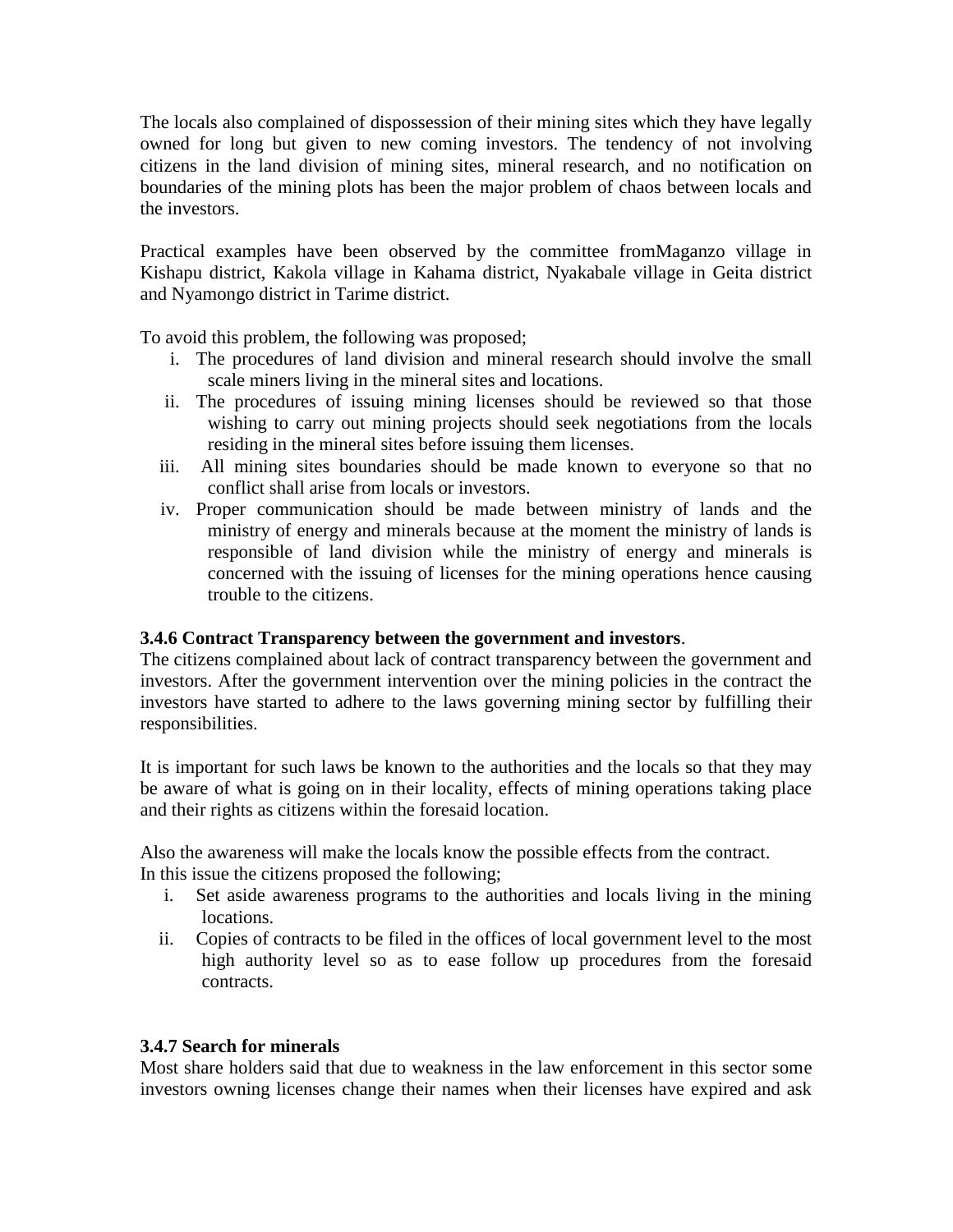for another license with the same investment location or area thus holding these locations for too long.

Locals believe that search for mineral is successful and most investors doing these operations do succeed but they sell without the government getting any income due to unstable law enforcement and the tendency of holding mining sites for long lowers production in this sector.

Citizens are proposing that there should be a mineral law controlling it especially at production.

## **3.4.8 Control of minerals**

The citizens expressed their fear of the government failing to control mineral production in the country. This was practically observed at mining operations at Mwadui where the control officer in charge stays at Shinyanga and he attends to the site only when the need arise. This kind of supervisory can easily lead to disappearance of nation"s resources and income.

Also the locals expressed their fear when they said that those well established investors have at least an air strip at their site to facilitate their operations. And because there poor control in this sectors this could easily result to nation"s resources and income getting lost to abroad.

To cub the varnishing of minerals just like that it is suggested that control of minerals at the mines and air ports be improved. This can be effective by recruiting more officers in these areas.

### **3.4.9 Collision of the law**

Share holders said that the collision of the law in one way or another affects the production in this sector. It is said that this collision causes chaos in the operations.

For example the law of lands states that land is a public property while the law of local authority states that land is property of the locals. it was also said that in putting more emphases to the law of minerals operation in this mining sector has been done mostly through the law of lands only without considering the law of local authority and law of wildlife so as to eradicate the existing contradictions and bring in equity.

To erode the mentioned crisis the following was proposed;

- i. To amend all the laws affecting land in different perspectives and sensitize the citizens of their usage.
- ii. The law of lands of local authority should be given priority in land division instead of grabbing it from the locals using the law of lands only.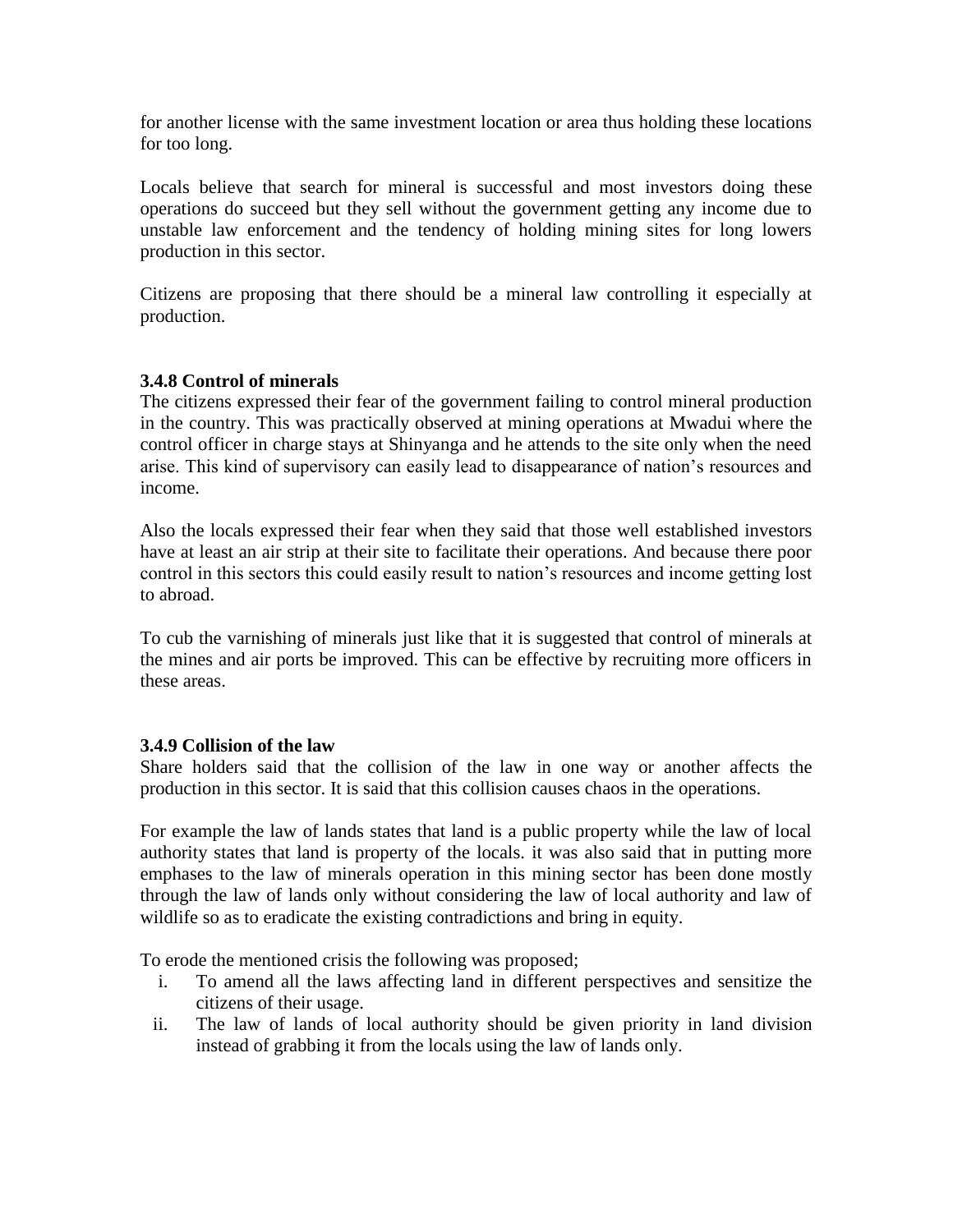#### **3.4.10 Delay of payment of Tax by mining companies**

Contrary to small scale investors paying tax immediately they start the investment, the large scale investors are given too much time after investment to settle their tax bills. However these large scale investors end up changing their commercial names hence becoming difficult to truck their record of operation and tax settlement.

Due to that tendency it is suggested that;

- The period of tax payment should be reviewed in the mining sector so that the investors pay in the required period and to cub them from changing their commercial names.
- Make a strict code of law to the investors to prevent them from changing commercial names.

#### **3.4.11 Exportation of copper concentrate**

It was said that there is no control over exportation of the copper concentrate by the government to abroad. To ensure good control it is suggested that the government put up an factory of doing all these processes in the country

#### **3.4.12 Explosions in the mines**

The citizens told the committee that the explosives being used in the mines (like that of Geita) do affect their environment and also causes cracking of the walls to the locals houses, but with all these there is no code of law which defines the investor giving notice to the public that these operations will be taking place or make compensation for any damage that may occur. The citizens suggested that;

- The government should enforce a law that will require investors give notice to public that explosives will be used.
- Investors to set aside compensation package whenever damages have occurred.
- Proper procedures to be made by the government to ensure compensations have been made where applicable.

#### **3.4.13 Neighborhood to mining sites**

Some mining sites are close to residents which brings interaction of the locals with staff from the mines. Practical example is the North Mara and Geita.

In the village of Nyakabale in Geita district mining site has affected the residents who have given way for mining operations to take place and left their road they have been using and this has cost them to the extent of others losing their life, being raped and theft.

Due to that it is suggested that;

- a) Locals near the mining sites should be compensated and relocated.
- b) There should be a buffer zone between mining sites and the locals.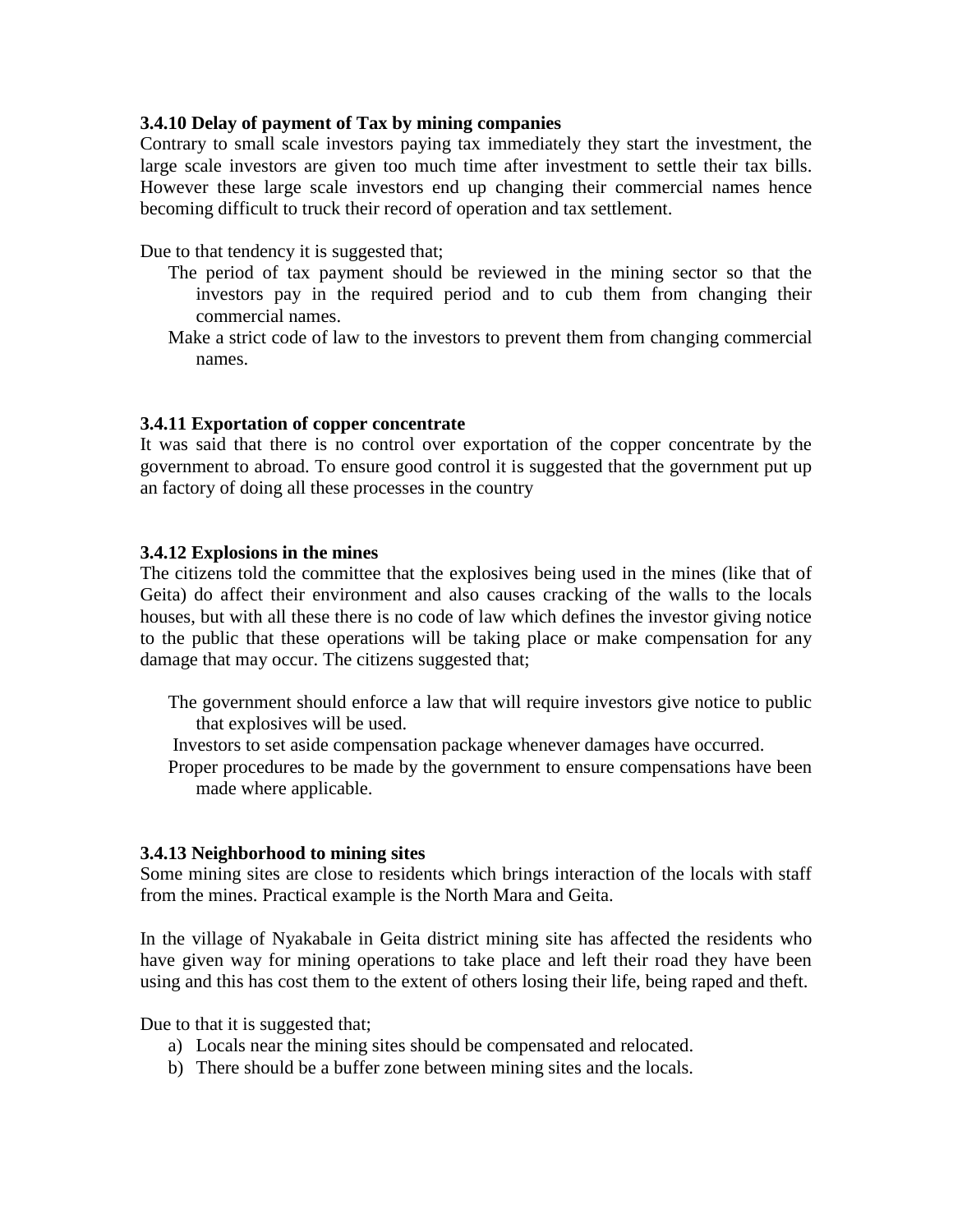#### **3.4.14 Services in the mines**

In this industry operations are many; services and people are many as well. However, most citizens told the committee that some investors hire these services from outside the country. It is said that even some food stuff is also imported and same is available in the country.

In order for the citizens to get employment it is suggested that;

- There should be law governing investors to use internal contractors and officers as mining service providers.
- The procurement of food stuff should be done internally for those commodities available in our country that local farmers and businessmen benefit should benefit.

Share holders insisted that fulfillments of these proposals will enable the government increase income from tax paid by the locals who are service providers to the mines.

#### **3.4.15 Environmental Conservation**

Locals from the mining zones like Geita, Kiwira, Kyela districts and Buhemba in Musoma ditrict they told the committee about effects of mining activities intoxicating water and their farming fields. At Nyakabe the remains of excavated rocks are dumped into locals farming fields and when it rains these remains intoxicates the farm products and livestock due to the chemicals used in mining operations. This also affects the locals from getting unsafe drinking water. This also is experienced by the villagers from Buhemba and Kiwira.

It is said that there is no proper formality defining compensation to those affected like one of the farmers explained how he lost his livestock due to intoxication of water used by farm animals. Desperately he did not get any examination research report that was done by the public institutes since he was unable to pay fees for that service and when he went to ask for it from the mining company he was deprived of it for fear of suing them and may be ask for compensation.

Therefore due to environmental abuse by mining industry, the citizens suggested the following;

Government should fully supervise the formalities of safeguarding her citizens.

- Government should have well defined formalities of compensating those affected by these mining activities.
- Government should relocate her citizens that have vacated for mining activities to take place.

#### **3.4.16 Community services**

Citizens complained of the investors not offering adequate community services considering needs of the society. The committee was told that when investors come they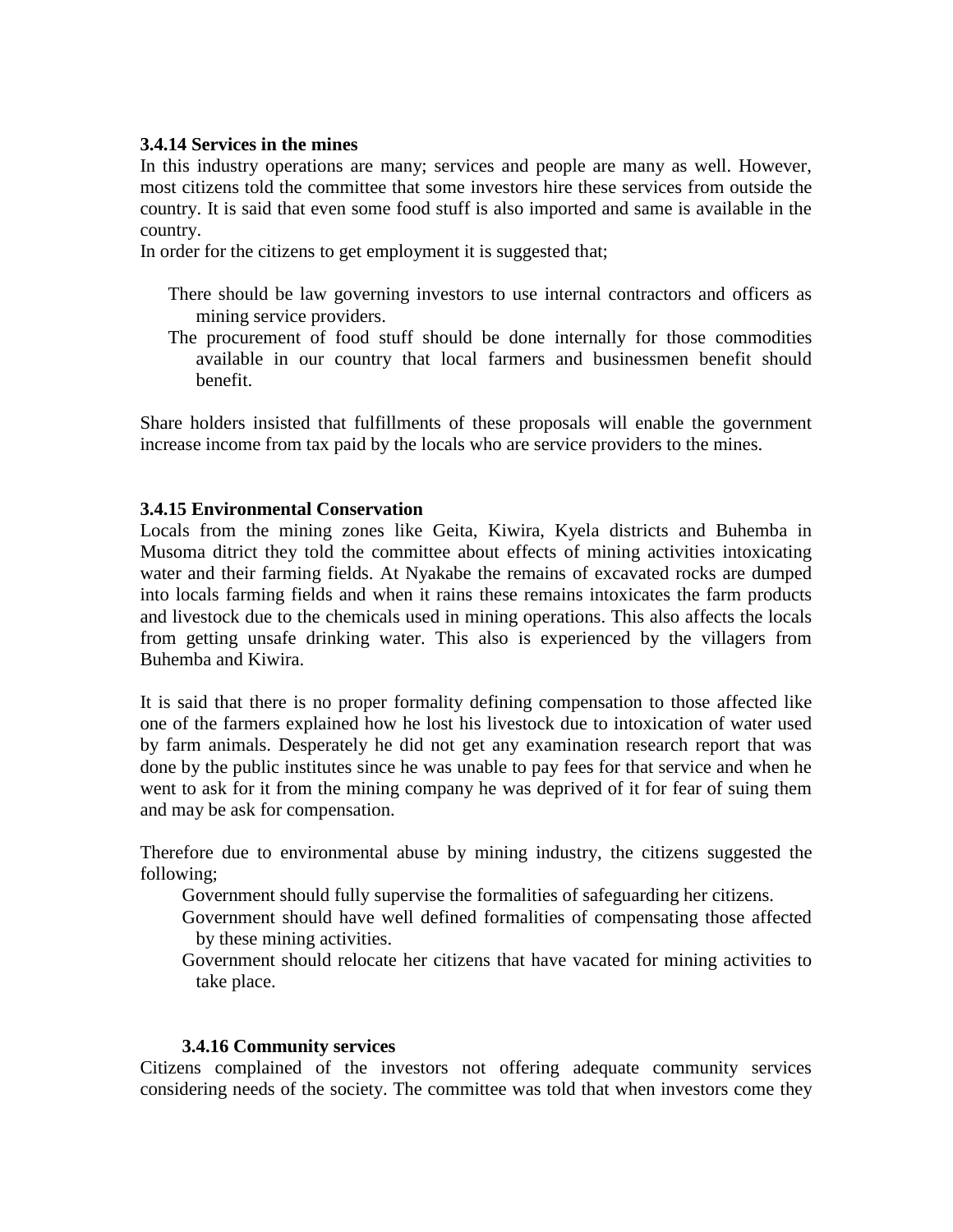make empty promises to locals. In most mining zones a lot of effects to infrastructure were experienced like roads, boreholes, dispensary, schools and many community services due to giving way for mining activities to take place thus leaving locals without alternative services to the ones displaced. Also it was said that locals are not involved when it comes to investors' contribution to community services.

#### **3.5 Small scale mining investors**

Small scale mining investors are amongst shareholders given chance to express their views on the way mining industry is doing in the country.

Apart from meeting with small scale mining investors in the respective zones the committee went ahead to visit sites of the foresaid investors. These mining zones visited includes Rwamgasa village Geita district a small town in Mwanza Kishapu district. Nyamongo village in Tarime district and Mirerani areas in Simanjiro district.

Collectively these groups of small scale mining investors were demoralized because of being left out in law and protocol enforcement in the mining industry. They told the committee of the difficulties they face in their operations and other related problems. However, they aired their views and opinions on how to improve working conditions to small scale mining investors. They include the following;

#### **3.5.1 Methods of mining zones allocations to small scale mining investors**

It is said that methods of allocation to small scale mining investors in disastrous. For example the foresaid individuals in Mirerani mining zones are allocated to an area of 50m.sq. This results into chaos due to smallness of site. On the other hand from geological point of view of these sites one is supposed to excavate in parallel orientation which ends up one reaching to somebody else mining site. Small scale mining investors have their way of solving this problem of one intruding to another investors' site but the large scale companies don"t agree to these formalities.

Also there are instances where small scale investors are shot by the large scale security officers when they intrude to their mining zones. This intruding between small scale and large scale investors has been a critical problem in the mining industry.

To avoid such incidences the following was proposed;

- i. Methods of sites allocations to small scale investors be reviewed and the area allocated to be bigger than what is in place to enable them do enough mining.
- ii. The small scale investors should be allocated to the most appropriate mining zones according to their capital scale and the mining technology they use.

### **3.5.2 Empowerment of small scale investors**

The small scale investors are faced with small capital margin which is making the own poor mining equipment and technology that has poor profit. They have been unable to secure loans due to harsh methodologies from the banks. Also the cost of mining is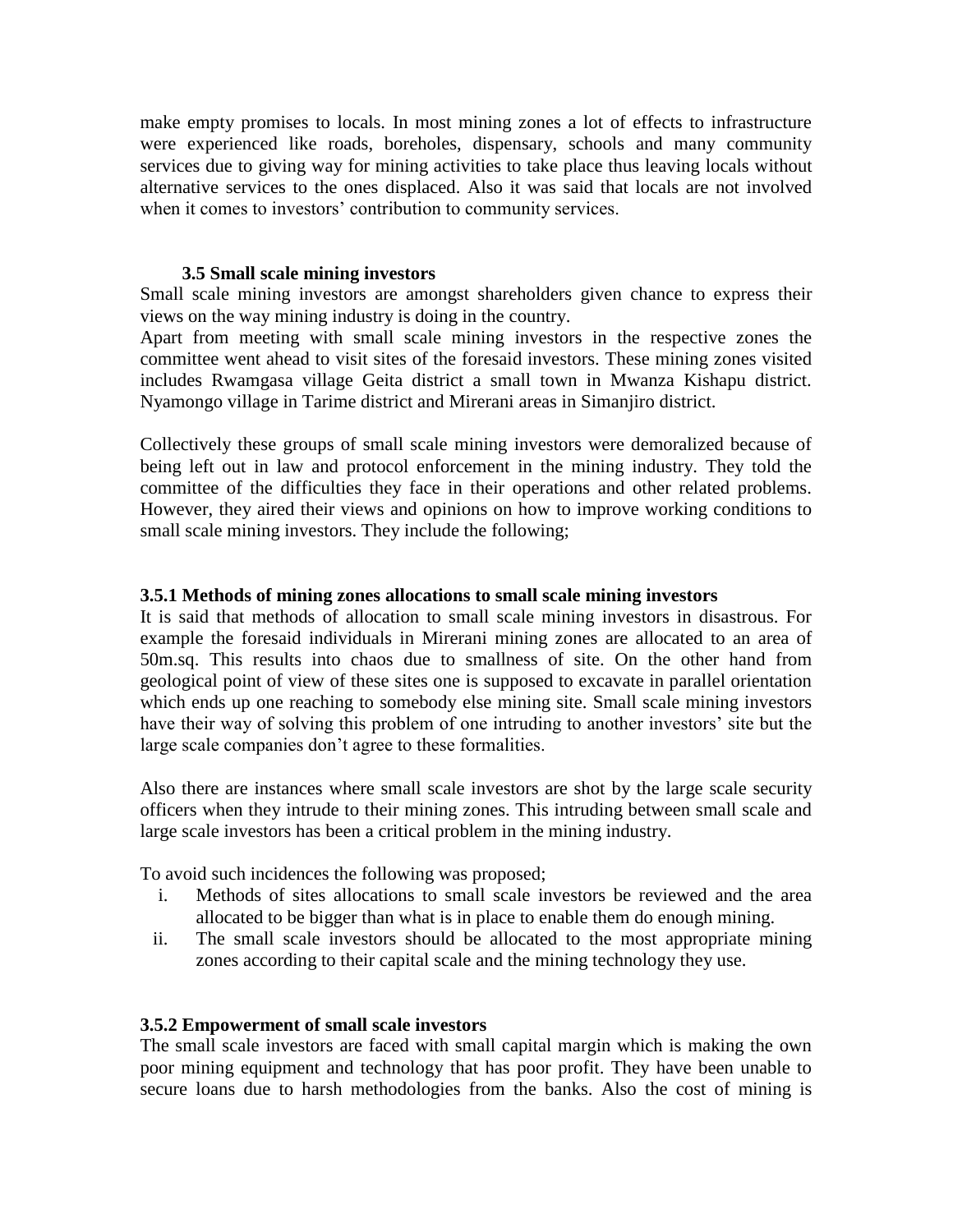becoming high, making it difficult for small scale investors do their work or even fail to do so.

It was suggested that the small scale investors be empowered by the government in giving them loans and mining tools and equipment so that these mining activities be beneficial to them and nation at large.

### **3.5.3 Specific stores for mining tools and equipment**

The small scale investors said that there is scarcity of mining tools and equipment in the country. This equipment includes water pumps, oxygen and other gas cylinders, mining drills, dynamites and other important mining tools and equipment. The foresaid group is made to buy these tools from neighboring country in Nairobi Kenya through brokers.

It was therefore suggested that the government should make tireless efforts to put up enough and reliable stores for the mining tools and equipment to be available in the country for the mining industry.

#### **3.5.4 Minerals and gem stones market.**

The committee was told that so far there is no official market for the minerals produced by the local small scale investors. The unavailability of the foresaid market will create room for the small scale investors be cheated on the right price and value of their products in the local black market.

Also it will be difficult for the government to control and calibrate the income from the sales of the foresaid group of investors. The small scale investors told the committee that the government should put up a unit that will be responsible for defining standards of market to be in place and procurement of the minerals. Through this government shall be able to supervise and control income from the sale of minerals of small scale investors.

#### **3.5.4 Discovery of minerals**

It is said that local small scale investors are the key pioneers to discovery of minerals in most mineral zones in the country before the government or large scale investors come in.

Despite all this, the government always relocates them giving these sites to large scale investors without compensating or considering their contribution to discovery of these mineral sites. Normally they are lawfully sent away by being told hat they have no permits or licenses of residing into those areas or even do any kind of mining activities.

It was suggested that the government should let local small scale investors continue with their activities from their respective zones since they are the key to discovery of minerals to the foresaid zones than considering to who went to the ministry of energy and minerals to get license.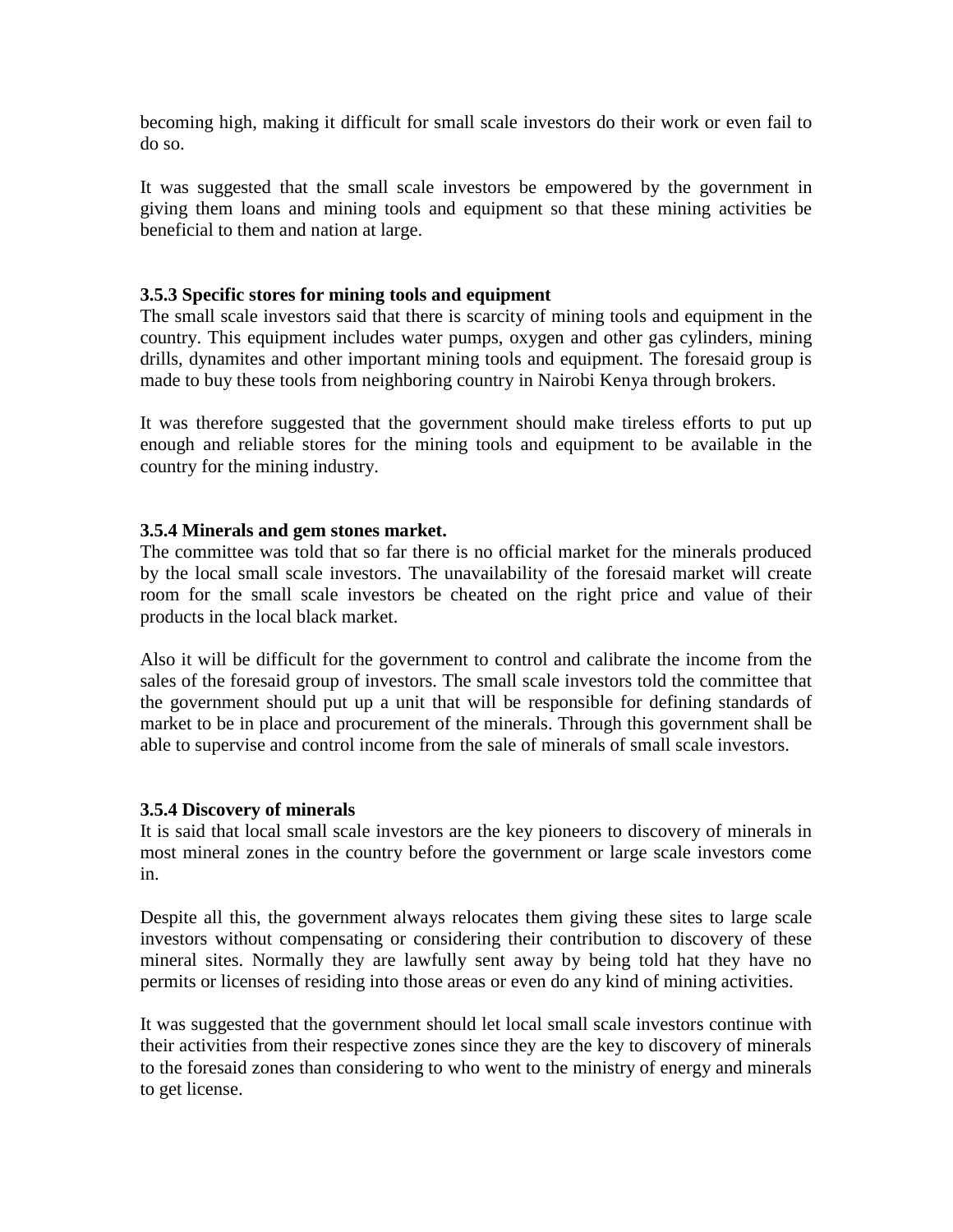### **3.5.6 Writing off of Tax**

Small scale investors should be written off of their tax and issued with a form to fill then is signed by the district commissioner and regional commissioner respectively.

The committee was told that the processes of obtaining the foresaid documents from the district commissioner are difficult and takes too long that by the time you get them, period of tax being written off given by the commissioner has expired.

This tendency of authorities slowing writing off processes demoralizes the small scale investors from following up with these formalities. To assist the small scale investors it was suggested that the government do away with these tiring formalities.

### **3.5.7 Issuing of licenses to small scale investors.**

It is said that there is slowness in processing of licenses to small scale investors in the mining industry. This is so because all licenses are obtained from the main offices of the foresaid ministry in Dar es Salaam. This makes it too costful for the upcountry applicants who have to travel long distances for follow-up.

It was suggested that the licenses should be issued at regional offices to avoid costs than getting them from headquarters in Dar es Salaam.

# **3.5.8 Use of mining sites**

Large scale researchers hold mining zones and give directives of the areas not to be used for whatever activities including restricting small scale investors not to touch the foresaid areas.

When the exploration license expires, another sister company takes over on the same by changing company name. This tendency causes small scale investors lack areas of operation or given small areas of operations which are not sustainable in the mining sector.

It is suggested that companies given licenses should make use of the sites considering the protocols of the license issued to them.

It is also suggested that when large scale investors are giving back sites to the government the locals and small scale investors from the respective zones should be considered first than considering new applicants.

### **3.6 Different specialists.**

The committee got views, opinions and suggestions from different officers and specialists from institutions, community, departments and authorities in the mining sector.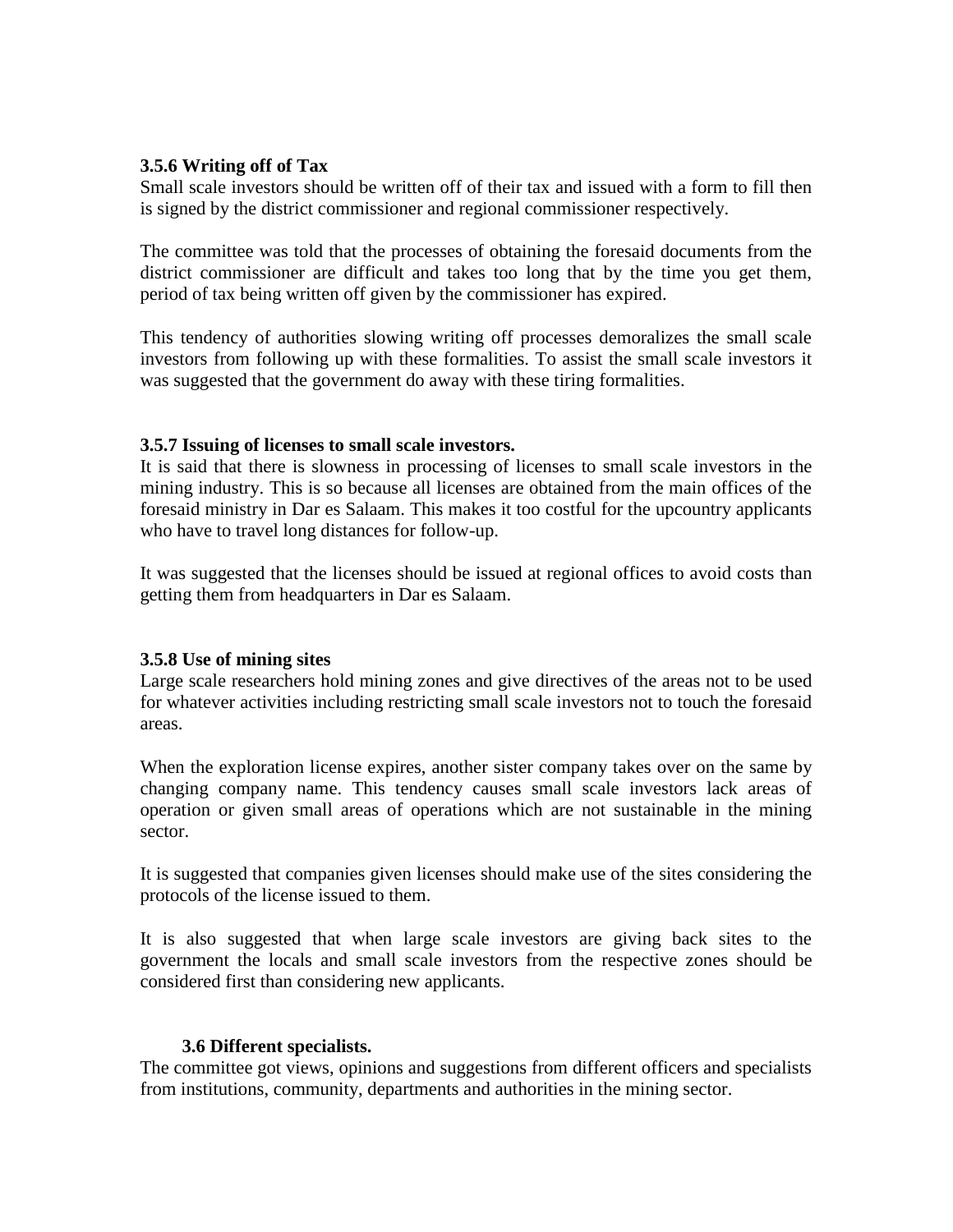Views from these specialists considered their knowledge, experience, research and their perspective in success and problems encountered in the mining sector and giving ways and means of improving and dealing with them.

Specialists appreciate the importance of mining sector in the economy of the nation but have different views over standard of this sector's contribution at hand is not satisfactory.

Their suggestions have been outlined as follows;

## **3.6.1 Reserving minerals**

Importance of having mineral reserves was discussed by the specialists. They said Tanzania has no formality of reserving mineral for future generations.

They suggested that there should be a well defined methodology of continuous and innovative mining operation then mining the minerals whenever they are discovered. Apart from having mining deposit known to be in place and mining exercise stopped there is need to have ready to sale mined minerals in place so that should need arise we can sale.

It was therefore proposed that the government should formulate a unit that shall be responsible of buying minerals from the investors and deposit them into national bureau of minerals where these minerals can be sold depending on the fluctuation in the market.

Along with that it was suggested that the BOT should put aside part of its foreign currency as gold. This formality used to be there before and was abandoned but now suits our nation because TANZANIA is currently amongst the top world gold producing country and due to unstable financial market in the world this could bring into our nation reverse currency.

### **3.6.2 Expenditure of the mineral income**

At the moment income from the mining sector is included in the national budget and spent in the normal government expenditures. This makes it hard for the government to know exactly what profit mining industry produced and making people believe that the government is losing from this sector. Also the government should know that minerals are nonrenewable resources and that there is need to have alternative when we exhaust minerals.

It was suggested that income from minerals should be invested to other resources that would have a long term benefit then used in the national budget.

### **3.6.3 Tax network**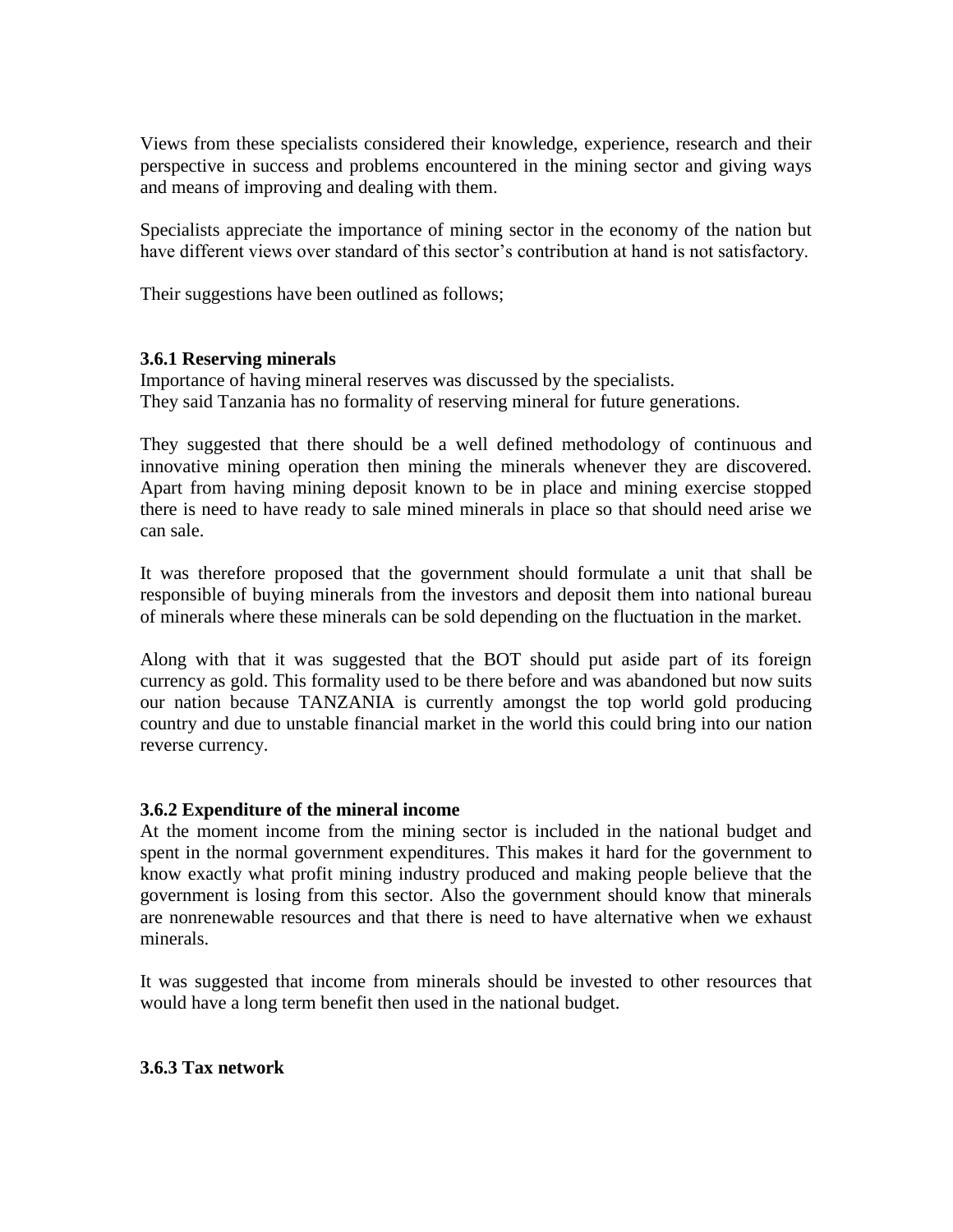All specialists agreed that at the moment it is known that tax writing off is due to investors claiming of not getting profit. But they suggested that there should be a proper tax network that would be fair, easy to understand and control, predictable and reliable.

Most specialists said that government needs a well defined tax network to cater for large scale investors who have been given long term contracts.

Also these investments take place in remote areas where there is poor infrastructure which causes the cost of investment being high. Some said that mining sector is a wealthy industry and therefore there is need for investors to pay considerable tax to the government than the little that they are paying.

Suggestions of the specialist can be summed as follows;

## **3.6.3.1 Royalty**

At the moment the Royalty is paid at the rate of 5% for gold and other gem stones that are not sorted; 0% to purified minerals and 3% to other minerals.

Specialists had different views over standards of the Royalty. Some said the levy is to the standard required and that should be maintained while others said that its substandard and not comparable to the value of the minerals that investors should pay more that what is in place. Also some said that the government should review the payment of levy by considering gross value of the minerals; than what is currently considered is net back value.

Also it was suggested that the levy collected from these mining sector to be taken back to the mining zones for the benefit of the locals in the respective locations.

### **3.6.3.2 Custom duty**

The current formalities has considered the MDAs signed from1997, the mining companies are subject to customs duty according to the customs law of 1976 which was amended in 1997 considering specific needs of the mining sector. This formality allows free custom duty to all kinds of goods imported by the mining companies for their operational use from research, site construction to the end of first year of production period.

After first year of production the companies are supposed to pay custom duty not exceeding 5% to all products.

The specialists suggested that mining companies should pay normal custom duty outlined in the custom law of East Africa. This law states different standards to different goods. Thus the act of free custom duty given to mining companies should be done away with because capital goods and raw materials are charged 0% and are the most important elements.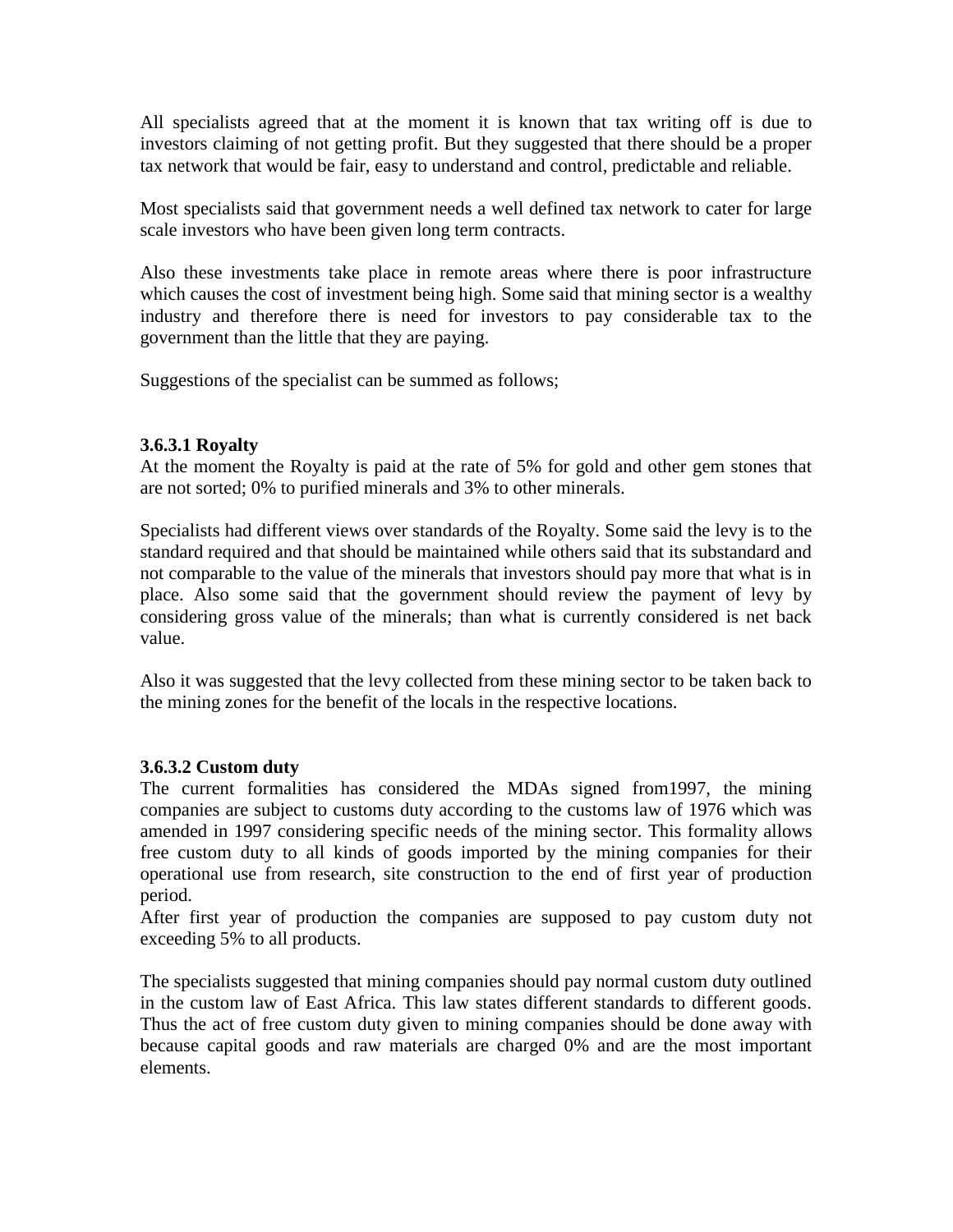## **3.6.3.3 Value Added Tax**

Under the law of value added tax of 1997 mining companies are eligibly to that tax. Also mining companies have an opportunity to VAT relief irrespective of whether they are in research or operational processes.

Specialists suggested that VAT relief to the registered companies should be done away with except for companies dealing with research and have no standards of being registered. Also VAT refund procedures should be amended and improved.

## **3.6.3.4 Fuel Levy (Road Toll)**

As defined in chapter two mining companies are supposed to pay a road tax of US \$200,000 per year according to the act of MDAs and the government notice number 99 of the year 2005.

Specialists' proposed the following;

- a) Tax relief to fuel should only apply to fuel used for electric production.
- b) The rate of US \$200,000 per year as the maximum tax rate should be abolished, and;
- c) If tax relief shall continue then government should consider involving contractors because the current policy is not giving opportunity to local contractors.

# **3.6.3.5 Exercise Duty**

Different views were aired as some specialist said that local companies should be free from exercise duty on fuel to minimize their cost of operation and production. However some said that law should be done away with since its not fully meaningful to the nation at large.

### **3.6.3.6 Income Tax**

Due to abolishment of income tax law of 1973 to introduction of new income tax law of 2004, part of the old law is still being used in the mining companies with MDAs. This is due to induction of grandfather's clause in the mining sector.

Most specialists said that this condition has come about by the MDAs that took place before introduction of the new law and therefore considering the definitions of the outdated law than the current one and that means the contracts being signed are governed by the outdated law.

Though the specialists came to an agreement that it was not rightful for one sector to continue practicing an outdated law, there were different suggestions on what should be done to end such problems;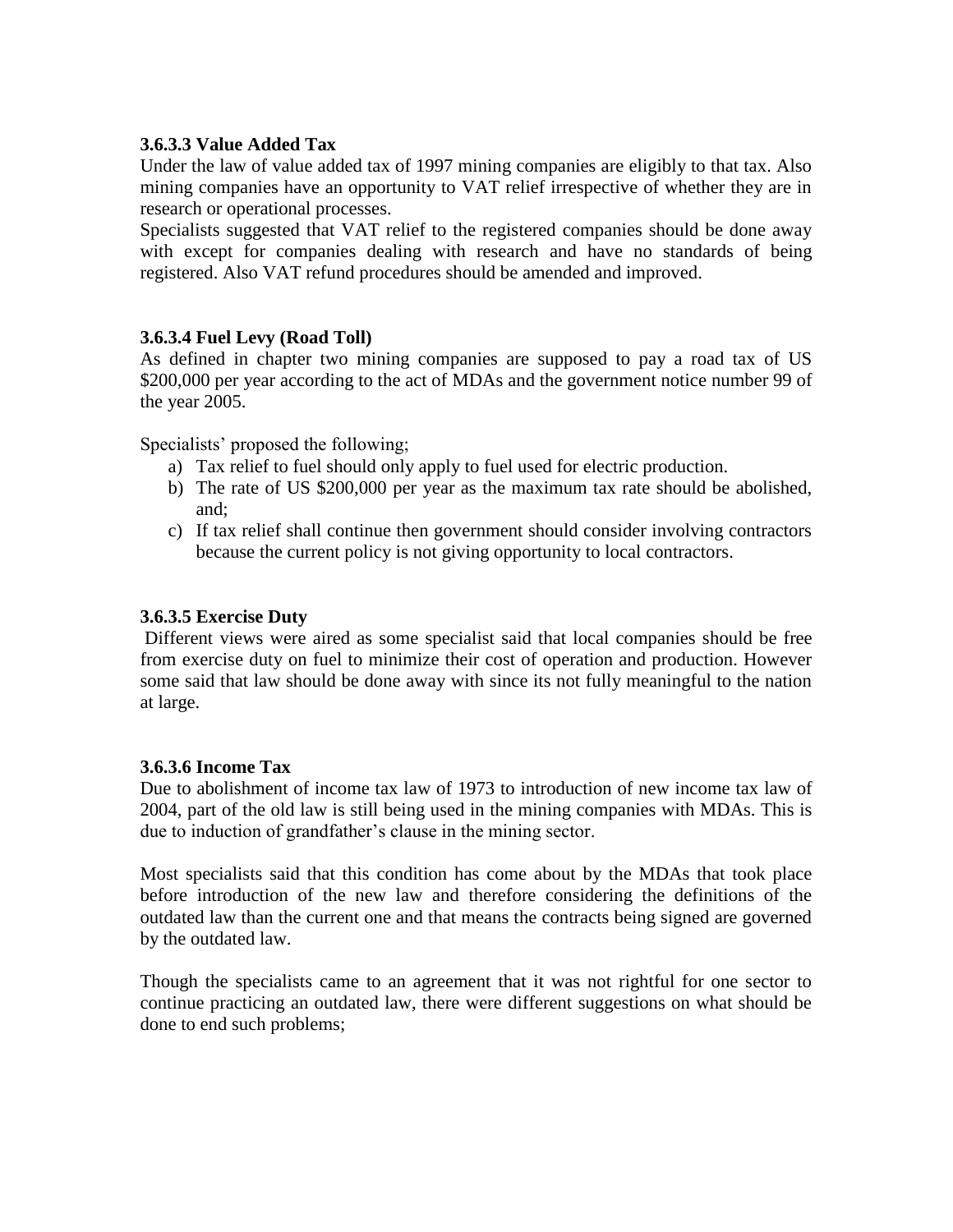Some suggested that methods used to collect income tax in this sector to be put in the income tax collection act of 2004, and others said that tax should be collected basically on the proposed administrative law of income tax of 2004.

Proposals of the specialist to amend the formality of the law of income tax in the mining sector were as follows;

### **a) Tax rates**

Most shareholders looked satisfied with the tax rate of 30%. It is this same rate used to collect tax from companies in other sectors.

However it is said that most companies don't pay this tax and those paying they do so after having not paid tax for too long.

To their opinion this is so due to 100% tax relief given to most company especially the 15% extra tax relief; a cost which has never been recovered for every year and the prevailing fraud over cost of investment and income from sale of minerals.

Specialists asked the government to improve and empower the tax and revenue authority unit in the country (TRA) into colleting tax from mining companies.

### **b) Withholding Taxes**

Withheld tax collection takes place when there is need to know who is supposed to be paying and receiving that particular tax.

This practice enables tax colleting authority to know new registered tax payers and income of the already registered tax payers. Contract in the mining industry has defined the rate to be paid for withheld tax by the respective company given the foresaid contract.

However these rates are different from those outlined in the law of income tax collection of 2004 to be used in other different financial sectors. Specialists have suggested that the rates of withheld tax collection defined in the law of income tax collection of 2004 to be applied in the mining sector.

### **c) Capital deductions**

Comparison between income and cost of production is one of the best acts of law in accounting and income tax collection. Therefore capital expenditure is considered and deductions made as relief from depreciation of the given product.

Therefore the law of income tax collection is used to rate the depreciation of resources to be used in the process of coming out with a full procedure of collecting income tax from a given company.

The law of income tax collection of 2004 is defining that procedures used in the law of income tax collection of 1973 same should be used to calculate relief of cost of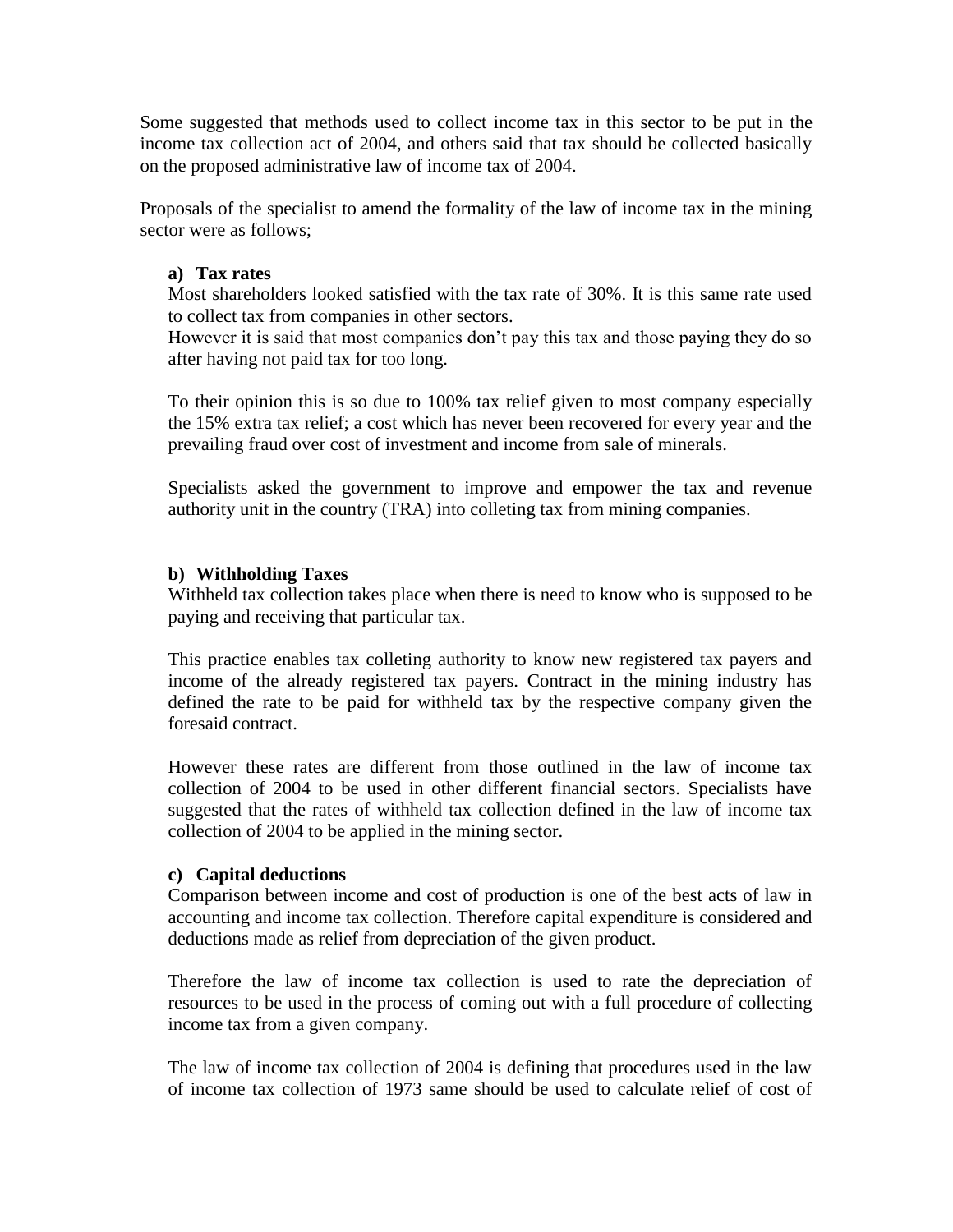investment. That law defines; cost of investment of a given mining company to be written off by 100% in the year which production has taken place without considering resources used in the production shall continue in the years to come. The outcome of this is companies delaying to pay the foresaid income tax.

Most specialists said that the tax relief of 100% should be done away with instead the law of income tax collection of 2004 to be fully used.

### **d) Ring Fencing**

 Calculation of income for the purpose of tax collection in the mining industry can be done though all company operations or mine to mine or site to site. Ring fencing is formality used to define income and the cost of sites' foundation. This methodology of ring fencing was proposed by the specialists to be used to calculate the income tax paid.

## **e) Provision for Environmental Rehabilitation**

The law of income tax allows provision for environmental rehabilitation especially at the end of mining operations. This provision is accounted for as cost and its tax relief is deducted from income to be taxed. This is because actual cost of this provision is calculated after the expiry period of a given mining site and relief tax is given in every year of production considering the cost of provision for environmental rehabilitation from production operations in the given year.

Experience shows that most mining companies set aside huge amount of money for this provision without paying to the government the actual revenue pretending that the foresaid company takes long to get profit so that they may as well delay to settle income tax to the government.

Specialists propose that the actual revenue set aside and put in special account as the cost of provision for environmental rehabilitation the same shall be subject to tax deductions in calculating the amount to be taxed in the income tax in the respective year.

### **3.6.3.7 Stamp duty**

Suggestions from the specialists were in two different categories; the rates that are used to collect the foresaid duty from the mining companies; the documents of the mining contract not being included in these stamp duty collections. Some MDAs defines those rates of duty to be paid being smaller than those mentioned in the Stamp Duty Act (1972). Also ownership of the mines has been reported to have been changed by selling of shares from one company to another and contracts signed abroad making the law of stamp duty not functional.

Specialists have suggested that the law of stamp duty of 1972 to be used in mining industry instead of using laws found in MDAs. Also they suggested that stamp duty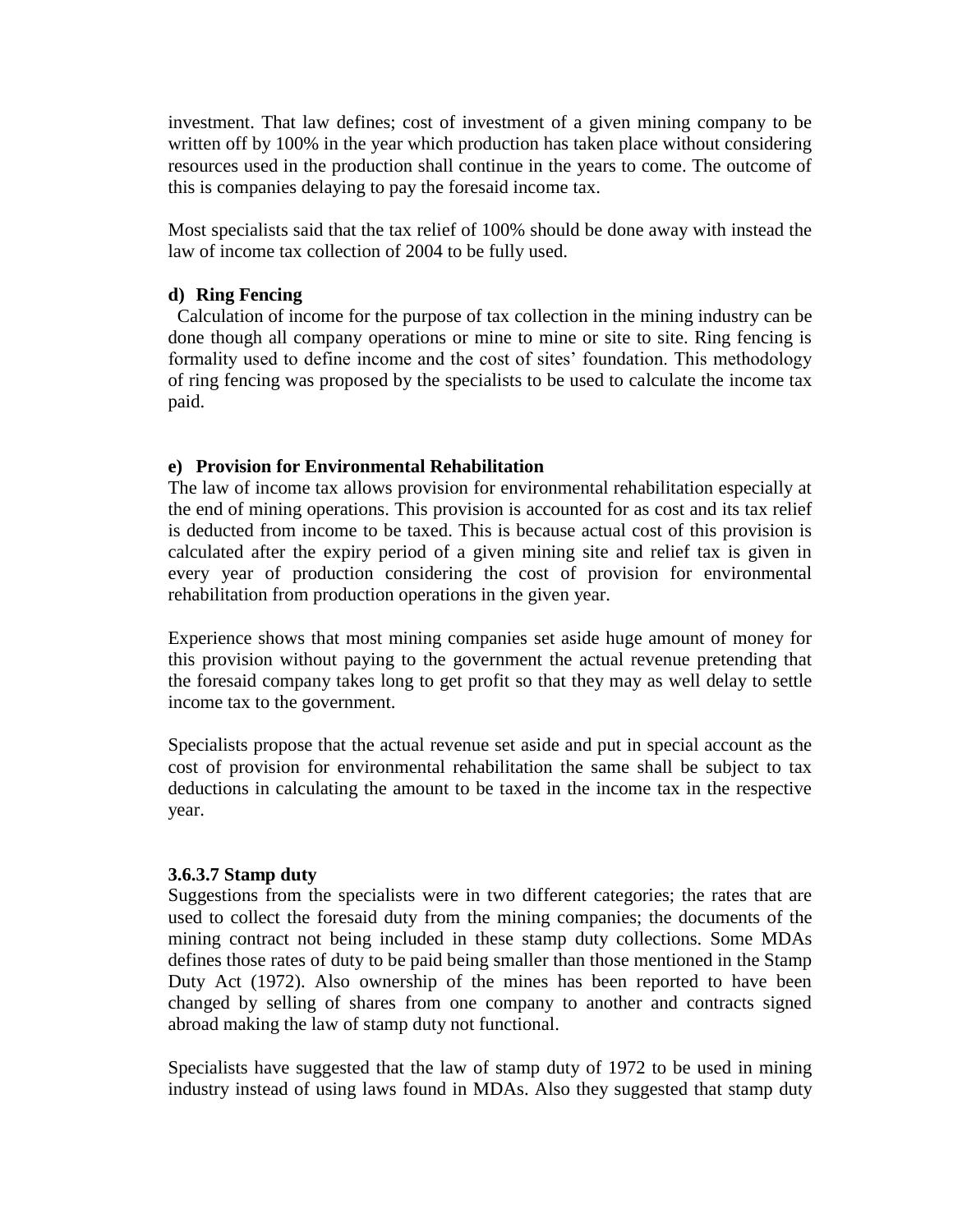of the past periods should be collected because the MDAs did not consider them. The aim of this duty is to scrutinize correctness of the intended documents, and it was suggested that it is important not to exercise this duty on documents whose agreement were made abroad for economic interest of the country.

### **3.6.4 Local Government Tax**

The Local Governments Finances Act (1982) legalizes local government to collect tax and other duty collections like the service duty not exceeding 0.3% of total sale minus VAT and custom duty; from all companies in the respective municipality.

However the MDAs protects mining companies from these tax and duty considering profit, sales, standard of investment, or the value of the land or infrastructure in the respective municipality.

This means that MDAs prevents the authorities to collect service levy and other tax collections as it only considers taxation after sales. Also MDAs marks the rate of US\$200,000 per year as the maximum rate which includes all taxes to be incurred by the respective company.

Most specialists said that the MDAs and the high authority prevents the local government from collecting the foresaid taxes and also in these MDAs it is not defined how the rate of US\$200,000 per year was reached or whether that amount is worthy the expenses incurred by the local government due to mining operations taking place in the given areas.

It was suggested that the companies should pay more than US\$200,000 per year or 0.3% of the total sales.

### **3.6.5 Supervisory Ststem in the sector**

### **3.6.5.1 Institutional formation**

Most specialists said that the current formation in the mining sector does not match with rapid growth of this sector. For example the department is lacking officers; like mining inspectors and poor training to the officers which does not meet the needs of the sector. Also the department is lacking enough materials.

These officers also suggested that there is no proper unity amongst the public institutions (TRA, BOT, ministry of energy and minerals, national environmental council, ministry of lands, TAMISEMI) that have the responsibility of supervising all the activities in the mining sector.

Though the ministry of energy and minerals has been improved, there is need for the government to mobilize and improve mining industry associations like the Tanzania Mineral Dealers Association - TAMIDA and Regional Mining Associations (REMAs) so that they may contribute to the supervisory of the mining sector.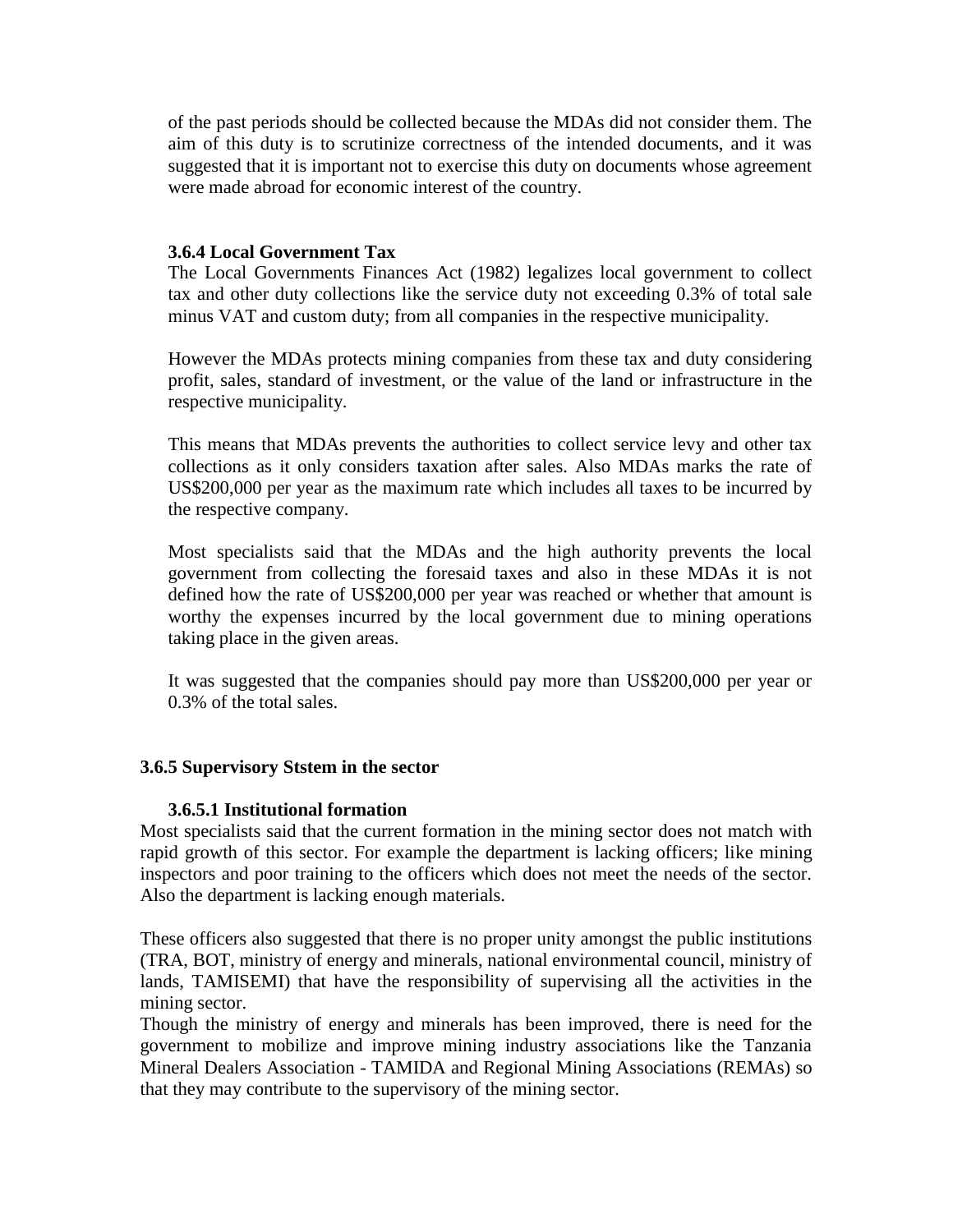# **3.6.5.2 TANSORT**

The officers have found out that the aim of forming TANSORT and basing it in London was not successful due to the following;

- a) Little capacity in sorting out gold and few officers to perform that duty. Only 15% of the gold sent there is sorted and its value calculated. There fore the government is due to the little capacity of the foresaid unit estimated to be US \$17.5 million per year.
- b) TANSORT has lacked senior administrative officer for long.
- c) High operational cost than income generated. For example in the year 2006/2007 TANSORT had a total income of Tsh.1,067,498,535.52 and operational cost of Tsh.1,613,624,241.61 and
- d) TANSORT does not sort gold from mining companies.

The specialists suggested that TANSORT should be based in Tanzania to reduce operational cost and empower it with more officers.

## **3.6.5.3 Issuing of Licenses**

Officers with experience in issuing research and mining licenses said that the processes have a lot of administrative formalities. They said that most licenses are held by few individuals who do not make maximum use of them.

It was suggested that license applications should take place in zonal offices where the applied field belongs. And the current procedure of "first come first served" should be reviewed in license issuing to ensure even distribution.

# **3.6.5.4 Human Resource and Employment**

It was said by the officers that the mining industry is lacking enough mineral processing engineering and technicians. For example it is said that there is only one lawyer in the mining industry which means it is will be hard for the foresaid officer to deal with contacts management.

It was also said that the teaching syllabuses in mining profession does not meet the actual needs in this sector. There is need of investing into putting up national professional capability in man power. The mining institute in Dodoma confessed that there being only few students joining and therefore only a few graduate.

Lack of internal man power makes investors hire expatriates man power which reduces profit that the government is supposed to get. It was said that most internal officers who have gained experience from these mining companies have gone to search for greener pastures in countries like DRC Congo and Mali.

### **3.6.5.5 Gemstones**

The officers advised the committee that mining of gem stones like tanzanite and others should be done by local mining companies or inviting other foreign companies who should own shares not exceeding 25% of total shares.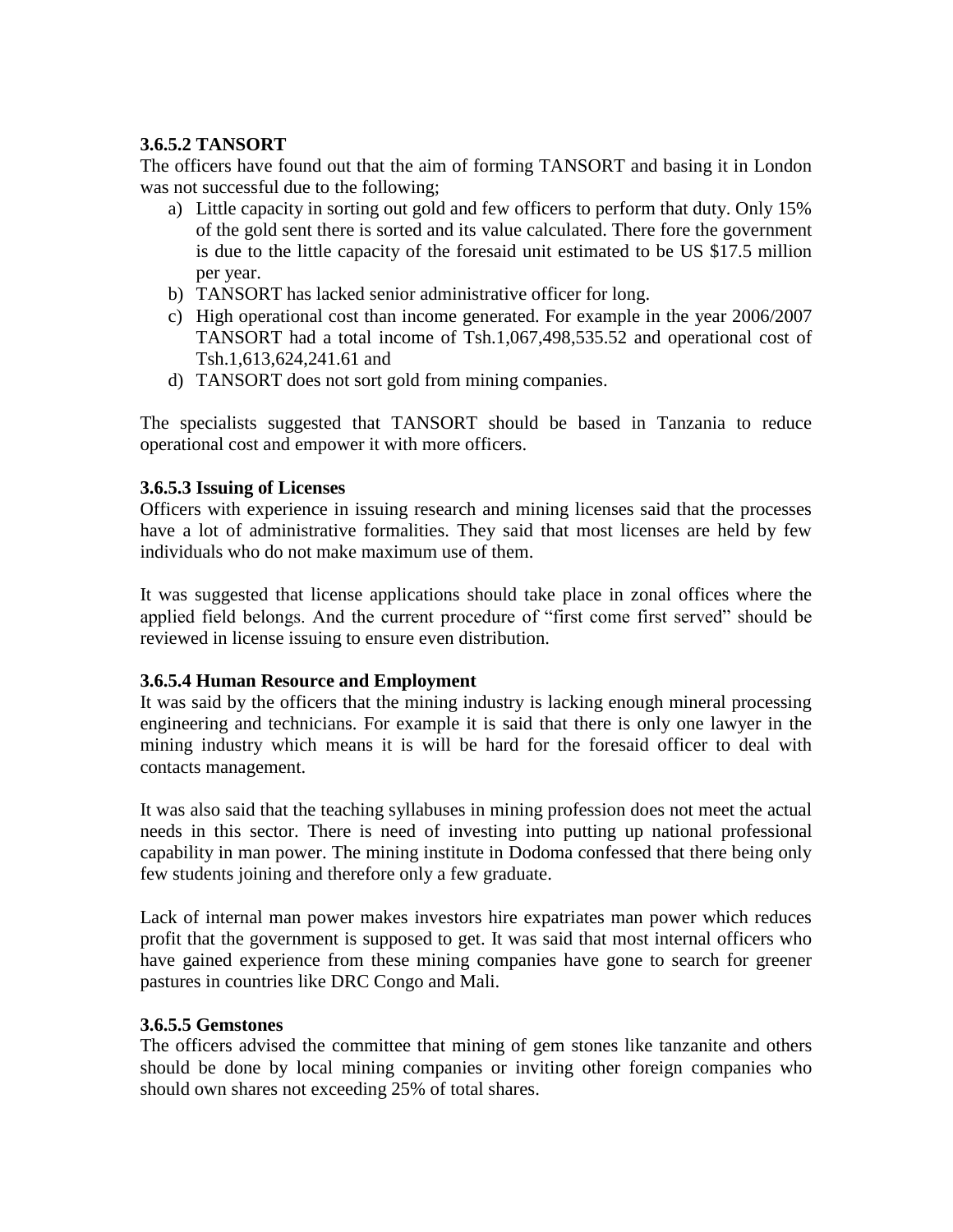It was also suggested that;

- a) Gem stone mining should be done using small machinery that they may take long period and be ushered to future generation before extinction of the foresaid minerals.
- b) There should be stockpile of gem stones to safeguard their prices.
- c) Gem stones should be sold when they have been sorted to create room for employment and income tax to the government.
- d) Participation in national and international minerals and gem stones exhibition.
- e) Gemstone board should be empowered to work to promote development of the foresaid minerals.
- f) Tax relief in the cost of mining tools and equipment to enable investors of gemstones afford them.
- g) Investors should be empowered into hiring the foresaid tools and equipment so that local investors with mining or procurement licenses may carry on with the investment.

Example was given from Mirerani that formally before the take over of AFGEM mining company there used be good production of gemstones and the economy picked well; locals put up modern houses and small different investments and Arusha municipality was economically stable; but currently poverty is allover due to lack of employment that has been done away by the coming of foreign investors.

### **3.6.5.6 Change of company names by investors**

The officers were worried by the tendency of most mining investors changing their company names frequently which could lead to not paying tax to the government.

This worry is prevalent to the fact that close inspection shows investors being the same despite change of company names. It was therefore suggested that the government should have conditions over change of company name to any given investor as this will ease tax collection.

Formality from poaching industry should be copied into mining industry where it is not allowed to change former company name from the allocated zone.

### **3.6.5.7 Contracts**

The officers had different views and opinions whether there is need or not to review mining contracts. Some said the contracts have well considered the law and correct network of tax collection but the problem is in the poor administration and supervision in the mining sector.

They warned that the 2007 exercise of reviewing mining contracts has shown put a bad implication to the environment of mining investment in our country and seriousness is needful into reviewing these contracts. They suggested the need to review attraction sites and not policies or law but some of the acts in the law should be reviewed.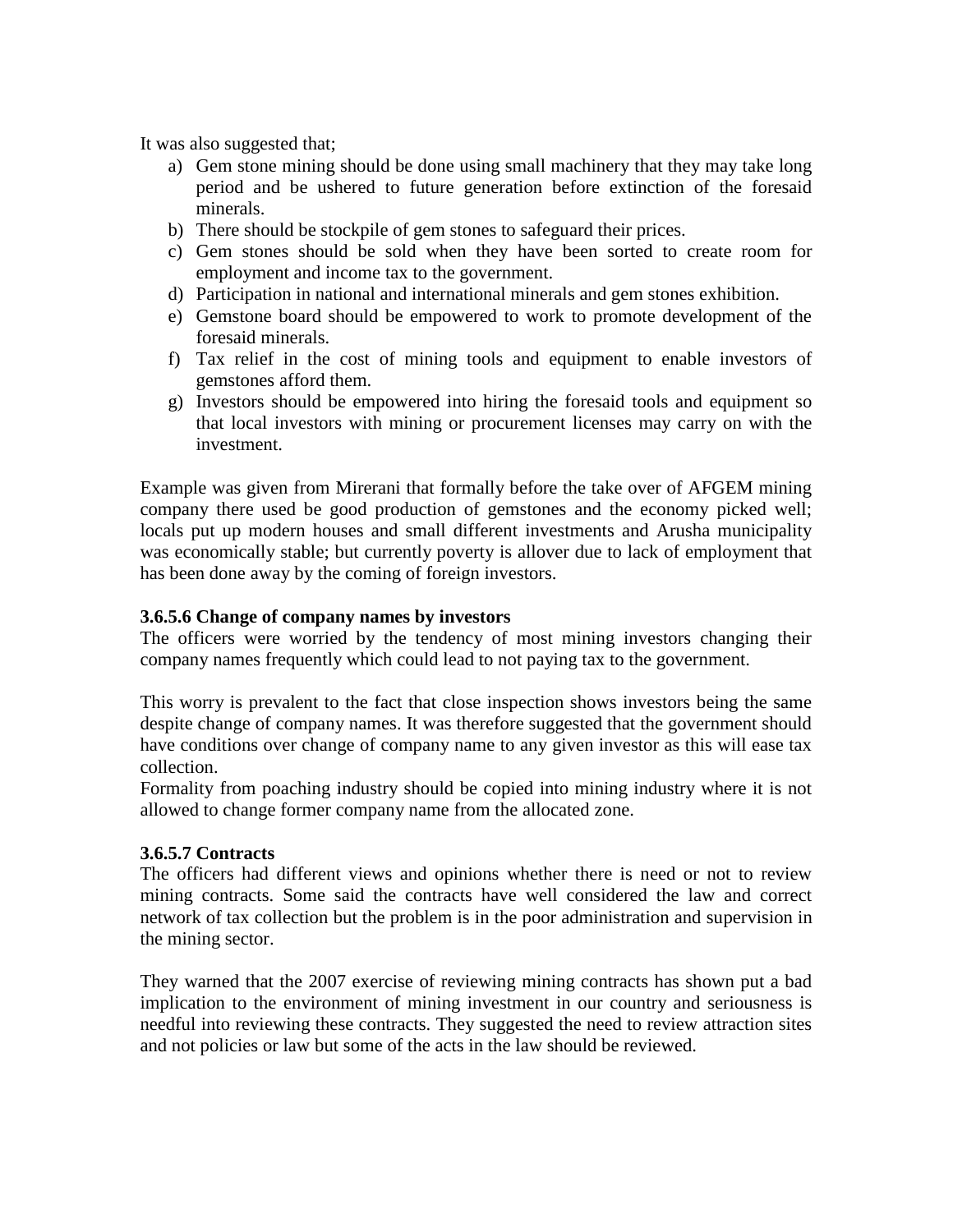On the other hand it was said that there is need to review the contracts considering experience got from fulfillment of the foresaid contracts.

It was proposed that review should be done in the following major three groups;

- a) Doing away with some tax relief since they are many.
- b) Shorten the longer periods of contracts which currently are 25 years and can be prolonged infinitely.
- c) Investors should not be allowed to deposit their revenue got from sale of minerals abroad. This makes it hard for the BOT to fulfill its financial functions in nationally. It was said that so far most loan institutions are giving out loans to investors since there is enough security and Tanzania has accepted to do away with current account transaction charges.

Officers from this group expressed their dissatisfaction of there being privacy in the mining contracts and suggesting that all contracts should be made known to eradicate some ill feelings in protecting national resources.

## **3.6.5.8 Law**

Officers gave differed views over the law of minerals. Some said the law is oppressive to the locals especially those from the mining zones.

The officers explained the disadvantage of this law is due to the government being influenced by World Bank and IMF. The government should have known that the foresaid institutions are amongst shareholders of most foreign mining companies in the country and that their influences on mining law reforms were for their own good and not ours. One of their influences was us to attract foreign investors to our country in the mining industry especially large scale mining which does not tally with policies in place. Foreign investors to our country in the mining industry especially large scale mining which does not tally with policies in place.

Some of the officers said that the current mining law in place is fine as it meets international standards. They said that law is clear and defines important issues on mining activities.

For example the law defines types of minerals and its tax duty to be paid different from ownership of land for another type of use in the same zone (coexist), defines who should own minerals and different types of mining censes. They said that law was made after discussions which involved most shareholders including mining specialists; finance and law officers both from abroad and locals in the years 1990 to 1998. It was also said; that whatever they have found out is weakness from the unit supposed to control the mining sector.

However some locals said the disadvantage of law of mining is that they do not know how much is collected and spent by the government from the mining industry. Locals should be told under what circumstances was the law made; whether it made in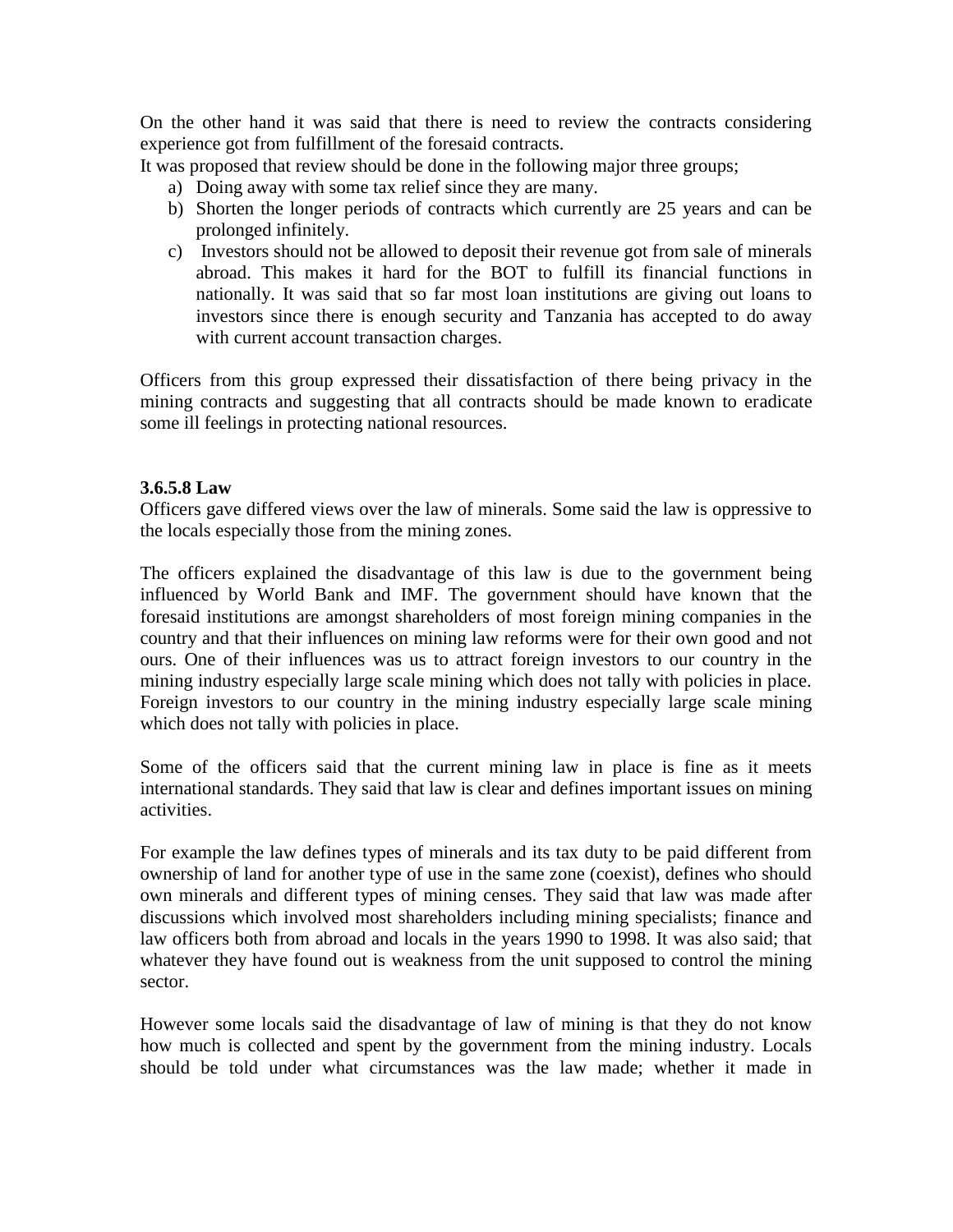accordance with law reforms and tax and acts of the laws that defines attraction zones of the mining industry.

### **3.6.5.9 Government and private sector involvement**

The officers realized that the government had formally participated in the control, ownership and management of mining industry through national mining corporation (STAMICO) that was managing mining industry and the companies in that sector. Amongst these companies are; Minjingu phosphate ltd; Nyanza salt mines ltd; Uvinza(Kigoma); Coastal salt works ltd Saadani,(Bagamoyo); Buckreef gold mine (Geita); Williamson diamonds ltd; Diamond cutting ltd – TANCUT(Iringa); Kiwira coal mines ltd(Mbeya); Pugu Kaolin mines ltd and Tanzania gemston industries ltd (TGI) (Moshi).

The officers did not agree with the idea of the government withdrawing from the share ownership in mining industry. For example the government had 15% shares in Bulyanhulu mines which have all been sold out. Also government had a share of 50% in Williamson Diamonds ltd which they sold half and remained with 25%. Also the government had 100% shares in Kiwira Coal mines under the STAMICO before the take over by Kiwira Coal mines company ltd that has left government with only 30% shares.

The officers said that the government should think again over participative ownership of mines like other countries do; for example Botswana and India. This will fully enforce mining policies. It was also said that government should venture into large scale mining of gold, copper (Liganga) coal mines, diamond and nickel (Kabanga) through its associations like NDC and STAMICO. Only by so doing the government shall see the value of investment being possible in this sector.

Officers outlined the advantages of government participating in ownership of mines; they include;

- a) Dividends of shares to shareholders due to ownership of mining projects.
- b) Participating in policy decisions by having representatives in the mining boards.
- c) Creates room for transparency between government and investors due to close supervision in cost of projects, financial statements and contracts between mines and different service providers.
- d) Through STAMICO government can perform basic geological research and geophysical surveys and shallow drilling. These services can reduce cost of research done by foreign companies thus the government can get payment or shares from these services.
- e) Provision of core drilling services. It's the costly basic operational service which is unavoidable in mining activities. Government through STAMICO can get income by providing these services and can empower itself in mining industry.
- f) STAMICO can provide mining advices to foreign investors and make decisions and thus increase income to the government.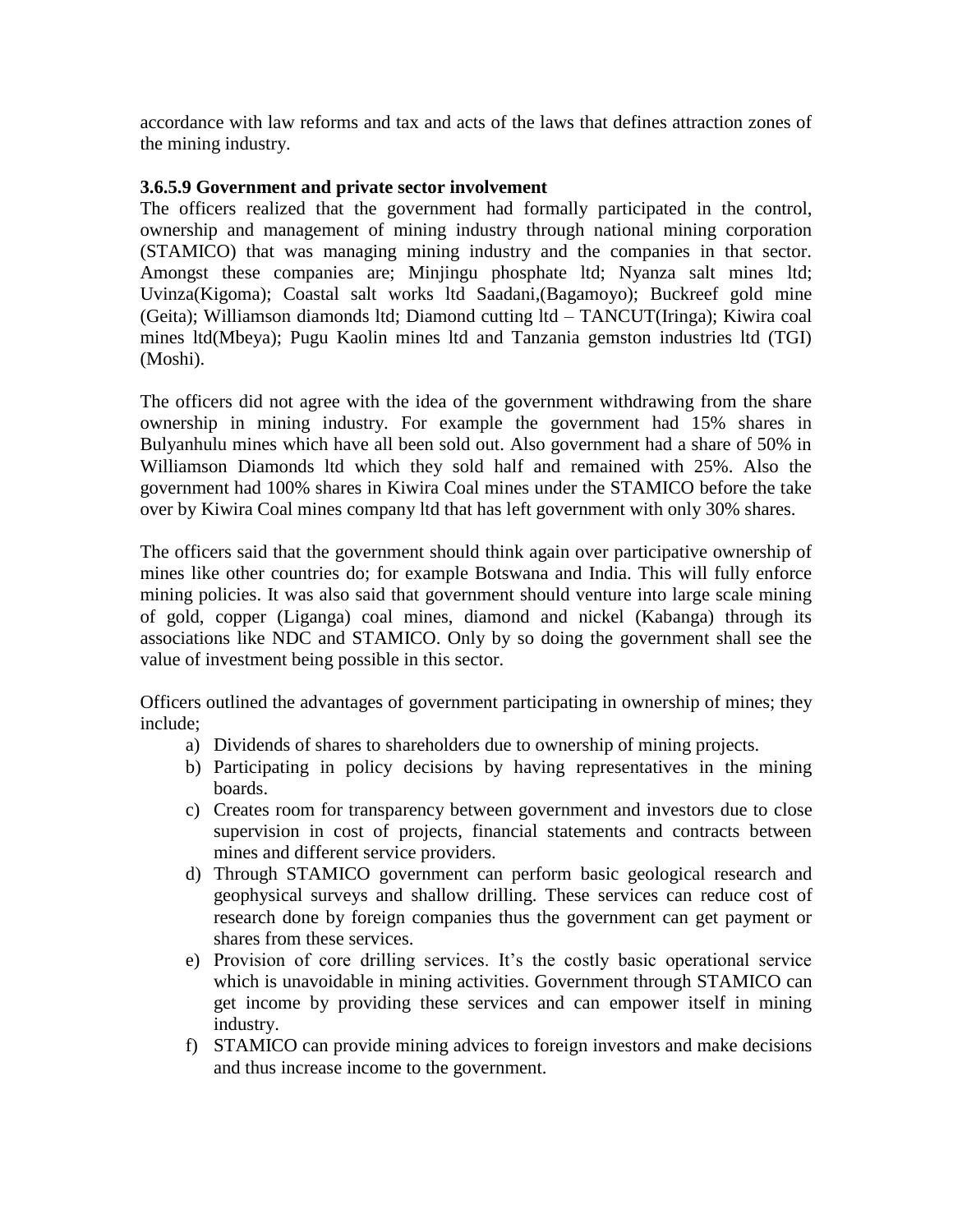g) Through the data base of STAMICO and NDC government can advertise availability of mineral resources almost in every province in the country to attract foreign investors and improve economy in every region.

Concerning private sector and local government on share ownership from mining companies; the following was proposed;

- i. It is better for the mining companies to register with the Dar es Salaam stock exchange market so that the citizens can buy the foresaid shares.
- ii. Owners of the lands should own shares from those mining companies investing in those sites.
- iii. There should be policy to enable Tanzanians merge with foreign companies coming to invest in our country.
- iv. The foreign exchange act should be reviewed to enable Tanzanians explore foreign markets and buy shares from the mining companies.

## **3.6.5.10 Local small scale mining investors**

There were different views over contribution of the local small scale mining investors to economic growth. It is said that they have contributed to poverty eradication and improved other economic sectors like hotel and housing sector especially in Mirerani; Arusha zone where tanzanite is found.

On the other side it was said that this group of investors cause noise in their mining activities, don"t pay rent and are irresponsible to environmental policies. Therefore this group should be given allocations not to be used again by large scale mining companies.

It was also suggested that mining services should be improved to this group of investors; they include services like; mineral evaluations, tools and machinery equipment services in their respective mining zones.

# **3.6.5.11 Relationship between mining sector and wide market**

Mining industry has made positive economic growth to other economic sectors like construction, factories, transport and other economic services. However it is said that the contribution made by this sector is not satisfactory despite rapid growth of the foresaid sector.

One element that can bring economic interaction between mining industries with other sectors is procurement. The officers said that nation has no strategic policies to enable citizens sell their goods and services to foreign mining companies in the country. Example given was TANESCO is unable to supply power to the mines which makes investors produce power on their own by importing diesel fuel for the foresaid use and therefore costing government lose a lot of revenue. However it is said that the mining contracts given to these foreign investors does not condition them to buy or not buy our goods and services. An example was given of these foreign companies not hiring our local procurement officers instead they hire from abroad.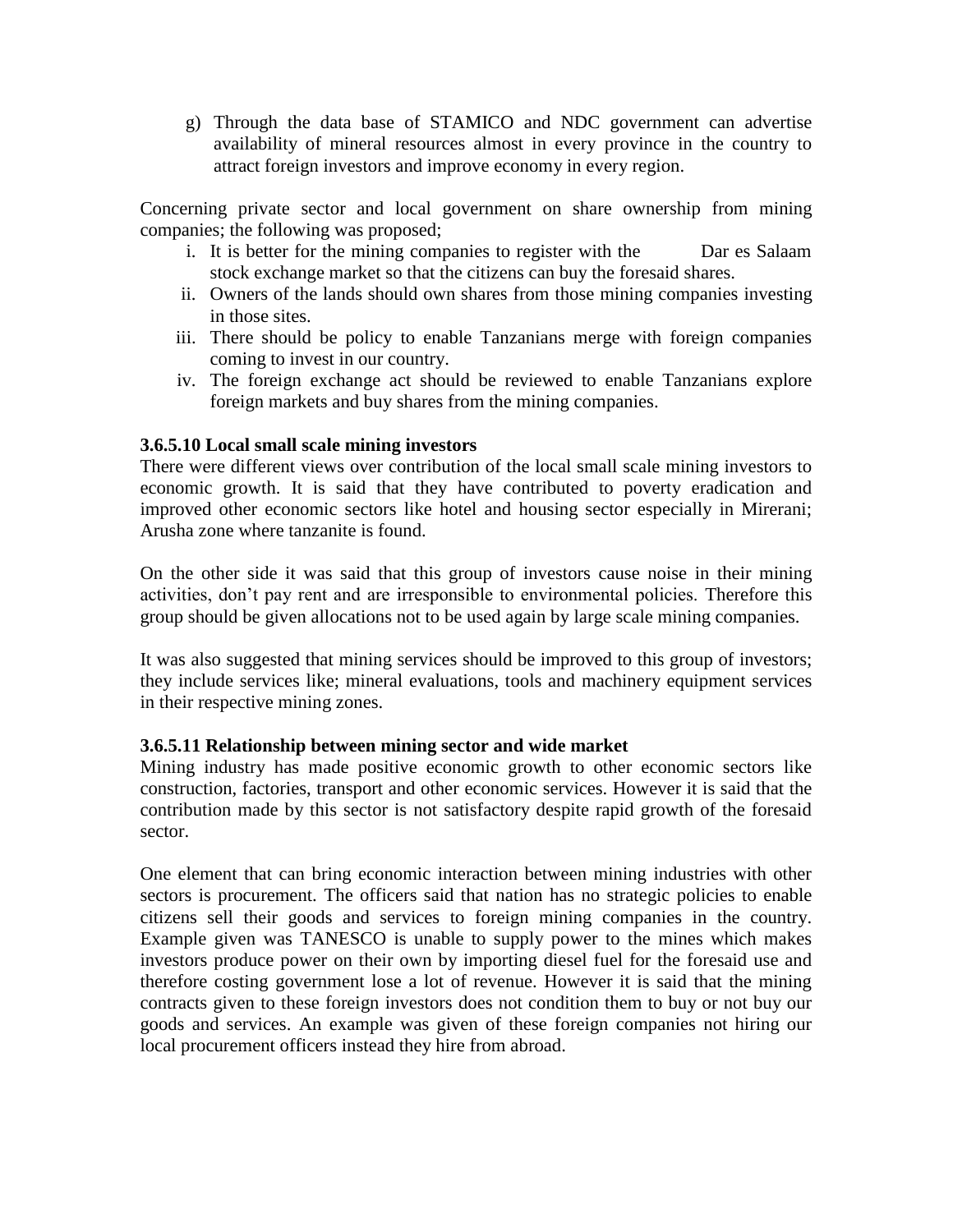Some officers said that there is weak relationship between mining sector and other economic sectors due to most large productive mines being owned by the foreign large scale mining investors and therefore all produce is taken abroad. The officers said there is need for the government to empower public mining associations like STAMCO and NDC to make them functional so that the government can have shares in the mines. Also all mining companies should be registered in the Dar es Salaam stock exchange to enable public buy shares from the foresaid mining companies. For the benefit of the nation government should empower local mining companies provide services in the mines and other mining projects.

## **3.6.5.12 Environment**

The officers defined that Environmental management and protection regulatory act of 1999 gives mandate to the minister responsible in the mining industry to make the investor produce his security for the cost of rehabilitation of the environment; but that regulation has not been met.

Also all investors are supposed to go through the foresaid environmental regulation in the closure of a given mine but the law does not define the need for that.

Officers from the National Environmental Monitoring Council (NEMC) told the committee that despite presence of laws and regulation of the foresaid unit, the council is lacking officers and means to enable them tackle their duties due to rapid increase of mining activities and other economical operations that affects environment. Also they said there is need to rationalize formalities of monitoring environment by defining one institute to be responsible of environmental matters.

Almost all officers agreed that environment is one of issues causing poor relationship between the locals and the mining companies in the respective zones. It was suggested that District Mining Consultative Committee - DMCC be formed to monitor environmental effects caused by mining activities in the foresaid zones.

### **3.6.5.13 Corporate Social Responsibility**

Collectively the officers realized the economical contribution of the mining companies to the locals in the respective zones and the nation at large. These services include infrastructure, education services, health, water, electricity, security, employment and income from business between locals and the mining industry. Most of the officers said the contribution of the mining industry in the mining zones was not satisfactory compared to the magnitude of the mining companies with the economic improvement in the foresaid zones. They said in most cases, aid is given out without considering the intended community.

Also there are mining zones whose locals have remained poor instead of being economically stable after the coming of foreign large scale mining companies.

Causes for the above mentioned economical status is due to the following;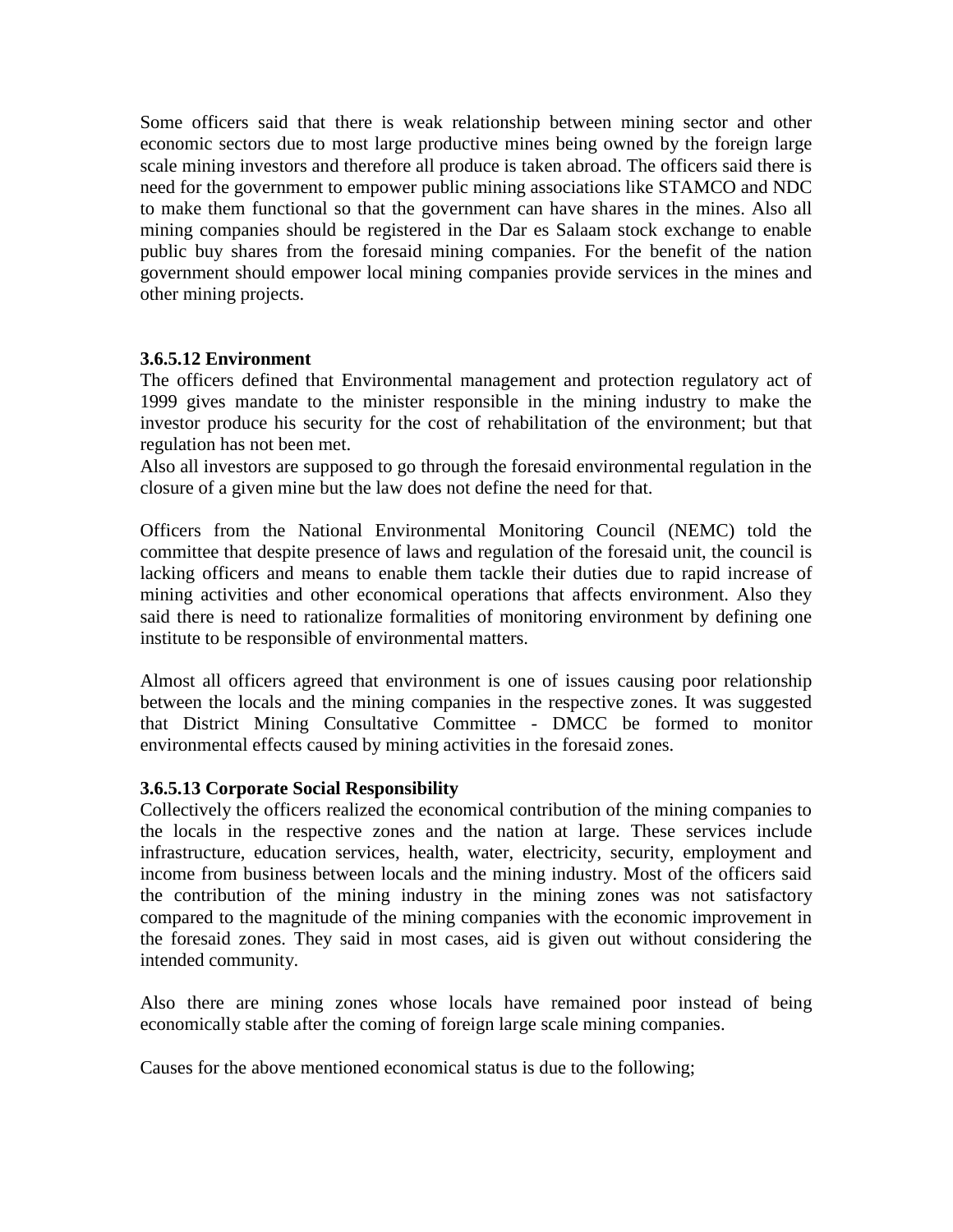- a) Reduced employment after the local small scale mining investors being left jobless and availability of few formal jobs in the mines.
- b) Low income from mining and agricultural activities due to scarcity of land taken with little or no compensation which does not sustain to get another land.
- c) Environmental effects like toxic refuse from the mines draining into the locals" farming lands (like Nyakabe village in Geita district) dust, noise and building deformities due to explosions from the mines which contributes economical losses to the locals.

The officers complained over social services provided by the mining companies to the community being too little and they suggested that rules and regulations governing mining contracts should be reviewed to enable enough revenue from the government and mining companies be deployed into the mining zones to compensate economical and social effects caused by mining activities and also influence economical growth of the respective zones.

However no one gave statistics over expenditure of the foresaid compensations or the required figure to be paid by the mining companies.

The officers from TCME said that the every mining company has a policy defining their participation and contribution to social and economical growth of a given mining zone.

They outlined the projects and activities being contributed by mining companies to the community. Also they complained over the formality of income tax in place that has no tax relief to the mining companies. Therefore the doing away of the tax relief makes the investors hesitate their contribution to social services to the locals in the mining zones.

In order to improve effective contribution of social and economical services by mining companies to locals, the following was suggested;

- a) Tax relief to be granted to mining companies for their contribution to economic and social services to locals in their respective zones.
- b) Mining contracts should have specific definitions over the amount to be contributed by the mining company as percentage of total expenditure per year.
- c) The mining law or contracts should have specific version demanding mining companies and locals agree over specific social and economical services to be provided by the mining companies.

# **3.6.5.14 Compensation**

The officers who met with the committee said that there is need for locals to be compensated due to rapid growth of mining sector which affects environmental, economical and social growth. The law of lands states compensation should be done considering the value of what is on the surface of the land and not the value of minerals available.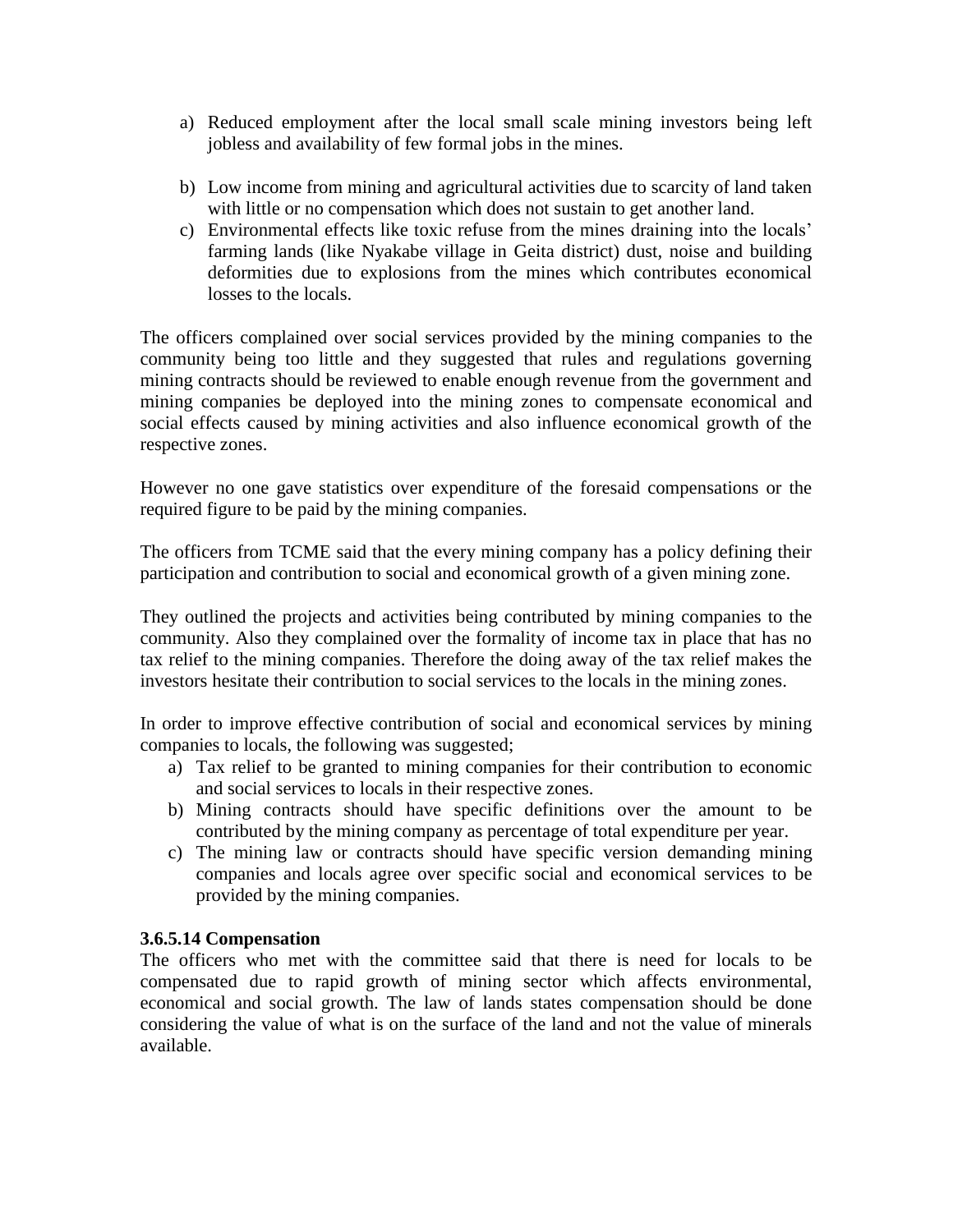Also the government is responsible for compensation and standards of payment ha been defined in the law of lands of 1999. Again the law of minerals of 1998 demands the holder of license for mineral research to deal with the owner of the land as per the law of lands on compensation.

Agreement between mining companies and the locals over compensation depends on the government administrative formalities to monitor compensation even after payment done according to evaluation of the resource done by the national evaluator.

Officers suggested the following;

- a) Not fare to carry out compensation negotiation individually with the investor because that could stop the whole process of the project.
- b) The law of compensation should be reviewed to consider difference in qualitative compensation during research.
- c) Availability of specific compensation unit.

## **3.6.5.15 Public Awareness**

The officers told the committee that the government should sensitize the public over the knowledge in the mining industry. The government should sensitize public on mining policies, laws, contracts and the income collection from the mining industry and how the foresaid revenue is spent for benefit of the nation. It's not good for the mining companies make public believe that they pay income levy of 3% only because the government gets more of income tax and other levy collections from the mining company, contractors and employees.

They said it is important for public sensitization that they may know their rights and responsibility of the government and mining companies to their contribution in making, improving and preservation of infrastructure like roads, electricity, water, hospitals, and schools. There is need for public awareness to know who exactly is responsible in delivering the foresaid services.

There also need for public awareness on their dues and the unit responsible for the compensation before evacuation is made to give way for the mining activities to take place.

It was also suggested that those locals holding land licenses should negotiate with the mining companies to have shares in the respective company instead of selling land in a throw away price. Also need of public awareness to enable them get employment and service delivery in the mines.

The following chapter shows experience in monitoring mining industry from different countries. Experiences of the foresaid countries in mining sector shows challenges encountered in mining industry.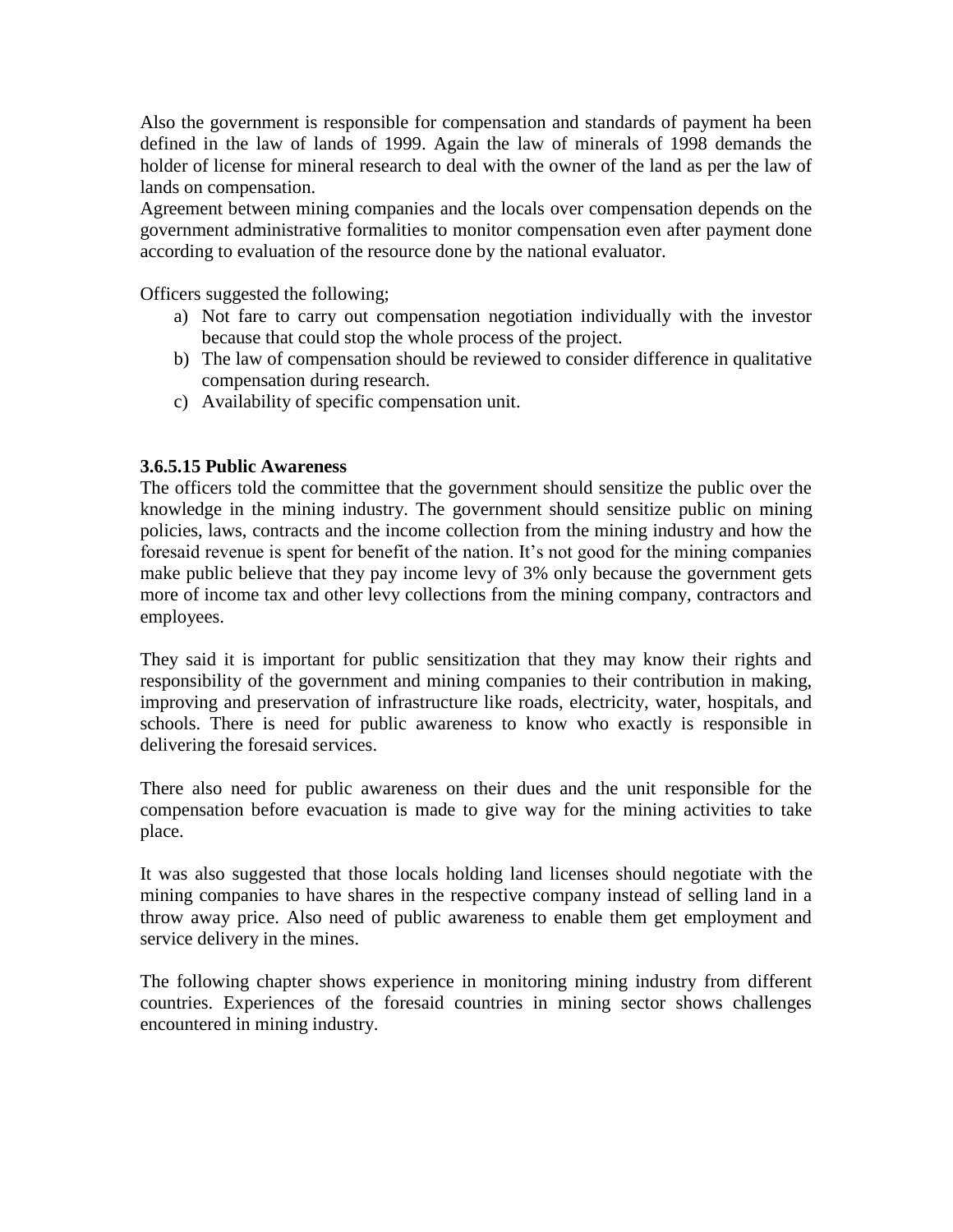# **CHAPTER FOUR**

# **4. EXPERIENCE OF OTHER COUNTRIES IN MONITORING THE MINING INDUSTRY**

### **4.1 Introduction**

As explained from the introduction the committee went into different countries to explore mining industry so that they can learn from them and implement into the nations' mining industry what other countries all over the world do. This idea was brought about by there being differences in the mining investment, negotiations with stakeholders who also advised the committee to learn from other countries whose policies and laws have contributed to expected success to the respective citizens and the respective nation at large without affecting aims of the intended investment.

Considering the suggestions from the stakeholders the committee visited the following countries; for the following reasons;

- a) South Africa; for the purpose of empowering the locals to participate in mining activities, government participation in the mining sector and how to monitor local small scale mining investors.
- b) Australia; on supervision of mines since some of the large scale mining companies in Tanzania are from there.
- c) Botswana; to know importance of the government owning shares in the mining companies and the compensations to locals giving way for mining activities and the tax network used.
- d) Canada; some foreign mining companies are from there; but also learn about compensations, environmental matters and the involvement of locals in mining activities.
- e) Ghana; about compensations and supervision of mining industries. Also about tax polices used, government involvement in owning shares in the mining industry, division of levy; rehabilitation of the environment after mining activities are over.
- f) Japan; on supervision, sorting of mining sand crust of gold from Bulyanhulu Kahama and the need to have a sorting company in the country.
- g) Thailand; learn about developing small scale mining sector of gemstones and government participation in the art of gemstones.
- h) Zambia; over compensations, tax network used, environmental supervision, institutional format of monitoring mining sector.

In this chapter the committee is revealing experiences of the above mentioned countries over important matters in the mining sector.

### **4.2 Mineral ownership and Government participation in the mining industry.**

In the first instance the committee wanted to know mineral ownership in the foresaid country from policies point of view. Just like in Tanzania minerals resources belongs to the public through the government ownership on behalf of the citizens. The difference is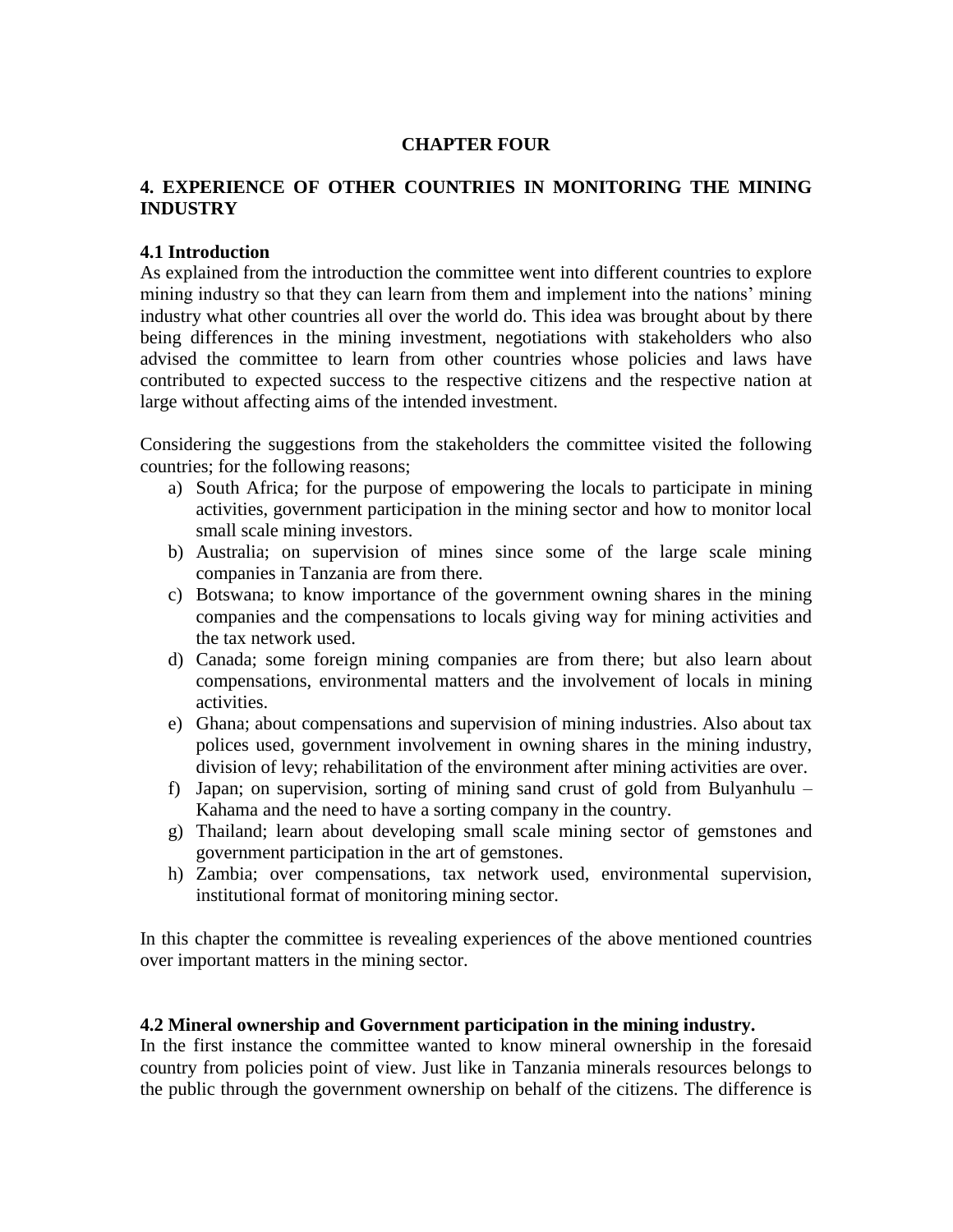the ownership of minerals by the government which is not there or very weak in Tanzania.

In the countries where the committee had visited for the foresaid purpose, ownership of the mines by the government is as follows;

### **4.2.1 South Africa**

In South Africa the government has no ownership policies the mining industry and therefore mines are owned by private mining companies; however, there are Industrial Development Corporations – IDC who on behalf of the government buy shares from the foresaid private companies and sell them to locals and enable participate in the ownership of shares in the mines.

#### **4.2.2 Australia**

The government of Australia has no share ownership in mining companies and the mines are owned by the private mining companies by 100%; they unite with the mining companies in operational matters and exploration period in order to attract foreign investment.

The committee was told that the government of Papua New Guinea, ownership is through shareholding between the government and the companies where government owns 5% and 95% to the respective company. Out of the 5%, 2.5% is owned by local government.

#### **4.2.3 Botswana**

The government owns shares in all mines in the country. Concerning gold in De Beers Consolidated Company the government owns 50% and the other 50% to the foresaid company. The government owns 15% of shares in other companies mining other minerals apart from gold. From this formation the government also gets dividends from the shares it owns.

### **4.2.4 Canada**

Basically the government does not participate in direct investment because it owns shares in the mining companies. However government participates in putting up of infrastructure like roads, railway, airports, water and electricity in the mines to attract investors in the mining industry.

Government owns 51% in the uranium mining projects only. It is fully participative in mining operations due to security reasons.

### **4.2.5 Ghana**

To ensure involvement of both government and citizens in the mining activities, the following acts of law of mines have been enforced;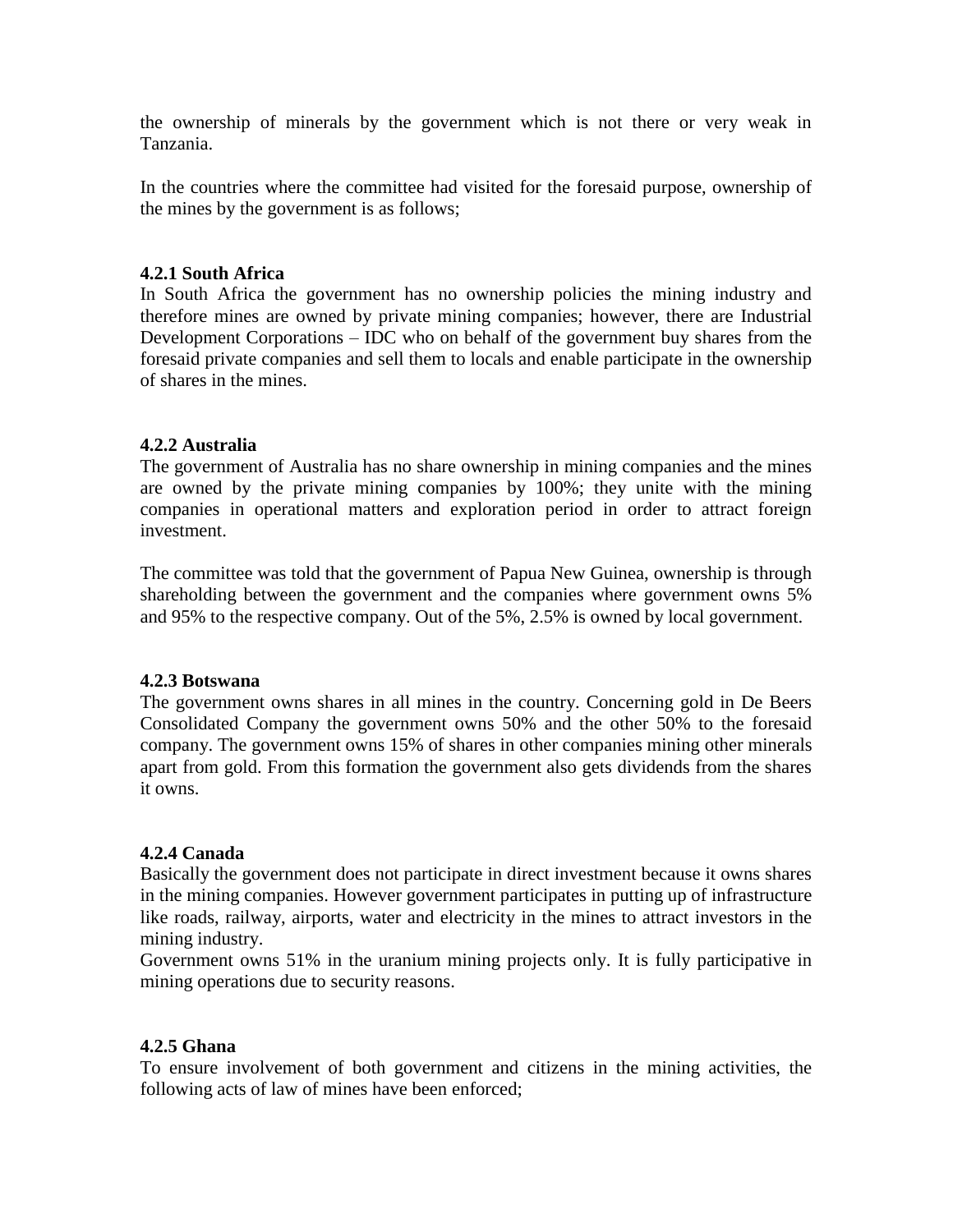- a) Government owns 10% of the shares in the mines. Government owns those shares with free carried interest in all large scale mining companies with mining leases. Also the law demands the mining companies to carry out procurement of goods and services from companies registered in that country.
- b) There is localization policy a program for recruitment and training of Ghanaians personnel to eventually replace expatriates.

# **4.2.6 Thailand**

The government has no share ownership and mining operations is done by the private sector and the government participates in control and supervision. However the locals participation in the share ownership in the mining industry has great impact.

## **4.2.7 Zambia**

The mining sector in Zambia is mainly concerned with copper production. Before the government started its privatization policy of public associations in mid 80"s and 90"s all shares of copper mining companies were owned by the government through Zambia Consolidated Copper Mines – ZCCM. After privatization and formation of Citizens Empowerment Act, 2006, ZCCM Holding Company; the government owns 10% and 26% of shares in all mines on behalf of the citizens. The aim is to later sell the foresaid shares to the locals.

According to their law of investment any foreign investor coming should share ownership of the shares with the government. That law of investment empowers the locals from owning shares in the mining companies.

### **4.3 Institutional system**

The committee revealed that all the countries they have visited have institution unit monitoring and controlling mining sector. However the countries have different systems in the concerned ministry. In Ghana mining activities is done by mining commission with autonomous authority over the foresaid sector.

In countries like Thailand there are more than one institution monitoring mining activities.

The committee also found out that institutional formality depends on the formation of the administration of a given country. In Australia they have federation formation, where monitoring of the mining sector is done by respective states and not the federal government.

In other countries where chiefdom exists, the chiefs supervise the mining sector in their respective territories especially in contracts and mining processes.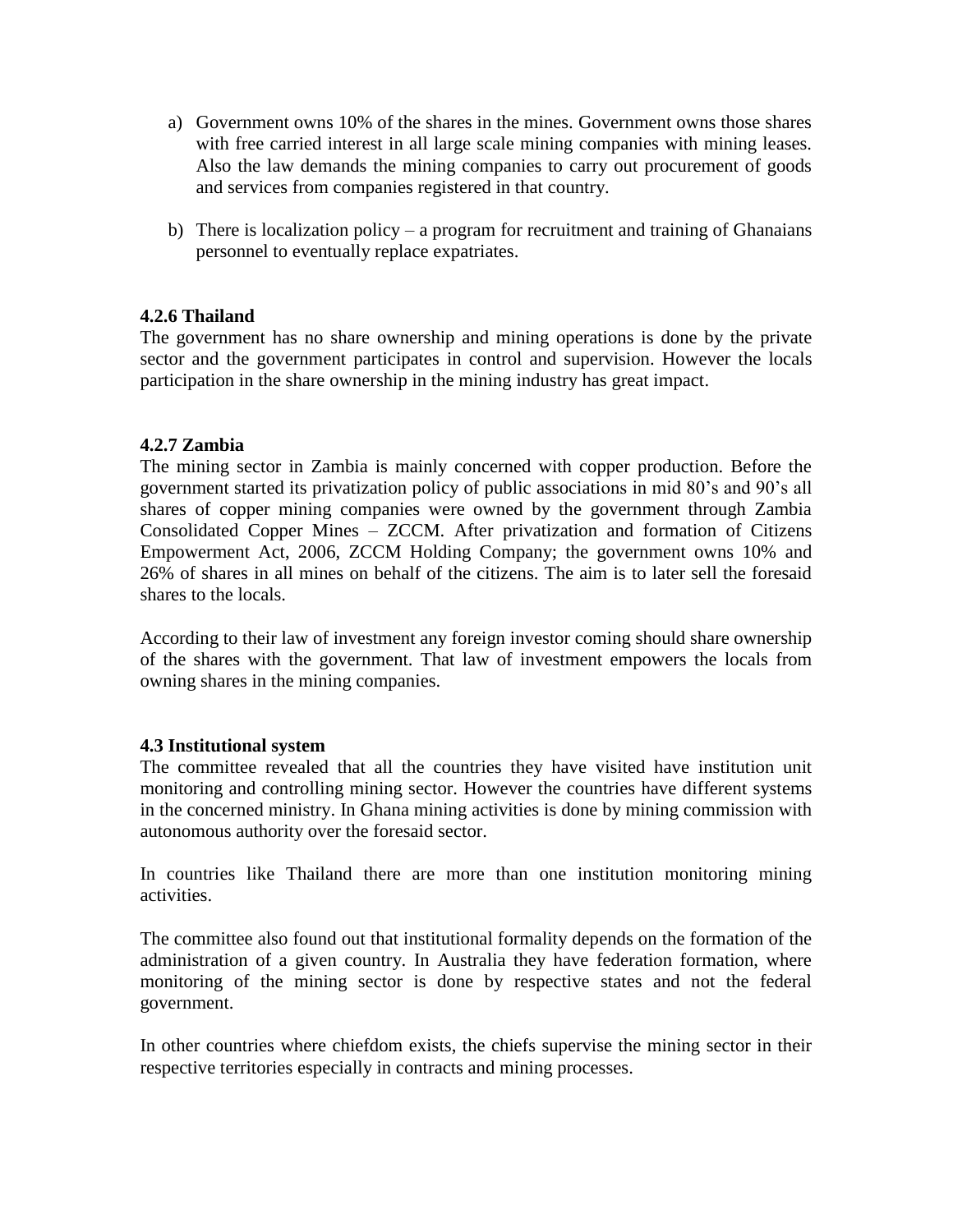For example in Botswana, Ghana and Zambia contracts cannot be approved by the government before getting a go ahead from chiefs from the respective mining zones.

# **4.3.1 Australia**

Mining sector is monitored by states authority through the Department of Industry and Resources – DoIR. Only important matters like contracts are monitored by the federal government in collaboration with the states authority.

### **4.3.2 Thailand**

The supervision and monitoring of the mining industry is done collectively by;

- a) Ministry of natural resources and environment through the ministry of minerals concerned with mineral exploration and mineral statistical storage.
- b) Ministry of industries through the Department of Primary Industries and Mines DPIM concerned with the awareness of mining industry development and issuing of licenses.

### **4.3.3 Canada**

Mineral matters are monitored by the department of Minerals and Metals which is under the ministry of natural resources of the federal government.

### **4.3.4 Ghana**

Mining is monitored by the mining commission which is an independent institution under the ministry of Lands, tourism and minerals.

By format the commission is headed by the mining board with secretariat under the local administrative officer. The commission department deals with accounting, financial control, inspection, law, monitoring and evaluation, environmental and public health.

The commission does not rely on the budget of the government, but its income is from different duty paid by the clients which includes search fee and visa grant fee.

### **4.3.5 Zambia**

The mining sector is monitored by the department of mineral development under ministry of mines and mineral development. Mineral development is divided into different four technical places namely; mines, dynamite and explosion, machinery and technical area and environment area.

### **4.3.6 Botswana**

The mining department is under the ministry of Energy, minerals and water. Considering economic importance of this sector, mining department has been given priority to be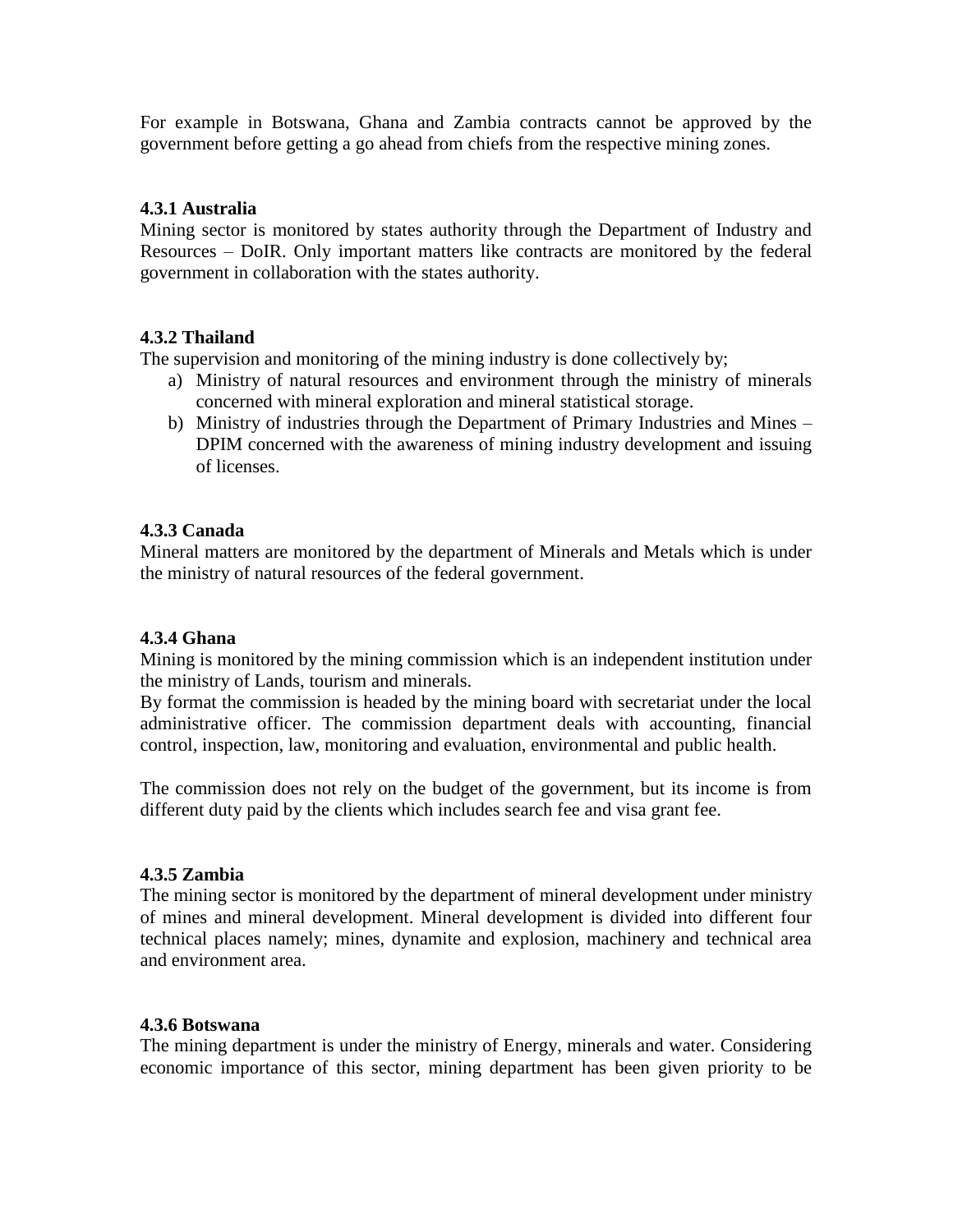technically improved. Also the president is the chairman of a special committee monitoring mining sector.

### **4.4 Compensation to the locals being relocated**

Procedures for Compensation are divided into two;

- I. Locations of resettlement
- II. Financial Compensation to cover resettlement and value of resources left by the locals being resettled.

The committee has found out those procedures for compensation differs from one country to another. From the counties visited it is found that their compensation procedures are different from the Tanzanian.

In the foresaid countries mining operations cannot take place until compensation, relocation and resettlement has been done including housing. Apart from housing provision, locals in Zambia are also given land for agricultural activities. In these countries the mining companies are responsible for compensation, relocation, settlement and housing to the locals.

Procedures used in different countries are;

#### **4.4.1 Zambia**

In Zambia land is owned by the chiefs who are representatives of the locals from their respective areas. Before the investor is given mining license he is supposed to go and negotiate with the owner of the land over compensation. Cause for locals to be resettled is investors; therefore he/she should set aside for alternative land to do agriculture. Locals participate themselves pointing where they should be resettled. They agree on the price to be paid considering area and value of the investment to take place.

### **4.4.2 Botswana**

Like in Zambia land in Botswana is owned by the chiefs as locals" representative from their respective zones. Before an investor starts investment he or she is supposed to agree with the owners of the land and pay them according to agreements. The government is responsible if the local"s rights have been violated. According to the law of Botswana, investor is supposed to do the compensation and purchase of land where the locals shall be resettled.

### **4.4.3 Canada**

Most mining activities in Canada take place in areas where there were no settlements. Most of these areas are owned by the aborigines (first nationals) for hunting. Therefore the investors make agreement with the locals from the foresaid locations. The contracts are well stated that the compensation should be; cash, infrastructure (schools, health centres and .water. also the rate of compensation is between the investor and locals and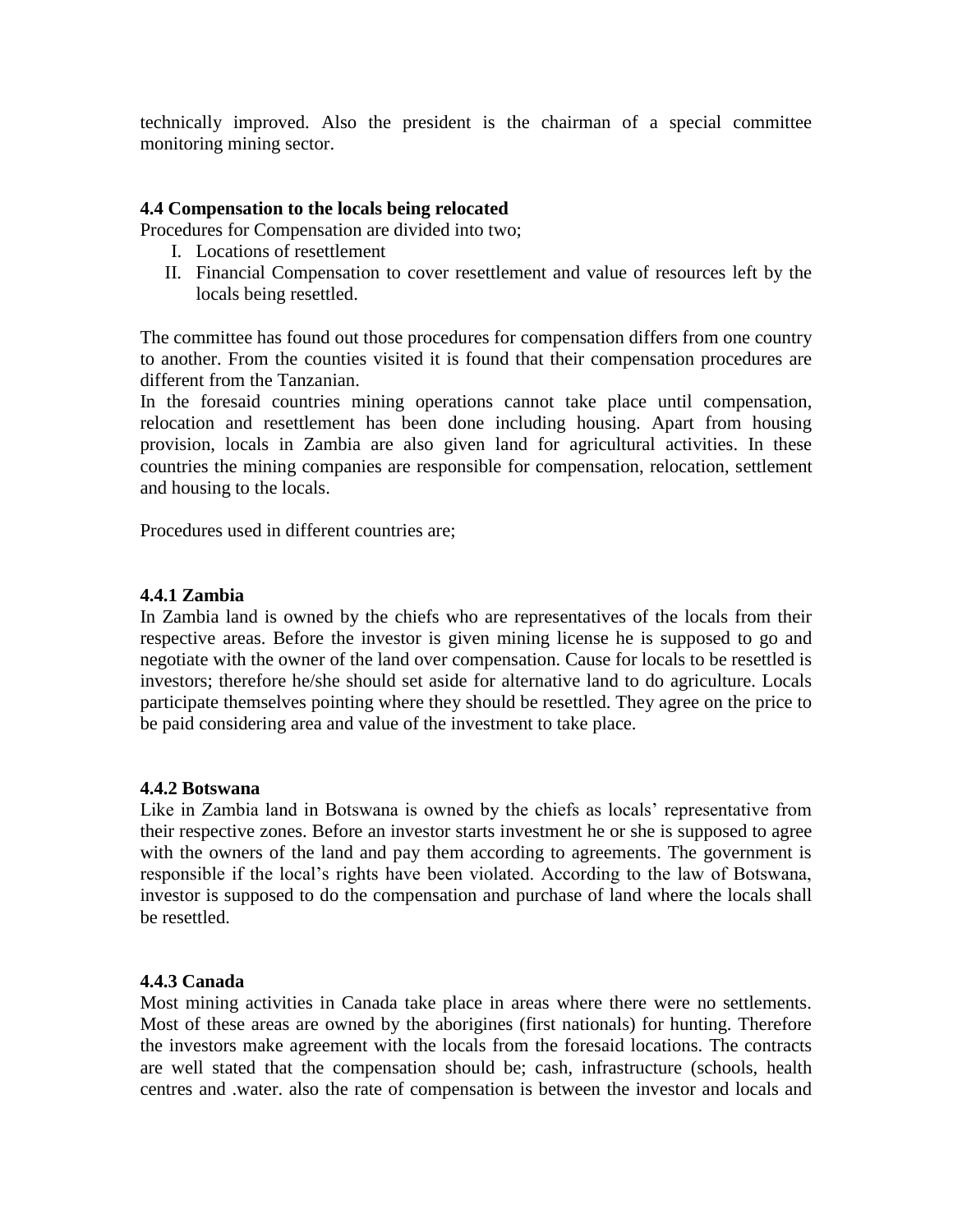the government does not interfere but protects the locals especially when there is no justice justified. Negotiation could take up to 2 or 3 years before the agreement is reached.

In protecting the aborigines the government provides an individual from the aborigine group to work in the department of natural resource. Though mining has been taking place in open zone where there is no settlement but the locals have legal rights to claim compensation as they use these fields for hunting. The contracts are well defined over compensations to be made. it is the duty of the government of Canada to help locals of the foresaid zones to get technical support when contracts are given.

# **4.4.4 Ghana**

Compensation is an important issue in the mining law of Ghana. Compensation is given due to deprivation of use of land or part thereof, destruction of resources and farm produce and disturbance.

The company does negation with the owner of the land over compensation standards used. In case the two parties don"t agree, then government standards are used. It is said company rates are low compared to rates the companies offer and therefore locals prefer negotiations without involving the government.

Also alternative lands are provided and good housing done than before.

# **4.4.5 Australia**

All land belongs to the citizens and therefore mining companies negotiate with the locals and compensation is done before evacuation and mining processes. The company is supposed to return the land to the owner after completion of mining activities.

- a) License for the mining activities is not issued before compensation negotiations are met and made.
- b) Compensation is made by the holder of the mining license and not the government.
- c) Procedures of land ownership are defined in the states laws of mining, for example act no. 6.4.4 of Western Australian Mining Act and rule no. 35 of that law defines.

# **4.4.6 Thailand**

Compensation and resettlement is done by the investor. Construction of infrastructure to the resettled zones is work of the government. Compensation and resettlement depends on the following factors;

- a) The rates of compensation consider the value of resources in the markets for that period.
- b) Compensation procedures demand the investor to have a clear assurance of compensation to effects of mining activities to the locals and present it to Economic social development committee.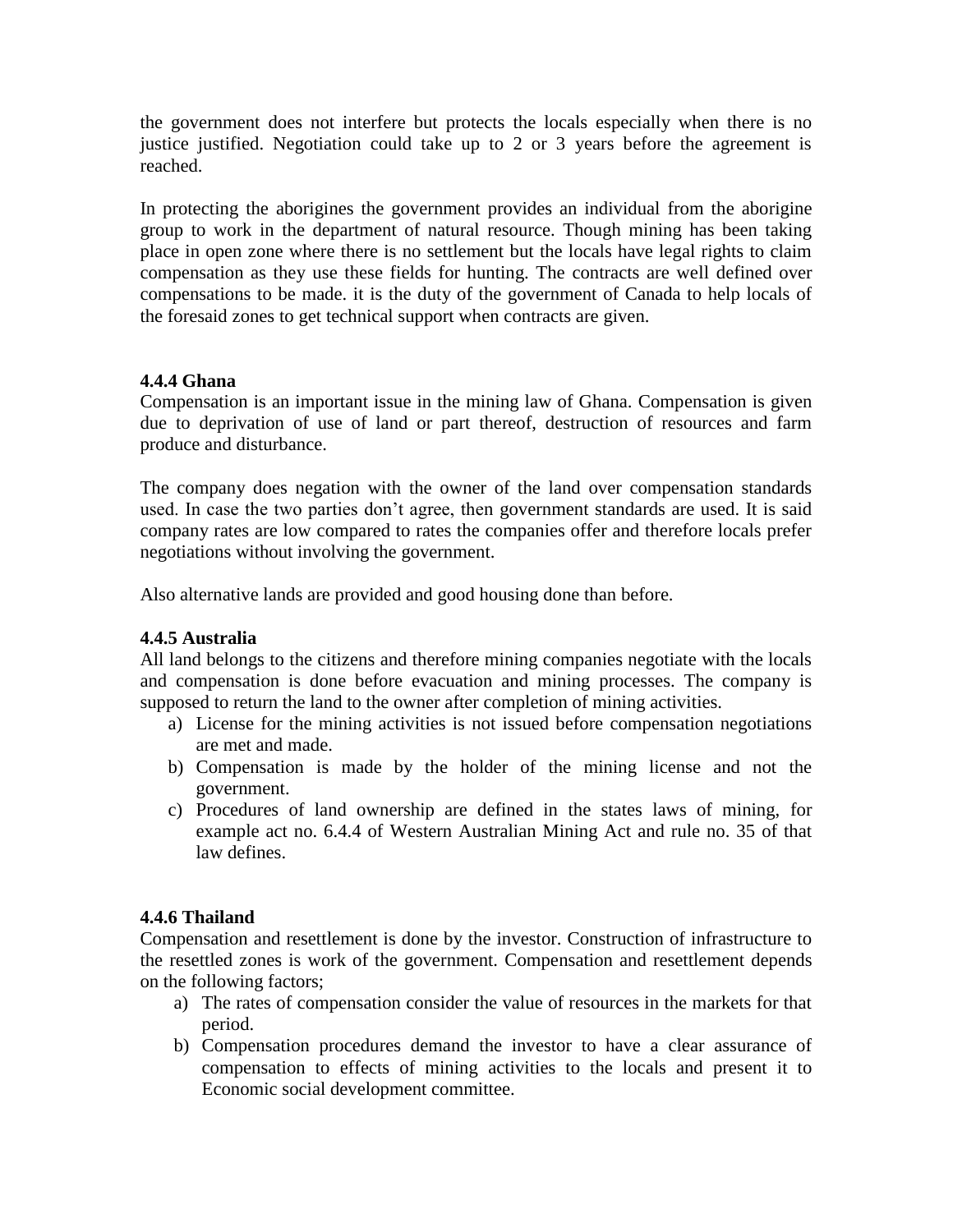- c) The committee scrutinizes the report looking at different issues including resettlement areas, compensation budget, construction of infrastructure, and cost to be incurred during resettlement processes.
- d) When the committee is satisfied with the report it is taken to ministerial council where the prime minister forms a committee that would make the rates of compensation and procedures of resettlement.
- e) The foresaid committee comprises the following officers;
	- I. Regional commissioner as the chairperson
	- II. A government officer responsible for supervision of minerals; and
	- III. Village authorities

The problems encountered in this exercise are availability of land for resettlement and preparations for resettlement processes. Also the foresaid relocations require high cost for putting up of different infrastructure for better resettlement.

## **4.5 Infrastructure for mining activities**

Mining activities requires infrastructure like roads, water, electricity and so on. The committee has found out that from the countries they visited, government is responsible for the construction of infrastructure. Inside the mining site that responsibility belongs to the mining company. However the basics for putting up infrastructure differ from one country to another.

In Botswana, Ghana and Zambia infrastructure is used as source of owning shares in the mines by the government.

In South Africa, the government put up infrastructure as responsibility as is not involved in ownership of shares.

In Australia the government unites with the mining companies in putting up infrastructure and is not involved in share ownership.

The formation of putting up infrastructure in the foresaid countries is as follows;

### **4.5.1 Australia**

Basically the construction of infrastructure to the sites is done by the government and within the mining sites is done by the respective mining company. In Australia just like in Tanzania the cost for infrastructure is high due to large areas being unsettled. When there is need for railway and port for the purpose of mining activities the government join hands with the investors to make them in place. When an investor participates in construction of any given amenity that was supposed to be done by the government, cost of investment is included in the investor"s capital.

### **4.5.2 Thailand**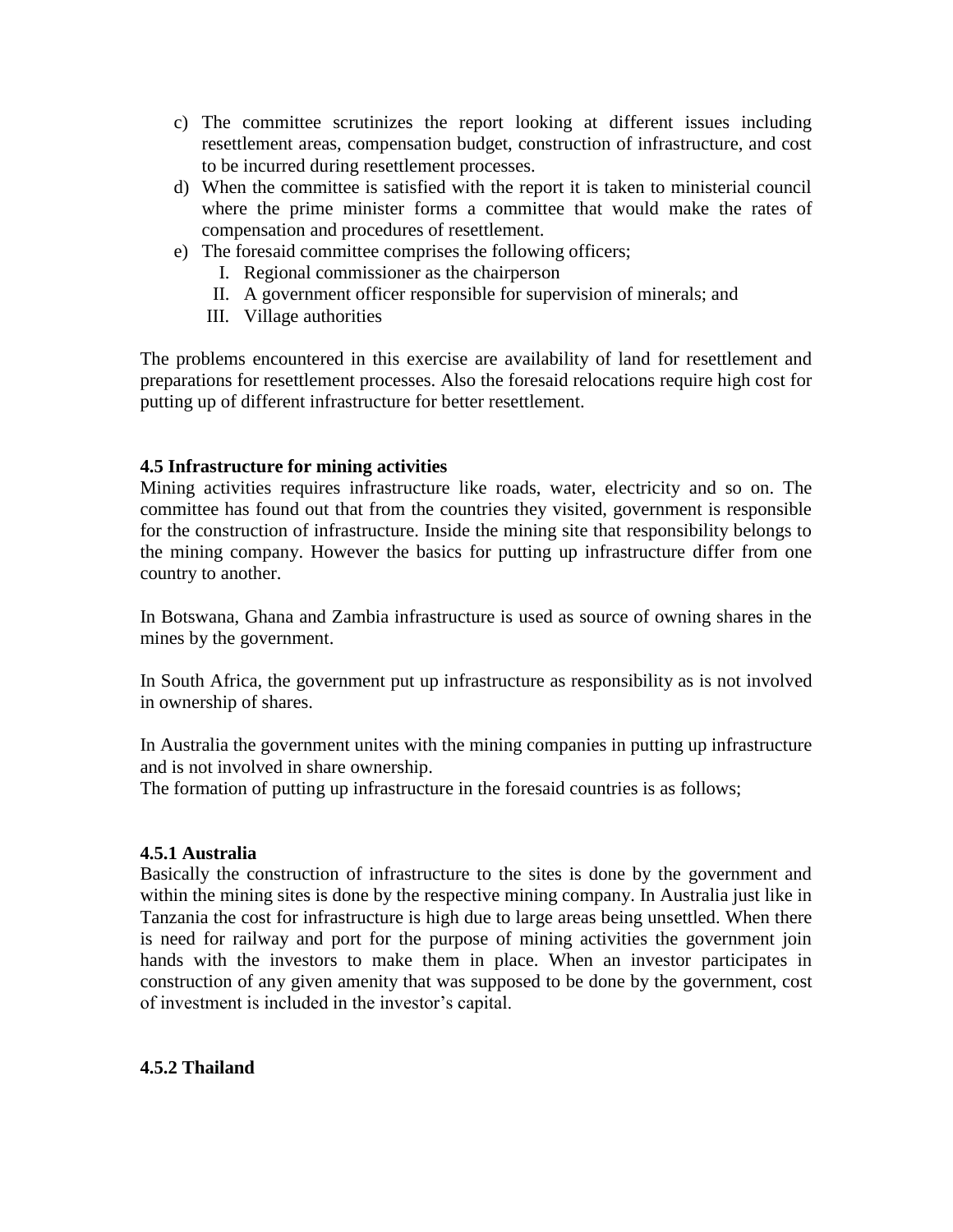Collective infrastructure is by the government whereas in the mining site and compensation to locals is by the respective investor.

# **4.6 Tax System**

The committee explored the tax systems of these countries in returns, income tax, custom duty and specific tax relief given in the mining sector, compared to other economical sectors. This is due to the fact that in Tanzania there is special consideration in tax collection in the mining sector.

In all the countries apart from South Africa where the committee visited, the mining companies pay returns according to the gross value of the minerals sold. The returns collected are distributed to the central government, local government and respective mining zones. This kind of system is used in Australia, Botswana, Ghana, Thailand and Zambia.

Most mining contracts in Tanzania give different tax relief. In the countries visited by the committee, tax relief is not there. Apart from collecting tax in standardized rates compared to other sectors, some countries collect extra tax in the mining sector. For example Zambia have reformed their system of tax in 2008 and started new tax (windfall) which considers inflation of minerals in the global market.

Generally the system of tax in the countries where the committee visited is outlined below;

# **4.6.1 Zambia**

The tax system in mining companies of Zambia includes the following important aspects;

- a) Returns that were taxed at the rate of 0.6% in cobalt and 2% in other minerals, has been raised to 3% since April 2008. Returns are calculated according to the gross value of the minerals at the departure centre after deducting cost of transportation to the foresaid centre.
- b) Withholding tax in the interest and operational fee of corporate companies and contractors rate of 15% is charged.
- c) Income tax rate of 30% is charged per the given year.
- d) Variable tax rate of 15% of the profit exceeding 8% of total sales. In other countries this tax is known as Additional Profit Tax- APT
- e) Capital allowance is at the rate of 25% year.
- f) Hedging as a risk management mechanism is counted as a different activity and is taxable.
- g) Withholding tax in the dividends is 0% chargeable.
- h) Windfall tax in the sale of copper is as follows;
	- Amount that exceeds a price of US\$ 2.5 but doesn't exceed a price of US\$ 3.0 per unit measure is charged 25%
	- Amount that exceeds a price of US\$ 3.0 but does not exceed a price of US\$ 3.5 per unit measure is charged 50%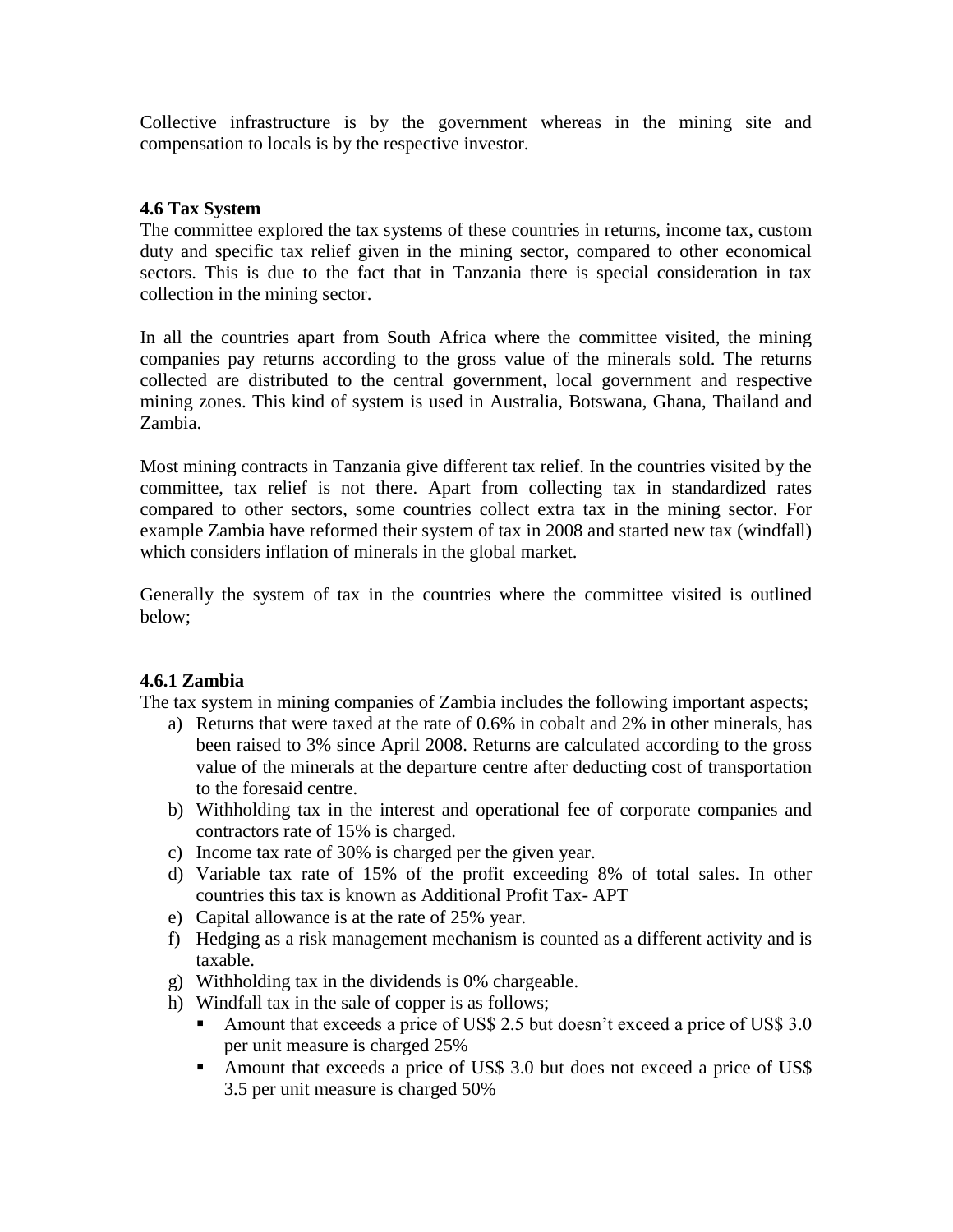Amount that exceeds a price of US\$ 3.50 per unit measure is charged 75%.

#### **4.6.1.1 Custom Duty**

Companies with mining licenses are custom duty free to machinery tools and equipment including special vehicles to be used in the mining operations.

### **4.6.1.2 Excess Duty**

Companies with mining licenses are Excess Duty free to machinery tools and equipment including special vehicles to be used in the mining operations.

## **4.6.1.3 Value Added Tax – VAT**

Companies with mining licenses are exempted from Value Added Tax for machinery tools and equipment including special vehicles to be used in the mining operations. Procurement tax and services used during exploration period can be recovered after a period of five years.

## **4.6.2 Botswana**

It is the leading country in Africa with good administration systems in mineral resource putting that sector in progressive economic plans of the nation. Mining is dominated by production of diamond done jointly by the government and De Beers of South Africa. Tax system in mining sector is due to ownership of mining activities by the government, value of diamond compared to other minerals produced and high production at a low cost.

### **4.6.2.1 Returns**

The rate of returns depends on the type of mineral as follows;

- a) Valuable gemstones with diamond 10%
- b) Precious metals with gold 5%
- c) Other minerals 3%

Certain amount of returns remains in the mining sites.

### **4.6.2.2 Income Duty**

a) There is a special formula to calculate amount of tax of a given company depending on the profit collected where the minimum rate is 25%. This formula considers the amount of profit collected in a given year and therefore it can be included in the aspect of Excess Profit Tax. Profit from Debtswana Company of Botswana which produces diamond is distributed according to agreement with its shareholders and it's duty free.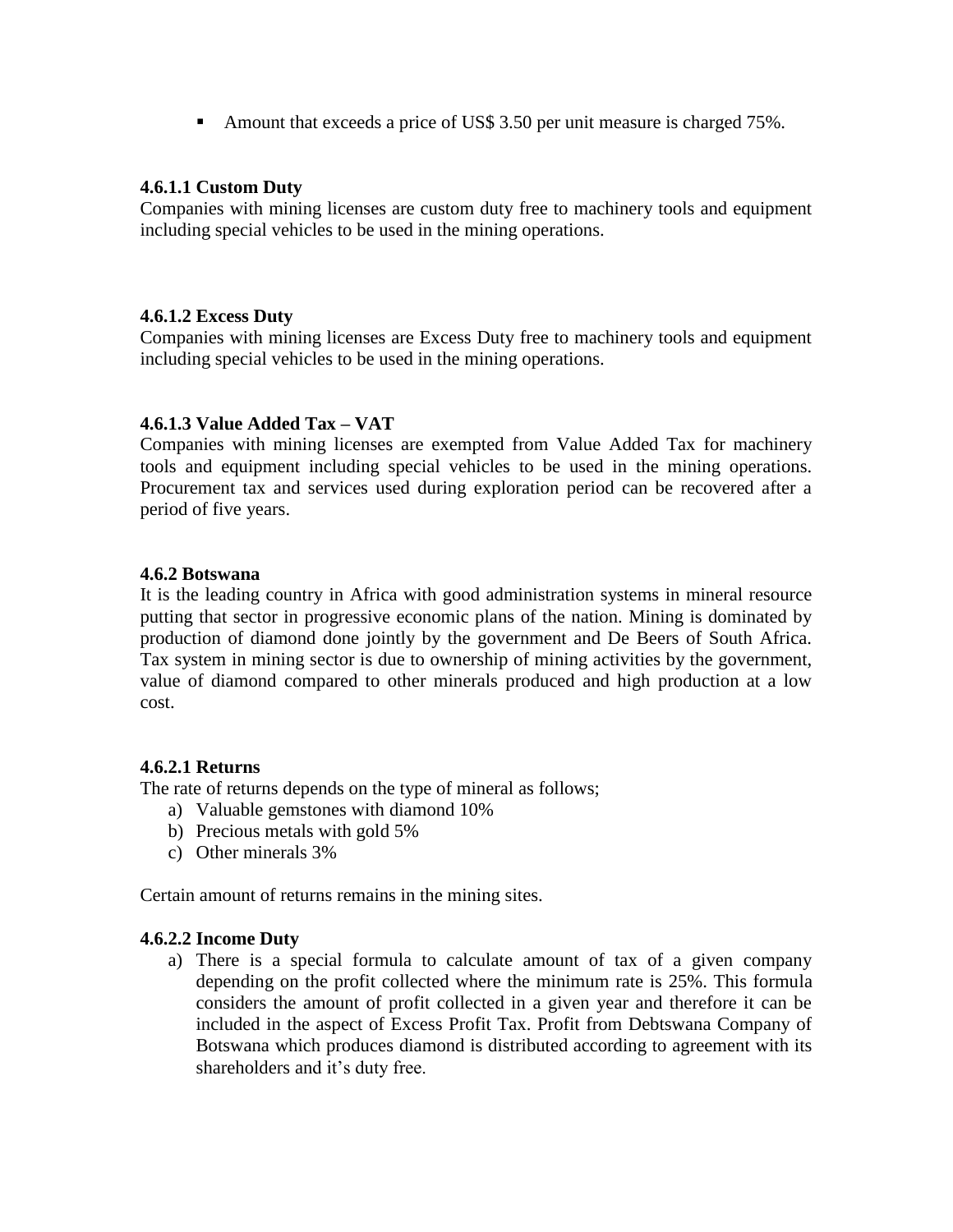- b) Capital deductions are recovered by 100% in the year that has been used.
- c) Loss of tax of financial year is carried forward to include it in the next financial year.
- d) Botswana has a system of evaluating cost of operation in the mines by ring fencing on mine by mine basis.
- e) Corporation tax to mining companies producing other minerals apart from diamond are charge a rate of not more than 25% but the rate can be increased depending on the profit collected.
- f) The government of Botswana ensures that part of the income is remaining to the mining zones. The government has no proper policy of tax relief or even tax holiday to the mining company and all tax payment in done in the department of tax collection.

## **4.6.2.3 Custom Duty**

Mining tools and equipment are free from custom duty.

# **4.6.2.4 Value Added Tax**

The mining companies are not free to VAT and therefore are considered like any other companies.

# **4.6.3 South Africa**

The tax collection system in South Africa is outlined below;

### **4.6.3.1 Returns**

Currently the government of South Africa does not collect returns from the mining companies. However there is a bill to be passed so that by the year 2009 this collection shall be effected.

# **4.6.3.2 Income Duty**

- a) Total rate of income duty is 30%;
- b) Capital deductions is made and is recovered by 100% in the next financial year
- c) Unredeemed capital deduction of the previous year can be carried forward to the next financial year and can be used to reduce the income tax of the foresaid year.
- d) The amount agreed to be paid by the mining company for environmental rehabilitation same shall be calculated on the amount to be taxed.

### **4.6.3.3 Value Added Tax**

Mining companies are subject to the value added tax, so they pay tax in procurement of goods and services in normal rates which is 14%

### **4.6.3.4 Custom Duty**

Custom duty is collected at the rate of 15% on crude diamond exportation.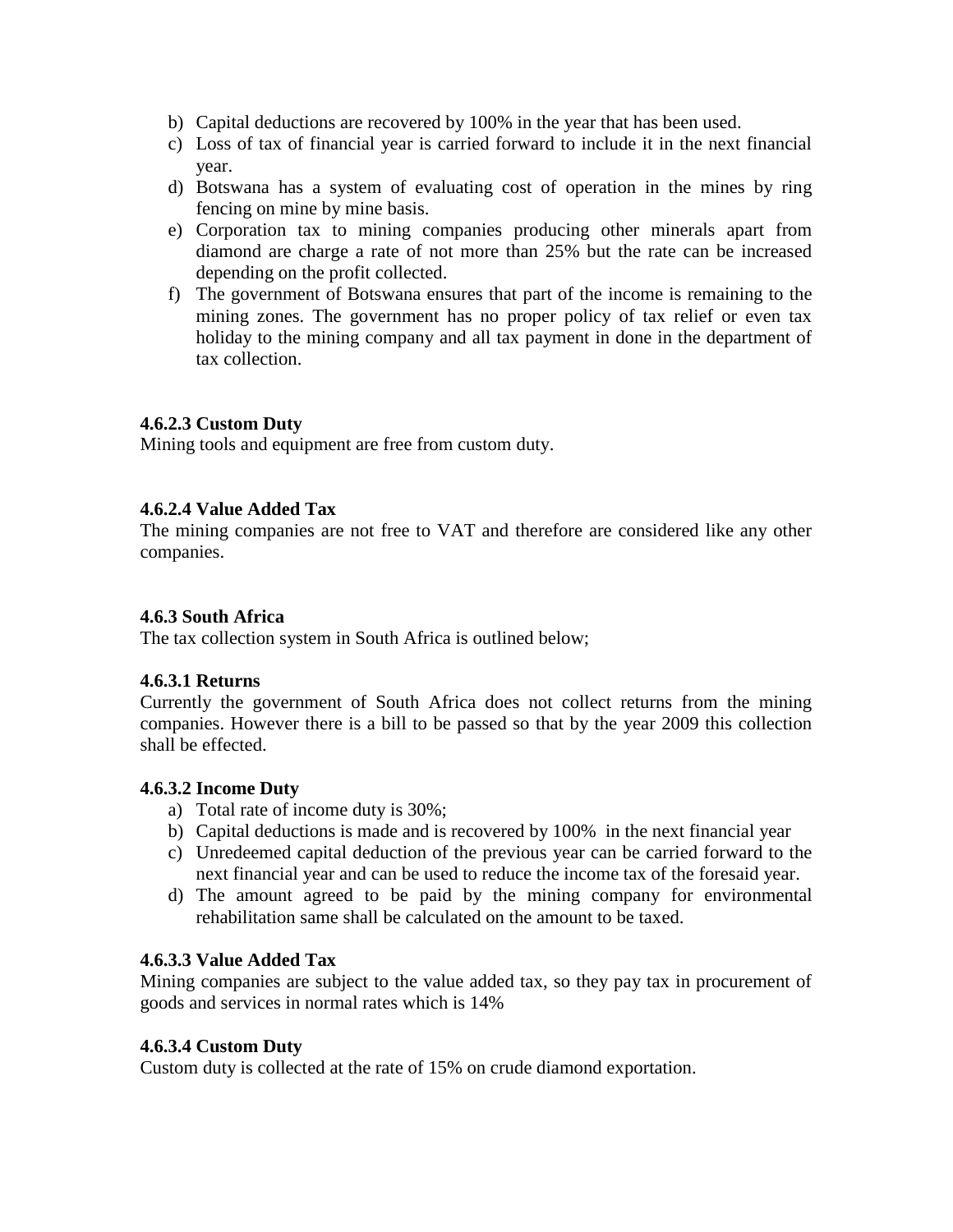### **4.6.3.5 Fuel duty**

Mining companies are free to fuel duty.

### **4.6.4 Australia**

Australia has no specific system of tax collection in the mining sector. However change in the system of tax collection affects new projects only. Australia has a system of royalty relief by deferment if the respective mining company has reasonable cause for the foresaid relief.

Apart from paying returns to the government, mining companies pay other dues to the local government for social and community development.

The Australian western province has three main forms of taxes;

- a) Returns of between 1.5% and 2.5% depending on the inflation of the respective minerals.
- b) Corporate tax of 30% paid to the federal government
- c) Other taxes to be paid as per the laws on the federal government.

## **4.6.5 Thailand**

Tax system has been divided into the following major groups;

- a) Corporate tax of 30% of the profit.
- b) Value added Tax of 7%
- c) Land utilization fee, which is paid according to the type of license owned by the mining company
- d) Depreciation allowances on the company machinery of up to 5 to 20 years
- e) Returns are paid to the government depending on the standard of a given mineral as defined in the law of The Mineral Royalty Rates Act B. E. 2509.

According to the foresaid law the rates of returns are as follows;

- I. Raw materials for metallic ore like tin, zinc, lead, tungsten and gold is 5% to 15%
- II. Metallic ore for lead or zinc is 2.5%
- III. Other metallic minerals is 10%
- IV. Gemstones is 10%
- V. Industrial minerals is 2%, 4% and 7%

Income dividends from these taxes depend on the system of administration which gives rights to the local government get part of the foresaid income.

Therefore the returns are divided as follows;

- Local administrative organization get 20%
- Other local administrative organizations in their respective areas get 10%
- Local administrative organizations and other provinces gets 10%
- Ministry of finance gets  $40\%$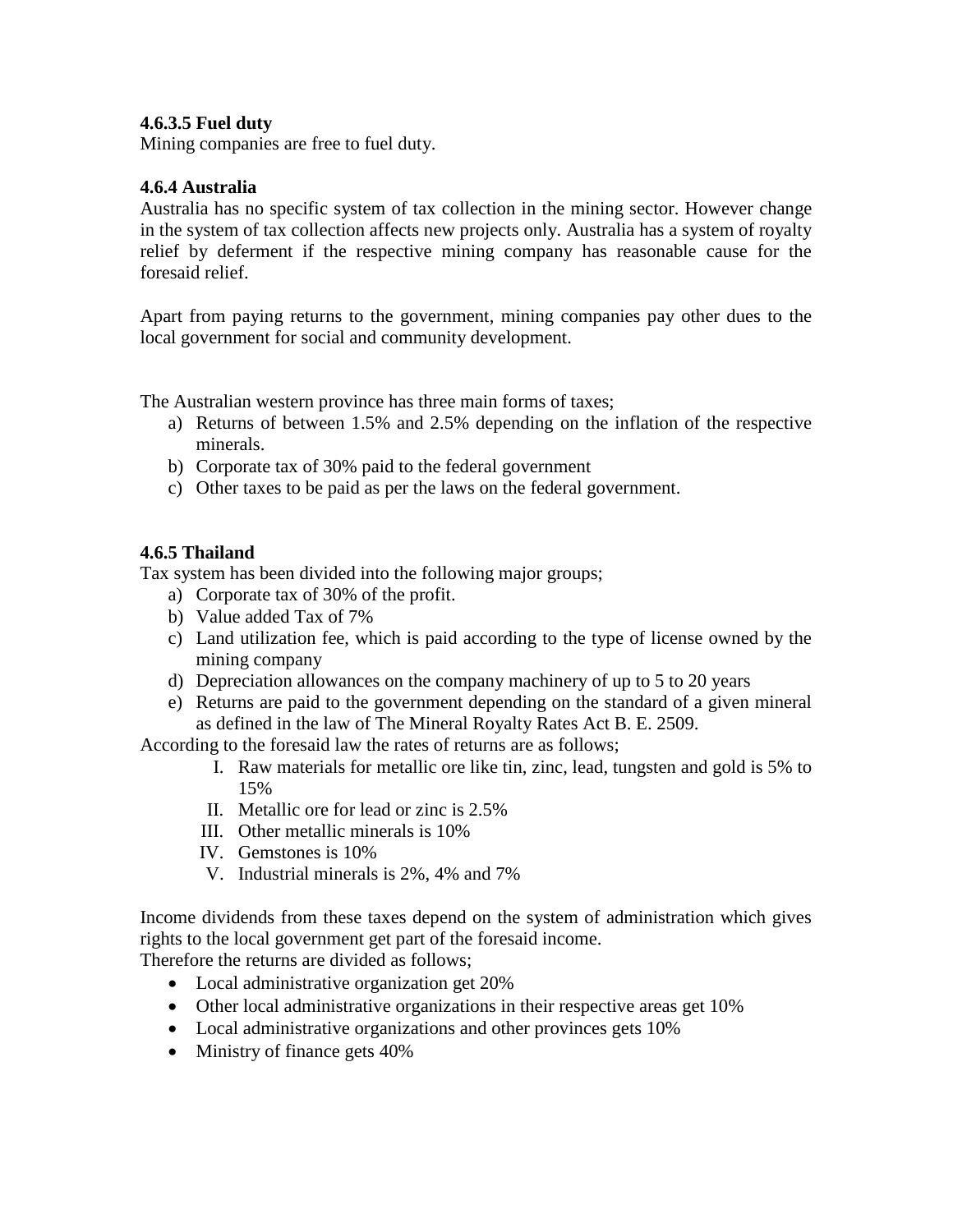However the committee was told that this system of division of income is not satisfactory and the foresaid government is in the processes of reforming that system.

Among the dissatisfaction of the above system was; dividends given do not meet expectations of locals in their respective areas where mining takes place.

### **4.6.6 Canada**

The tax system is quite difficult but clear. Policies, law and regulations in place are used on all companies without discrimination. The central government and provincial government have no mining development agreements with the mining companies. There is no difference in tax collection between one company to another depending on the agreement with the government.

Also before making reforms to systems of tax collection the government gets enough consultations from different stakeholders.

### **4.6.6.1 Mining Tax**

This is collected by provinces as per the law of a given province. The rate is usually between 10% and 18% if there is profit and basing on the royalty rate. Also the returns are collected when the company has started making profit.

### **4.6.6.2 Income Duty**

Income duty is collected by the federal government and also the provincial governments. The current rate of tax collected by the central government to mining and other companies is 19.5% considering collective economic policy. The government of Canada is planning to lower the foresaid rate to 15% by the year 2012.

Other important aspects of tax collection in the central government are;

- a) Relief from pre-production and capital expenses which includes exploration expenses and expansion expenses.
- b) Deductions of investment expenses after the start of production are done at the rate of 25% to 30% per year depending on the kind of asset being invested.
- c) Returns, mining tax and capital gains tax are charged by provinces and can be deducted when calculating the income tax.

d) Tax loss can be deducted if relief from income after 20years or back in calculating income of up to 3years before the intended financial year (loss carried back or forward)

e) Development expenses can be recovered by 30%. Un recovered amount can be carried forward or transferred to shareholders

Together with the income tax of the federal government, every province in Canada has its income tax rate in place. Income tax in a province is collected from income of all business activities done by companies in the respective province. Average income tax rate in those provinces currently is 9.9% to 16%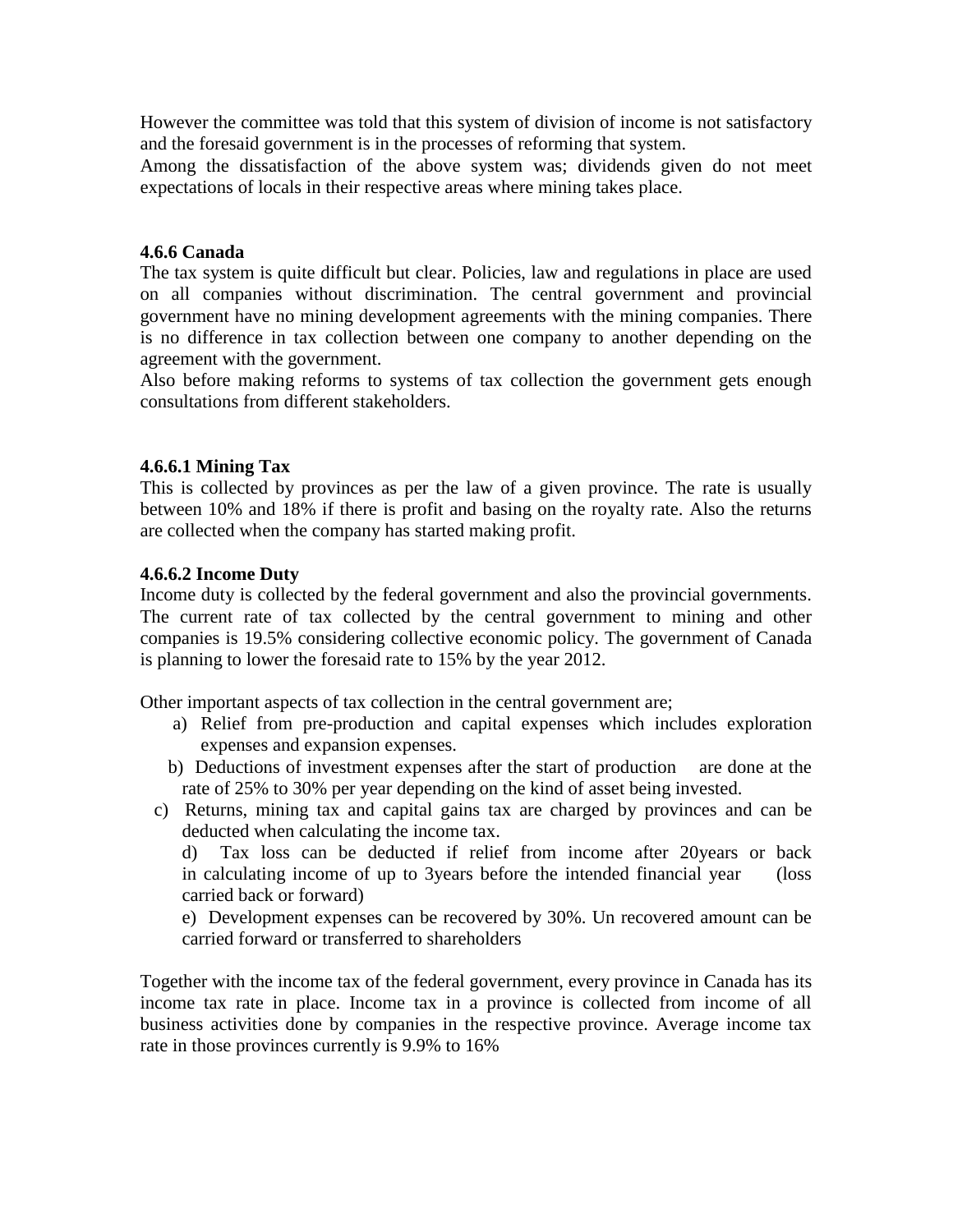### **4.6.6.3 Minerals income division**

The federal government and provincial government of Canada divide mining income by basics of the regulation that was formally agreed between them.

For example in the year 2005 the provinces got 53% and the federal government got 47% as outlined bellow;

| Central government income tax 47% |     |
|-----------------------------------|-----|
| Provinces income tax              | 28% |
| Provinces returns tax             | 25% |

### **4.6.7 Ghana**

The tax system to mining companies is as follows;

### **4.6.7.1 Returns**

Returns are collected by the central government at the rate of 3% to 6% of the gross value depending on the level of operating profit margin of the respective company though most companies pay 3%.

Formally the rate of returns collection was 3% to 12% and payment was quarterly but now it is on monthly basis and collected by the International Revenue Services – IRS.

80% of the returns collected is taken to the government grand fund and 20% to the department of mineral development and the chiefs from the mining areas for the development of their areas. The government gives directives to chiefs on expenditure of the foresaid revenue.

### **4.6.7.2 Income Tax**

The income tax charged by the central government and collection done by IRS. The general rate of income tax to all companies is 25% except for a company registered to Accra stock exchange where tax is charged at the rate of 22%.

Other aspects of income tax are as follows;

- a) Capitalization of exploration expenditure that means there is no "ring fencing".
- b) 75% of capital allowance is given at the rate of 75% of expenditure in the first year or in the year when the foresaid expenditure was paid and 50% of declining balance in every year that follows.
- c) Loss in a year can be used to deduct income for 5 consecutive years.

### **4.6.7.3 Withholding Tax**

Withholding tax is charged at the rate of 15% for foreign companies and 5% for those registered in Ghana.

### **4.6.7.4 Custom Duty**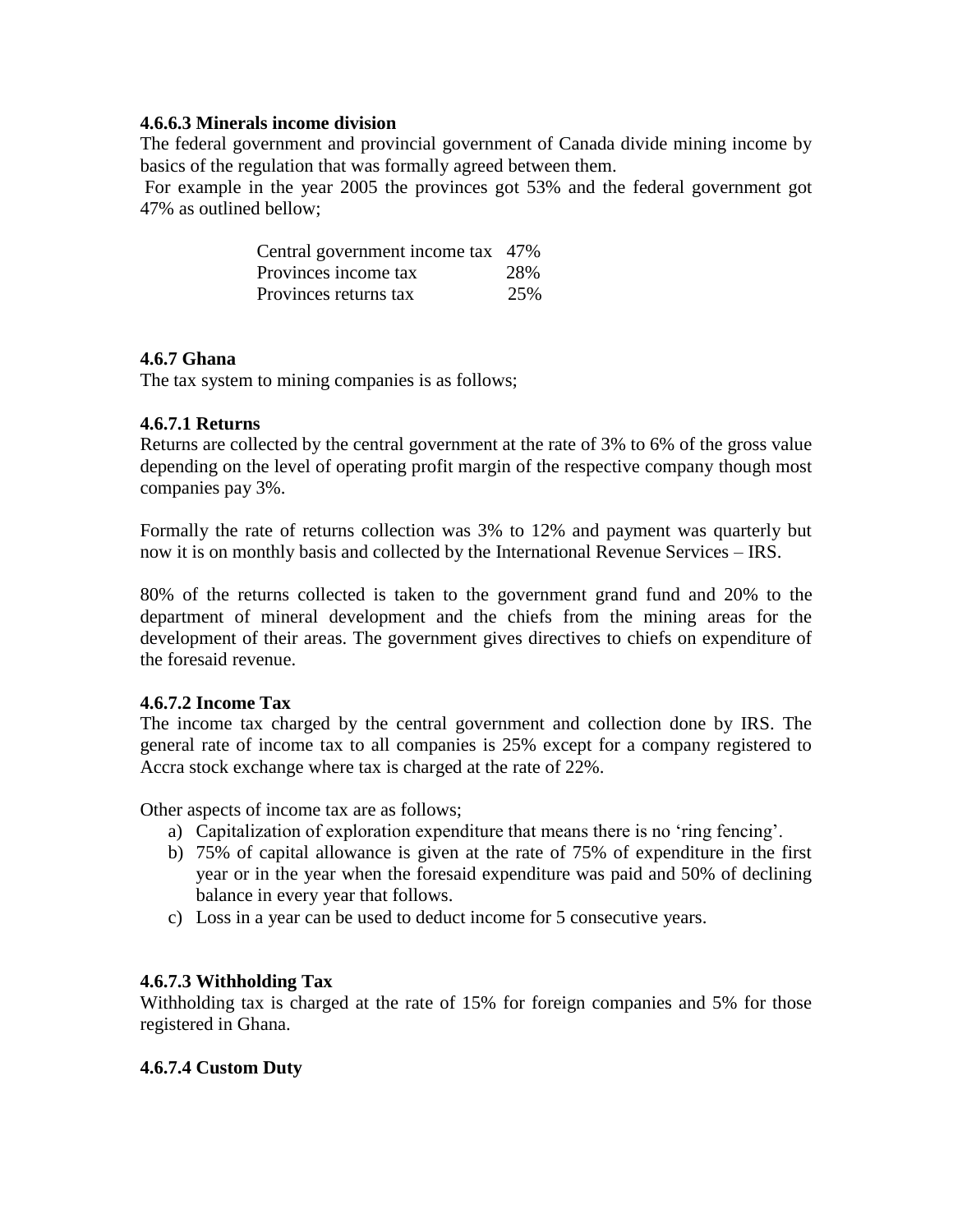Mining companies are custom duty free to importation of mining machinery, tools and equipment.

## **4.7 Conservation of Environment**

The committee got statements on experiences over rules and regulations of conservation of environment in the countries they visited and found that every country has rules and regulations of environment which involves mining industry and other economic activities.

In mining industry, experience shows that in each country, environmental conservation fund was founded for rehabilitation during and after mining activities has taken place.

Examples of environmental conservations are;

### **4.7.1 Zambia**

There is the National environmental conservation fund monitored by the mineral commission under the ministry of mineral development. Also there are environmental conservation funds in all communities in the mining zones under the local authorities by their respective area chief.

### **4.7.2 Botswana**

Contribution for the environmental conservation fund is compulsory to any mine in place. It is under the ministry of minerals and every mine is supposed to contribute to the agreed rate.

### **4.7.3 Australia**

According to the law of environmental conservation, supervision and monitoring of environment is done by the Department of Industry and resources. This task is from the exploration period to the end of mining activities of a given mine. The law demands the mining companies to set aside environmental conservation fund after exploration license is granted. Also there is the system of Bank guarantee to a mining company where the investor does not contribute to the foresaid fund and revenue is deducted depending on the expenditure of the environment.

On the effort to improve environmental conservation, awards are given to those excelling in conserving environment. Also there are regulations of approximating revenue for environmental conservation.

# **4.7.4 Thailand**

Conservation of environment has three steps which are;

- a) Basic step involves investigating true value of a given land with its environment. The locals are also involved during this process. The result from the foresaid process the investor initiates objectives of environmental conservation which is fulfilled by the respective authority during fulfillment of the project.
- b) The mining step which requires follow ups in fulfilling the objective of environmental conservation in the whole mining processes. This step involves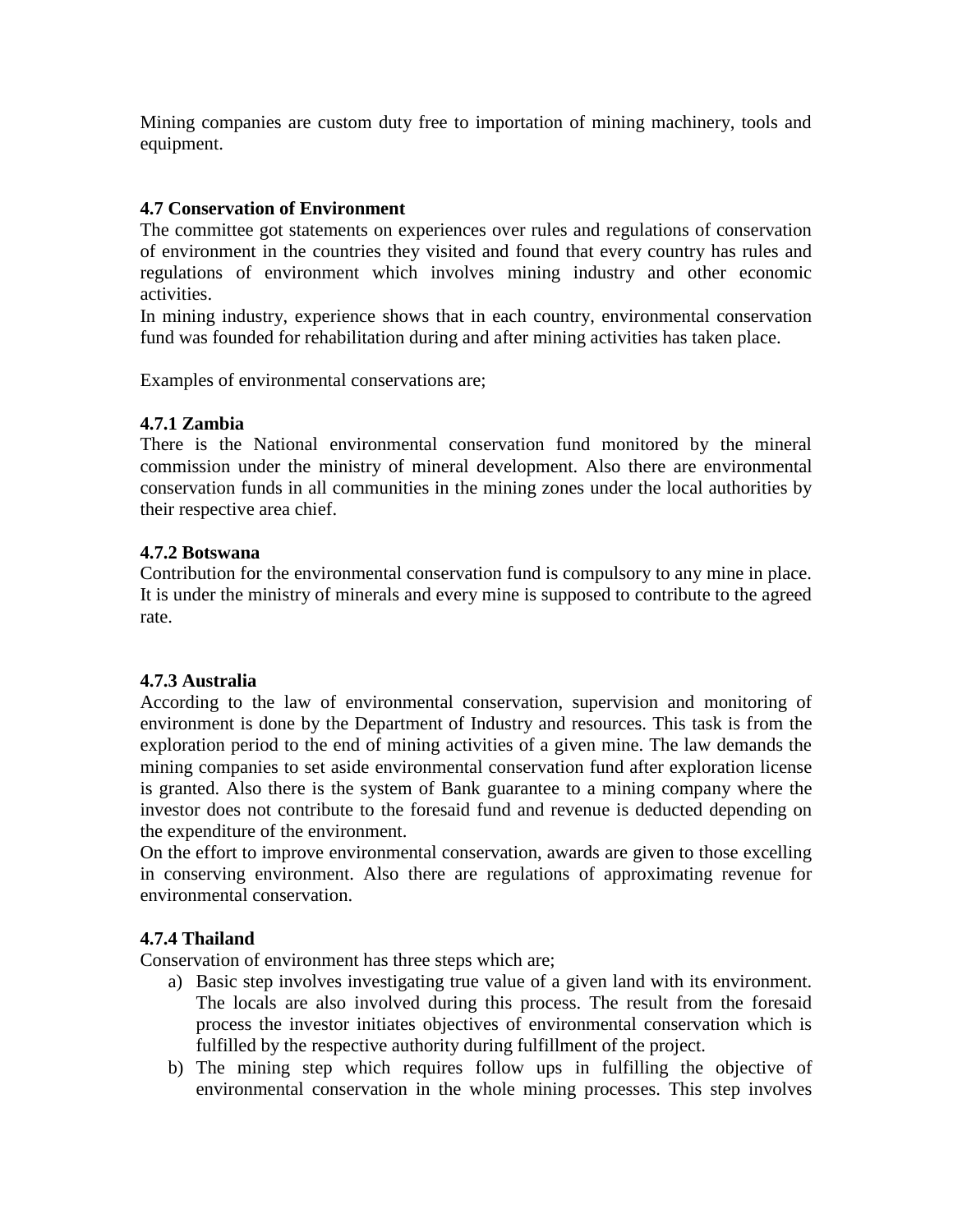different departments in making strict initiatives to those breaching environmental regulations.

c) In the mine closure step, there is the involvement of supervision in rehabilitation processes of a given environment.

In 2003 the Department of Primary Industry and Mines – DPIM responsible for monitoring effects of mining and other industrial activities to environment, handed its duties to the local government.

The duties include inspection and follow ups over effects caused by mining activities and the enforcement of the law of minerals in the monitoring of environment. These initiatives went along with public awareness and appointing an officer to monitor environment in all authoritative levels in the local government. Therefore the locals in their respective mining areas participate fully in monitoring their environment that may be affecting by mining activities.

### **4.7.5 Canada**

The government of Canada has prioritized the importance of environmental conservation. Each company is supposed to follow the rules and regulations of environmental conservation from the beginning of the mining process to the end and must have a mine closure plan respectively.

Some provinces collect funds from mining companies for contribution of a trust fund which is aimed at rehabilitating environment. The collections are accounted for as production cost and relief is given in order to get the rate at which tax shall be charged even before rehabilitation has taken place.

### **4.7.6 Ghana**

In stabilizing and monitoring the system of environmental conservation, Ghana has formed the Environmental Technical Review Committee-ETRC which includes different institutions like; Minerals commission, Geological Survey, Inspectorate department, Environmental Protection Agency – EPA, Local government, Forestry commission and Water commission. Each company is supposed to have a Reclamation Bond and agreement is made with the EPA over the value of the foresaid reclamation bond.

The mineral commission suggested that the formation of Community Development Fund and Minerals Development Fund so that environmental rehabilitation is done those areas where mining took place. In Ghana mining has been practiced over 100 years ago and the initiatives by the commission shows that former environmental policies did not meet the needs for environmental rehabilitation after mining activities have taken place.

### **4.8 Knowledge in the Mining Sector**

Building knowledge so as to meet the needs in the mining sector, education and different training is necessary to improve the foresaid sector.

Government in those countries where mining has been practiced for long have the institutional power of building mining professions and making sure that experience and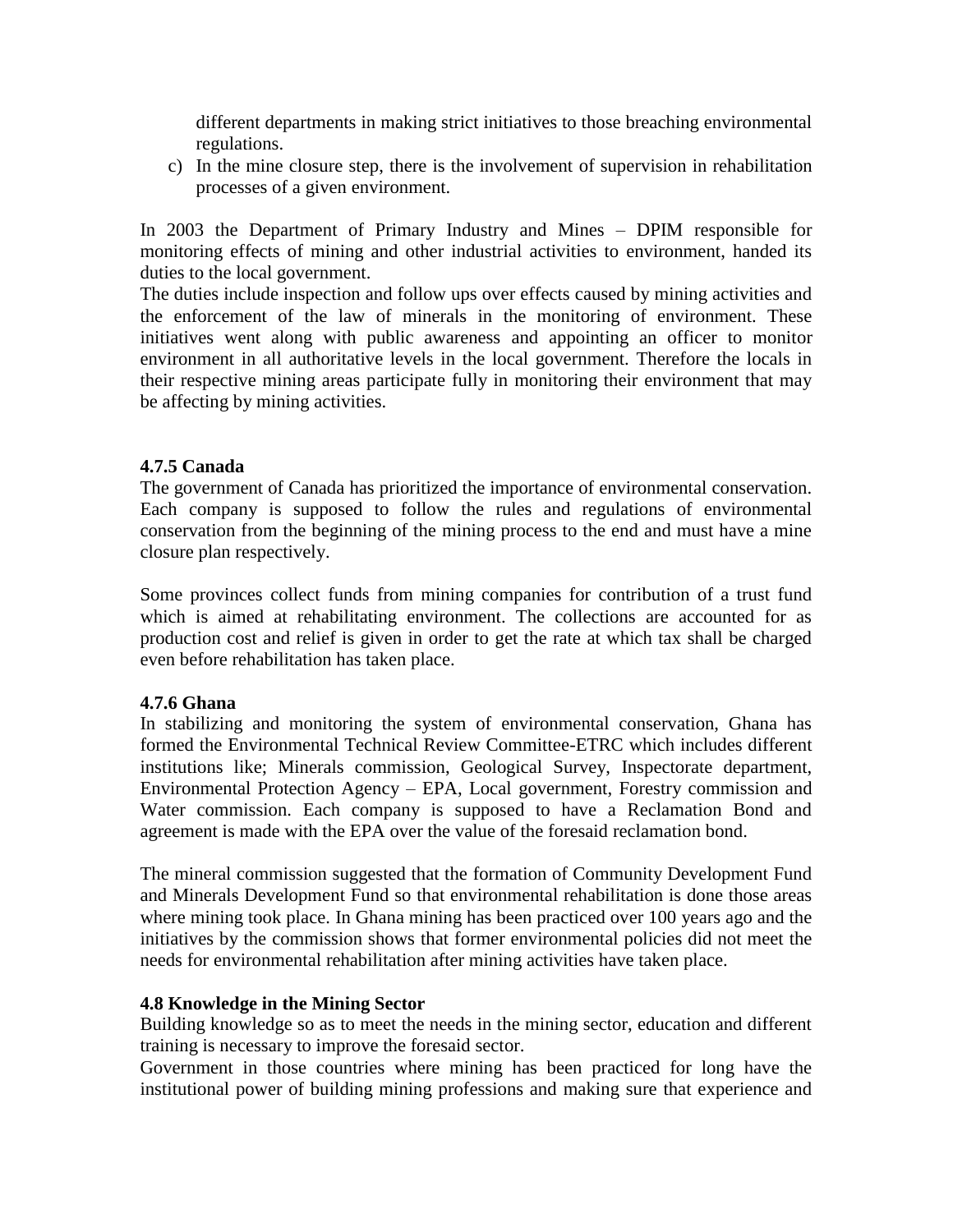professionalism is obtained from the foresaid institutions. Amongst countries visited by the committee which have special mining universities includes; Australia, Canada, Ghana and Thailand. Thailand has 4 universities; Ghana has one mining university for degree level. The committee was told that India has higher learning mining institutions with geology, construction and design professionalism in gemstones.

### **4.9 Corporate Social Responsibility**

The participation of mining companies in social responsibility is meant to strengthen relationship with the locals in the mining zones and ensuring they benefit from the foresaid activities in heir areas.

The committee got experience from mining companies in Canada and Australia as follows;

### **4.9.1 Canada**

Mining companies participates in social responsibility activities like water, roads, schools and dispensaries. In order to make sure that these services are beneficial, mining companies consults the local authorities on what and how the services should be provided to the community.

Income and expenditure reports from mining activities are published to the public to fulfill the international unit of Extractive Industries Transparency Initiatives – EITI. Fulfillment of EITI policies by the government, mining companies and citizens know the income and expenditure thus increasing transparency and handwork

### **4.9.2 Australia**

Social Responsibility is done by the government and is responsible in all mining areas.

### **4.10 Smelting and Refining**

Smelting is done to separate different types of minerals from concentrates and determine their value. The Bulyanhulu mine produces gold with copper concentrates which is exported to Japan and China for smelting to separate the foresaid minerals. Australia and Japan have smelting industries; therefore the committee went and got the following explanations;

### **4.10.1 Australia**

The committee was informed that in Australia some minerals produced there are smelted before exporting them abroad to be sold. Smelted helps in eradicating cheating during evaluation of the minerals produced and also creates room for more employment to the citizens.

### **4.10.2 Japan**

The aim of the committee visiting Japan was;

- a) Processes of smelting
- b) Type and quantity of minerals got after smelting.
- c) Cost of investment and smelting
- d) Important requirements for starting a smelting industry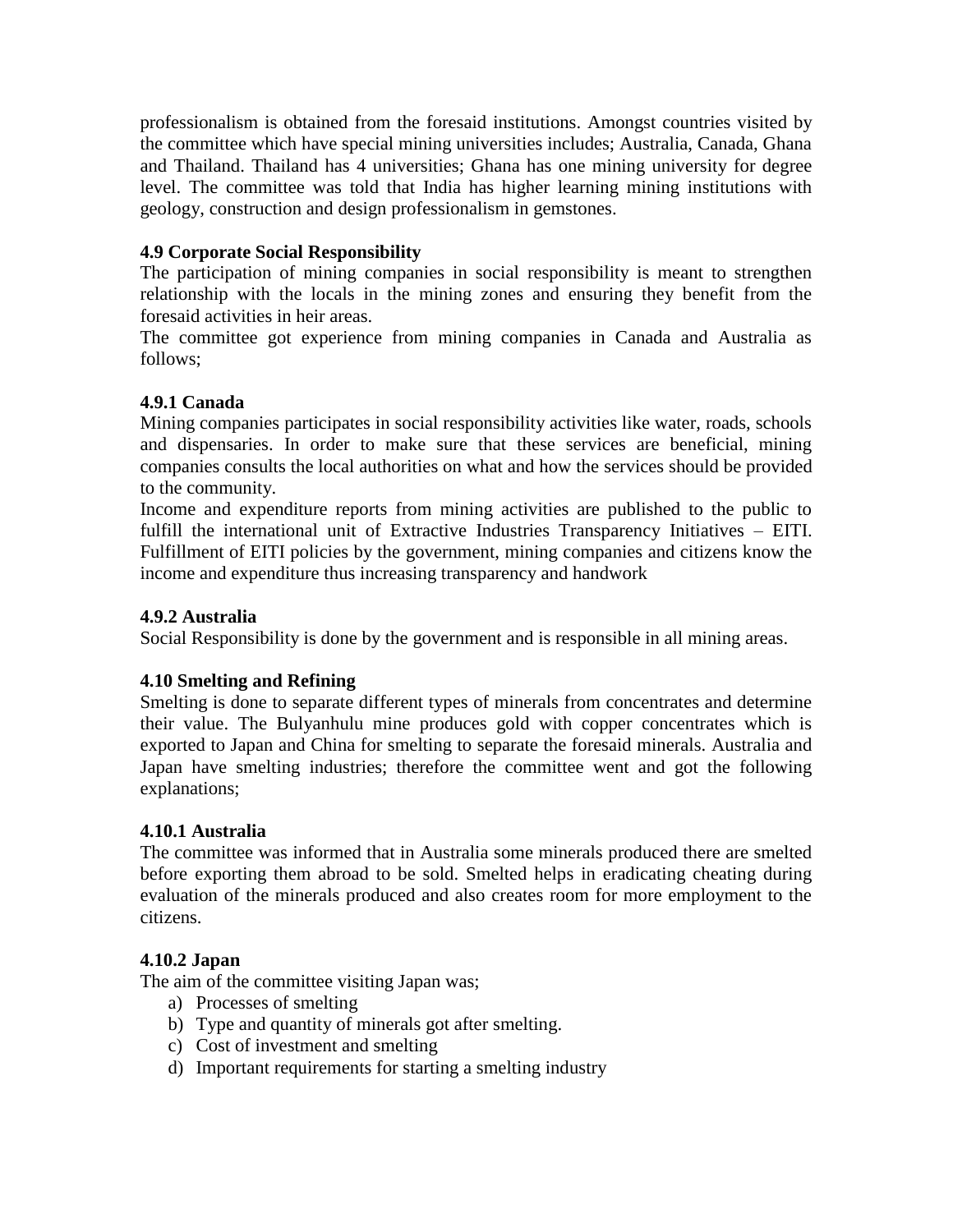The committee had scheduled to visit Sumitomo Smelting Industry which smelts sand concentrates from Bulyanhulu mine. The management of the foresaid industry disapproved visit by committee delegates but the Tanzanian embassy in Japan enabled the committee to visit another smelting industry known as Tamano Smelter & Refinery owned by Hibi Kyodo Smelting company limited in order to have the know how of smelting activities of gold concentrates.

The committee was told that Japan does not produce mineral but has 21 smelting industries which smelts imported minerals. The construction of these industries was a result of mining activities that used to be there before extinction. After extinction these smelting companies had to be invested abroad to continue production in the mining industry. Also these industries buy concentrates from different countries abroad like Bulyanhulu Gold Mines Ltd to continue production.

The industry visited by the committee was found in 1972 and used to smelt concentrates produced in Japan with a capital of approximately 4700 million Japanese yen. Currently the foresaid industry smelts concentrates from abroad.

Long term agreements for mineral sale are done between the industry and the company producing the respective minerals.

The foresaid industry mostly produces copper and it requires 700,000 tones of copper concentrates per year. This industry produces three main products: copper, sulfur acid and gypsum.

The foresaid industry is capable also of producing 260,000 tones of copper cathode per year. Other minerals produced include; silver, gold, and iron slag.

From that visit the committee learned the following;

- i. There is small scale smelting companies depending on the quantity of concentrates to run the industry.
- ii. The visited industry has constructed a port near it with ability to dock ships with a maximum weight of up to 50,000DWT to ease transportation of bulk concentrates.
- iii. Considering trade agreement of the concentrates all minerals smelted is property of the smelting company and is bought through spot price after deductions of Treatment Charges and Refinery Costs – TCRC.
- iv. There are no environmental effects caused by the smelting activities from the foresaid industries due to modern technology in place which considers higher standards of security during smelting processes.
- v. The industry consumes almost 40 megawatts to run the smelting activities.

The challenges encountered by the smelting company include scarcity of copper concentrates and cost cutting of operational cost by using electricity from coal mines.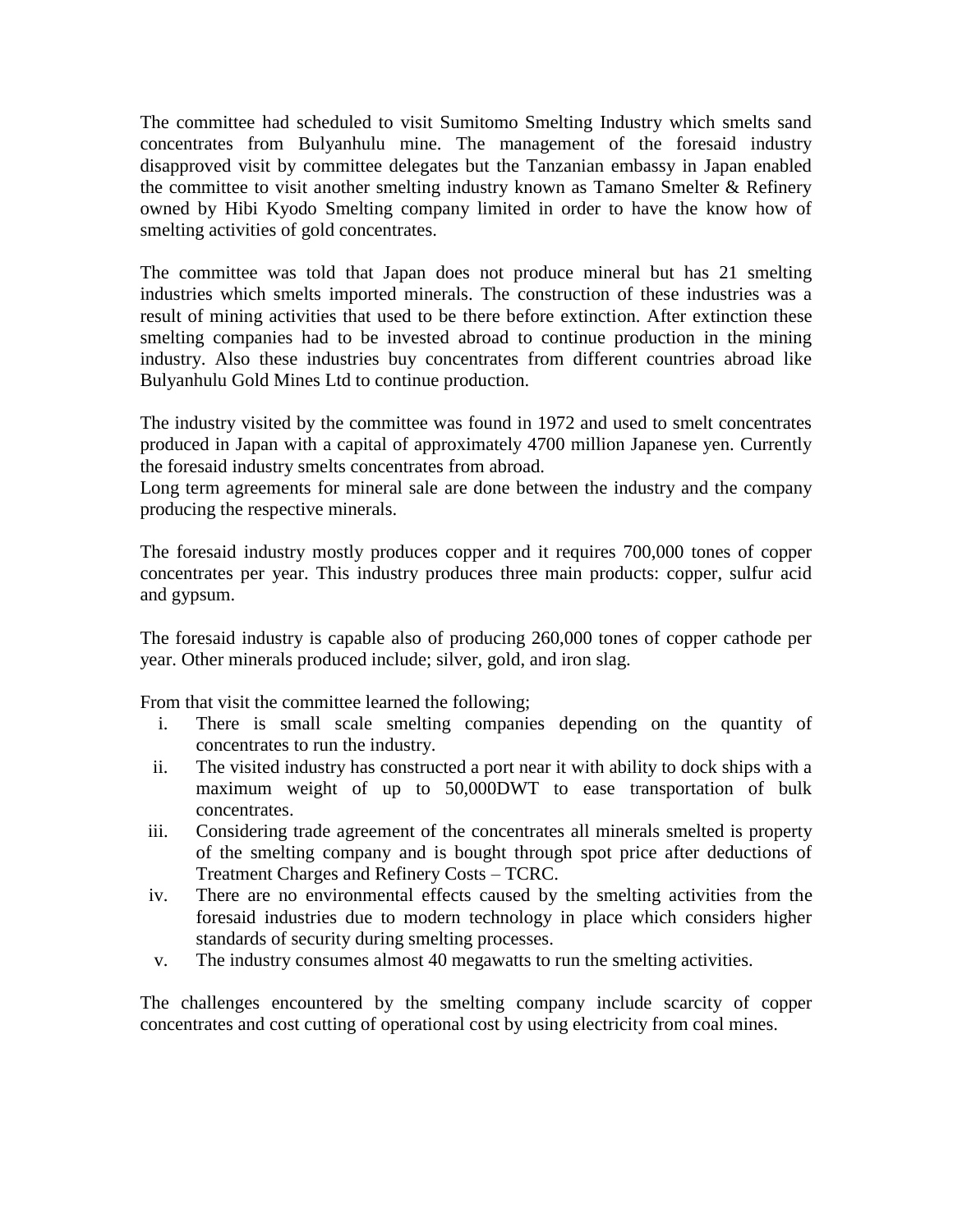From the above explanations the committee was taken to the industry to see how it worked. They found out that the machinery was of high technology. They also found out that smelting services and activities have contributed a lot to economic growth of Japan.

# **4.11 Use of Banks**

The amount of capital required by an investor to run a mining company is big. Therefore the mining sector needs a financial institution with stable financial systems. On the other hand use of internal local banks by the mining companies is important because it promotes growth in the local financial institutions. Therefore, mining industry requires stable banks and also should in return assist the growth of the foresaid banks as it continues using them.

The committee got experience from the countries they had visited as follows;

# **4.11.1 Australia**

Formerly mining investment was owned by the citizens before the foreign investors thus enabling growth of internal local banks along with mining industry. This has stabilized financial institutions in Australia in giving serving to mining industry. From that environment;

- a) There are rules and regulations over usage of national or international banks.
- b) The bank system is open and this has done away with special treaties to mining sector.
- c) The government has close supervision and monitoring over what is produced and sold by the mining companies and loans to ensure refunds are made accordingly.

# **4.11.2 Thailand**

Internal banks are used to offer services to the mining companies since most investors are citizens.

# **4.11.3 Canada**

Since the financial institutions are stable there are no rules over usage of national or international bank services.

# **4.11.4 Ghana**

Companies keep a balance of foreign revenue in their account from national or international banks to be able to pay their debts and international procurement after getting permission from the minister of finance and the central bank of Ghana. At the moment companies are allowed to keep up to 20% of sales to banks in abroad and at least 80% in local banks.

# **4.12 Mineral Contracts**

The mining contracts and agreement are done by some nations with large scale mining and promoting mining sector in order to initiate important issues that are not in the laws and by laws to assure investors of reliable and predictable tax system in the life span of a given mine.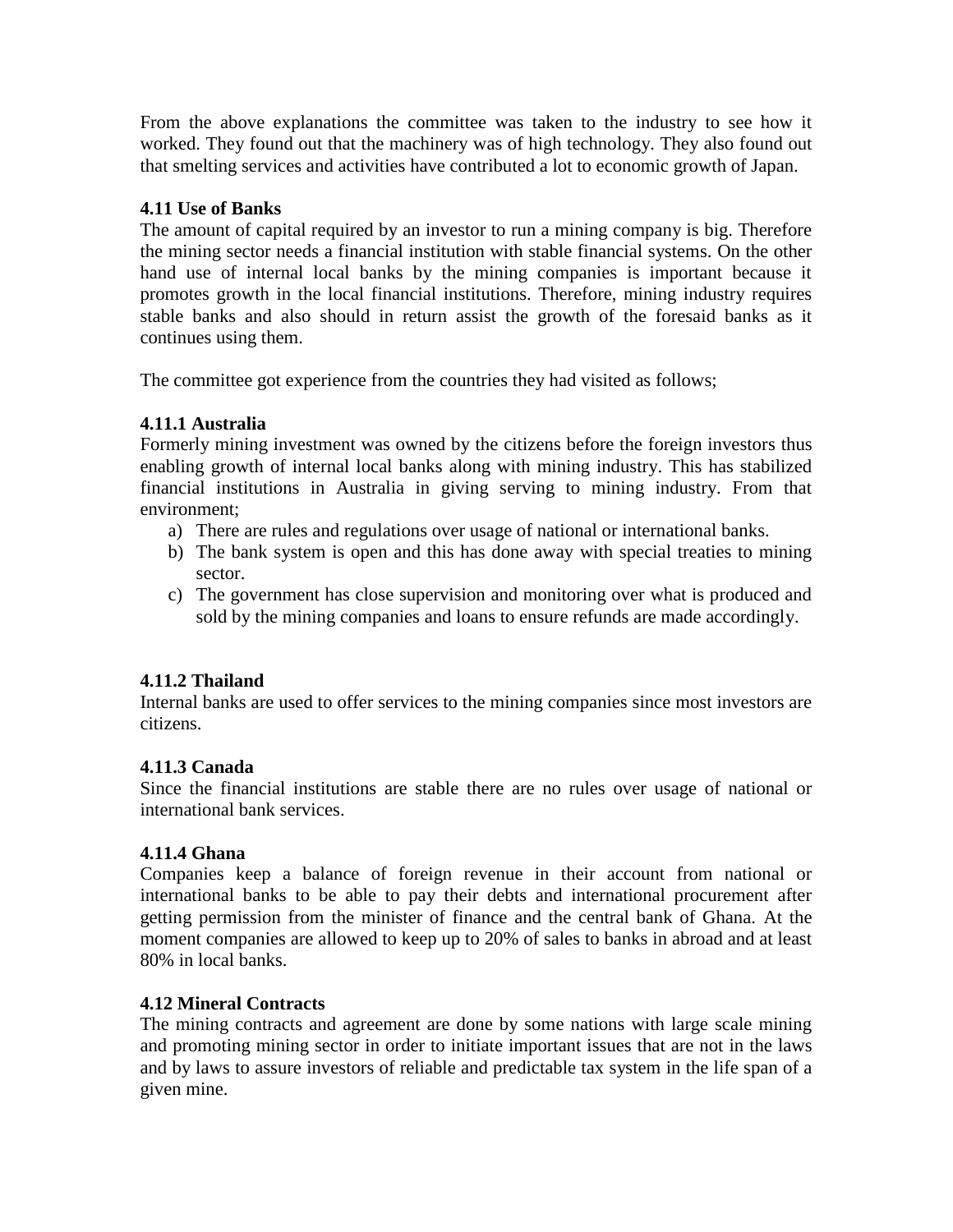The committee learned the following;

### **4.12.1 Australia**

Before 1978, mining required contracts and agreement where supervision was problematic due there being different laws over mining sector. In 1978 the government made the law of minerals which collectively meets important needs for the mining industry and sector and therefore it was needless to have the mining contracts because the investors follow the laws. However contracts and agreements still exist between Australia and foreign large scale mining and those that have been there before the making of new laws.

Contracts between Australia and foreign large scale mining are made like bills and passed by the parliament.

# **4.12.2 Canada**

In Canada no contracts between the government and the mining companies. This is due to the system of governance which is the federal government. Each of the 13 provincial governments has authority in their respective mining areas. Therefore the mining companies use the system of laws present without depending on the contracts. However the laws have special aspects over harvesting the mineral resources to create a sound environment in the mining sector.

# **4.12.3 Botswana**

The government of Botswana has contract with mining companies who aim at diamond minerals. (Diamond is produced by Debswana Company owned and operated by special agreement between the government and De Beers Company). The process of the foresaid contract has a long process from discussions, preparations to agreement. The process involves a group of officers with different qualifications and experience that is given enough time to review the contracts before accepted and signed. Just like in Tanzania contracts aim at defining the law and rights and responsibility of the government and investors. And also to assure the investor long system of tax.

Botswana has build capability for long time and have special unit responsible for monitoring mining benefits to the locals from the mining industry. Apart from the capability and good specialists; sometimes they hire auditors abroad incase there are irregularities or need to do so.

# **4.12.4 Ghana**

The government has two types contract;

**a) Stabilization Agreement**

This agreement protects the company which owns a license over any changes in the system of tax for 15 years. After the foresaid period the company switches to the system of tax used by all companies in the country.

**b) Development Agreement**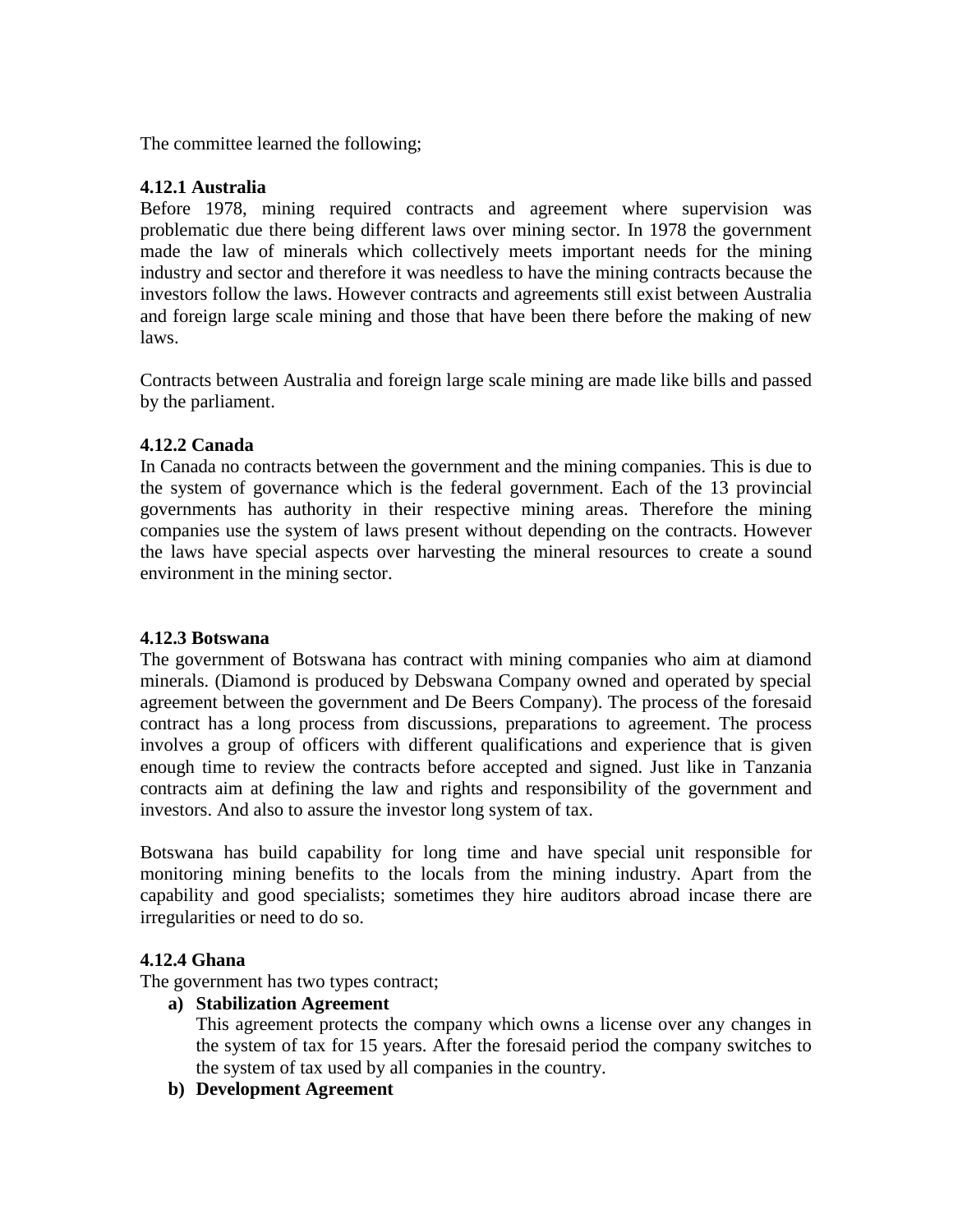The government agrees with a mining company that has invested with a capital of not less than USD 500 million.

### **4.13 License Issuing**

Harvesting of mining resources is crucial because it involves distribution of nation"s resources between citizens and sometimes foreigners. The right to harvest the foresaid resource is given through license and that makes it very important aspect of monitoring resources in any given country.

In monitoring mining sector it is important in making sure that the systems used in issuing licenses are open and righteous.

The committee got experience in license issuing from Australia where by it is issued by the provincial government. License between a country and another processes are made by the central government before issuing of license is done.

Issuing of license is open and can be done through the net – on line application. Also the data base of licenses is easily and openly acquired in the net.

### **4.14 Small scale mining investors**

Small scale mining in most countries is done by crude tools and equipment and small capital. These activities go hand in hand with damaging the environment. However there are advantages from the small scale mining if the government stabilizes the small scale sector. The advantages are employment in remote areas, harvesting of reserves whose areas cannot attract large scale investors. Therefore there need for supervision in small scale mining sector.

The committee got experience of supervision in small scale mining as follows;

### **4.14.1 Ghana**

The commission has six district offices in mining areas especially where there is small scale mining investors. (Galabashati). The duty of these authorities is to ensure availability of mining fields for the small scale mining projects. It is said that most of these fields are got from research fields left by research companies and reports of long time of possibility of mineral bases.

As seen from this chapter the system of supervision differs from one country to another depending on the environment of a given country in the mining sector.

Tanzania can therefore emulate according to its nature of environment in mining industry.

The following chapter shows comparison, views and suggestions from stakeholders in mining sector from the countries visited by the committee.

It is also showing the suggestions from committee on how to monitor mining sector in the country.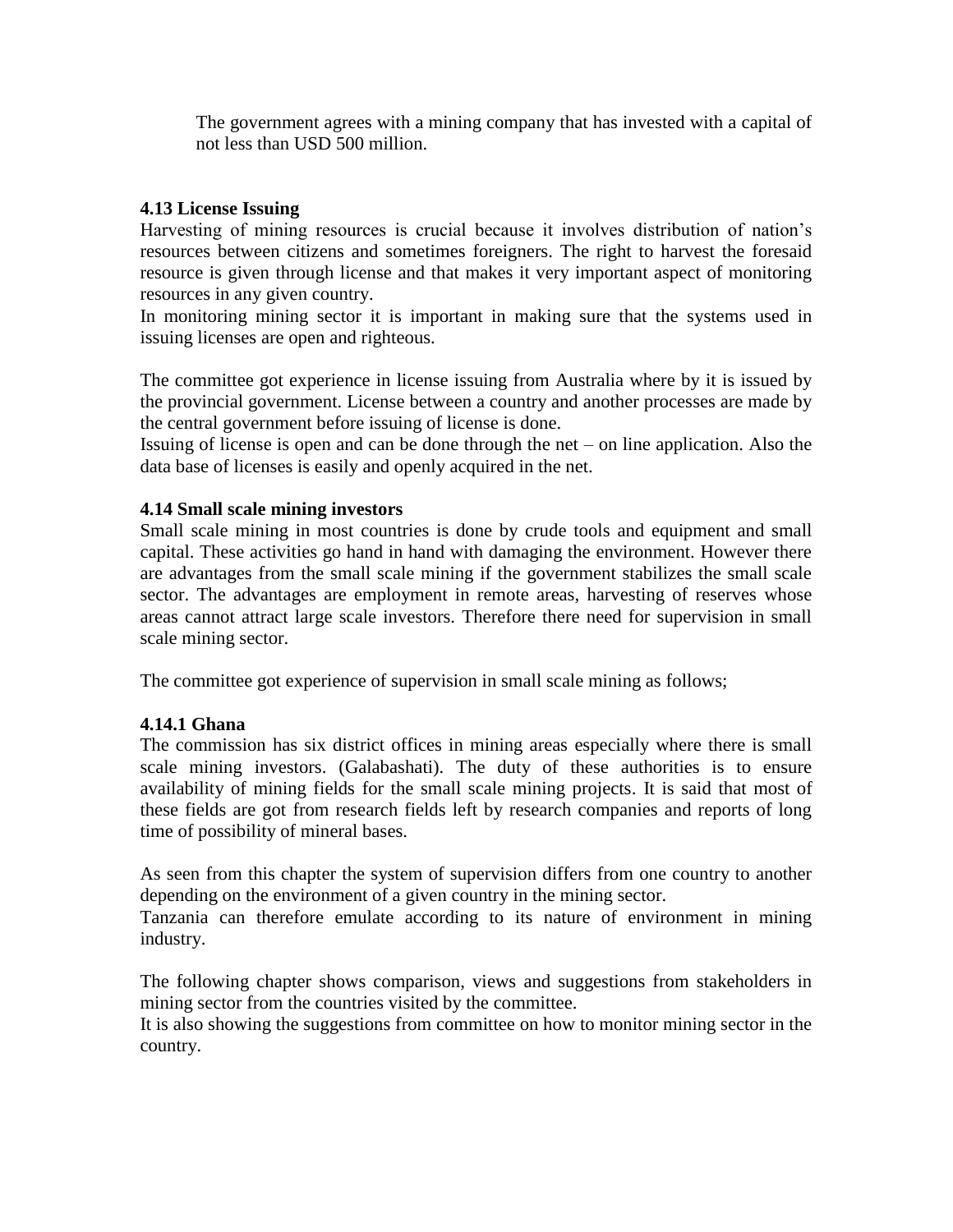### **CHAPTER FIVE**

### **5. COMPARISON, VIEWS AND SUGGESTIONS OF THE COMMITTEE**

### **5.1 Introduction**

In the previous sectors the committee has shown how the mining sector is at present and how different stake holders are seeing it. The committee has also shown the experiences and developments in different countries. Views from stakeholders who met the committee shows that the situation is not clear in the mining sector that there is need to review a number of aspects.

Views from the committee are as follows;

- a. Investors say the system of monitoring the mining sector should be improved especially in infrastructure, security services and the system of tax supervision though they attracted a number of investors.
- b. Citizens in the mining zones do not benefit from the mining industry taking place in their areas. They say they want to see more social amenities like health services, education, road, water and more employment than present.
- c. The small scale mining investors say the coming of large scale investors has done away with their mining areas as well as losing their jobs. Also services given to small scale investors are not sustainable compared to those offered to large scale investors most of them being foreigners. They had also hoped for getting capital, technology and other important services from the government but so far they have not.
- d. Officers in mining industry, law, environment, economy, land, tax, central bank and finance who offer services to the mining industry say that they have not been empowered by the government.
- e. Most stakeholders say that the attraction sites given to investors are as a result of weakness in the policies, law and the contracts monitoring the mining sector.
- f. The government on the other hand has severally expressed its disappointment in the mining industry for its small contribution economically to the government where the government had to form different committees to review mineral laws and policies used in the mining industry. Examples of these committees are Dr. Kipokola"s committee of 2004 and Hon. Masha"s committee of 2006.

Apart from there being different views and opinions, all stakeholders have suggested that all processes and policies used in the mining sector need to be reformed and improved so the foresaid sector can meet the expectations of the nation.

### **5.2 Issues that arise from the mining sector**

Considering the points from the foresaid views and suggestions and experiences from mining sector in different countries, important issues that arose and that the committee found the need for those issues to be dealt with in order to improve the mining sector is as follows;

i. Responsibility of the government and the investor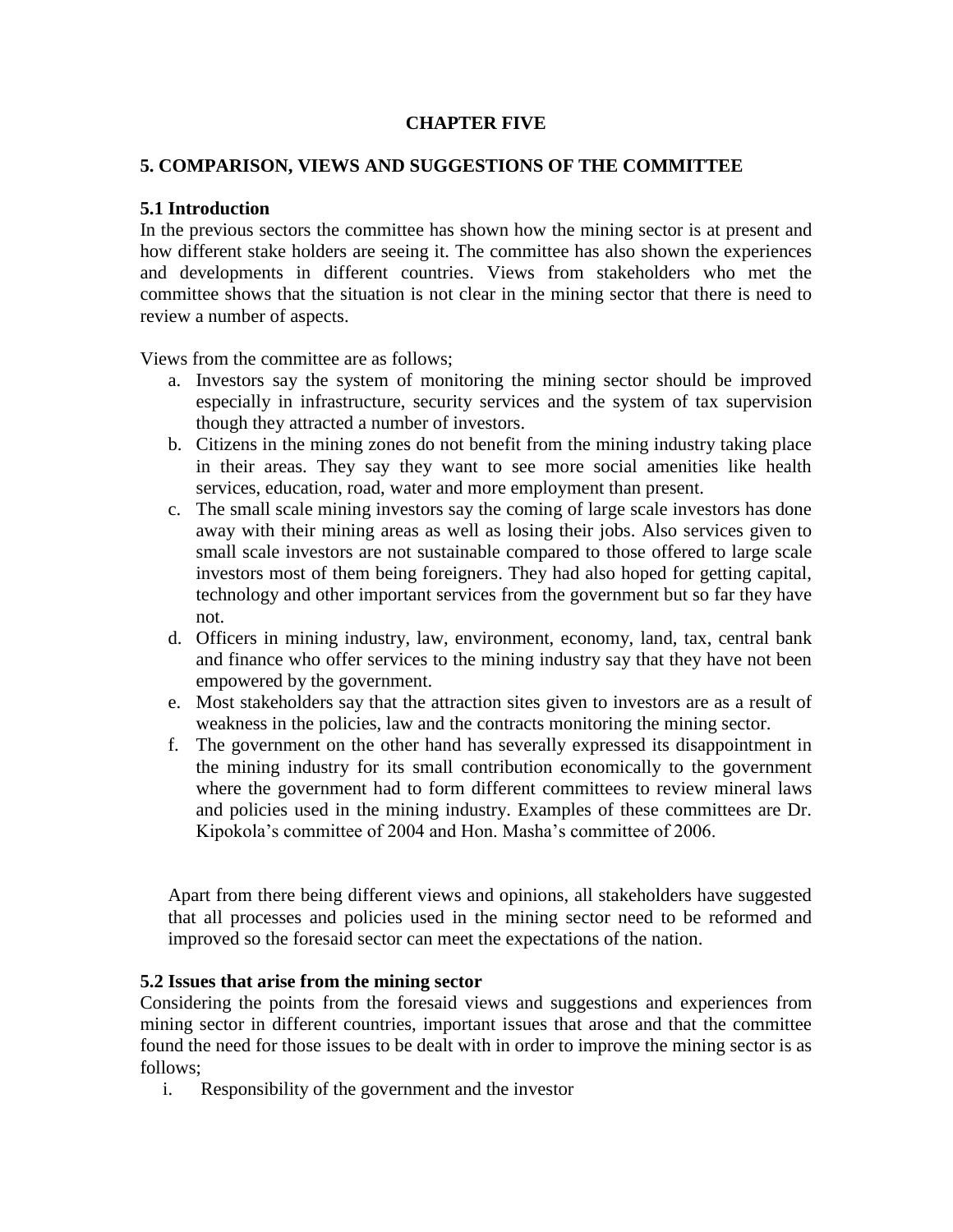- ii. Mineral policies
- iii. Mineral laws
- iv. Monitoring of the mineral sector
- v. Ownership and involvement of the government and citizens in the mineral sector
- vi. Taxation fund
- vii. Dividends from the mineral income
- viii. Mineral contracts
- ix. Payment of compensation
- x. Small scale investors
- xi. Contribution of social services by the mining sector to the community
- xii. Human resource and employment
- xiii. Mineral investment
- xiv. Environmental monitoring
- xv. Mineral smelting and refining
- xvi. Interaction of mineral sector with the capital market
- xvii. Interaction of mineral sector with the small power sector

5.3 Responsibility of the government and the investor

The responsibility of the government as defined in the mineral policies of the year 1997 includes making policies, laws and monitoring their enforcement. Other responsibilities are making conducive environment for the investors which includes putting up of infrastructure that will meet the mining sector, issuing license, making sure that there is availability of human resource, making of systems of tax, security to the investors and their properties, canceling and technical services to small scale investors.

These responsibilities have been defined in different policies and laws of the country like the law of minerals and tax. Responsibilities of the investors have not been well defined in the policies but in the law, license and as it will be shown in the contract.

Generally the investor has a responsibility of following laws of the country, contract rules and regulations and license rules and regulation. This responsibility is along with paying different tax being charged according to the law and is defined in the contract. Also the investor is supposed to follow the laws, rules and regulations and processes of work which includes insuring the staff against accidents.

Evidence the committee has got from the mines and the views of the stake holders is that the government has been able to make laws and pass policies and a system of developing the mining sector. However the government has not fulfilled some of the responsibilities like infrastructure and human resource in the mining sector.

Also the government has been unable to stop small scale investors from invading mining areas causing theft, spoilage of properties, beating up of foreign investors and molesting their staff. These incidences have been experienced in mining areas like North Mara, Tanzanite one, Mwadui and Buzwagi.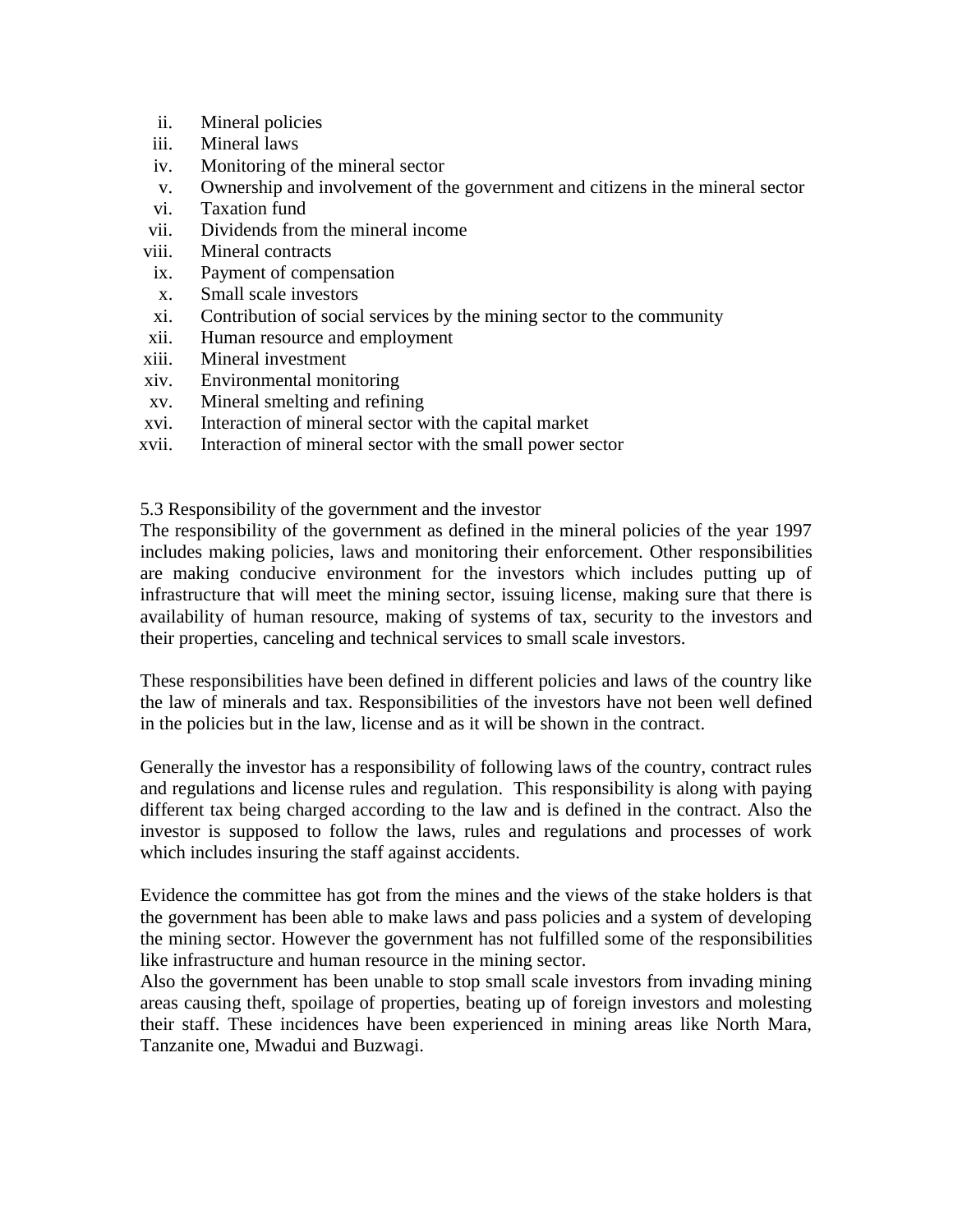The committee believes that the inability of the government to fulfill the responsibility is due to unavailability of the budget set for the mining sector. As explained by the stake holders in chapter three this has resulted in some of the investors have their own means of infrastructure thus increasing cost of investment and operation.

Experience from the countries visited by the committee shows that construction of infrastructure leading to the mining sites is the responsibility of the government. Foe example in Australia the government has constructed a 600 kilometers water pipe to the mining sites called Kaligoorlie, a big airport and roads to ease transport to the mining areas. Also the government and the investors have joined and build a new town with all important social services.

Other examples where the government has teamed up with investors in putting up infrastructure is Botswana, Thailand and Canada. In Japan investors in smelting companies have build a port. Cost of putting up these services is included in the cost of investment.

### **Suggestions**

- *i. Any place where minerals have been discovered and investors are attracted should have infrastructure like roads, electricity, water and other social services like health centers, schools and security services.*
- *ii. For large scale projects like Kabanga the government should start earlier in putting up infrastructure like electricity, roads, railway so as to enable smelting of the minerals that will be produced from the foresaid mine. This is step shall be of great importance to our nation.*
- *iii. Like in other countries the government should sensitize the investors to participate in putting up of infrastructure and the cost shall be part of investment cost.*
- *iv. The government should take serious measures on reconstructing and improving the present infrastructure, for example the Dar es Salaam and Tanga port in order to take care of the lake region mines; and that of Mtwara to cater for tin and coal mine from southern highlands. Also the government should improve on railway services present in the country and put up more to meet the needs of the mining sector.*
- *v. The government should ensure security to the investors, locals and their properties to improve security in the mining areas.*
- *vi. The government should persuade the investors to give their staff insurance against accidents at work.*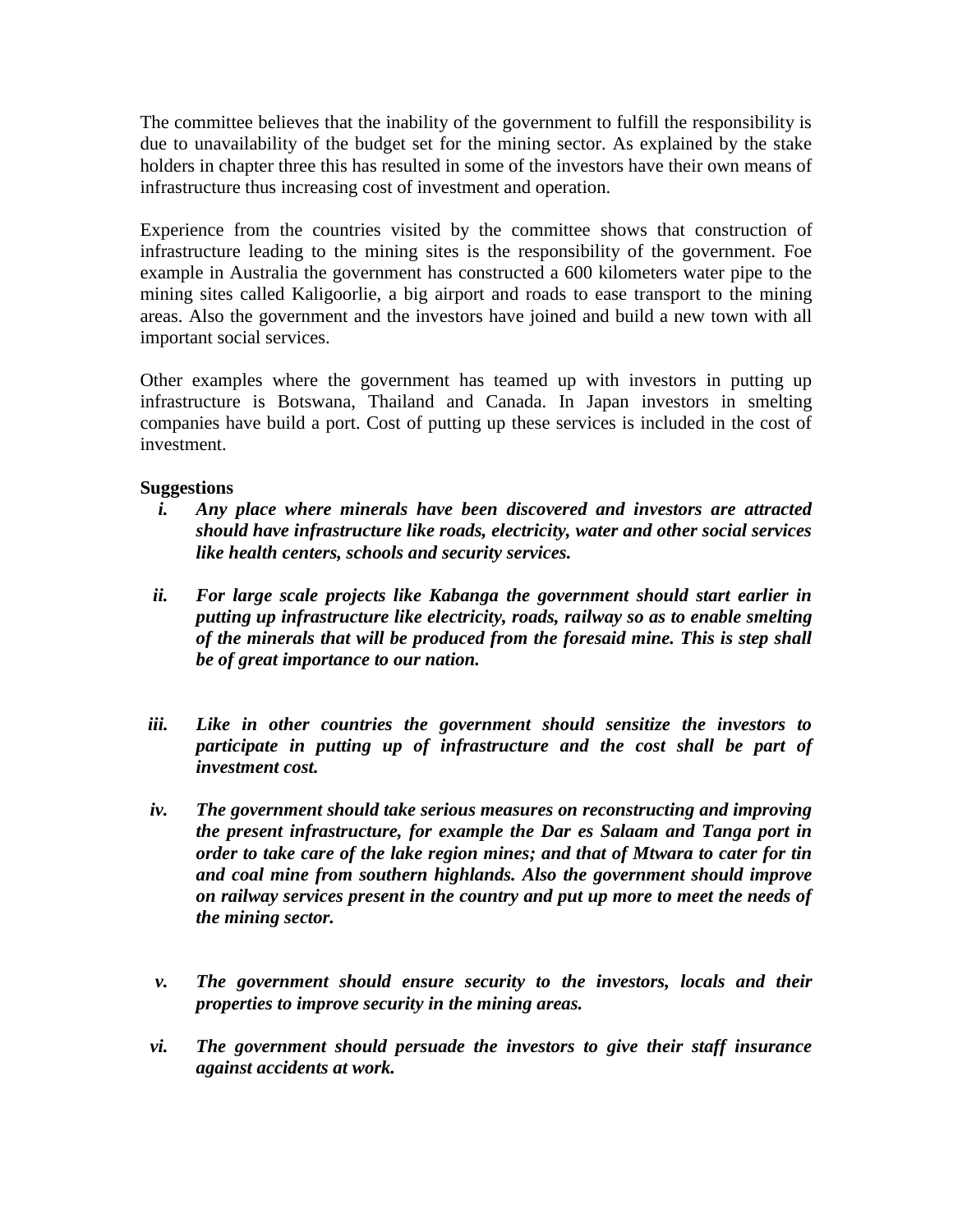## *vii. Towns that are developing in the mining areas, the government should team up with the mining company to plan the development of a respective area.*

### **5.4 The Mineral Policy of 1997**

The committee has scrutinized the mineral policy of 1997as defined in chapter two of this report. Also the committee has views from different stakeholders and thought of it.

The committee has also gone through mineral policy of 2007 prepared by ministry of energy and minerals. This is aiming at improving mining policy of 1997.

Along with good basics of the policy being outlined, the committee has discovered weaknesses which there are need to have reforms for the purpose of improving mining sector so that it may bring revenue to the nation. Some of the weaknesses are;

### **5.4.1 Government participation in the investment in mining sector**

The committee has discovered that the available policy government participation in the mining investment was not open and instead the government was sensitizing in private sector. This has resulted the government not participating in the ownership of the shares and instead has sold its shares to the mining companies. Suggestions on the participation of the government are well defined in chapter 5.7 of this report.

### **5.4.2 Policy of insisting on tax system as a way of attracting investors**

The committee has realized that in order to attract investors in the mining sector the best way is to have tax system in place as fiscal incentives. By using this kind of tax policy and system enables the government get income. As it is going to be seen in the scrutinizing of the views of the committees in chapter 5.8 this policy will make the government lose income and thus bringing a lot of complains to the public.

### **5.4.3 Policy of not separating exploration and mining in removing attractions**

The policy has put a special priority in exploration and mining together to improve attraction to investors. This policy does not consider whether the investor is possibly risking or not during exploration than after exploration in discovering only enough reserves for commercial mining. The result of this is to remove large amounts of attraction which do not meet mining activities.

### **5.4.4 Policy of continuous mining without outcome.**

This policy shows that there is no continuous mining that has given results since minerals get extinction. Experience shows that in other resources like forest without having bases for continuity the resources get extinction thus causing loss to the nation. The committee suggested that there is need to have a continuity bases in the mining industry for the benefit of the government and citizens at large.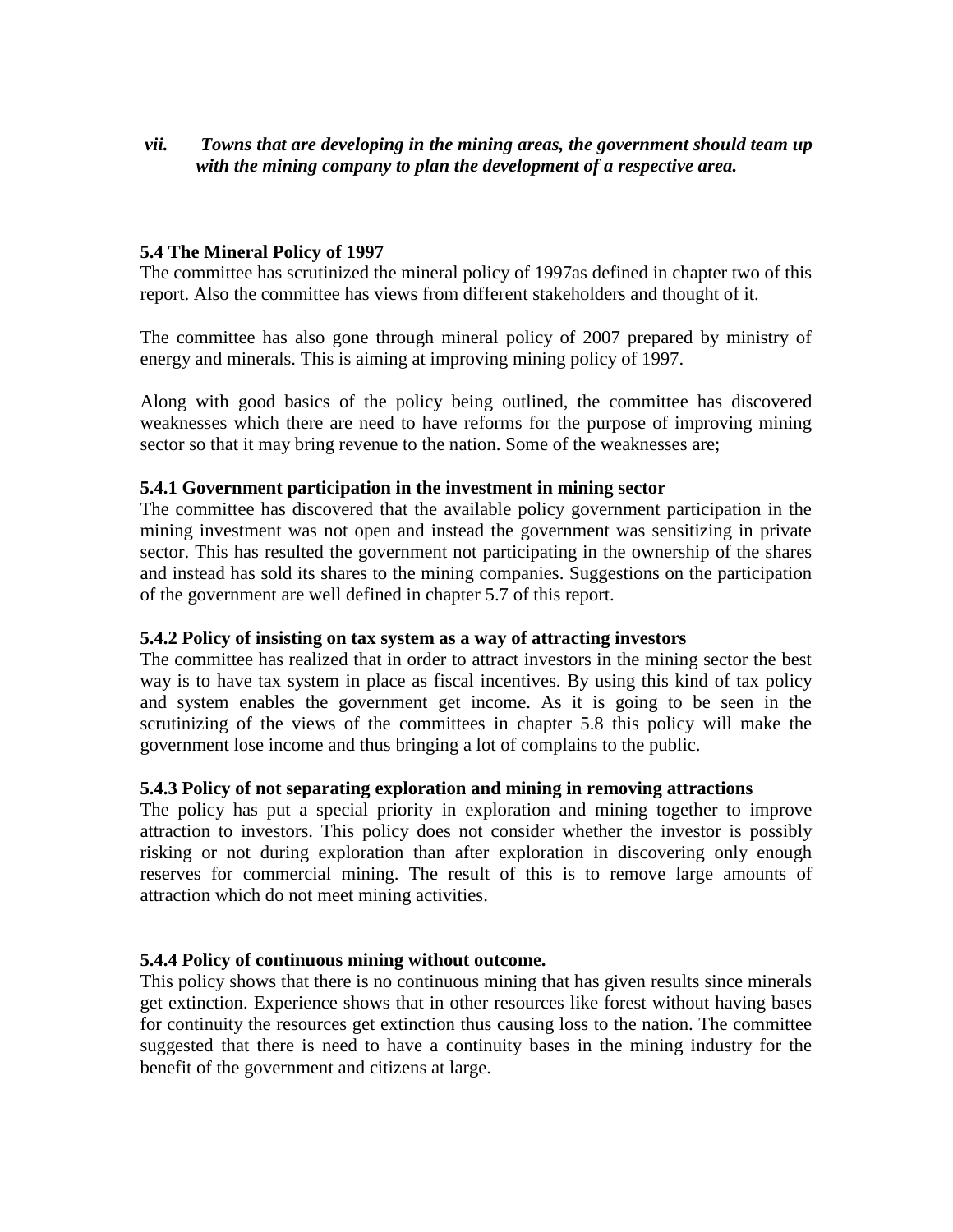Other lacking aspects in mining sector that makes it contribute little to the income of the nation is some of the aspects in the policies are not explored. The views of the stakeholders in chapter 3 of this report are due to the following;

- a. No fulfillments are made to the local small scale mining groups in order to empower them with tools, capital, loans, marketing and technology.
- b. No fulfillments are made to putting up of smelting and refining industries in our own country.
- c. Lack of means and services in the mining sector
- d. Mineral department not having the capacity to supervise the mining sector considering its rapid growth of market due to unavailability of specialist, materials and limited budget.
- e. Little prioritization of environmental management
- f. Not linking the mining sector to other economic sectors hence hindering those sector from benefiting from it
- g. Lack of consultations and coordination of the mining activities between different institutes and ministries i.e. the Bank of Tanzania, water, lands, infrastructure, power, environment, finance, constitution, labor and municipal councils
- h. Poor compensation payment process to citizens displaced from their land for mining purposes

### **Recommendations**

Due to the weakness of the policy and its performance as outlaid above, the contribution of the mining sector on economy and community development have not reached the expected level. Due to that the committee recommends the following.

- *i. The government should outline and balance between attractions of tax course and others like mineral occurrences and political stabilities and other attraction like tourism*
- *ii. The policy should clearly state the position of the government in participating in the mining sector. To insist on strategic minerals like metals, nickel, uranium, that will create an opportunity to construct industries and power generation*
- *iii. The policy should outline openly the advantage of merging the mining sector with other economic sectors as a way to speed up development*
- *iv. iv] The policy should recognise the importance of having strategies for sustainable mining of available minerals and revenues (for present and future generations)*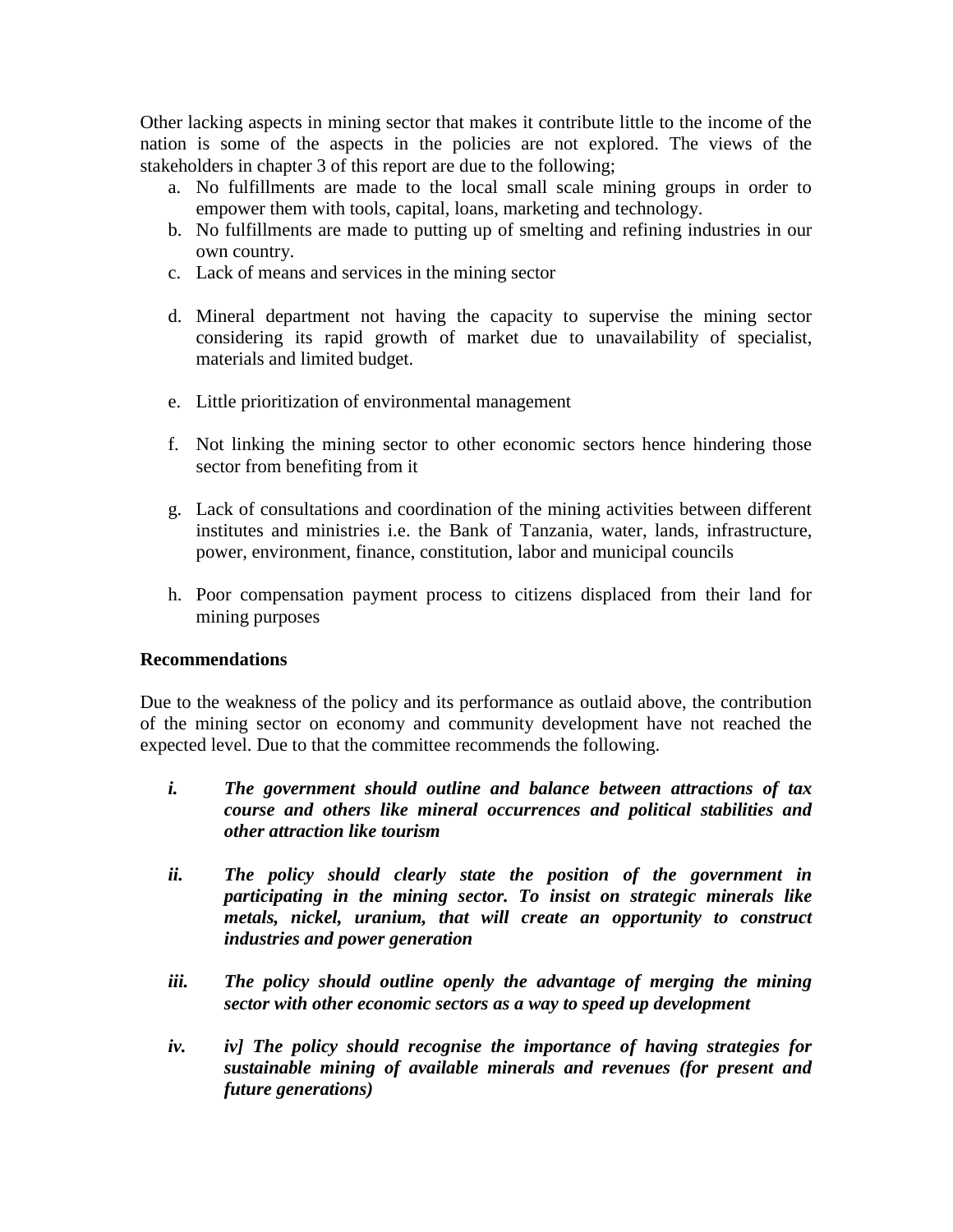- *v. The policy should outline the relationship and coordination of the mining sector, other ministries and institutions that in one way or another, affects or are affected by the mining process i.e. land, water, power, infrastructure, environment, finance, constitution, labour, municipal council and local government.*
- *vi. The policy should direct priorities in exploration than mining.*

# **5.5 The Mining Act**

The Mining Act, 1998 was enacted to support the implementation of the Mining Policy, 1997. The Act has been used for 10 years although there has been some weakness, hence need some amendment. The law was amended in 2004 on some sections to satisfy the needs of the policy. The amended sections have been outlined on the second chapter of this report.

### **5.5.1 Licensing**

a) Licensing to be made open as section 4 of the Mining Act requires without considering other land uses like agriculture. Also, there are weaknesses in implementing section 4 whereby section 95 of this Act that demand the owner of the License to have a written permit first before starting mining

b) Application for the minor licenses to be passed through regional offices where they are issued by the mineral commissioner. This legal procedure delays license issuing

c) Application of special mining license to be passed through the office of the ministry and to be issued by the minister. This procedure cause misunderstandings when it comes to issuing the license by the minister for an application submitted to zonal offices.

d) Special mining licensed owners have big lands which do not match with quantity of mineral reserves thus the land is usually used for other non-mining activities

e) The first come-first served principle has been outlined on section 12 and 24(5). However, this procedure has some weakness especially when the government and its institutions are put into competition with private applicants on the first-in basis without considering the broad national interests

f) Although section 23 of Mining Act establishes Zonal and Residential Mining Offices, those officers have no power to issue licenses. In stead, the small mining Licenses are issued by mineral commissioner under section 68. Since the mineral commissioner is based in Dar es Salaam, there are normally delays.

### **Recommendations**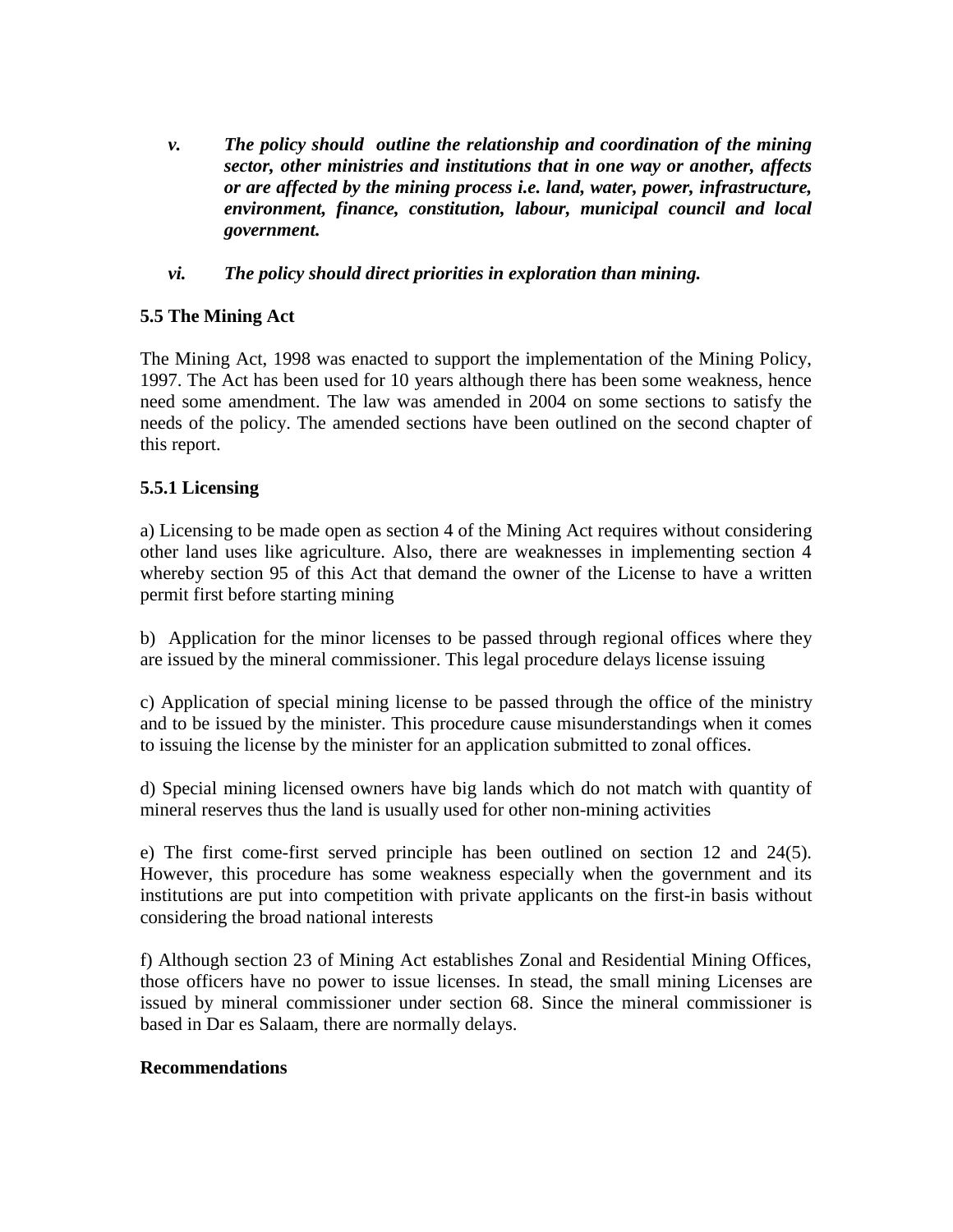The committee proposes that any issues relating to issuing of License be as per the rules to be outlined by the mineral authority that has been proposed to be formed in this report. Also the committee proposes the procedure to consider the following:

- *i) Small license application to be made at local authorities and license to be processed at regional offices so as a to speed the mining activities*
- *ii) Application to one site to be made on the nearby offices of the site to avoid crises that may be caused by the application to more than one office*
- *iii) Special mining license to be given as per the reserves*
- *iv) The current procedure practiced in attainment and issuing of license in general is good and should continue. In that case in any application made by the government or its institution should be given a priority for the betterment of the nation*
- *v) Section 68 to be amended in order to give powers to zonal mineral officers to issue license of small scale miners*
- *vi) The current mining cadastral management information system to be strengthen in all mining offices*
- *vii) Mineral experts in all levels to be educated on mining cadastral management information system.*

# **5.5.2 Minister's Authority to cancel Licenses**

The Mining Act powers the minister to cancel a mining License after a notification of rectifying in 60 days. Also the minister is supposed to have advice from the Mineral Advice Committee before canceling the License. However this section does not outline the timeline given to the minister to act on his decision.

# **Recommendation**

*The committee proposes that section 57 should be amended to oblige the Minister to act on his decision within 60 days.* 

# **5.5.3 Small mining**

Ownership of small scale mining is for Tanzanians only as per section 8(2). This sections favors Tanzanians to own a License of small scale mining. However the little lifespan of five years of the small scale mining license as stated on section 68(2) deny that miner from accruing financial loan from any financial institution.

# **Recommendation**

*The committee proposes that the licensing small scale miners should be extended to 10 years to at least give them room to acquire more loans from financial institutions.*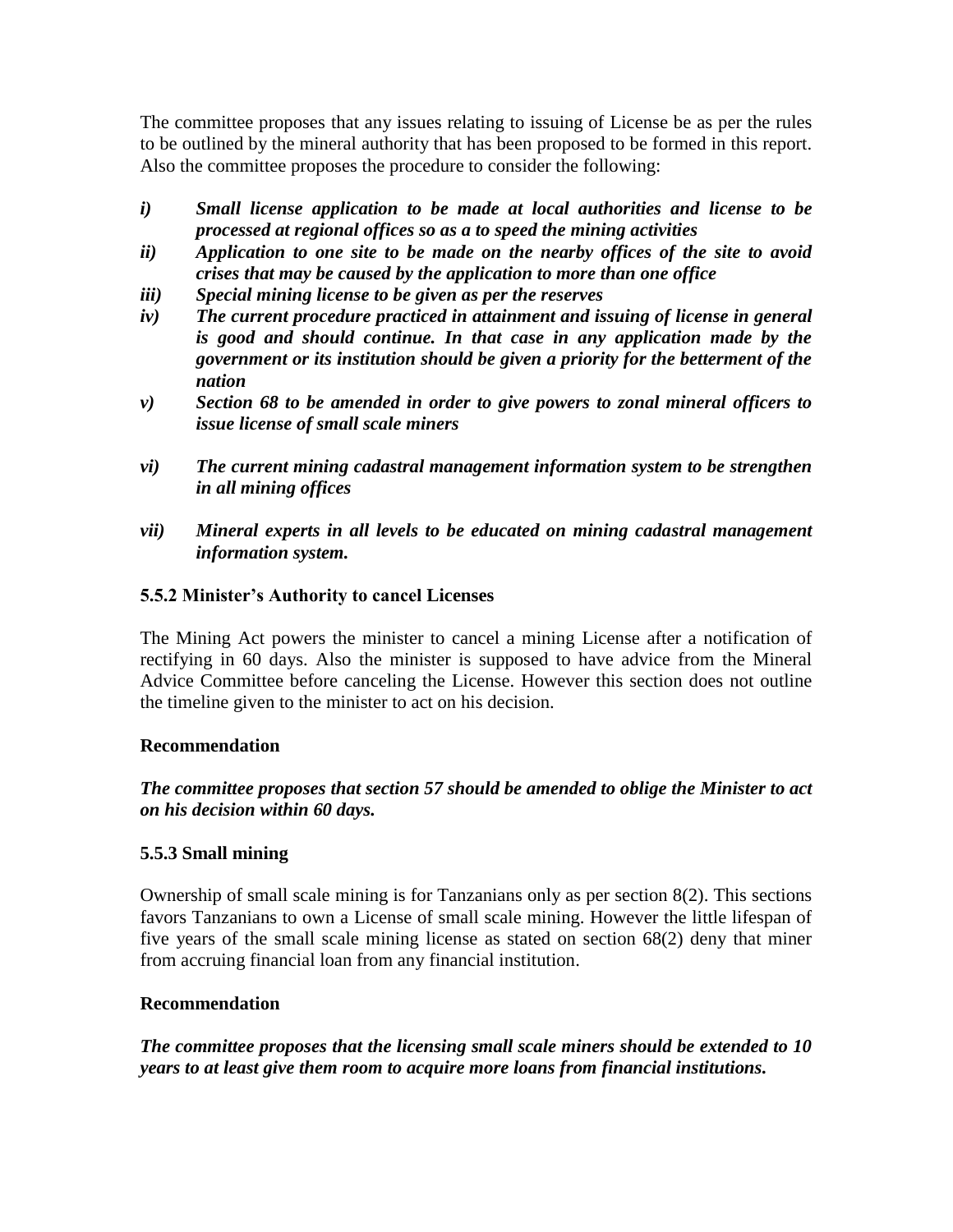### **5.5.4 Minister's Authority in contract agreement**

As per section 10 of the Mining Act the minister with directive with minerals has the authority to enter into contract (MDAs) with big investors so as to improve the mining sector on the behalf of the government. The section has some weaknesses since it allows signing of a contract and to bind the Government of United Republic of Tanzania without involving any government authorities like the Cabinet, Bank of Tanzania, ministry of finance, the parliament, revenue authorities and municipals where mining activities take place. This has lead to contracts not to adhere to some laws, for instant the local government financial law of 1982 on municipals revenues it consider on the tax of the mining company and the law of foreign financial protection

### **Recommendation**

*The committee proposes that section 10 to be amended demanding the minister with directives to have a dialogue with respective authorities on before signing issue pertaining that contract. Also more proposals on this act are on verse 5.10 of this report*

### **5.5.5 Mining advice committee**

As per section 20 the committee is of advice only where the minister can decide not to adhere with the advice. Also if the minister happens not to adhere with the advice given by the committee, he is forced to announce the advice given and the reason of not adhering to them, however law does not indicate an optional way on how the committee advice will be applied

### **Recommendation**

*The committee proposes that as soon the mineral authority is started as it is proposed by the committee in this report, the Mining advising committee to be cancelled and its obligations that will be strengthened to be shifted to that authority*

#### **5.5.6 Compensation**

The Mining Act does not state compensation payment to anybody evacuated to allow extraction of minerals. Section 96(3) of the law outline the compensation of those goods destroyed on mineral searching. Although this potion intended co-existent, in many case the community surrounding the mines have been evacuated which is bigger weakness to local people who find themselves on those site.

### **Recommendation**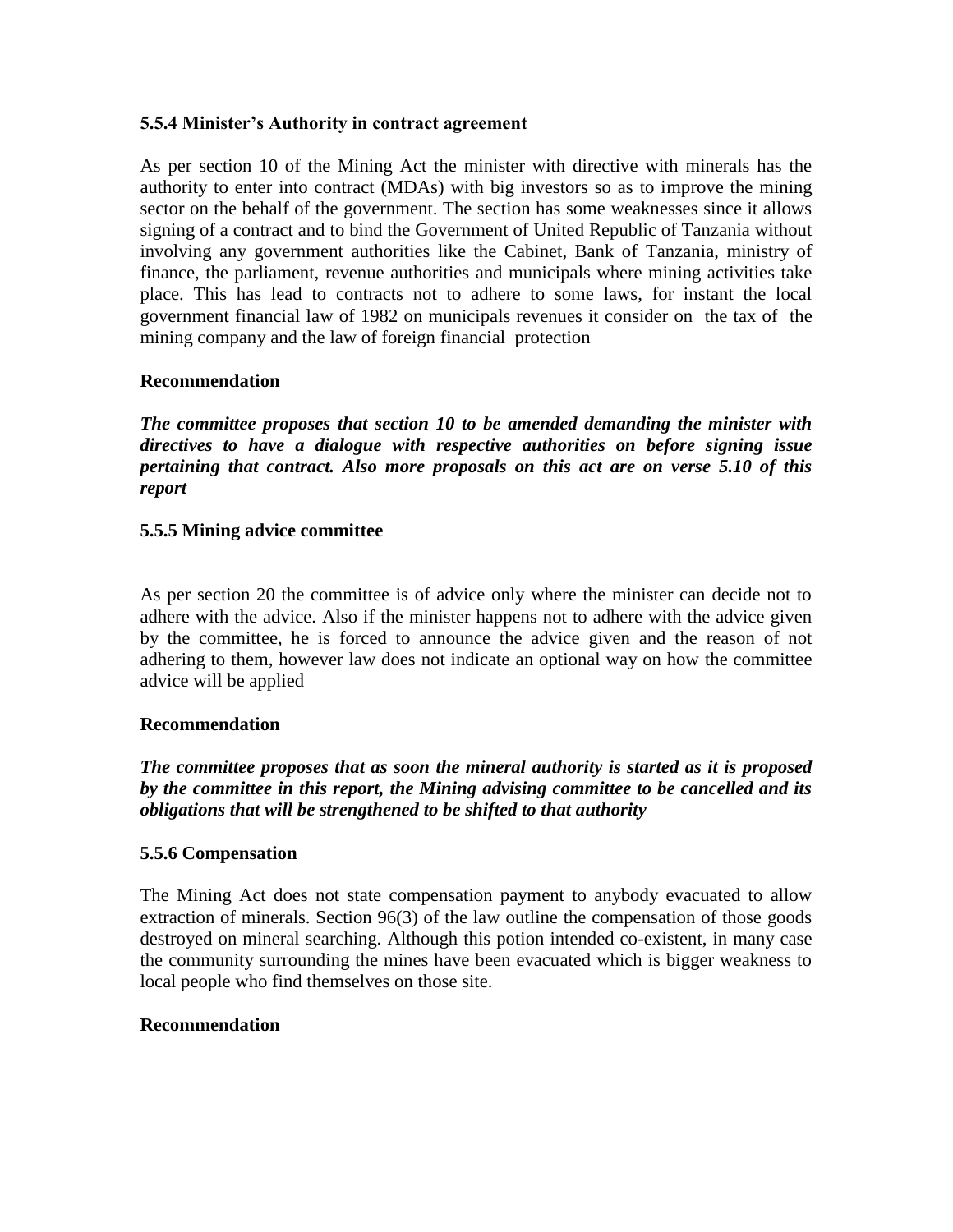*The committee proposes the Mining Act to be amended by including compensation sections to the displaced due to mining process (some of the key proposal on compensation are on section 5.11 of this report).*

# **5.5.7 Dispute Settlement**

Section 101 of the Mining Act gives the mineral commissioner the mandate to cater for disputes that are within compensation and licensing, the same section gives the commission authority not to solve any disputes without forcing him to explain why he did so. The situation lead to owners presenting there matters to the first court where it last for quite sometime before judgment thus delaying some of the community development.

### **Recommendations**

The committee proposes that

*i) Section 101(2) of the Mining Act to be amended in order to power the commissioner to solve disputes presented to him or to give reasons on to why he refuses to solve the case* 

*ii) A special council be formed that will solve mining disputes (mining tribunal)*

# **5.5.8 Royalty Charging**

According to section 86, the act has outlined the net back value in computing the royalty. This process eliminate some of the transport expenses, processing and insurance thus making the government not to obtain the right fraction

### **Recommendation**

*The committee proposes that the computation of the royalty be based on the gross value and not the net back value (more proposals on royalties are given on section 5.8 of this report that outline taxation system)*

### **5.5.9 Environmental Issues**

Section 47(1) of Mining Act has outlined restriction on environmental management and protection especially to special licensing owners. However that law under act 31 of the mining (Environmental Management and Protection) Regulation 1999 gives the minister discretion to enter into contract with special license miners on locating funds for environment management through escrow account, capital bond, insurance / bank guarantee/ pledging or asset. The committee was informed till now the minister has not yet got into contract with any mining company a weakness that allow those companies from not locating budget for environment management although they benefit from cheap taxation.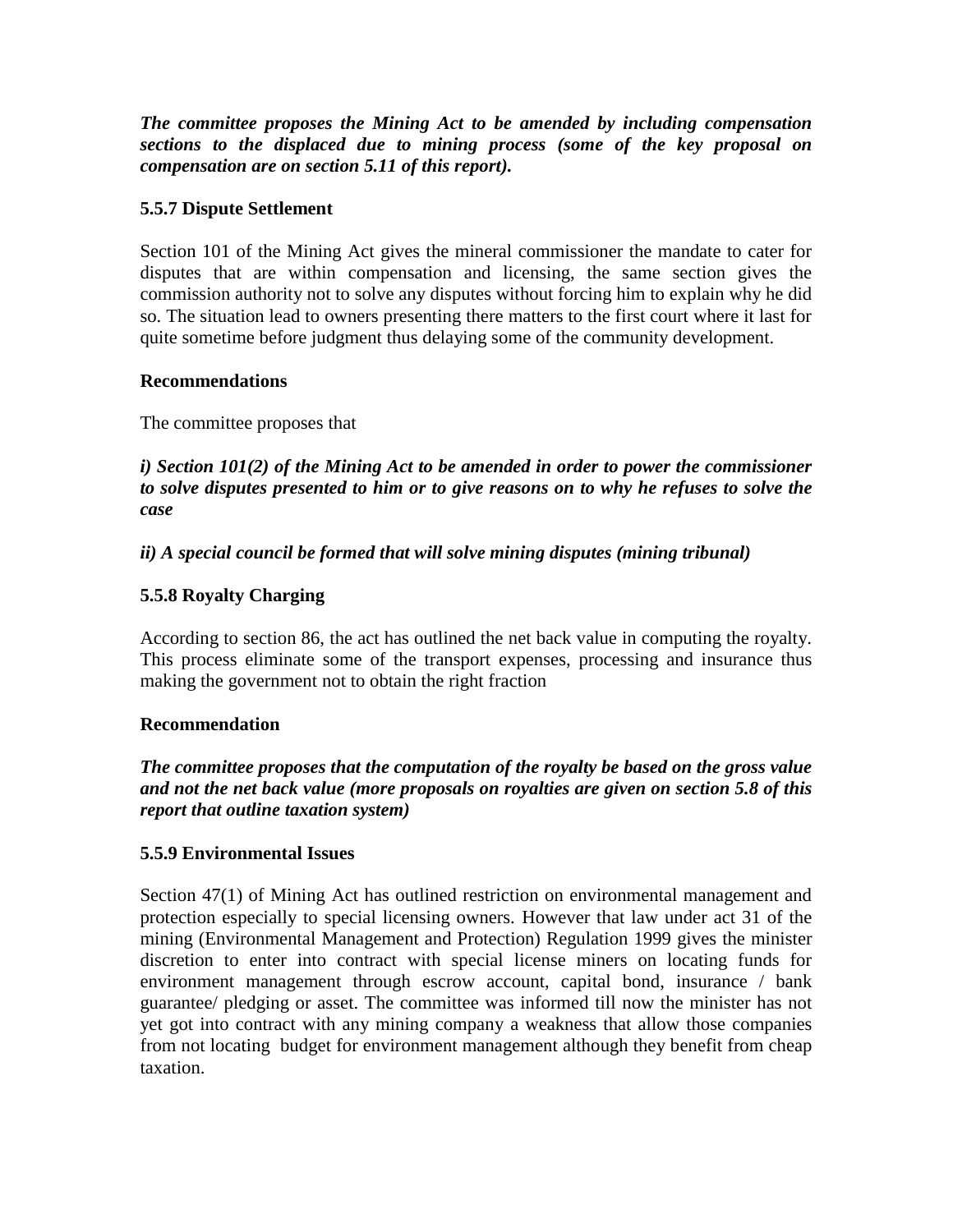### **Recommendation**

*The committee proposes that section 31 of the mining environment management and protection regulations, 1999 to be amended and demanding the minister to get into contract with special license miners and to force then set aside environmental management and protection funds.*

## **5.6 Oversight System of the Mining Sector**

According to the Mining Policy of 1997, the government understands the importance of having a good and strong an institutional system to oversee the mining sector. Following the Mining Policy (1998), the government passed Mining Act to implement this policy. The mineral department is headed by the commissioner. In 2006 this system was reviewed and amended in 2007 as a way to strengthen the department effectiveness. The formation was amended after proposed by committees including that of Kipokola and Masha.

The TANSORT department in England was established in 1996 to sort gold extracted by WDL. This department is under the mineral department. It is also facing different problems that include lack of enough employees and running fund. Due to those problems the government is intending to return home that department as to speed up those processes.

Further, in 2007 the government established the gold Audit Programme GAP) division that replaced Alex Stewart (Assayers) Government Business Corporation which was handed that work on 2003. Those mandate included verifying production and transportation of gold and assurance of investing and environment surrounding those sites.

However, due to the increase of mining in the country, together with stakeholders ideas as seen on the third chapter of this report. The committee has discovered that the structure has some weaknesses as follows.

a) The current system has lot of bureaucracy on the side of license giving whereby it"s only the minister who have the authority issue and cancel the license

b) Limited experts who have specialize in mineral sector

c) There is a weakness in harmonizing and coordinating the mining sector with other sectors like land, forest, water, environment, and financial institution

d) Inspection is only done on Gold

e) Lack of involvement of regional and district council leaderships in issuing licenses

f) Limited funds allocated for fulfilling departmental obligations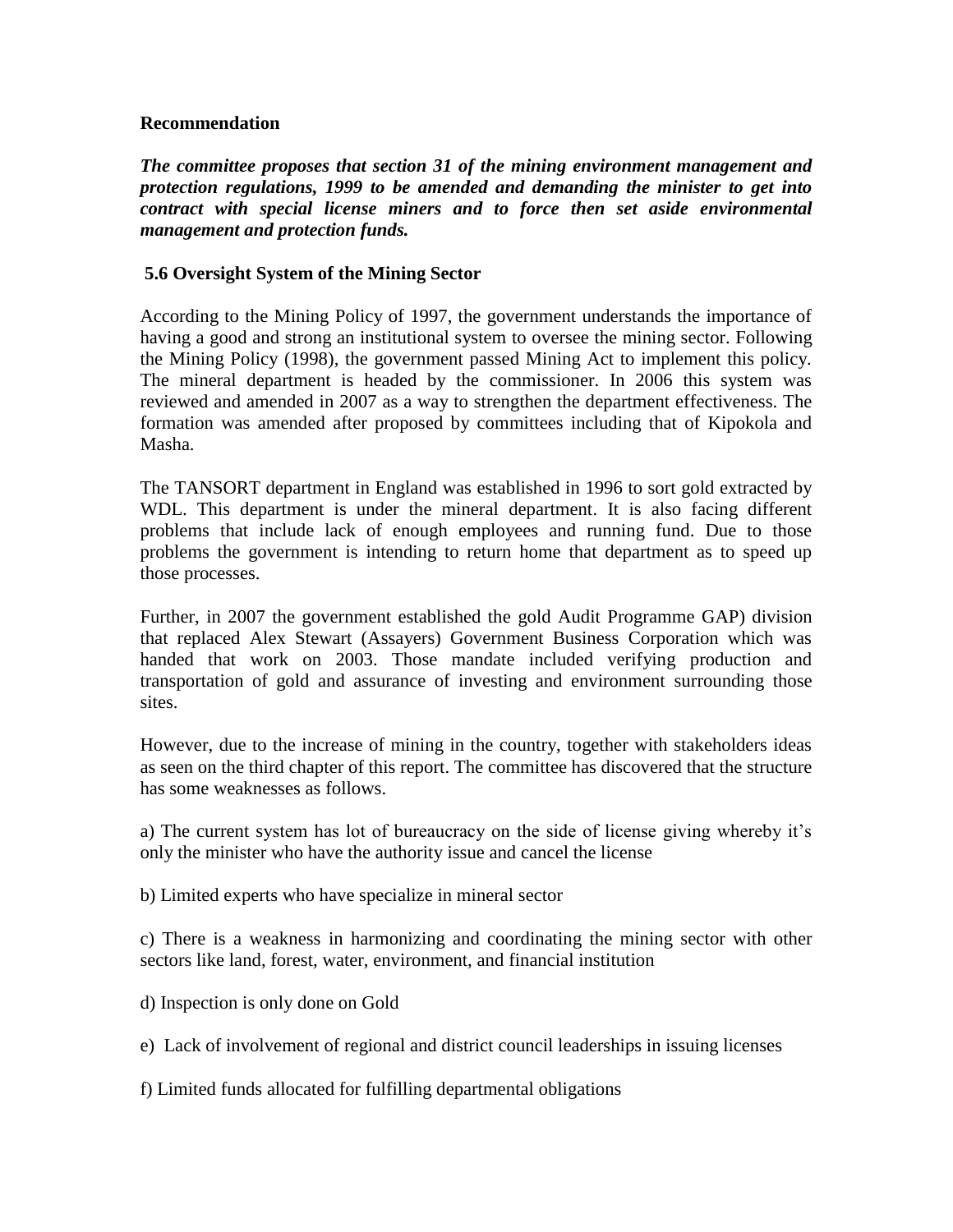The ministry of energy and minerals has two major departments, mineral department and power department. To the real fact is that the two departments are very broad and very important in our economy thus the ministry being overloaded with responsibilities. However the energy department has always been given priority due to the high importance of its duties.

Countries like Botswana and Ghana have formed mineral commissions for better sector management

### **Recommendation**

Due to those weaknesses the committee proposes the following:

*i)* To be formed an independent mineral authority with the mandate to develop the *sector. Also, he government should take a responsibility to take specialist from this department of minerals to study on how to manage such an institution in Ghana* 

*ii) That authority to be empowered with specialist with good knowledge, experience in the mineral sector and with access to adequate finance* 

*iii) The authority to be honored with its own budget as proposed in section 5.9 of this report*

*iv) The gold production and investment costs inspection department be strengthened and supplied with more workers, equipments and working premises so as to be able fulfill its duties and conduct such inspection for other minerals too*

*v) Regarding TANSORT, the committee agrees with the government intention to bring back the department, to be also empowered so as to inspect other minerals.*

# **5.7 Government and Public Ownership and Participation in the Mining Sector**

### **5.7.1 Experience on Government Ownership and Participation**

According to the current policy, the government has the duty to create a fare environment for investors as to attract private sectors on extracting minerals. This proves itself in some few shares the government have in some of the mining companies as shown on the second chapter of this report. Due to lack of ownership of the government to the mineral sector the government has failed to know the exactly amount of minerals harvested, tax and expenditure.

Experience from some countries has shown how different governments are involved in mine ownership. In 4 out of the 7 countries visited by the committee, governments own shares in the mining companies. Apart from the scheduled and different taxation, those governments benefit from dividend of the shares from the minerals when those mining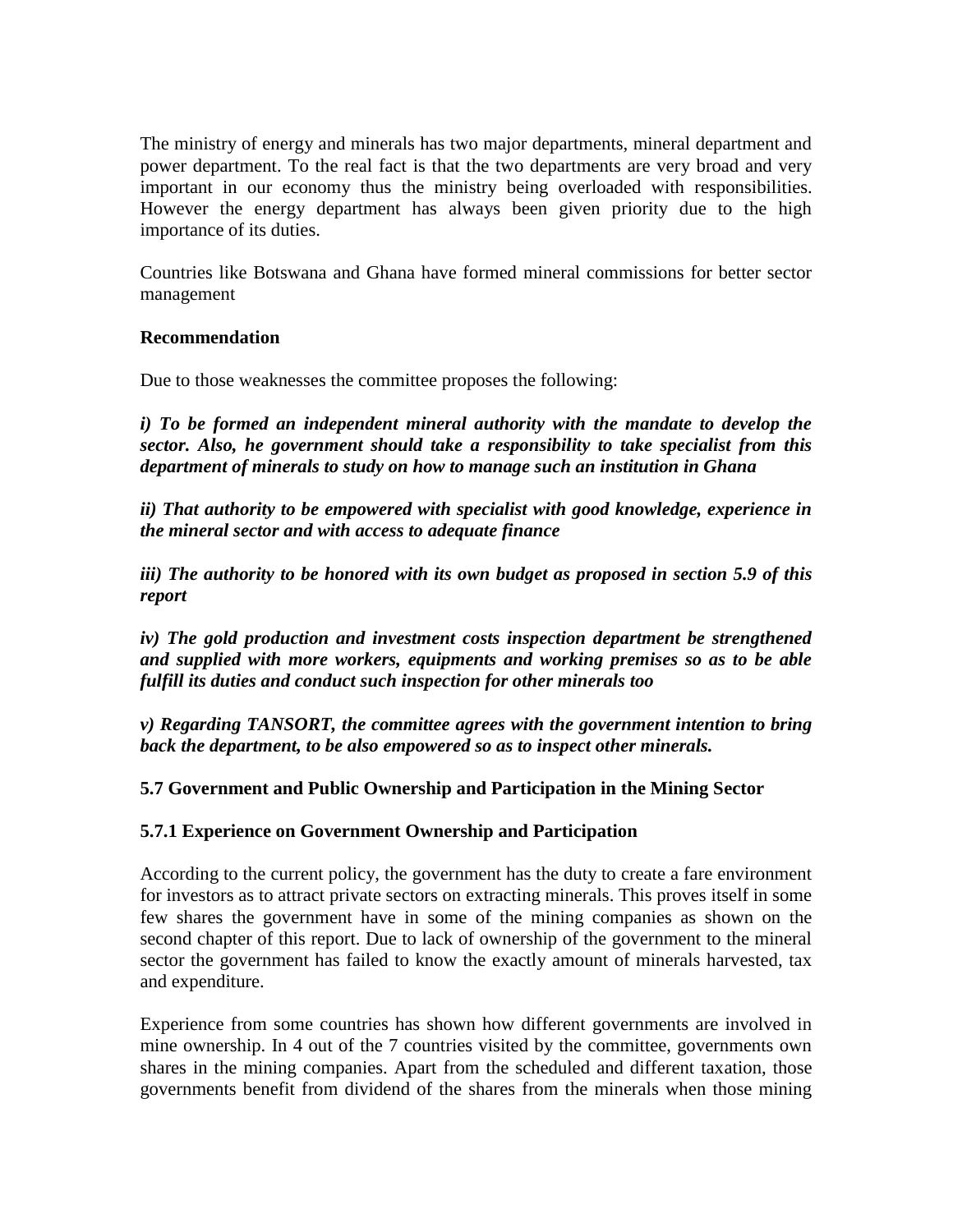companies generate profit. Other profit from this system is together with the government being involved in decision making of the management that will help to identify sales from the mineral business.

The committee has also learned from other government it visited like Botswana where the government own 50% of the shares in gold miners and 15% on other minerals. In Ghana the government own 10% as free carried interest

After a keen discussion on government mineral ownership as indicated on the second and third chapter of this report the committee come up with the following idea in respective to the following mining sites

# **5.7.1.1 Buhemba mining**

This site is owned by MEREMETA company a company that is owned by the government with 50% shares and a South African based company Triennex Proprietary (pty) that"s own the other 50% of the shares. Due to financial instability, lack of experts and stable management the mining site has been shut down

Also, the mine had a debt of \$ 10m from a South African based bank (Nedbank) that was meant to run the costs of the mine. According to a report from the Governor, the Bank of Tanzania paid Nedbank a total amount of \$ 132m equivalent to 158 billions TZS. regarding MEREMETA. Also there are reports that the debt was only \$ 104m

The committee was not also satisfied with the information it got on the registration, ownership and how Tangold end up bankrupt which was registered out of the country.

After shutting down the Buhemba mining site there has been a negative environmental effect due wrong procedure of closure. Also the company did not clear its debt it had with its workers. There has been a tight security on the materials which were left behind

There have been a lot of complains from the surrounding community of to what they claim the site disrupted infrastructure that were surrounding that place i.e. roads, health, education and water which also lead to drought to some water sources, breakage on some houses due to explosions that were used by the site and other health problems that affected both human and animals.

### **Recommendation**

The committee proposes the following

*i) The government to do a thorough investigation on the registration of both Meremeta and Tangold, government share ownership and the accuracy of the payment of \$ 132ml that was made by B.O.T to South African based bank Nedbank*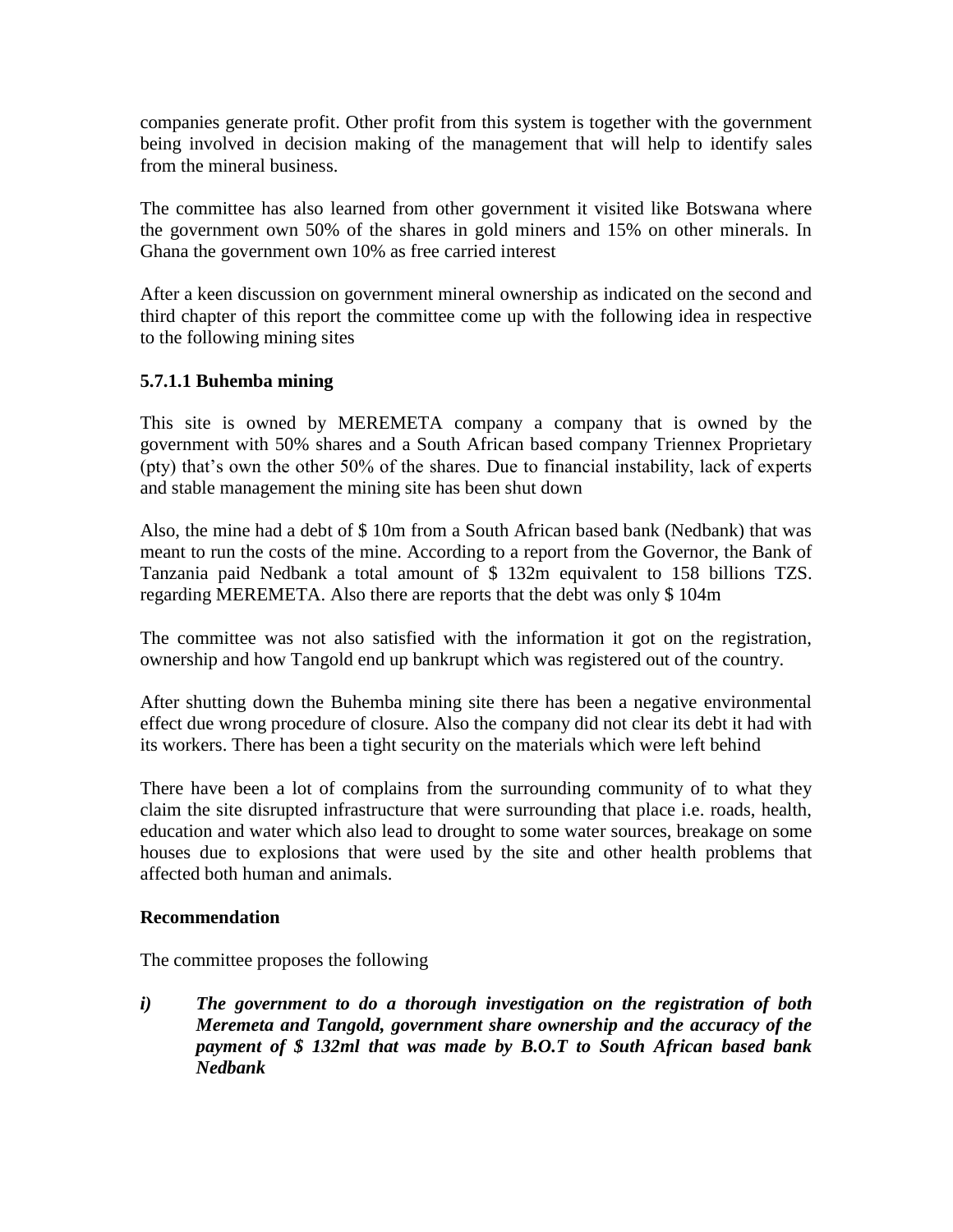- *ii) The government to make sure that any closure of the mining site proper procedure are followed since from registration and procedure to recover conducive environment at Buhemba are done*
- *iii) The government to make arrangement to pay former 127 Buhemba workers who are claiming Tsh. 282 ml*
- *iv) The government should take into consideration claims that have been made by the Buhemba residents that include renovating of damaged infrastructure*

# **5.7.1.2 Bulyanhulu**

The committee has discovered that in 1994 the government had 15% shares of Bulyanhulu mine with Sutton Resources Company of Canada that owned the rest. However, the government relinquished the 10% after the introduction of withholding tax. Since the contract that the government signed with Sutton did not have that 10% tax, the government was to charge a 10% tax till the company started generating profit, what the committee learned is that government has earned nothing since then. Also the committee was informed that Sutton Resources that owned 95% of Bulyanhulu shares was bought by Barrick through Toronto stock exchange market for \$ 348 ml.

Also the committee has discover that the 5% of the shares that remained from the government were sold to Barrick at US\$5ml and a charge of \$100,000 each year as expenses to used to educate Tanzanians.

The committee was informed that the reason that made the government to sell the 5% include.

- i) International bank doesn't support any involvement of the government in share ownership in mining companies and if they render funds in that case they charge a huge interest due to risk that can arise due to involvement of the government.
- ii) The shares are free carried such that the government is not suppose to contribute in mine construction
- iii) The government discovered there was a possibility of attainment dividend or not since it had no representative in the board
- iv) The government discovered that the pay back period of seven years was not convenient for it to benefit from dividend

The committee recommends that the procedure that was used by the government to release those shares was not keen and did not consider the well of the government. The committee did not see any logic or benefit of the government selling its shares with the aim of getting withholding tax which was not sure of. Also the government had a room to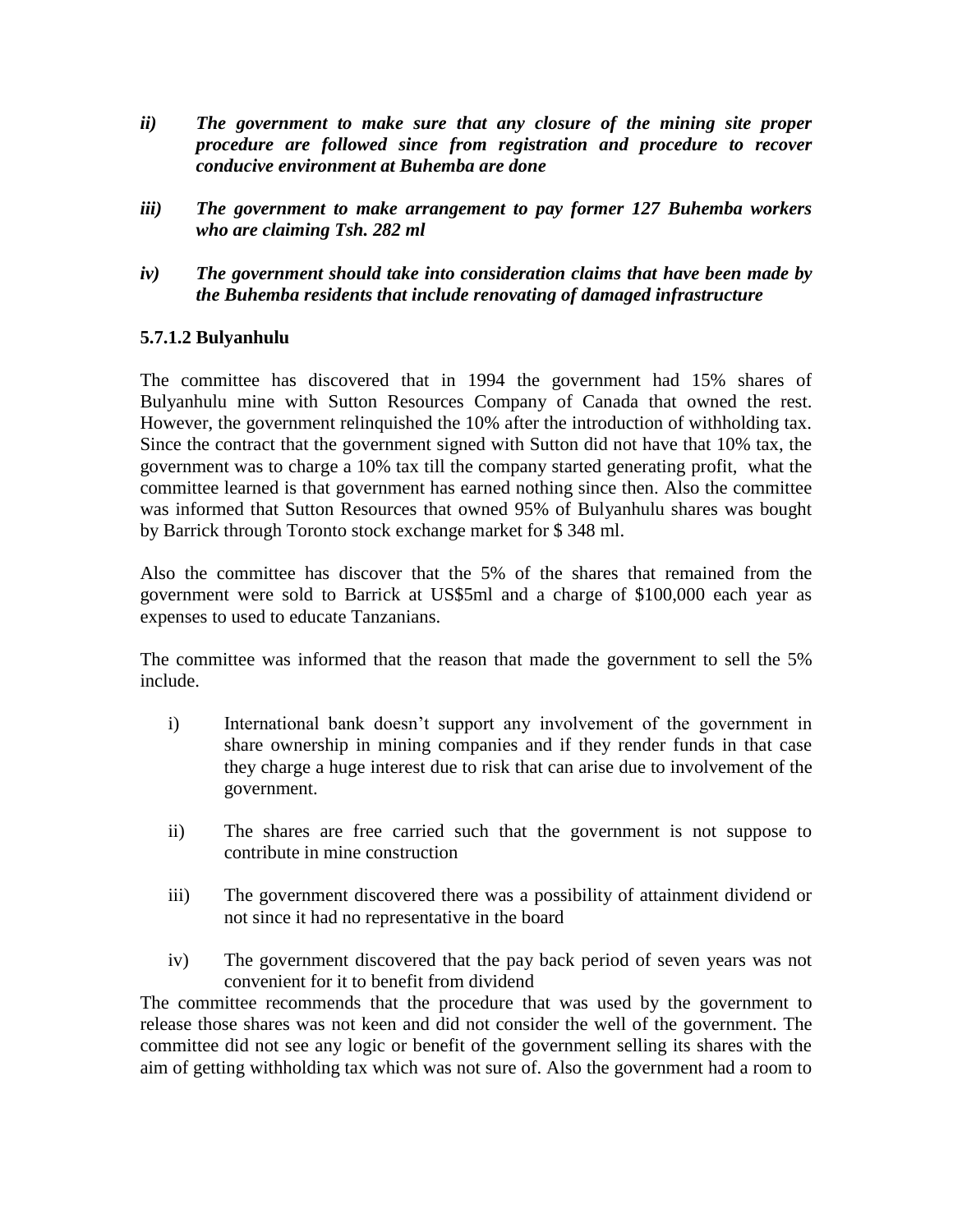continue with the shares it had at Bunyanhulu without interfering with the contract that changed it inform of paying in tax that was not to be used for Sutton Resource.

Also the information that was given by the government on why it sold the 5% was not convenient and did not consider the government long term strategies

### **Recommendations**

## *The committee proposes that if the movement has a plan of selling its shares that it owns, a keen statistic should be done considering long term benefits.*

### **5.7.1.3 Kiwira coal mine**

The government ownership of Kiwira coal mine has been elaborated on the second chapter. The following are some of important matters that showed up.

- a) Previously the site was owned by the government through Kiwira Coal mines limited, a 100% STAMICO Company. In 2005 the company was privatized by selling 70% of the shares that were bought by a Tanzania based company called Tan Power Resources Limited for Tsh. 700 ml. for that reason the mine is owned by the government and Tan Power Resources Limited
- b) Kiwira power and company Limited signed a 20 years contract to supply 200 megawatts of power to Tanesco
- c) The committee was also informed that the company spent Tsh. 13bl to renovate the site which showed no evidence to the committee.
- d) There has been a lot of complains from ex-workers and stakeholders against the company regarding their pension and ways which was used to privatize the site, management, poor production, selling of companies properties and pollution of Kiwira river.

### **Recommendation**

The committee proposes that:

- *i) The government to take quick measure and investigate the accurateness to privatize that site, to consider ex-workers pensions claims and pollution on River Kiwira*
- *ii) The government to examine the spending of the 13bl that is said to be used to renovate the site*
- *iii) To also examine the reports of selling of companies equipments and how the share contract state*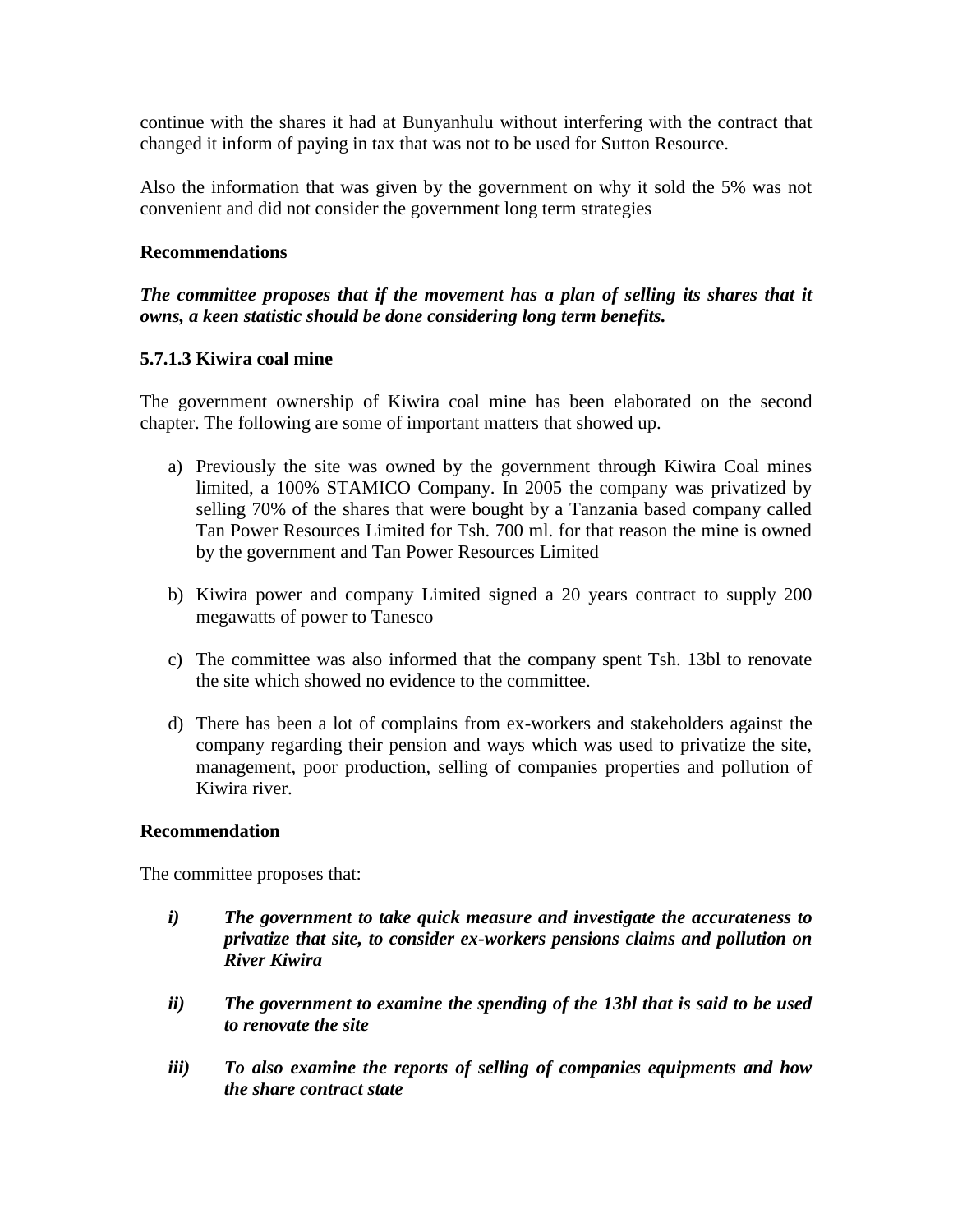### **5.7.1.4 Mwadui diamond mine (WDL)**

The committee has discuss the participation of the government in owning the Mwadui mine as outline on the second chapter and recognised that from 1958 the government was owning 50% shares of the Mwadui mine where the other shares were owned by Dee Beers. In the 1994 the government sold 25% of its shares to WILCROFT, a subsidiary company of Dee Beers under agreement.

- a) WILCROFT to pay the government \$ 180,542 for the 25% of the shares that were owned by the government
- b) WDL will be given a withholding tax relief in five years from the signing of the contract and there after to pay a interest tax of 20% and 10% share tax
- c) WDL to pay the government a package of \$ 4.5 in every carat of diamond cleaned however WDL was not to pay any running cost of Tansort which were to be paid by the government
- d) WILCROFT to give WDL a US\$ 7.5milion loan where by US\$ 3milion was to be used to pay WDL debts, and 4.5 to purchase new mining machines
- e) WILCROFT to manage the Mwadui mine for not less than 10 years
- f) WDL was to be given a three year duty free on diamond na royalty and there after will pay a royalty and diamond duty that does not exceed 5%
- g) According to thorough study, WDL was supposed to pay the government revenue of US\$ 12.2 ml as dividend, tax, diamond duty, royalty, custom duty and corporate tax in ten years between 1994 and 2004.

According to a feasibility study done by WILCROFT in 1994, the WDL mine had diamond reserves weighing 8 million tones with a measure of 6.1 carats per tone of sand (annex 8). Also, WDL management told the committee that the current production goes up to 250,000 carats per year. The committee was further informed that the current price of diamond in the world market is \$ 100 per carat, according to this price, the estimated WDL reserve is worth US\$ 4.8 bln.

WDL sells the diamond De Beers Company that is owned by WILCROFT after being graded and valued by TANSORT. This shows that DE Beers Company is the owner of WDL through WILCROFT Company that locate prices and the only buyer of WDL diamonds

Instead of the government earning \$ 12.2 ml in ten year since the beginning of 1994, WDL continued to make loss all that time. Also WDL has a debt of \$ 23 ml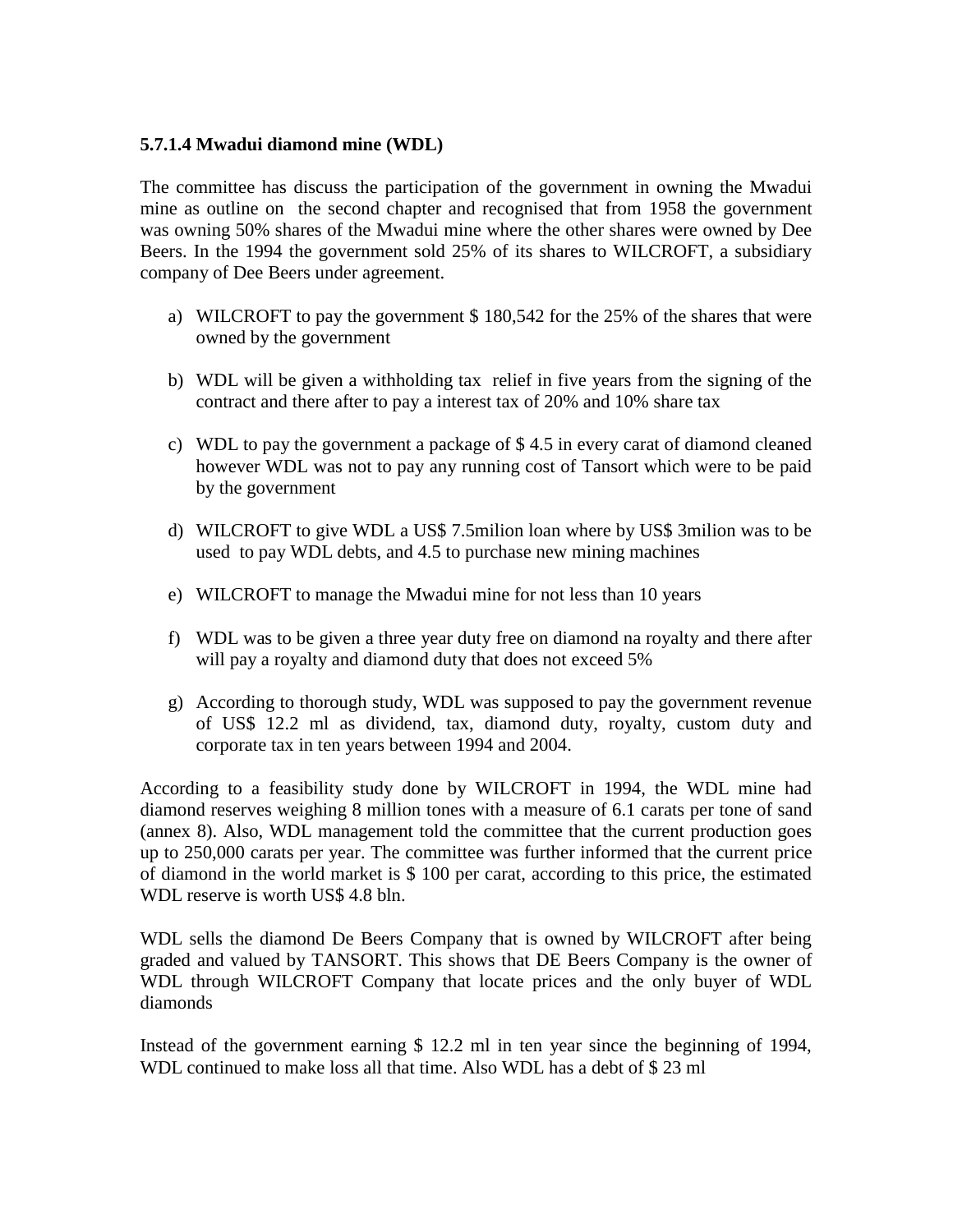In 2005 WDL presented suggestions for conducting a feasibility study which was to cost US\$ 8ml and later more funds could be needed for expanding the mine (annex 8). Due to that fact, WDL has suggested the government should reduce its shares to 5% where both recommendations are yet to be endorsed by the government.

As elaborated on the second Chapter, WDL is facing various problems that including:

- a) Land ownership
- b) Water rights
- c) Disturbance from small miners
- d) Poor security
- e) Unstable electricity
- f) Capital for expanding of the site
- g) Royalty and tax payment in general

### **Recommendations**

The committee proposes the following:

- *a) i) Taking into consideration the estimate of reserves of the WDL mine in 1994 which was US\$ 4.3 bl as showed above, there is a need for the government to continue owning the 25% shares instead of selling 20% and remaining with 5% of the share as requested by WILCROFT. This will help the government to management and secure the WDL mine.*
- *b) ii) Considering all this time WILCROFT has been working at WDL mine and resulted in having a lot of debts of more than US\$ 23, the government should carry an in-depth investigation on why the company has been running under loss.*
- *c) iii) The government should launch a programme that will build competition in selling diamond extract at WDL*
- *iv) The government to take responsibility of solving some of the problems facing WDL as indicated above*
- *d) v) The government to stabilize its presenters in the board of directors where it is a share holder like WDL by appointing delegates with mine, business or law knowledge.*

### **5.7.2 Government Participation through STAMICO and NDC**

In this section, the committee analyses government involvement through STAMICO, a public corporation, in mine ownership and gives recommendations. STAMICO was establishes in the year 1972 for conducting research, mining and production, processing and grading, storing, distribution and selling within the country, among others.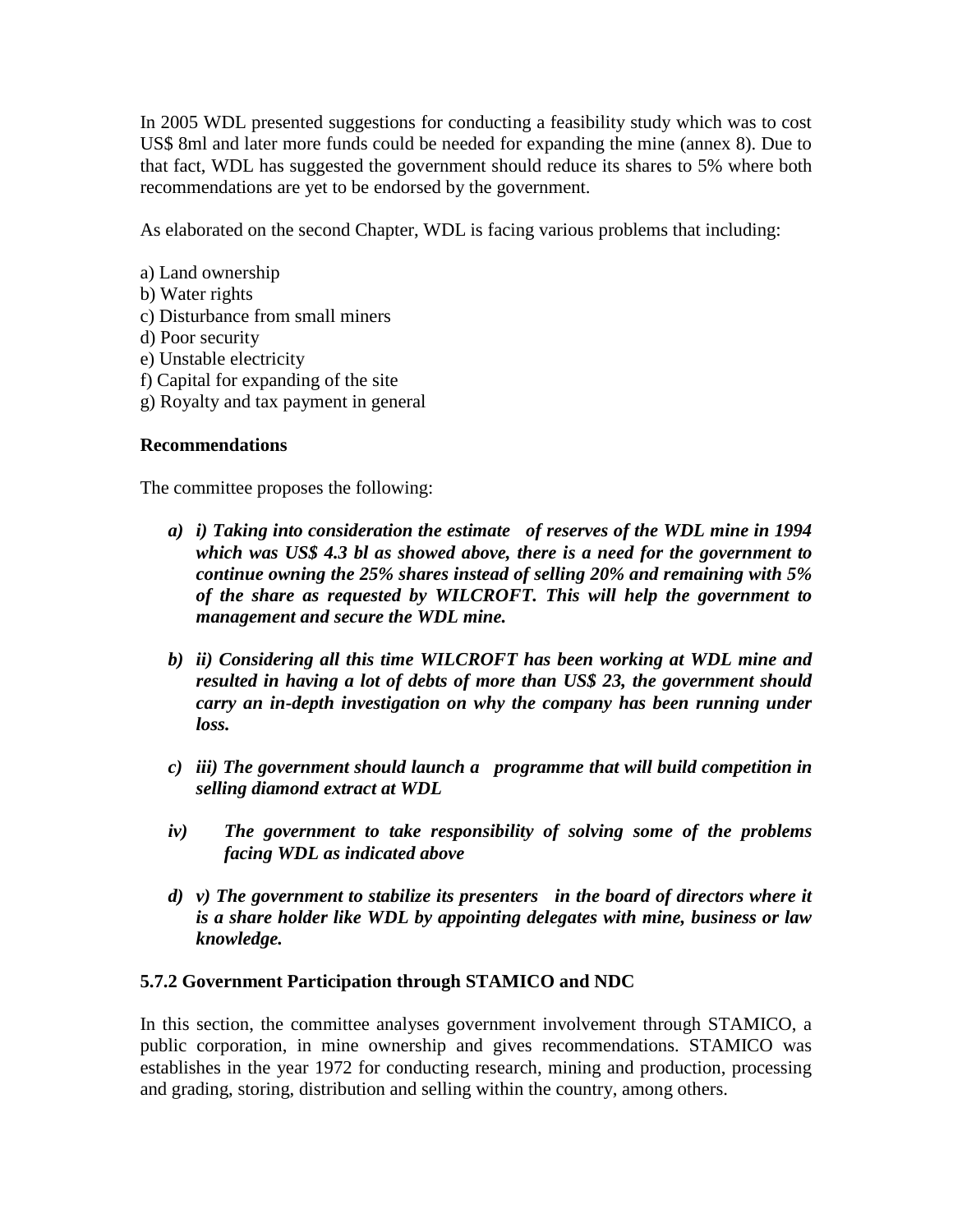To accomplish those duties, at first, the corporation used to own shares in different mines on behalf of the government like Kiwira, Bulyanhulu and WDL.

Considering the current situation in the mineral sector as elaborated in the second and the third chapters, the committee is of the view that this corporation still has an outstanding importance in the mining sector. However, STAMICO has been surrounded by running difficulties due to lack of enough funds from the government. Furthermore, there was a change in policies where by STAMICO was listed among the public corporations to be privatized. This led to transferring of STAMICO and its subsidiaries" shares to the treasury registrar. Due to this, the corporation lost experts and workers who applied for other jobs. Also, STAMICO duties were reduced due to the government selling its share to other mining companies

The duties of NDC were to establish, run, and manage major companies in collaboration with private sector. The outlined projects include Liganga Iron ore project, Mchuchuma coal mine project and Lake Natrone soda ash project. Currently NDC is managing the Mchuchuma and Linganga projects while looking for both small and large investors as indicated on Government circular no. 14/2007

The committee has examined the STAMICO and NDC issues and considered different stakeholders ideas on government involvement in the mineral sectors through the two corporations. The following are the benefits of involvement of NDC and STAMICO

On the side of STAMICO

- i. Was enabling the government to earn more since the organization was selling information under action or otherwise running a geophysical research and basic geological investigation
- ii. Providing high and low mapping as to improve government revenue on the side of NDC
- iii. Improving and mining of minerals that targets opening of basic industries
- iv. improving basic industries

STAMICO management informed the committee that it would like the organisation to carry the following tasks:

- a) To provide business consultancy to investors that help them to decide on which location to invest and which may possibly increase government revenue
- b) To guide those companies on how to add value on the minerals, this will also increase employment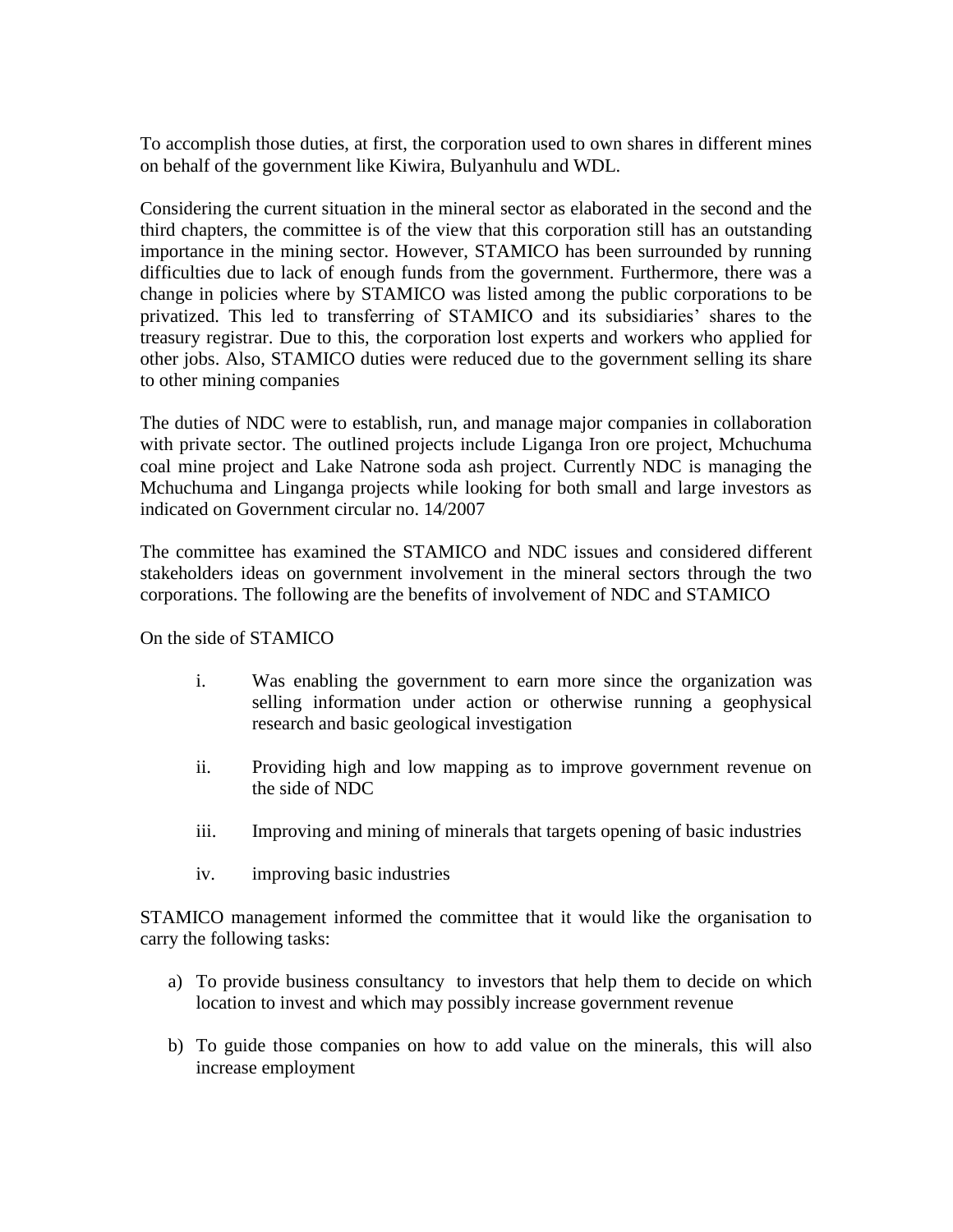- c) Promoting the resources through the database
- d) To give advice to the government on better location for small, medium, large scale mining as a result of studies
- e) To offer technological advice to small miners as to make sure that they are protected and also the environment is not polluted
- f) to advice the government on strategies of season mining so as to guarantee continuous mining

However, the committee"s view is that these are better suited to be addressed by the proposed Mining Authority or GST.

### **Recommendations**

The committee proposes the following

- i. The government to review its idea of privatizing STAMICO and to exclude it from the list of the corporations for privatization. Instead, the corporation be enhanced as a resource development vehicle by conducting surveys, selling of statistics, mine development by collaborating with large miners and to involve in other business related to minerals
- ii. the government to own mining site through STAMICO and mineral rights that is under other government organization to be transferred to STAMICO
- iii. Development of mining that aim to fulfill production to the basic to continue being under NDC
- iv. GST to be empowered with equipments, experts, and enough budgets so that it can satisfy its need.

### **5.7.3 Local governments**

As stated above, the policy does not outline share ownership in the mines. However the sites are on the local government locations although they are not involved in ownership to those mines. After visiting the sites the committee has learned that local government in respective areas of the mines are being affected by the presence of those sites.

According to some experience from other government the local governments are involved in ownership of the mining sites. i.e. in Papua New Guinea (PNG) local government are involved in matters concerning ownership of the sites. I.e. the government owns 5% and the other 95% by the investor. The 5% is divided between the government which gets 2.5% and the other half goes to the local government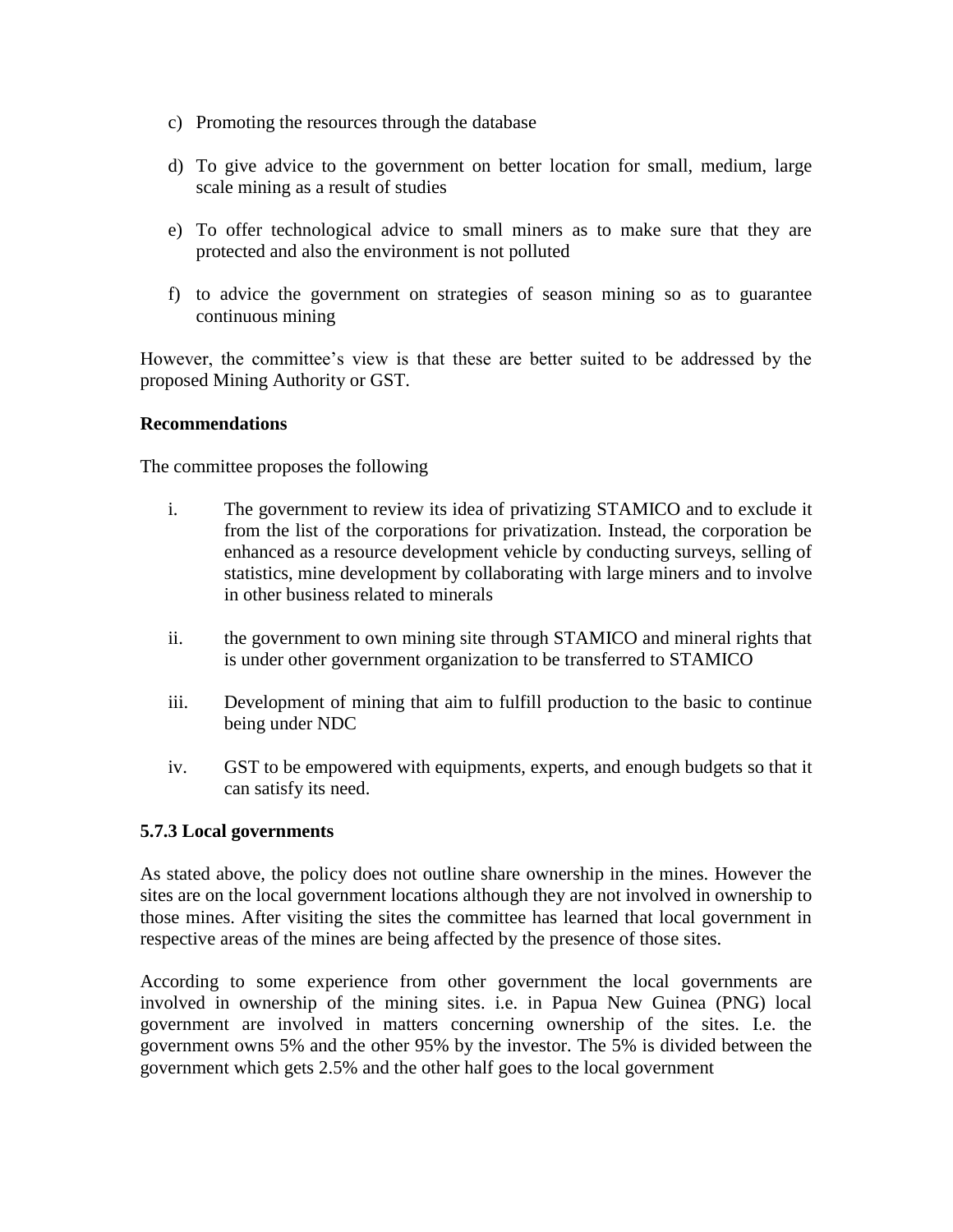### **5.7.4 Citizens**

Most mines have been constructed within residential areas whilst the residents are not involved in the ownership of the mines. The Central and Local government policies do not outline any involvement of the society ownership in large scale mining companies. According to information the committee got from the community surrounding the mining areas after having a meeting with them. The committee was informed that the surrounding community is never involved in ownership of the mining sites even though the site are located on their land, and they are also the big victims of those mining sites.

The committee failed to acquire some of the experience from other states, however in North Mara mine owned by Barrick Tanzania, there is a system where by the community benefit from dividends generated as income whereby before they were the owner of mines. This system was under contract and restriction between Barrick and the former license owners of the mine whereby the investor is suppose to pay 1% of the minerals income. Apart from the weakness on this procedure the community prefers this kind of payment rather than compensation.

### **Overall Recommendations**

As to make sure that the government and its people owns shares on large mining sites the committee propose the following.

i) Since the government is the owner of the mineral resource in the country there is a need for the government to own shares

ii) The Mining Act should outline and elaborate restriction on government mineral share ownership

iii) The government to have not less that 10% free carried interest in every mining company. Also, the possibility of the government owning more than 10% through early entry or outright purchase

iv) the government to motivate its people or villages owning license to come into share with investors so as to benefit from the income than selling their land as it is at Nyamongo village in Tarime District where its people benefit from 1% of the income within its area of license

v) The government to set a strategy that all mining companies are registered in Dar es Salaam stock exchange so as to enable its people from buying shares

vi) The government to give its people a room to review foreign currency law, to own share of the mining companies in the country that are recorded foreign stock exchange

### **5.8 Tax System in the Mining Sector**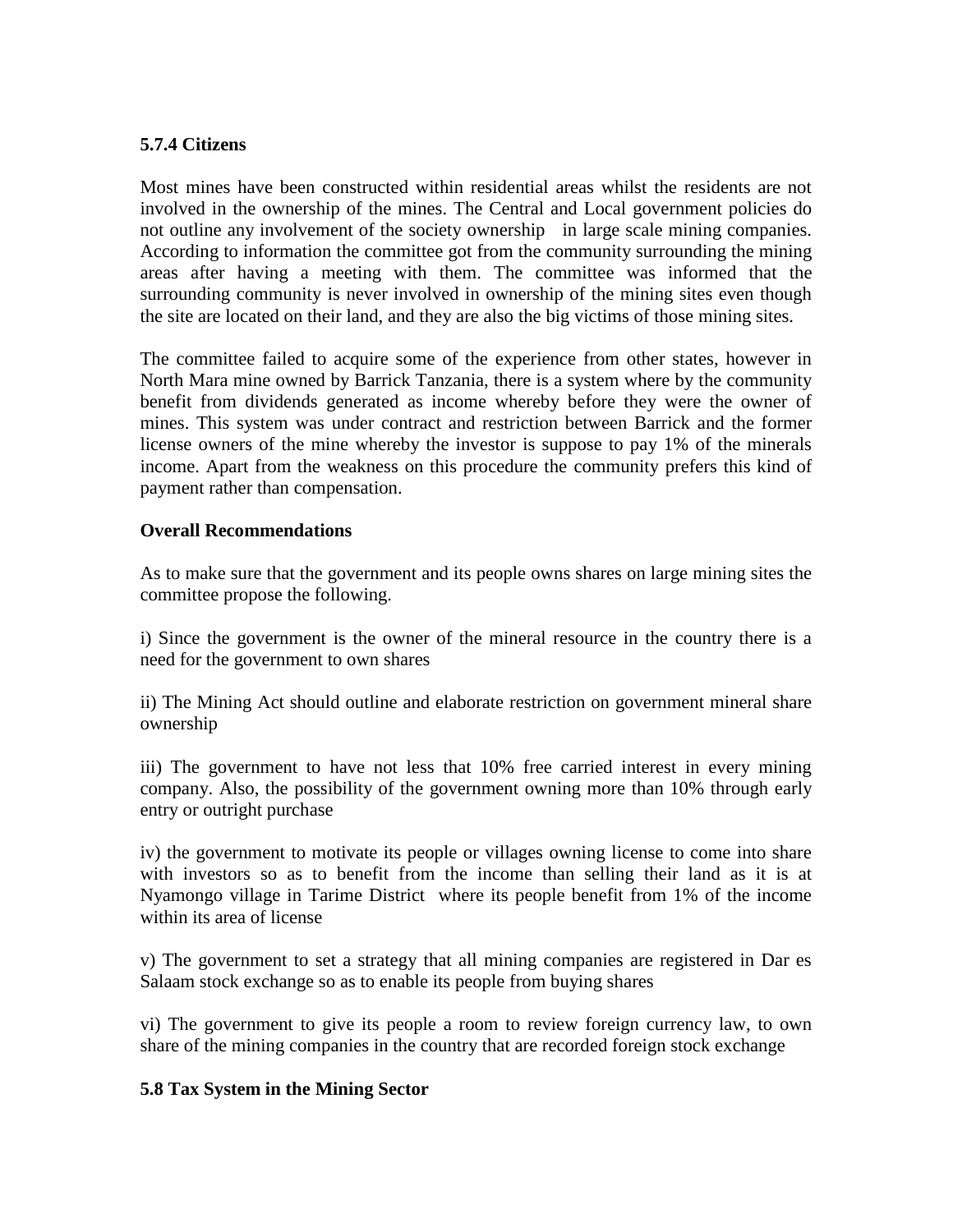The committee has reminisced the tax system in the mining sector. This system has played a big role in attracting investors in mineral searching, mining and increased mining trade whereby there has been a rapid growth of mineral search as shown on the second chapter of this report

Also this structure has remained firm for a long period, predictable, uncharged for a period of 10 year since the Mining Act was establish, however most stakeholders in this sector the government being one of them believe the current duty structure does not equally benefit the government and the investor. This has been due to most mineral companies have not been paying the right tariffs under different laws due to excessive incentives.

The committee have revealed that most laws on the mineral sector has got a lot of weakness as shown bellow

# **5.8.1 Royalty**

The royalty is charged under section 86 of the Mining Act. Under this section the basis charge is netback value. Royalty is one of the perfect taxes that is targeted in the mineral sector. The committee categories currently charges that include 3% to all minerals, 5% in diamond and 0% to all unprocessed minerals. The current charges are mainly opposed by both the public and experts that it's very little hence denying the government enough revenue although it does not differ much where compared to other states. Some of the charges that are charged in other countries especially those economy rimes with ours are Ghana, (3-6%) Zambia which raised from 0.6% to 3%, Botswana 10% in diamond and 5% in other minerals, however this countries charge royalties according to the gross value, which differs with Tanzania which as stated there above use netback structure, which minimize government revenue thus enabling the government from catering for the mineral sector.

Smelting and refinery cost are deducted on minerals price as to get the accurate royalty rate.

The committee has revealed that mineral sector requirements, especially convenient infrastructure has improved a lot. The mining sector is also able to amend contribute much higher to the government if it amend its structure of payment in royalty. Also the structure of payment in terms of royalty is convenient since it's strategies that market mining endlessly, gain revenue for infrastructure construction, management, local government and increase of employment.

# **Recommendation**s

The committee proposes the following

*i. The royalty base should be the gross value and not the netback value as in Ghana*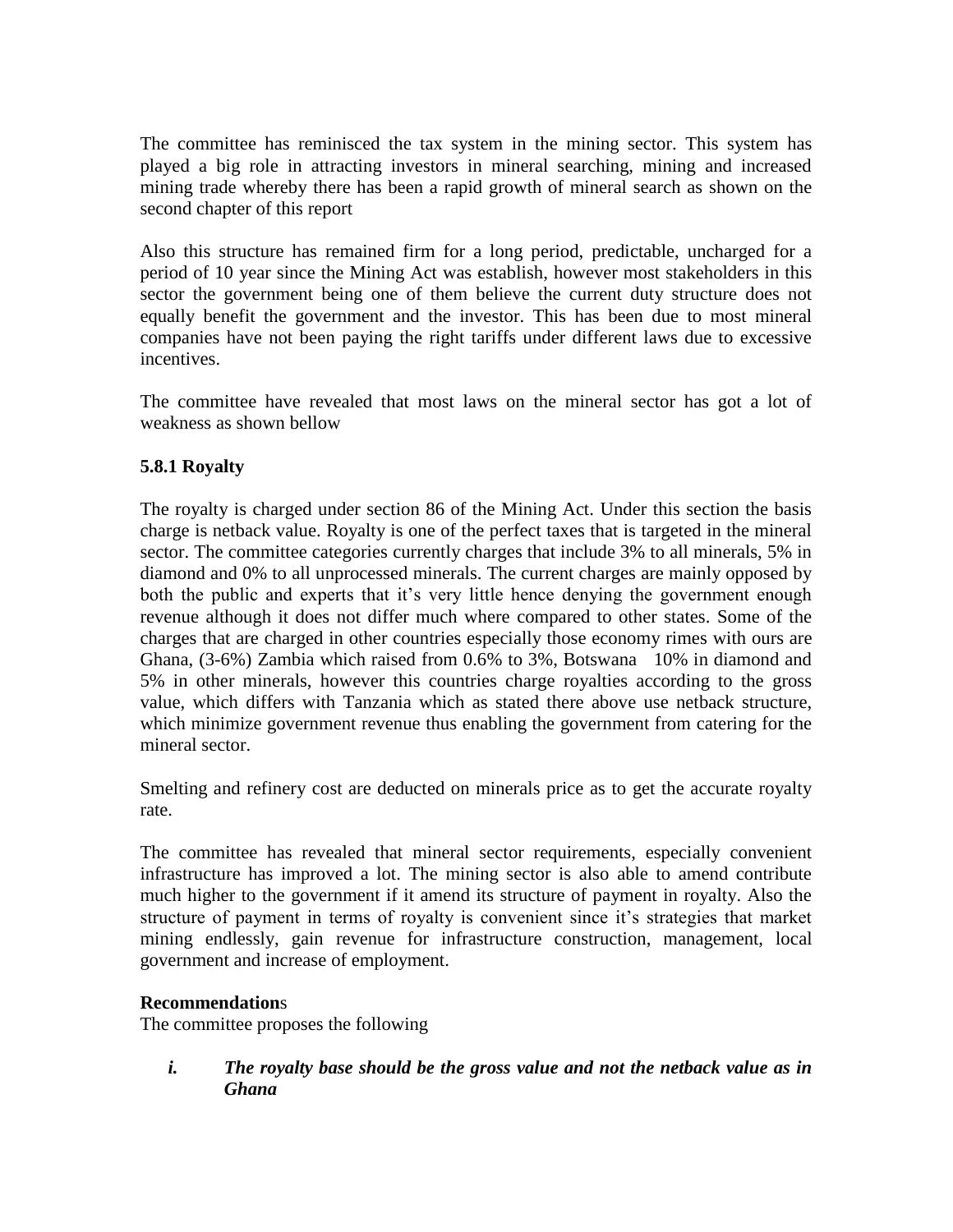- *ii. Royalty rates to be change as follows*
- *iii. The value of royalty in diamond and unprocessed gemstones to rise from 5% to 7% and for the processed to rise from 0% to 3%*
- *iv. Royalty for metallic minerals like Gold , silver and copper to be elevate from 3% to 5%*
- *v) The royalty rate for industrials and construction minerals to be 2% instead of 3%*
- *vi) The royalty rate for coal mines to be 2% for power generation in the country and to remain 3% for exporting*
- *vii) The royalty value for uranium minerals to be raised from 3% to 10%*

### **5.8.2 Income Tax**

### **5.8.2.1 Redeeming of Capita Expenditure (Deductions)**

Section 145 of the Income Tax Act (2004), third potion of the second table of the Income Tax Act (1973) that deals with redeeming expenses related to mineral duties is still on use even after it was eliminated on 2004. The committee was informed by experts that there was a pressure from somewhere that directed the inclusion of that section in the Income Tax Bill (2004) that was submitted to the parliament so that the mineral sector can continue with the cost recovery system which was used under the Income tax Act, 1973. Considering experts suggestion, the committee advises the government not to bow down to pressure/interest groups in decision making especially when the proposal does not benefit the government.

The committee also understand that investing in mines require a lot of capital and also take quit some time before getting profit and there for it need some favor so as to recover those expenses, in most countries among them which the committee visited, relief in the mineral sector in revenue charges especially in capital deduction. For this example South Africa and Botswana offers a fare charges in search and mining development to 100% in Ghana and 80% in Zambia which also in the begging of the 2008 was giving 100% .

The committee also discovered that the favor that was given and elaborated on section three of the second element of revenue law of 1973 exceed. Some of the areas where the committee saw that favors exceeded and affected revenue collection to mining companies is among the favor that let those companies recover expenses signed during the revenue year for any expenses

Section 17 of second division of the income revenue law of 1973 state that: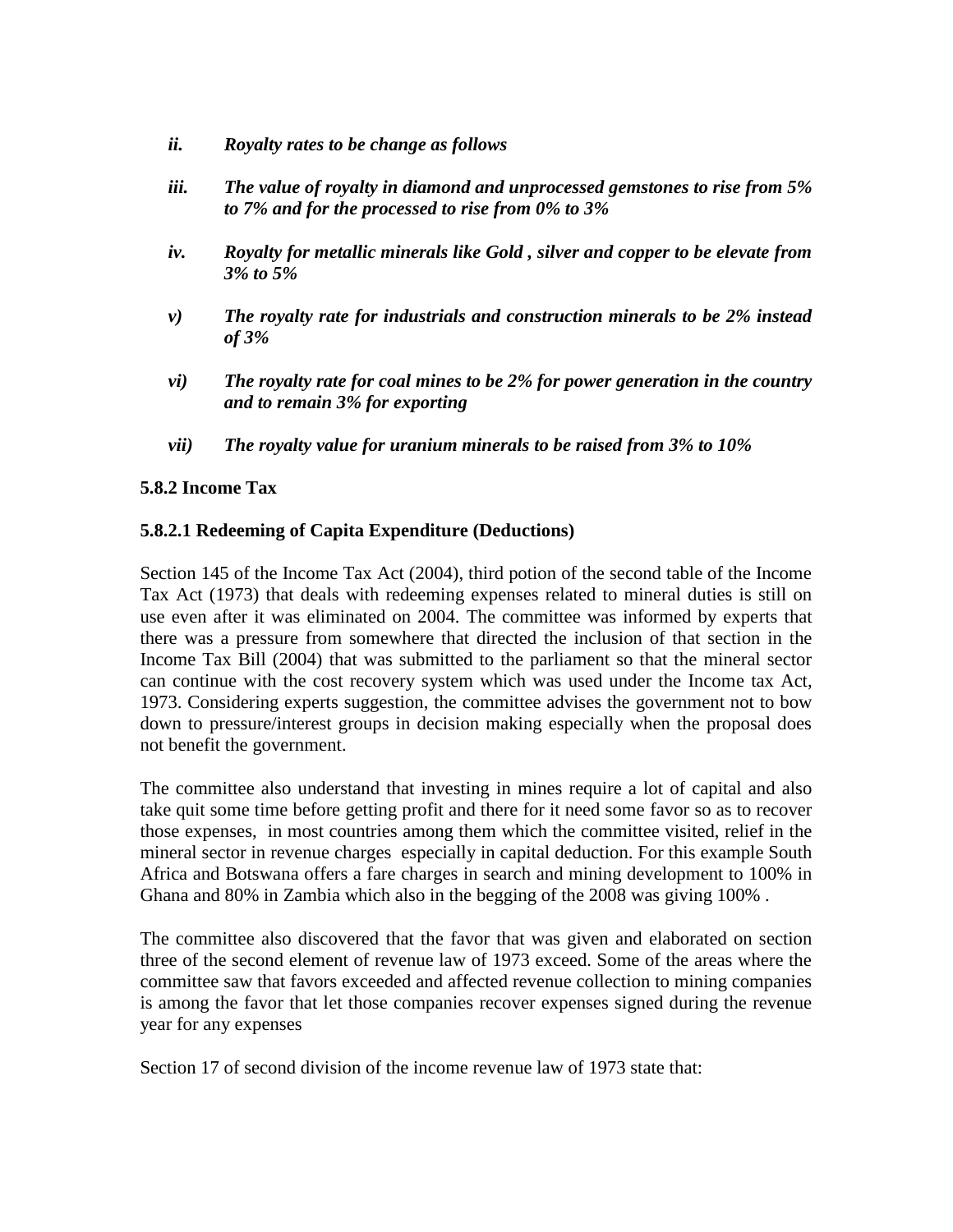*"Subject to this schedule, where a person carrying on mining operations has incurred expenditure in year of income there shall be made in computing his gains or profits for such year of income, a deduction equal to the amount of such expenditure"*

Due to this section mining companies are allowed to incur all expenditures in any year of income in all mining operation even if the mining sites have not started to develop such that have not contributed in any year of income. Also depreciation allowances which normally are given according to the machinery yearly expenditure for that year of income and not all the incurred expenses on the year as it is in mining companies

The current income tax charging deny mixing of revenue deduction equal to the amount of expenditure to the ring fence in computing the amount the amount to be charged. Also the depreciation allowance is given equally to the expenditure of the machinery for the respective income year thus all expenditure to be incurred for year and not immediately as done in the mining sector, by using this act, mining companies incur some expenses that have no relationship with respective yearly income `tax, for example are mineral search and construction expenditure which don"t contribute in the respective year income.

Lack of ring fencing is one of the major that lead big mining company to continue running under tax losses even though some of the companies acquire profit since most of them run business for more years and hicks to some mineral especially gold. For example in 2006 Tulawaka mine owned by Pangea Mineral Limited obtain a profit of \$ 28.2 ml but the company never paid tax on that respective year due to the company mixing some of other project expenditure and incurring its machinery in one year, however the expenditure uncured while constructing the Buzwagi mine are contributed by the tax which would have been paid by the Tulawaka

# **5.8.2.2 15% Additional Capital Allowance**

Additional capital allowance of (15%) on unredeemed qualifying capital expenditure was included in the financial law of 1973 (miscellaneous Amendment) Act, 1997, all mining companies were benefiting from this relief till 2001 when the section which was giving privilege was abolish in the revenue income law of 1973 through the financial law of that year. Although the financial law of 2002 returned that fragment to MDA companies which were under contract before 1 July 2001. This relief has a very big negative impact in government income that is obtained from income revenue since most of the companies being reluctant and there is a possibility that some of the companies that are being favored till now won"t pay till the closure of their mines. A good example is Resolution Company which in the year 2007 finished the extracting of gold reserves for which the license was provided. However, it went on with extraction after new reserves were discovered using the same contracts that provides for this relief.

According to report given by the revenue authority, one of the company (not identified due to the law basis) is suppose to pay income tax \$ 35.0ml in the year 2003 and 2005 according to the current law that allow a gain of more than 15%. If there was no gain the company was supposed to pay \$ 45.9ml in that period as shown in the attachment no. 9.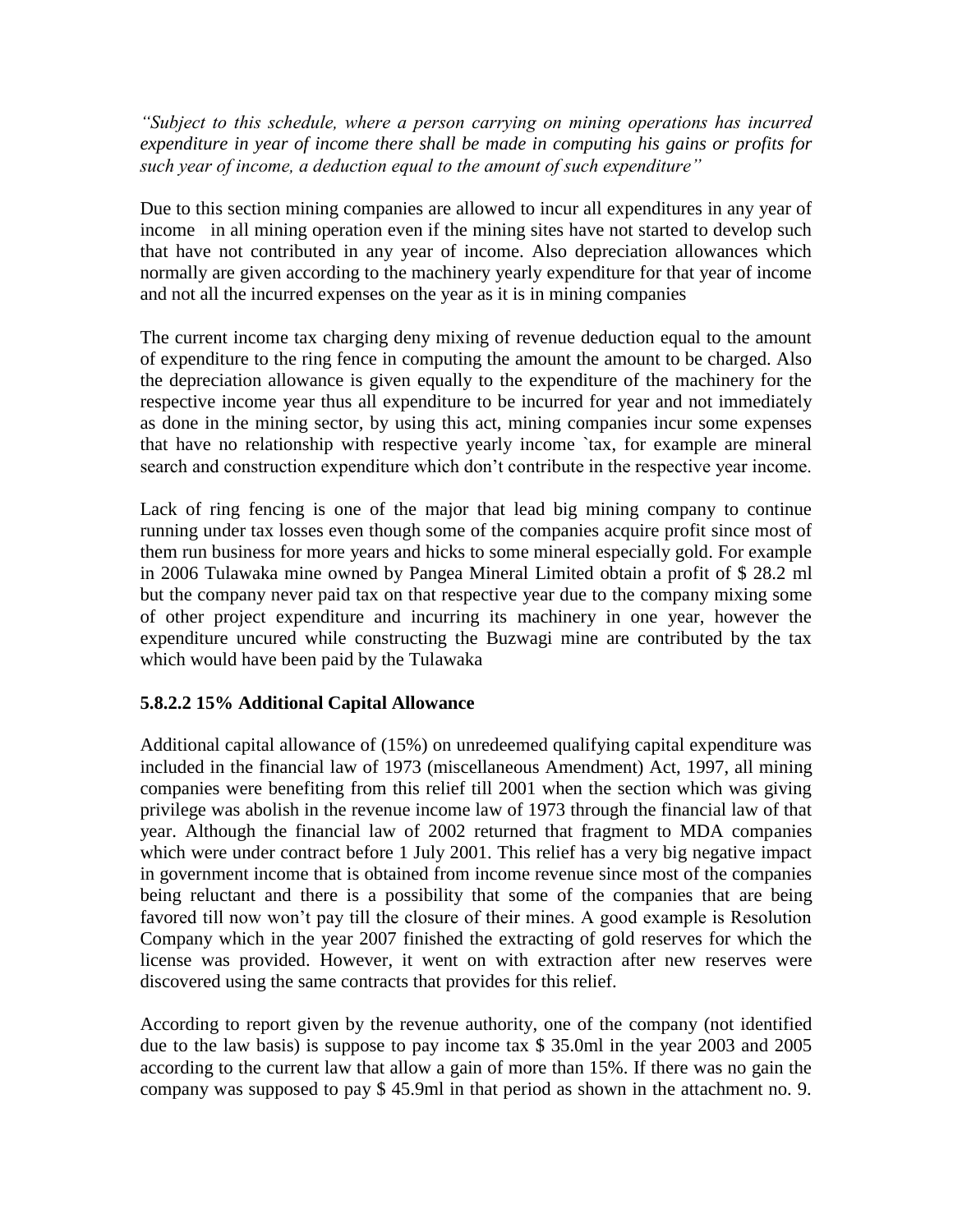Also, according to Alex Stewart companies report that involved inspection of five big gold mining companies showed that those companies misinterpreted section 18 of the second chapter of the Income Tax Act of 1973 hence glutting expenditure for \$ 235.4ml if the companies were paying taxes, amount that would have been generated from the extra expenditure of \$ 70.6 ml

Bulyanhulu Gold Mine Limited and North Mara Mine Limited that are MDA"s and which according to their contract are suppose to have extra tax gains, decided to dump that gain from 1 January 2007 after discussing with government. Resolution Tanzania Company has already finished its discussion with the government and the contract is due to be signed any moment. Also discussion between the government and Geita Gold Mine Limited are on the table. The committee recommends that the government should speed up the discussion with investors with Geita gold mine so that Geita Gold Mine Company Limited can release its extra gains of 15% and also to finish the contract with Resolute Tanzania Limited as early as possible. According to some reports and forecast done, the committee have revealed that the extra gains effects will continue for a long period, regardless of the company decision to abandon it due to the loss it under went that is estimated to be \$ 883ml and will take long to be recovered

# **5.8.2.3 Environmental costs**

According to act 15(3) of the year income tax of 2004 the funds were estimated by the mining companies for environmental repair are allowed to be deducted as actual expenditure during computation of taxes to be paid and its not a must to bank on a special account (trust/bond) and the tax commission to adhere. The current procedure used enables the companies to claim many gains than the actual environmental repair caused by the mining in the respected year thus minimizing the yearly revenue income tax. Also there is a possibility of a certain amount that given a gain tax not to be available when the mine is closed.

# **5.8.2.4 Withholding Tax Rates**

As stated on Act 2.3 (a) of the second chapter of this report those companies with MDA charge withholding tax to the payment done to to different service render as the contract state instead of those outlined on the 2004 income tax law. The committee has also discovered that the actual withholding tax in shares paid by mining companies to related parties is different and what was there according to the law when MDA signed, that indicate that contract are much powerful then the law that is prepared by the parliament. The committee sees this as a bleach of law.

### **Recommendations**

After a keen discussion on income tax in the mining sector and by considering different advice fro experts the committee propose the following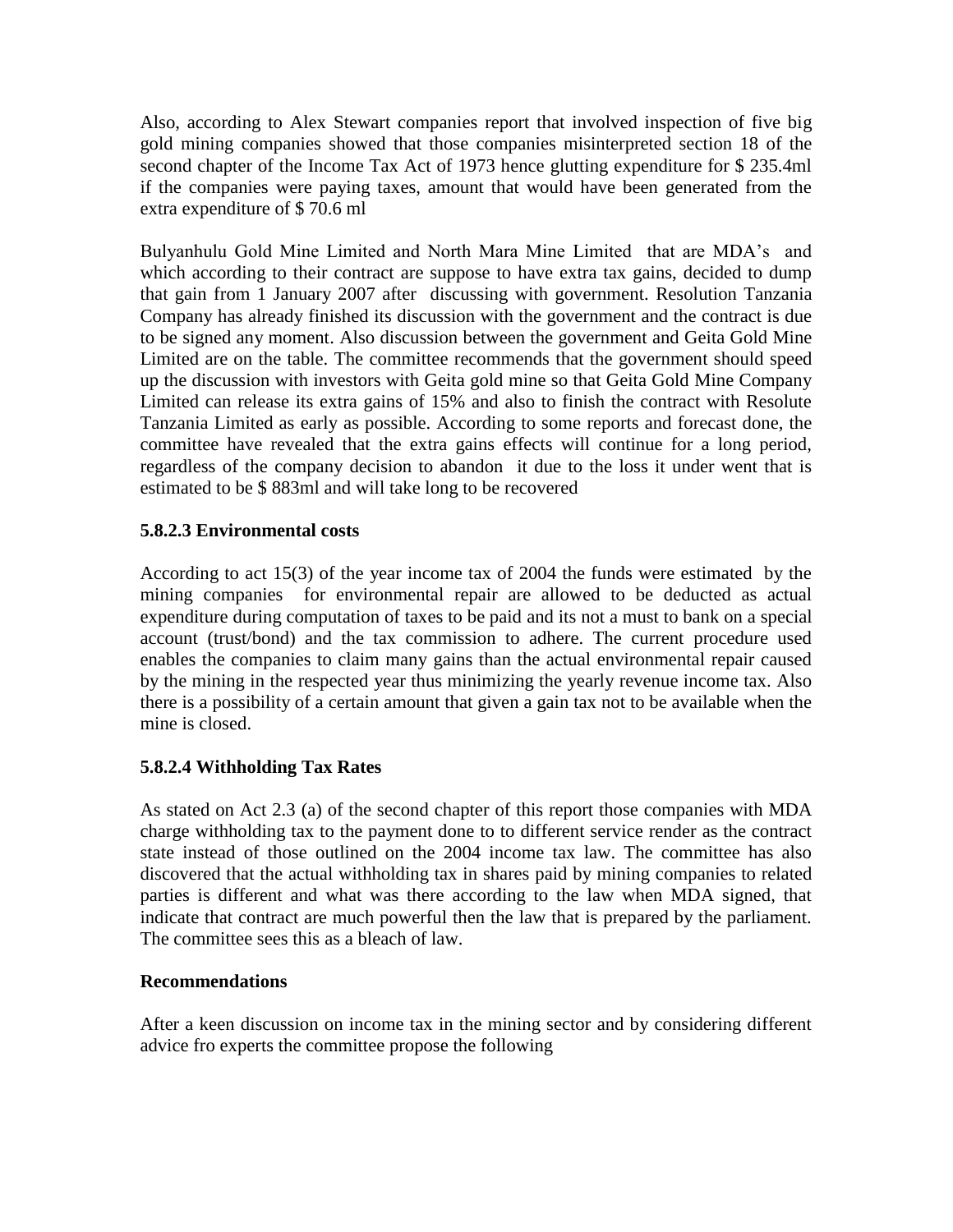i) Section 145 of income tax law of 2004 to be discard such that section three of the second part of the law of yearly revenue income of 1973 not to be used in the mineral sector.

ii) The government to speed up dialogue to those companies contract has that part as a way to rub it completely

iii) The government to avoid retrospectives effect on law as it did on section that allow extra gains of 15% to MDA mining companies in 2002 after dumping that section on 2001

iv) Capital deduction to those starting companies should be as stated in table 3 of the Income Tax Act, 2004

v) The government to discuss with MDAs companies and those with the standard stated on the contract such that they can also use the proposed charges proposed by the committee

vi) The authorized deduction as environmental expenditure deduction to be the actual charge, special account or trust that will be approved by income tax commissioner, the aim is limiting those companies not to over provide the actual charge thin an aim of avoiding or delaying to pay tax.

vii) To use the withholding tax rates outlined on the Income Tax Act, 2004 , and the government to enter into dialogue to MDA companies to follow the new formation

viii) due that the contract provision on some of the MDAs companies that allows those companies not to pay withholding tax during the interest payment done to related parties defy the section  $(10)(2)(a)$  of the Mining Act, the committee propose the government to make a dialogue with respective companies for those companies to pay for the withholding tax as the law state

ix) Any contract signed from now to consider respective tax laws on the respective date as by section 10(2) (a) of the Mining Act.

x) If there is any tax paid since the beginning of the contracts, officially withheld tax should be collected under the law and any section in the contract that differs with the law not to be considered

### **5.8.3 Value Added tax**

As it was stated on the second chapter of this report, research companies, mining and processing benefit from VAT special relief, due to these relief mineral companies are permitted to purchase and service from internal producers or to import without paying VAT. Also, most companies that have already started production and those under site construction are registered due to VAT thus by following the correct guidelines inform of VAT this companies can recover their taxes paid when purchasing different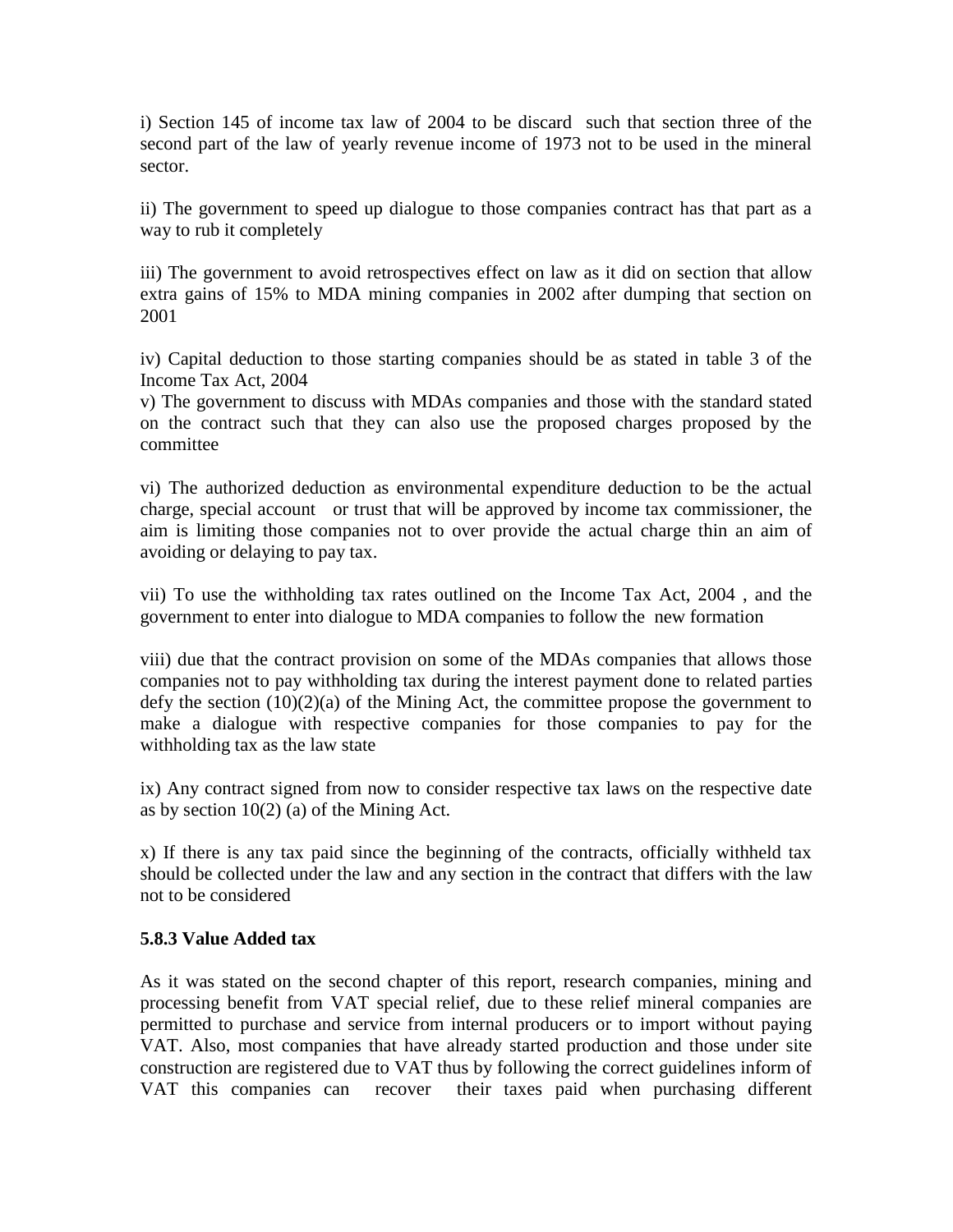commodities for mining purposes. Basically exploration companies are not supposed to be registered due to VAT since they have no commodities or services to sell unless they are hired by other companies fro payment. Those miners who don"t have companies don"t benefit from this relief of VAT. Paragraph 8 of the second table of the VAT Act is read as following

*" the importation by or supply to registered licensed exploration, prospecting , mineral assaying, drilling or mining company, of goods which if imported will be eligible for relief from free duty under customs laws, and services for exclusive use in exploration, prospecting, drilling or mining activities"* 

According to the committee suggestion VAT relief is needed on small miners than in registered large scale mining companies which if they pay VAT when purchasing can redeem that tax through regular means of VAT. A large quantity of small miners are not supposed to register since there sell don't reach the registration target that is \$40ml thus can"t redeem the tax that they pay when purchasing their goods hence being their expenses.

The basis of eliminating the relief VAT to mineral companies was to minimize cash flow problems to those companies taking into consideration that in the begging of investing those companies spend a lot of cash in importation of machines and to pay for constructors. This has now changed since investors' capital goods that include machinery and other materials outlined by each investing company in the third table of the VAT law and to be implemented starting from 1 July 2005. Counting on investing materials in the third table of the VAT law has minimized burdens to most mineral companies which they had there before whereby they were forced to go for financial assistance for in order to pay for VAT and so many more materials

After the committee met with mineral companies, they insisted that VAT relief was very important since the revenue authority delay to refund tax. The committee does not adhere with the idea that tax refund is the bases of giving VAT relief to mineral companies. Also the committee has been informed by the revenue authority that;

a) That the process of tax refund has been modified and there are no delays only when the company fails to prove its claims

b)that even if the there if tax refund delays, the delay will comprise of all tax payers supposed to be refund VAT by the authority

c) that the duration of VAT refund has been indicated on the Act 17 of the VAT law also Act 28 of the that law order the head commissioner to pay interest if he will delay in refunding the actual VAT. Also the tax payer can appeal to the tax revenue appeal board if the head commissioner will fail to pay the actual tax on the given time on the law

d) That basically VAT relief is given to people or institutions that offer community services and cannot recover their tax because they are the last beneficiaries. Mineral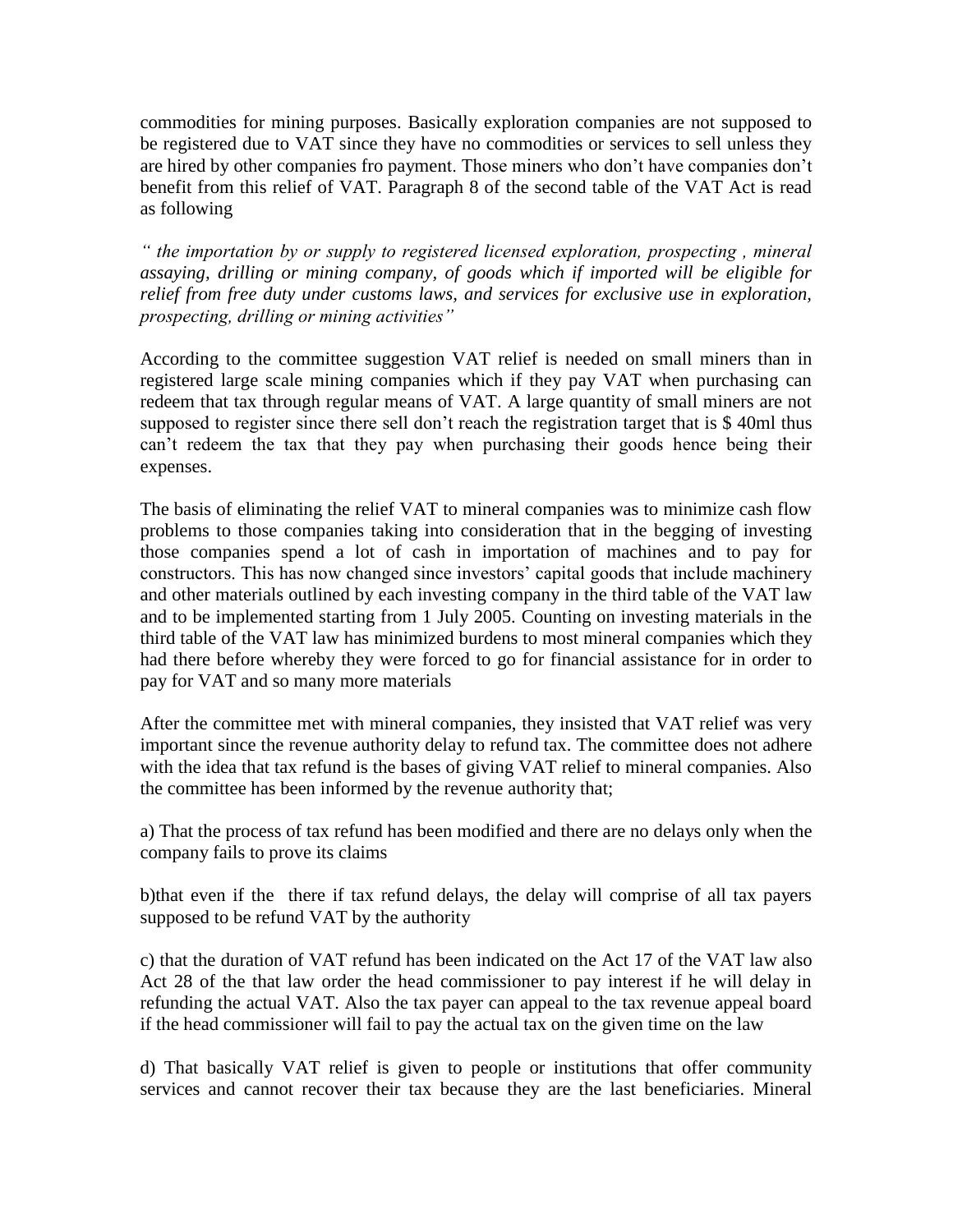companies do business and are not last beneficiaries. Delays in VAT refunds cannot be due to VAT relief

the committee was informed by experts that some of the commodities and services that mineral companies obtain without paying that include cement and iron sheets which are abuse used which include constructing of workers house, schools, health and police centers. Also the committee was informed that the process of issuing permits of VAT relief increase operation cost of the revenue authority which does not increase government revenue. The committee adheres with the experts" suggestion that the best way to avoid misuse of VAT relieves by authorizing mining companies to pay tax during purchase and redeem that tax by using normal VAT procedures whose management and protection is simple.

### **Recommendations**

Considering the above statement the committee recommends the following:

- i. The revenue authority to amend its VAT refund and other taxes process
- ii. Para 8 of the third table of the Value Added Tax to be amended so that VAT relief to be left to exploration companies which are not supposed to be registered due to VAT.

# **5.8.4 Fuel Levy**

The committee understands that fuel duty levy is a very sensitive source of income for the government more so in constructing and renovating of roads. Fuel levy have contributed a lot on the achievement seen today on the road sector. Even though as its stated on the second chapter of this report mineral companies that mine gold and MDAs are supposed to pay this levy of not more than \$ 200,000 per year without bothering the quantity used. This is according to the government announcement no. 99 dated  $15<sup>th</sup>$ October 2005 which removes all levy that exceed \$ 200,000 per year

According to statistic given by the revenue authority in the financial year 2006/07 the government wiped out levy to five big gold mining companies of Tsh. 11.56 billion and on the financial year 2007/08 an amount of Tsh. 32.7 billion, supposed to be abolished as showed on attachment no 10

The committee recommends that the abolishment of the fuel levy supposed to be paid by mineral companies has weaken the government potential to construct roads and if the abolished levy was collected and got into use in constructing and renovating of infrastructure the government and its people could benefit a lot

The committee was informed by some stakeholders that the abolishment of fuel levy that exceed \$ 200,000 was done with an aim of supporting those companies in recovering extra expenses that the companies underwent due poor infrastructures and electricity.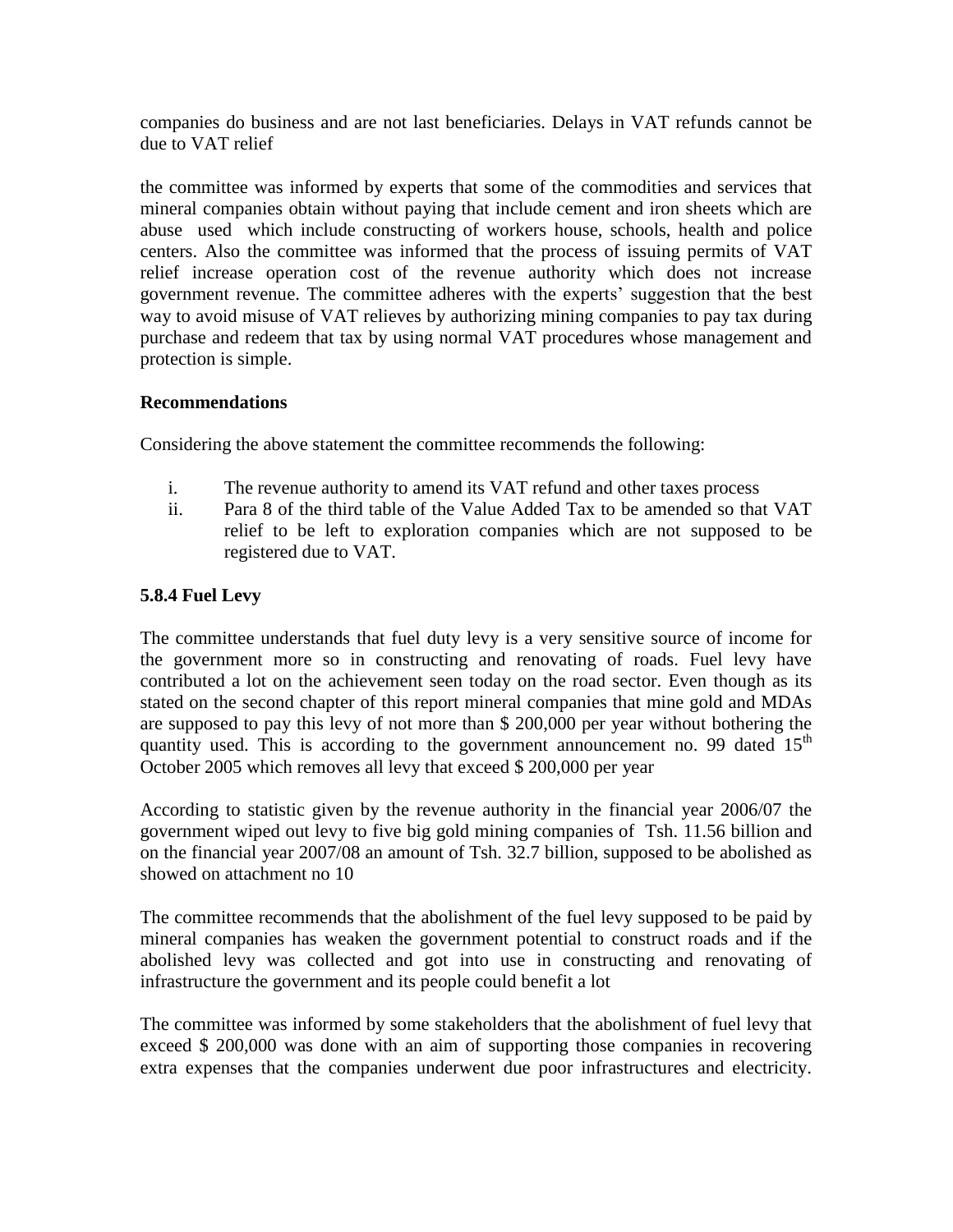However the committee did not get the basis of how the US\$ 200, 000 agreement was reached.

The committee has suggestion that the government announcement no. 99 to be used by mineral companies and MDAs companies only bring a different picture in the same picture and have brought complains to some companies who pays the full percentage, also this fuel levy exemption minimize the ability of the government to construct and renovate infrastructure that are needed by the mineral sector stake holders.

### **Recommendations**

According to the above statement the committee proposes the following

*i) Exemption on fuel levy to gold mining companies and MDAs of more than US\$ 200,000 per year to be abolished such that those companies should pay tax as stated in the law. So GN 99 of 2005 should be repealed* 

*ii) The government through TANESCO to improve electrical infrastructure more so in the lake region where mining processes take place most as a way to minimize fuel consumption* 

*iii) Those companies which are not connected to grid power not to pay fuel levy for quantity of the fuel spent during production.*

# **5.8.5 Exercise Duty**

As stated on the second chapter of this report the companies that enjoy excise duty exemptions are those companies that exports their mines, while those producing for domestic market does not benefit from that exemption. There has been a problem in management especially in classifying the actual fuel utilization for export or domestic mining. Also the committee was informed by TRA that their have been a lot of fraud especially in medium licensed companies who buy fuel without paying levy and instead of using it on mining for export they sell that fuel in the local market hence interfering with the local market business and also denying the government its revenue for other development

However the committee understands that one of the factors why there is levy in different commodities, including fuel, is to avoid misuse of those goods is due to side effects that are caused by the goods in human environment. Mineral companies have been consumption a lot of fuel thus contributing a lot in environmental pollution and therefore there is a need for them to be paying fuel levy.

According to statistic issued by the Revenue Authority in the financial year 2006/07 the government exempted levies for six mining companies worthy Tsh. 39.8 billion and in 2007/08 Tsh. 59.0 billion is expected to be eliminated as shown on annex 10. By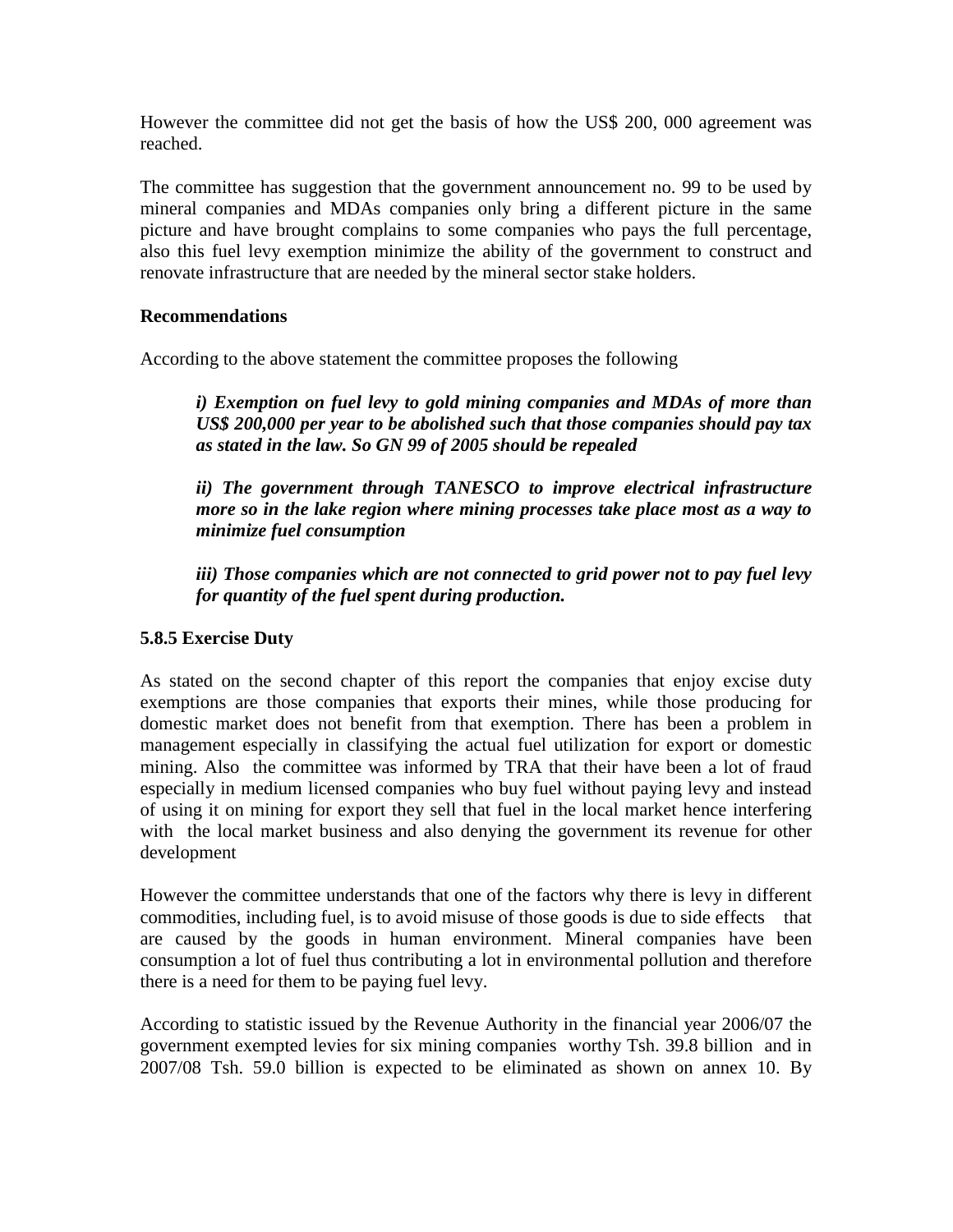considering the above information, the Committee recommends that exemption of excise duty in fuel is not reasonable and is not a must.

## **Recommendation**

*The committee recommends that of excise duty exemption in fuel to be abolished such that those companies pay that duty as outlined on the excise duty of chapter 147.*

## **5.8.6 Custom Duty**

As it"s illustrated on the second chapter, mineral companies and contractors don"t pay custom duty depending on the level and the work the company is undergoing when importing those goods as follows

a) Since the begging of the mine development until the end of the first year of production and their contractors are exempted from all levy on excise which after the custom commissioner and the respective minister after discussion adhere the materials were used as authorized.

b) After the first year the company and its contractors are charged not exceeding 5% which after the custom commissioner and the respective minister after discussion adhere the materials were used as authorized.

The committee has analyzed the exemption of custom duty given to mineral companies and their contractors and sees no important of it especially to mineral companies that started production where that tax can be estimated as normal running cost.

## **Recommendation**

*i) Production companies not to be given free custom duty*

*ii) Free custom duty to be given on building materials and imported for mining site construction only* 

*iii) The government to submit a copy of required materials for the mineral sector to the East Africa ministerial council for discussion in order to have one riming list of requirements* 

## **5.8.7 Stamp Duty**

As illustrated on paragraph 2.3(f) of the second chapter of this report, the stamp duty as outlined on MDAs is different with those outlined on the table of Stamp Duty Act chapter 189 when the contract was signed which was against section 10(2)(a) of the Mining Act chapter 123. The committee has suggestion that this charges are not legal and therefore it"s a good indicate that contracts has more power than the law it self which was approved by the national assembly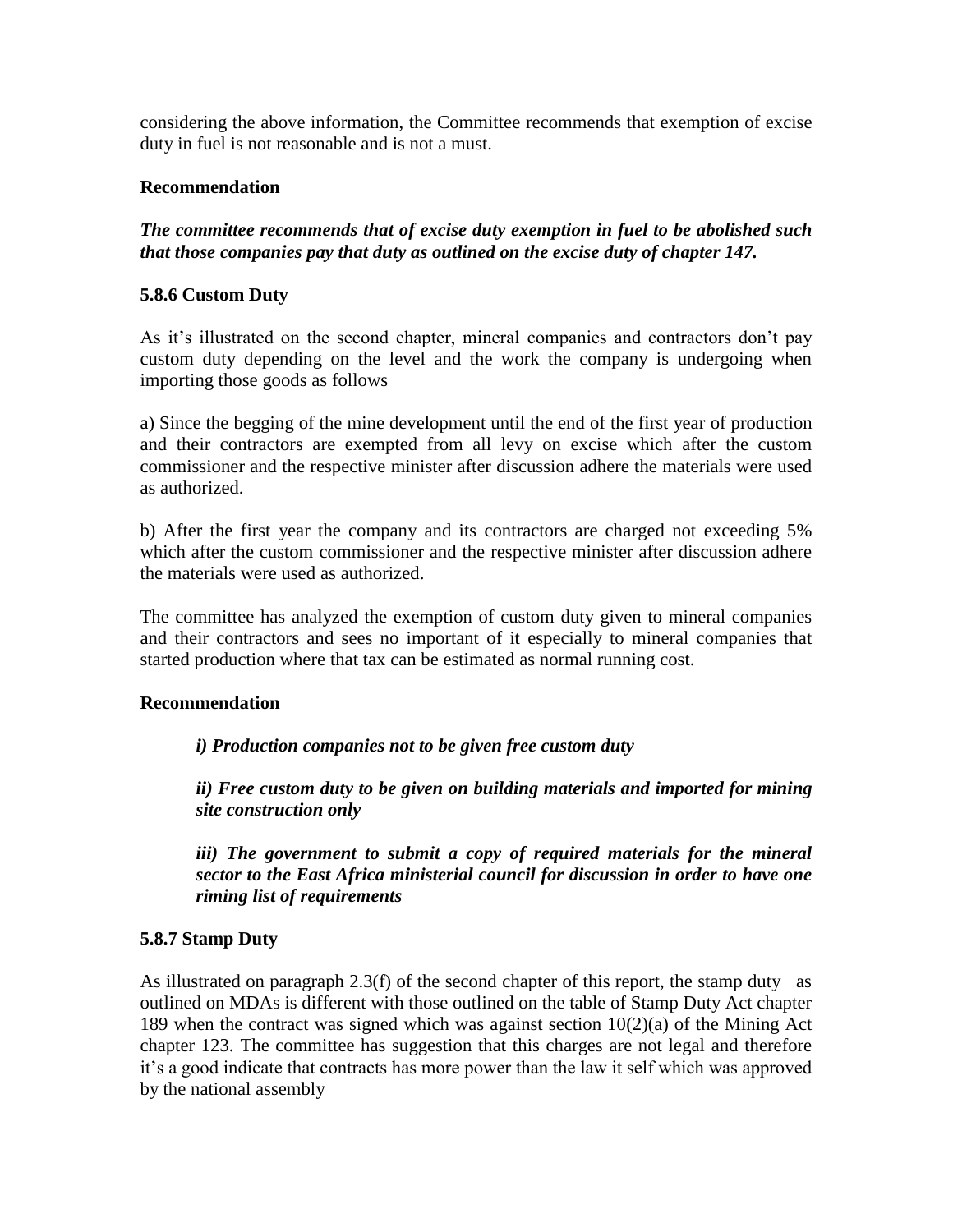#### **Recommendations**

The committee proposes the following

*i) All contracts signed from now to consider the respective tax law of that date* 

*ii)* Contracts with this weakness to be amended in consideration of the value of *the stamp duty which was on the respective law and the signing date of those contracts*

*iii) if there are any documents supposed to be charged stamp duty since the begging of those contract, that duty to be collected in law basis of the contact provision which is against the law not to hinder anything* 

#### **5.8.8 Selling of Company Shares Abroad**

Some of the foreign companies that owns shares in some mineral companies that are registered and owns license or mines in the country in some incident has been selling some of there shares in the foreign stock exchanges and benefiting a lot due to the value of the licenses and mines in Tanzania. The benefits that this companies gets include financial aids for their security of assets that is in Tanzania from the foreign banks while the country that own those resources that is Tanzania does not benefit from any income. Since the business done include unregistered companies and also outside the country , the country have not been benefiting from various taxes since the tax law misses some parts that elaborate how such taxes are supposed to be paid. For example Sutton Resources Company of the lake zone that later owned Bulyanhulu from STAMICO sold its shares to Barrick at \$ 348 ml without paying any taxes to the government.

The committee has suggestion that the beneficiaries that this mineral companies get from this resources they must be charged taxes

#### **Recommendations**

The committee propose that the tax law should be amended more so on the stamp duty chapter 189 and the income tax act chapter 332 such that any controlling tax of foreign companies which in one way or another depend on the resources available in the country to be taxed in Tanzania

## **5.8.9 Skills Development Levy- SDL**

The committee has discovered that the SDL paid by almost all employees except the government is not one of levy that those companies are supposed to pay since the MDA does not propose that tax to be one of the tax those companies are suppose to pay, however the committee has discovered that mineral companies pay's those taxes.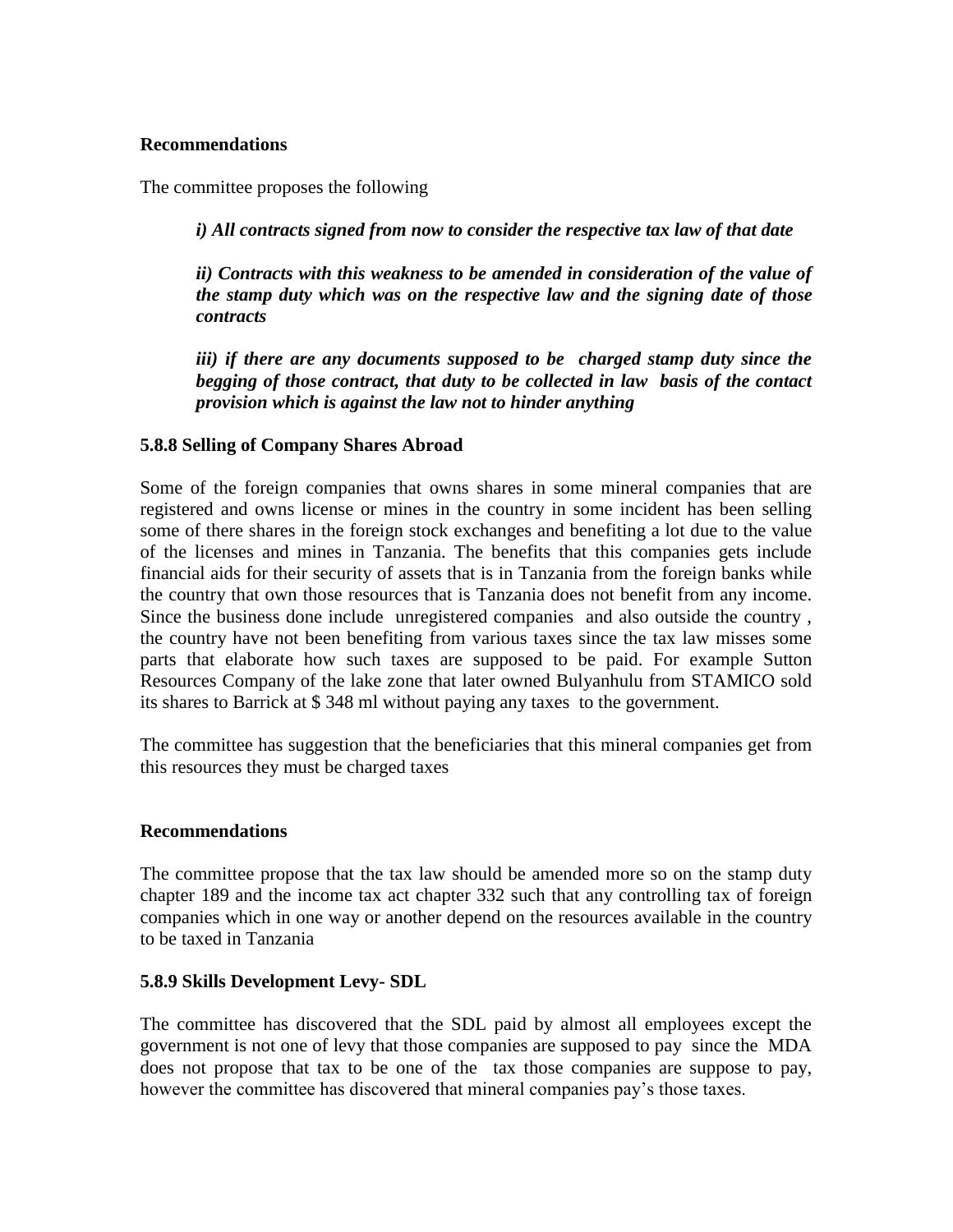## **Recommendation**

*According to the above information the committee suggest that the government to discuss with mineral companies with MDAs to see on how they can allocate the SDL as the law state* 

## **5.8.10 Local Government Taxes**

The committee has learned that even after the contract mineral companies to pay tax to local governments for an amount that do not exceed \$ 200,000 per year, it's been long time since these companies paid this tax. The tax is charged under the local government finance Act of 1982 of a 0.3% value of the turnover. Due to this on those contracts even if the required tax exceed \$ 200, 000 the mineral company will pay the fixed amount. Also, the committee discovered a section on the contract that denies local government taxation which because the computation is based on the sales of the minerals. Thus even if the \$ 200,000 barrier was not into place the municipalities were in a position to collect that tax.

The committee recommends that the ceiling on the amount to be paid by under those contracts should not be there so that all companies running in a certain council are obliged to pay according to the Local Government Finances Act requires.

## **Recommendation**

## *The committee recommends that all companies to pay Municipal levy according to the local government finances Act 1982*

## **5.9 Distribution of Revenues from Minerals**

Mineral revenues include royalty, different tax, registration and renting fee. This revenue as it is in other government revenue are collected and allocated as government asset for other use.

However the committee has discovered that there are no proper procedures on separating revenue collected from minerals. Due to lack of this procedure there are a lot of doubt and tension on proper usage of this revenue for the well of the government and its citizens

In Ghana, the distribution of royalty is 80% which is allocated on the main government basket and the remaining 20% distributed to various department that are engaged in the mineral sector development and chiefs in mining areas. This procedure creates some efficient ness in revenue obtained from minerals and its expenditure within its mining sites.

The committee suggest that when this mining process are starting there are normally huge populace around the mining site hence there is a great need for community services i.e.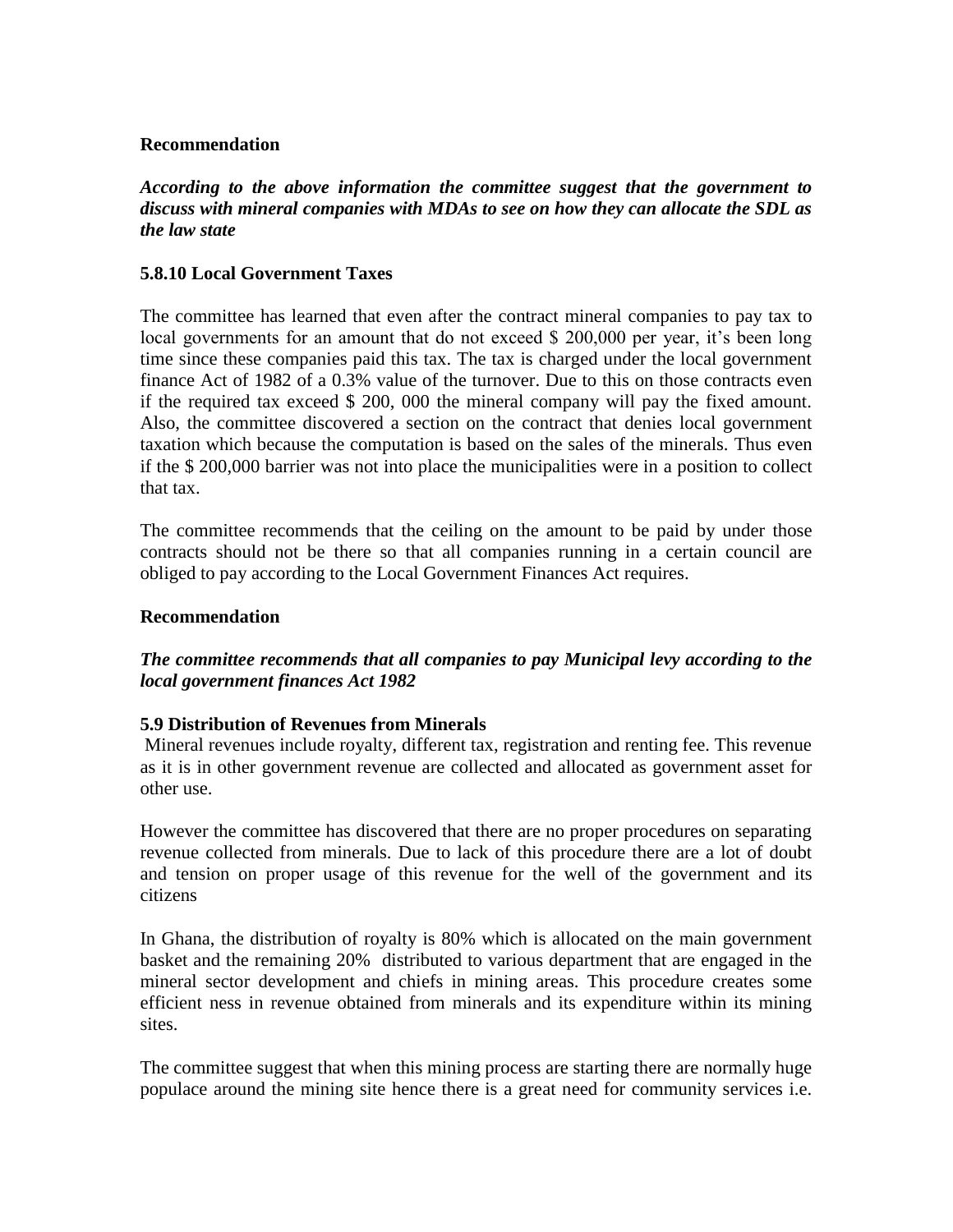health, education, and infrastructure. For that reason the populace and the municipality need efficient source of income to cater for those needs.

The committee also suggest that there is a need of sorting revenues harvested from minerals and using them in developments i.e. railway infrastructure, road, port, electricity, water, health and education (mineral institution, higher learning institution) for that reason there is need to launch a mineral development fund that will be monitored by the government.

For such that the aim of the government is to make sure that the mineral sector benefits both the government and its citizens in general there is a need of the government to sort its revenue of royalty to its different sector as in Thailand and Ghana, whereby this kind of formation has showed a great impact in community development. Also the government to give priority of this expenditure such that the government can later asses and control its expenditure

## **Recommendation**

On distribution of the royalty, the committee proposes the following:

- i) 60% of royalty to be allocated on the mineral development fund for developing project
- ii) 20% of royalty to the mineral Authority proposed in this report
- iii) 10% to the district where the mines are
- iv) 7% to be located to the respective municipal where the mine is
- v) 3% to the villages surrounding the site

However, the committee recommends that the government should consider the municipal revenue and respective regions in resources sharing in the general budget to avoid any big different between the municipal and respective regions with mining site.

## **5.10 Mining contract**

The committee has reviewed those contracts and noting there is some sensitive parts as follows.

## **5.10.1 Taxation System**

Section 10 of Mining Act powers the minister with the authority of entering into contract with investors in order to ensure of the unchanging tax formation and to ensure him the continuation with the tax formation agreed with the government since the signing of the contract and during the time of mining.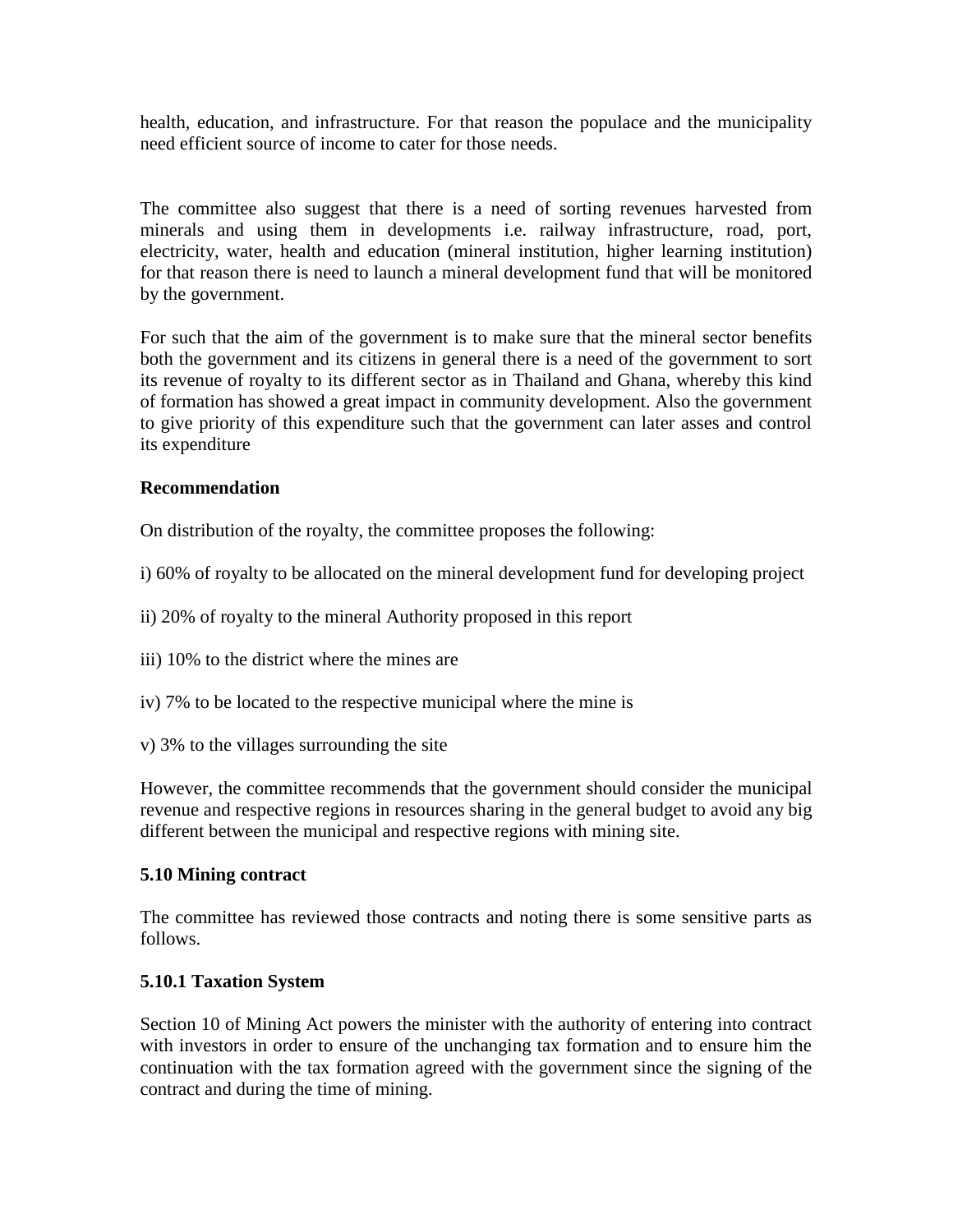The following are some of the tax formation as in the contracts;-

- a) Royalty is be paid at a value of 3% of the net value
- b) Income tax at the rate of 30%
- c) Stamp duty paid at the rate of 0.3%
- d) Customs duty
- e) Excessive duty
- f) Fuel levy
- g) VAT
- h) Withheld tax
- i) Local government tax at \$ 200,000
- j) 100% capital allowance at the first year
- k) 15% additional capital allowance for contracts before 2001

# **5.10.2 Foreign Exchange control**

The government and investors to enter into agreement that will permit investors to open foreign currencies accounts within and outside the country with the following intension;-

- a) To bank their investment, vend, in foreign bank and spending as they desire as long as they pay the required tax to the government of Tanzania
- b) To enter into foreign financial aid contracts with foreign banks for their running cost, those financial aids to be bank in foreign banks
- c) Leasing of mining license and all companies properties as security when applying for financial aid
- d) To open foreign currencies account in the country and banking the money obtain from mining
- e) To be permitted to sell all mines extracted from their area of licensing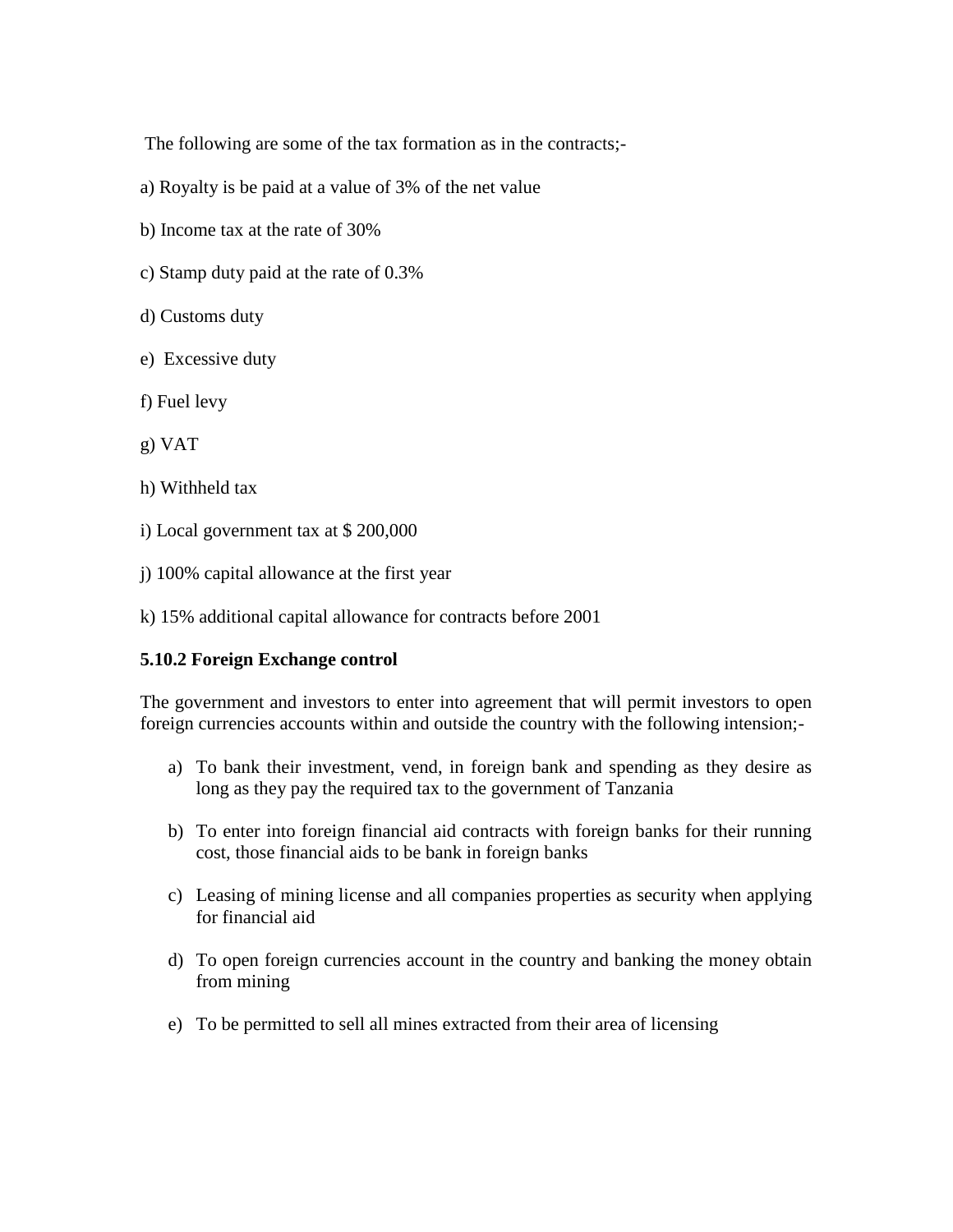Also, the contract demands the governor to issue a restriction permit in 30 days however some of the contacts shows that this restrictions can be issued without with out authority of the governor if the permit will not be issued on the located duration.

# **5.10.3 Dispute Settlement**

A contract outlines the procedures of national conflict resolution

# **5.10.6 Domestic service and commodity purchase**

Investors to purchase domestic material provided they meet quality

# **5.10.5 Foreign employees**

a) Investors to be permitted to employ any amount of foreign workers for mining purposes

b) Foreign workers to be paid in foreign currencies

c) Foreign workers to be permitted to import car and other household equipment without paying import duty

# **5.10.6 Ownership alteration**

The investors is not permitted to alternate his right under contract with permission from the minister of Energy and Mineral

# **5.10.7 Committee's Opinion**

After a thorough debate on the contract the committee has the following suggestion

a) Mineral contracts in most countries have been like a traditional of many years. According to the experience that the committee has experienced in countries like Australia, before the Mining Act of 1978 there were contract mining contracts MDAs. The law was then made which included some key issue meant to run the mining extraction; the law outlined some of the thing that the country experienced for a long time. The law is used up to date and have shown no meaning of having MDAs, the currently used contracts are those involving two states, earlier signing; this contracts process rimes with law making.

b) In Ghana the contact are signed when the investing value exceed \$ 500ml and fiscal stability contracts

in Zambia in 1990"s under World Bank and other stakeholders were forced to promote with different attraction, like eliminating royalty and giving free tax so as to attract investors. On the same time mines price especially silver had deflated due to tax absolve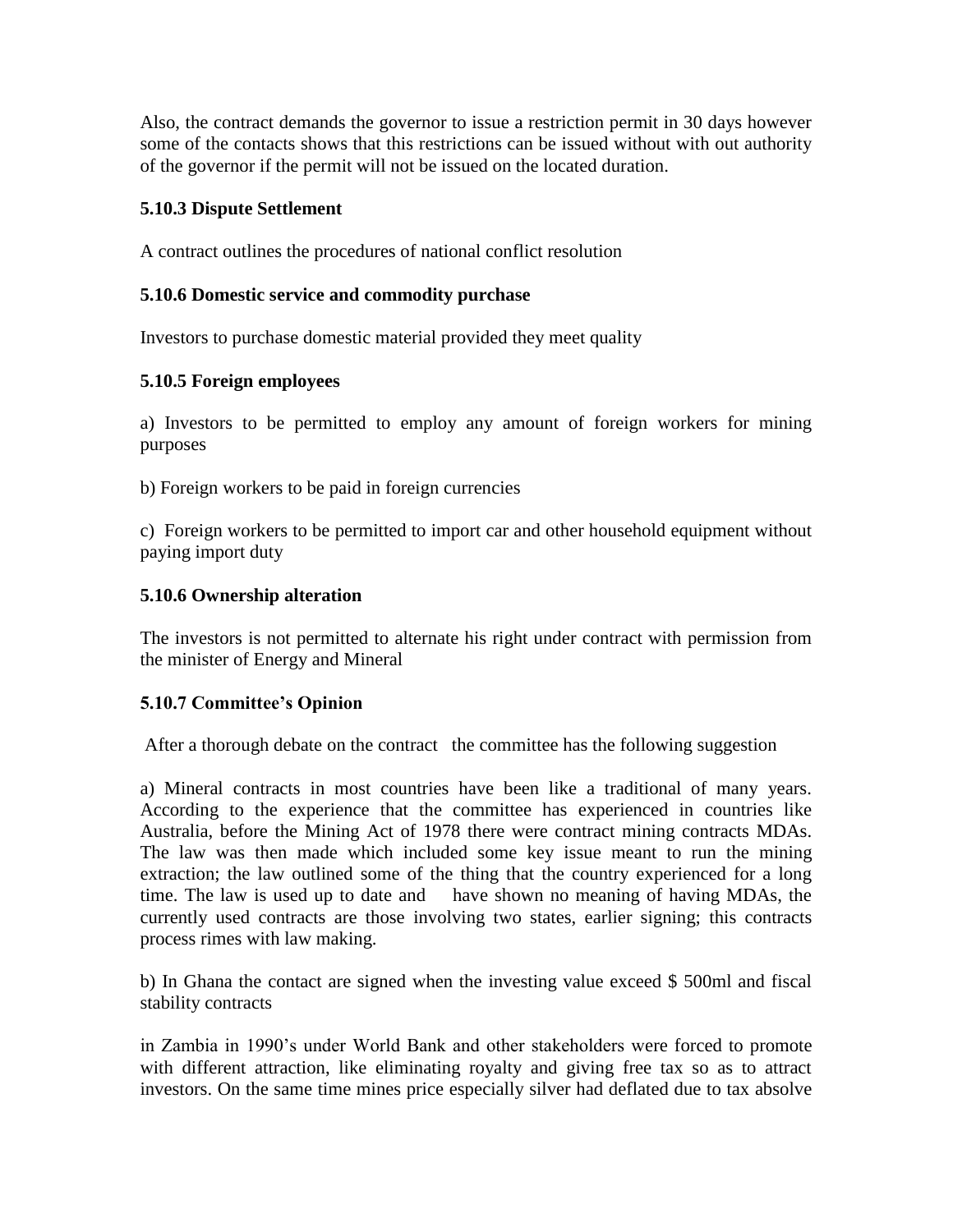and promotion. At last Zambia realized that it was not benefiting in mining. In the last two years Zambia decided to review its mineral sector. Due to this, the government decided to employed different experts for guidance. The experts advised the government to review some of its policies so as to benefit from that sector. For that reason the government decided the following.

- i) Dropping the MDAs and other mining duties to be carried according to the Law
- ii) Royalty to be returned from 0.6% to 3% of the mineral gross value
- iii) To dump some of the tax relief in MDAs
- iv) launching of wind fall tax of not less that 25%
- v) Investors to allow Zambians to own mining ownership

Zambian decided to review those changes through the national assembly. This law introduced a new mining sector regime and was to be introduced to new investors thus request the current investor to migrate to the new regime to avoid drugging each other to the court. The Zambian government believes that the investor will accept it.

In Tanzania contract bases are outlined on the contract cap. It"s obvious that there is need for change such the mineral sector can firmly manage to control contributions expected in the economy

# **Recommendation**

For the changes to give the expected results, it's better for the following Recommendations to be approved early in advance.

*i)* To be a firm formation of law that will make the investing in mineral will be carried *according to the government law that monitors the investment in general instead special contracts MDAs*

*ii) Private contracts and MDAs to be carried only when investment is of \$ 200 ml or more* 

*iii)* Contract that will be signed under Section *(ii)* above must be submitted to the *national assembly* 

*iv) The Mining Act to be amended so as to add all parts that involve investment in the mineral sector so as to have a comprehensive law* 

*v) Contracts to be open to the community and to be available in regional office, districts and Municipal councils where these mining sites are.*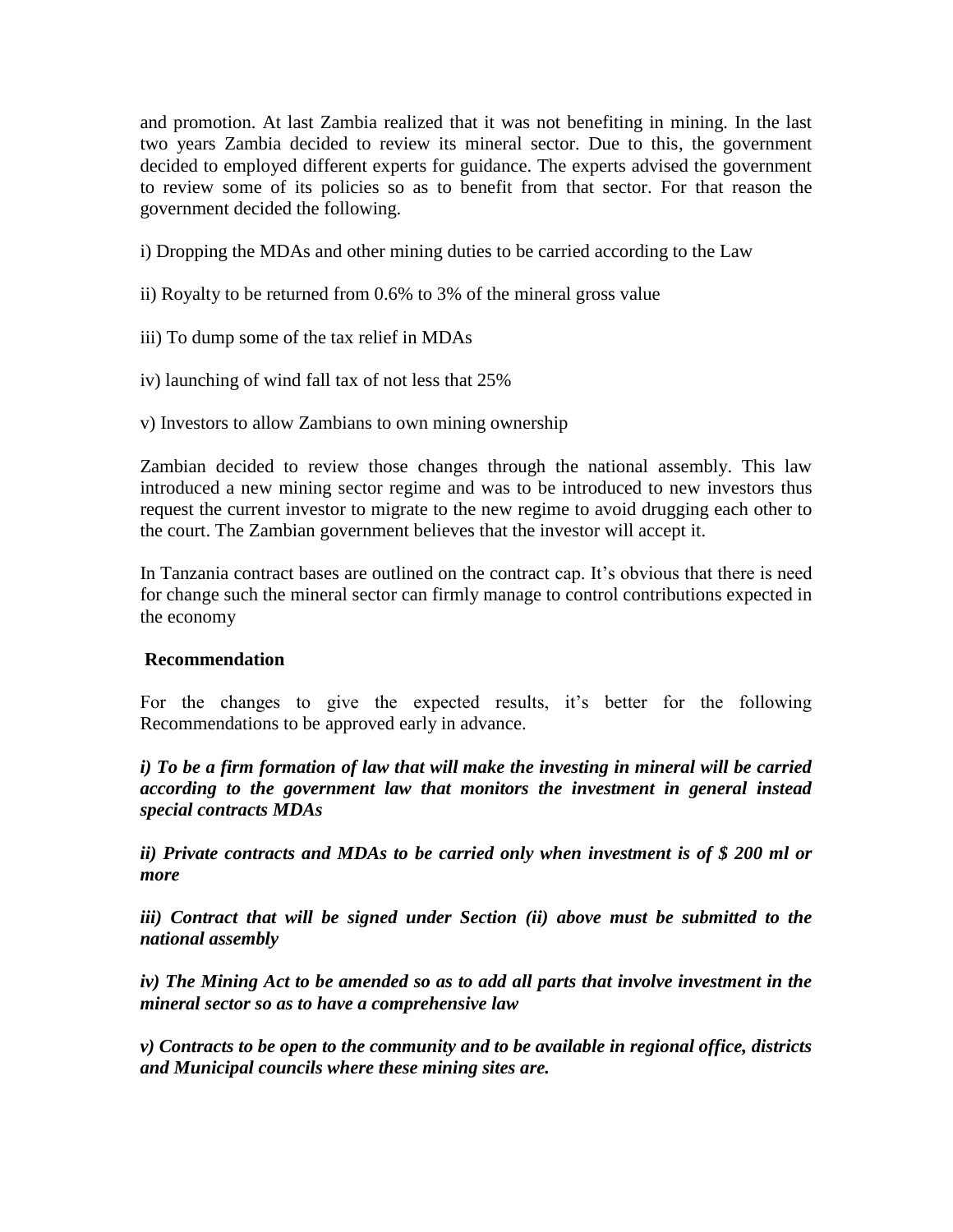*vi) Contracts to be reviewed after every 10 years.*

*vii) All contract to be in one model thus having a model agreement that will be scheduled by the Mining Act*

*viii) The charges that are in municipals in the contracts differ with the charges in the local government law. The committee then propose that those charges to rime due on the signing day*

*ix) Contracts point out the custom charges of roads as \$ 200 without considering the actual amount of fuel used in mining site. The committee therefore proposes that fuel levy to be rubbed except to the fuel that will be used in generating power to those mining site.*

*x) Investors are allowed to bank their cash in foreign banks under B.O.T. governor permit and he has no alternative when requested. The committee requests the governor to be powered and act according to the law.*

*xi) The investor to be permitted to bank his investment and selling on foreign banks and utilize them as he wish, if only he meet his obligation of paying his tax in Tanzania. This configuration is not correct since after interrogation with some investors show that they only spent 60% in expenditure. Also in Ghana they return 60% to the government. The committee recommends at least 60% of the money obtain mineral to return for domestic use.*

*xii) The investor has to buy local material as long as they meet the required quality. This section does not direct the investor to buy local material. The committee proposes that to be there a section of the law that demand investor to buy material locally as long as they meet quality. Due to this the government should empower local companies from using the opportunity of presence of mineral companies in the country.*

*xiii) the contract have a section that permit foreign employees import different commodities for private use that includes one vehicles without paying custom duty and other taxes. This section denies the government from benefiting from income generated from taxes and duties. The committee propose that contracts have to press foreign workers when importing such goods to pay for other customs and taxes as per the respective law as done to employees from other sectors.*

*xiv) The committee has discovered that there are some sections on contracts especially those concerning stamp duty fixed tax from the funding interest from related companies as placed differently in the related law. The committee recommends that this rates to be paid according to the law and as during the signing of the contract.*

**5.11 Compensation for the Displaced**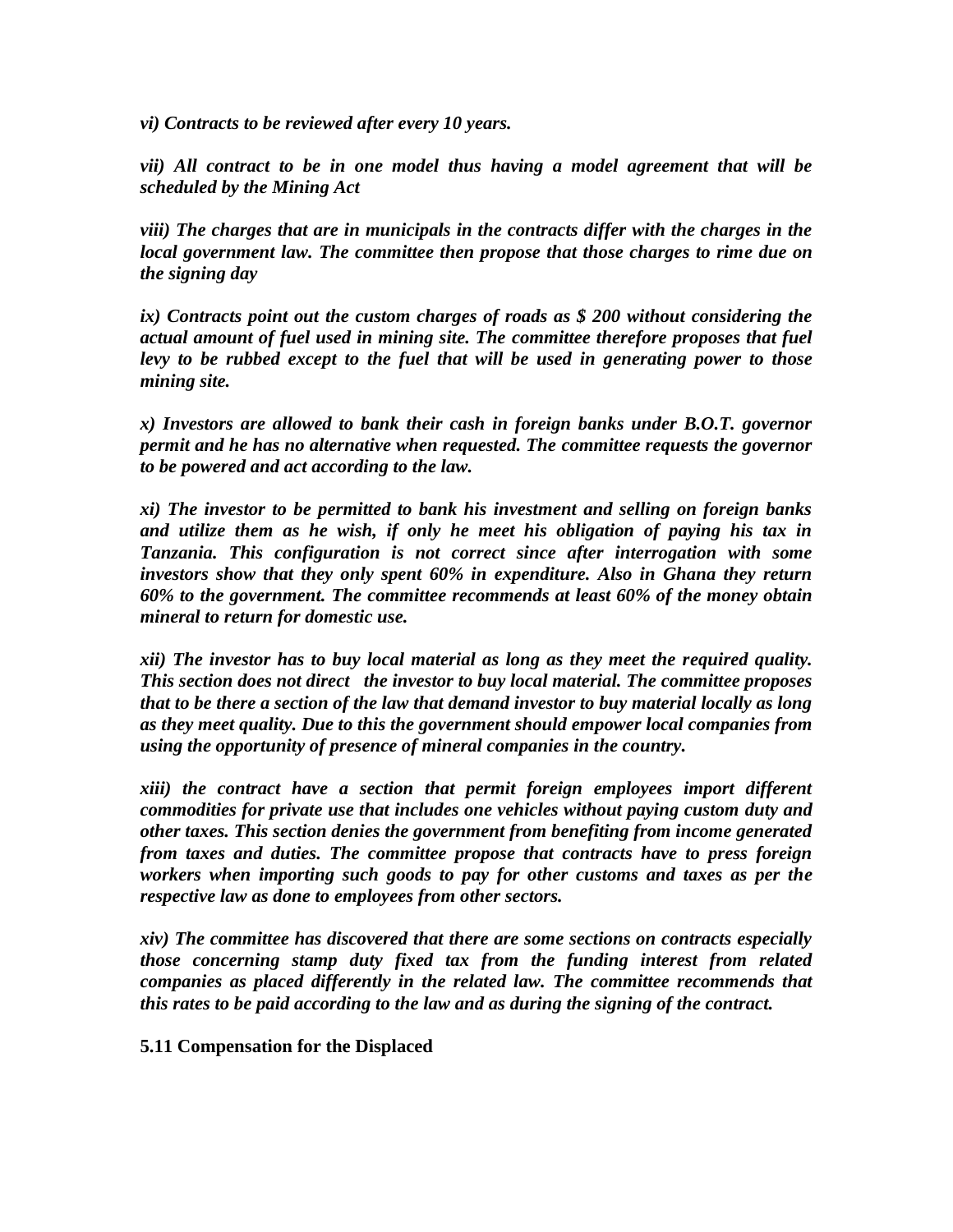Mining activities involve areas with people"s residences and economic activities, this means some time the people have to shift from their respective areas to other places to pave way for mining activities to take place. This shift goes hand in hand with payment of compensation for the affected.

The mineral policy does not explain anything to this kind of people. The Mining Act neither outline anything concerning compensation of this affected people nor outlining the process of helping them acquire new land, instead, Act 96(3) list some compensation restrictions of property damages caused by the investor when carrying his mining duties. On this Act the investor is the one supposed to compensate

When it happens one is transferred to another location to for mining purpose the procedure followed to ensure that compensation is paid is that of the Land Law no. 4 of 1999 as outlined on the compensation estimate regulation. The compensation is paid as per the land assessment of the value of the land for compensation regulation of 2001 given by the government notice no. 78 of  $4<sup>th</sup>$  May 2001.

According to the experience got by the committee from the mining site area shows some weakness in compensation as follows.

a) Even that the land law orders the compensator as the government or the District or town municipal, there have been slackness between this parties and the investor.

b) the law demand the compensation to be paid on a period that don"t exceed 6 months the committee has discovered that in places like Geita, Nyakabale, Kakola and Nyamongo there are some citizens who have not been compensated, even though their assessment were done since the year 2001 when the mining sites were sign.

C) According to complain that compensation is not enough, the committee has noticed that those claims are due to the rates that were emplaced on valuation regulations were very low. This weakness shows that the value of the land considered the properties on the land without considering the hick of the land due to the discovery on that land.

d) The committee has also revealed that even after the law outlining the importance of compensation, there is a need of preparing a place where the affected people will settle. According the experience learned fro Zambia and Botswana show that apart from compensation there is always a place for those people to settle, where there are already houses and firms. The committee understands the procedure that was used to compensate Buzwagi residents who were displaced due to mining activities.

Experience from other countries like Australia and Thailand shows that they have good compensation systems. In those countries, the investor is not allowed to start the mining activities until when all the compensation activities are finished.

## **Recommendations**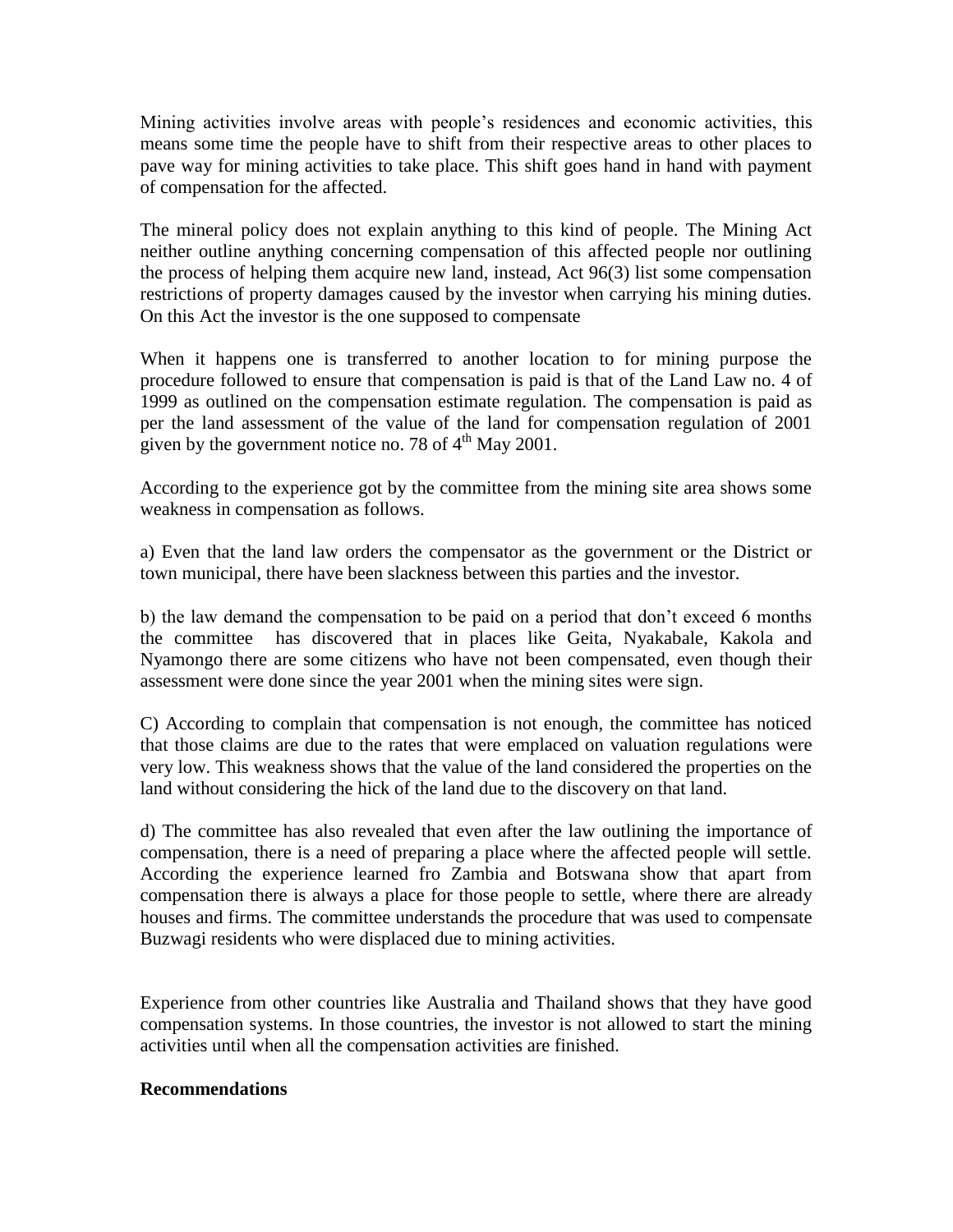- *i) Since compensation procedures to those leaving there land for mining extractions are not well place in the mineral policy, the committee propose that this procedures to be located in the policy and to be explained in the mineral*  law. Either the mineral law to restrict that this compensation to go hand in *hand with looking for new settlement and effeminateness of infrastructure to those new area. The law to outline that the investor is the one with compensating mandate and to include it in the Mineral Law*
	- *a) the opportunity of the owner from discussing with the investor*
	- *b) b) restrictions that hinder investor from starting mining services before finishing compensation and new settlement allocation processes*
	- *c) Compensation valuation to consider the current new land value due to exploration of minerals on that land together with other related expenses.*
	- *d) Compensation to be done by investors*
	- *e) Compensation not to exceed six month after valuation*
- *ii) To the compensations that the government is being claimed, the committee propose that the government and the mining site owners to speed up and ensuring that those claims have been paid to solve the pressure that is surrounding those place.*
- *iii) The procedures that were applied at Buzwagi to be adapted and developed in other mining projects, instead of leaving the affected people to search for settlement.*

#### **5.12 Small Miners**

Among the strategies that have been illustrated on the second phase of this report, the committee has observed that in any area relating to small miners is enclosed with the following difficulties;-

- a) Small miners has no enough capital to facilitate them with new equipped material for improved mining
- b) There is no development fund basket for improving small miners in financing them or equipping them.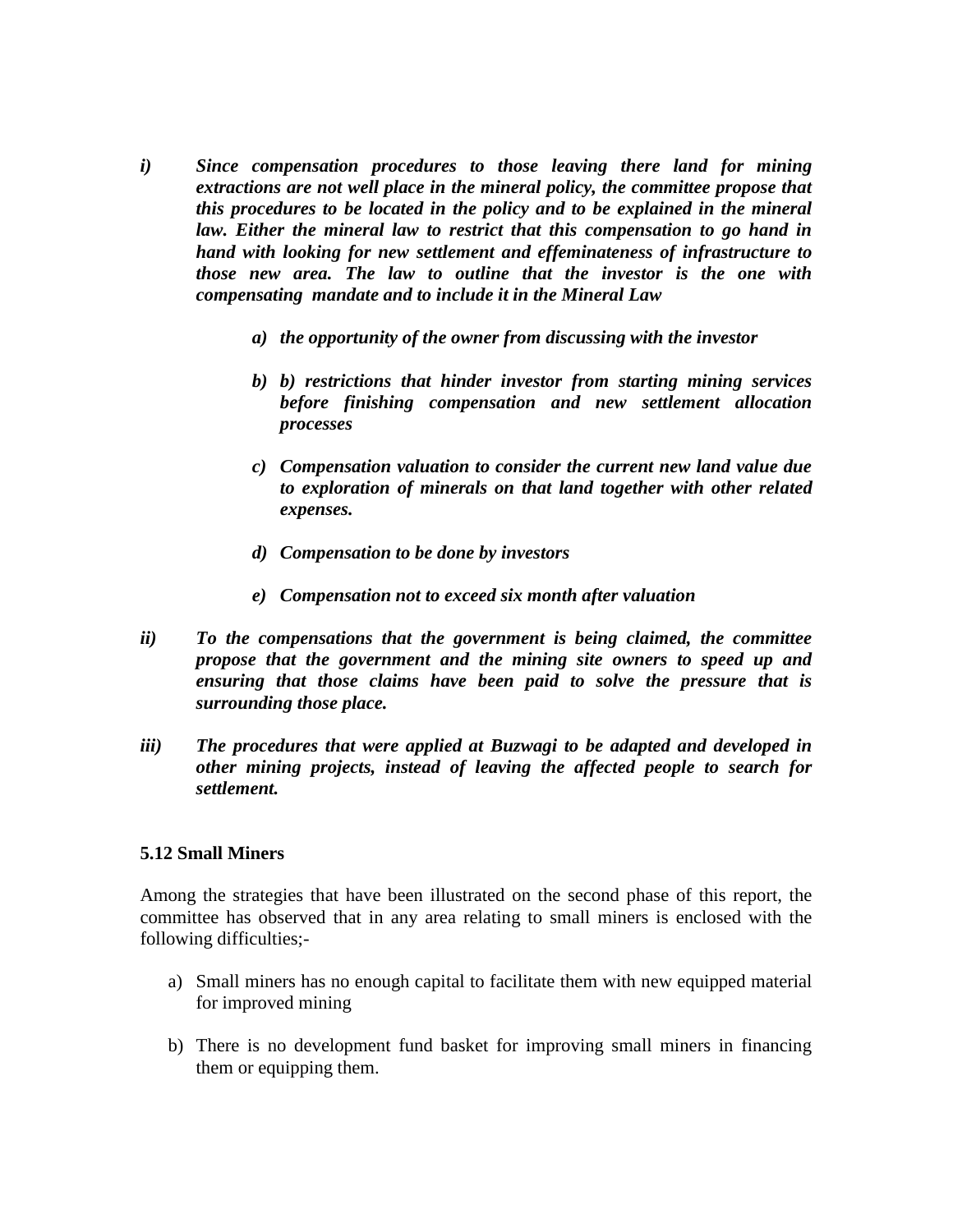- c) There is no special body that monitors small miners thus no income monitoring.
- d) Transferring them from their mining site so as to offer room for investors without considering them
- e) Lack of inter trade relation between small and large thus crating a lot of misunderstanding between the two parties
- f) Bureaucracy in license giving to small miners
- g) There is no specific market for mines extracted by small miners

Either the committee has decided that so as to stabilizing small mining, the government should establish special department in the mineral Authority. Experience obtained by Zambia, Sri Lanka and Ghana shows that special department that tables small mining services in those countries thus minimizing misunderstanding between those parties.

## **Recommendations**

Among the procedures that are outlined on the mineral policy that has revealed the importance of small miners and way which they can assist in local developments

The committee proposes the following

- *i. Small scale miners to be empowered in equipment so as to improve their mining task*
- *ii. The government to contribute on a special fund basket, for financing and capital, the basket to involve different stakeholders*
- *iii. To be launched finance institutional to finance small scale miner through SACCOs*
- *iv. in the new mineral Authority structure, to be located a special department that will deal with manage small scale mining*
- *v. The government to accomplish the law and policy strategies that aims to allocate special areas for small scale miners*
- *vi. To strengthen trade relation between the large scale miner and small scale miners that will also minimize misunderstanding*
- *vii. The government to practically accomplish technical education, entrepreneurship to power local investors*
- *viii. Management Stabilizing by allocating mineral offices in the level of district and if possible those offices to be resourced with equipments*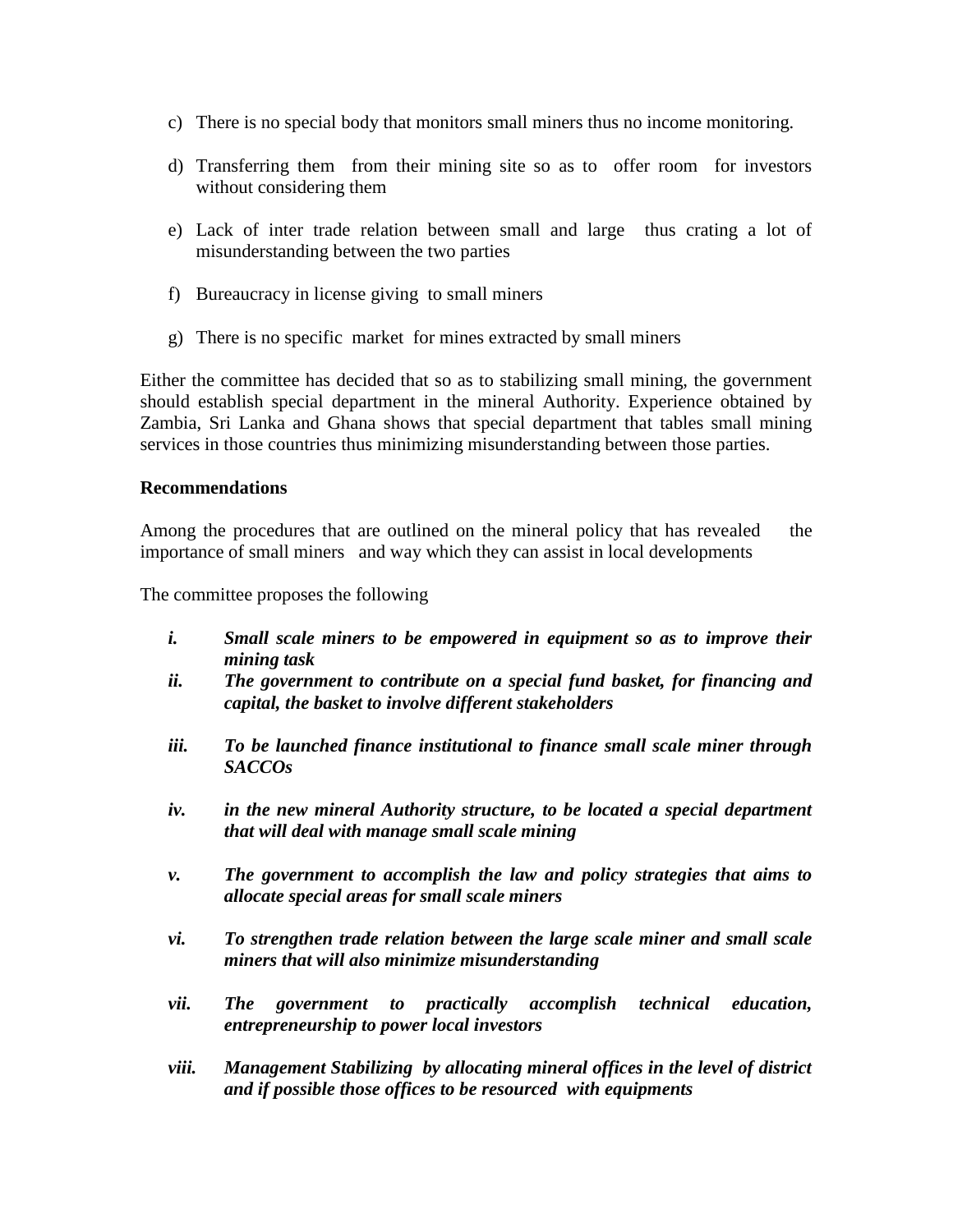- *ix. The government to conduct a research by understanding the mineral treasure in small scale mining area*
- *x. The law and regulations of security and health in mining site to be monitored so as to protect workers health's and to avoid accidents as it have been happening in small scale mining areas especially Mererani.*
- *xi. The government to put into place a law that will instruct investors to cover their worker*
- *xii. Environmental Laws and regulations due to small scale mining to be improved. Either , the government to launch and manage a n environmental conservation programme in mining area*
- *xiii. Areas returned by large scale miners to be allocated to small scale miners*
- *xiv. License giving to small scale miners to be given by the local government so as build good relation with owners*
- *xv. The government to motivate small scale minors fro introducing SACCOs due to mining*
- *xvi. To areas that the back born of the economy is mining i.e. Nyamongo, the government should isolate a special location for small scale miners.*
- *xvii. According to The situation that is in Nyamongoi , the government and Barrick Company Ltd have no other wise but to allocate a special area for small scale miners and to place a buffer zone between them*

## **5.13 Gemstones**

The mineral law state that a foreign investor is not supposed to be licensed to extract gem stone, if only by collaborating with Tanzanians whom in general owns not less that 25%. To permit foreign investors to extract gem stones in share with Tanzanians owning less than 25 % leads to those Tanzanians not to benefit from those gem stones. Either un publicize on specific places with gem stone in the country, like not special location for Tanzanians only has lead that foreigners are allowed to enter in gem stone mining processes

Extracting of gem stones by using heavy duty machines lead to un developing mining of those mines, either those minerals are normally stockpiled in foreign countries, which can temper with our mineral market.

#### **Recommendations**

i) Gemstone mining to be for Tanzanians 100%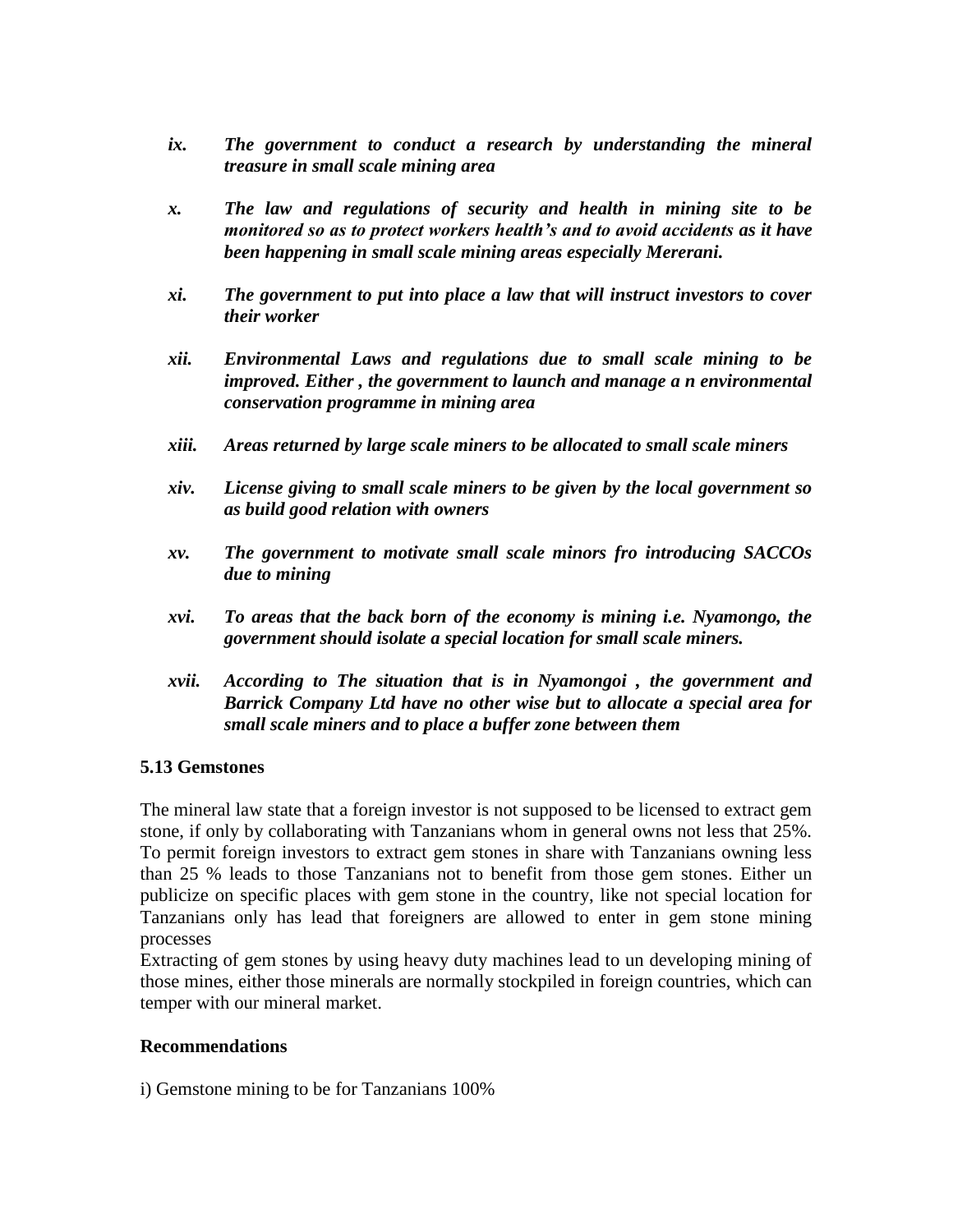ii) On the point where a Tanzanian want to be in partnership with a foreigner to be permitted as long as he the Tanzanian owns 50% or more

iii) All location approved to have gem stone to be announced as special locations and to be allocated in sequence that will make sure that Tanzanian benefit with this wealth of gem stone in the country.

iv) Gemstones to be mined with small machines so as to prolong its life spans so that the next generation can also benefit.

 v) Tanzanians to be educated and empowered enough in all mining process, purification, designing, selling valuation and stockpile so as the government to benefit with that resource.

## **5.14 Corporate Social Responsibility**

The committee has reflected suggest from local people, investors, and workers on contributions and developments in human development and outlining different problems that"s result to mineral sector contribution not be noticed. Most populace especially those surrounding the mine had a lot of expectations in human developments (infrastructure i.e. health canters, schools, roads, water e.t.c) they also expected job opportunity increase and rapid area economy growth. However elders in this area surrounding the mine have revealed there are additional of economy activities in their areas due to mining services.

Also TCME told the committee that according to their policies it's an obligation to every company to build a good relation with the community surrounding their mining site in contribute in human development.

Together with economy growth, the surrounding community sees the contributions made by the sector does not sustain as intended. The committee has discovered that some of the barriers that hinder the mineral sector contribution to be seen is as follows;-

a) There is no good relation between the investor and the local councils, due to that, in most case the provided services are normally missing in the development plans of the council and even the councils have no opportunity to supervise and coordinate them.

b) There is no strategy in place to empower the local authorities where there is mining sites, to use those opportunities within that area.

c) As no copies of the Mining contracts are taken to the regional and district levels, leaders at these levels do not know the roles and responsibilities of the mining companies to the development of the community.

The committee sees the importance of the policy and law **to** outline the responsibility of the investors in human development and involvement of stakeholders in areas around the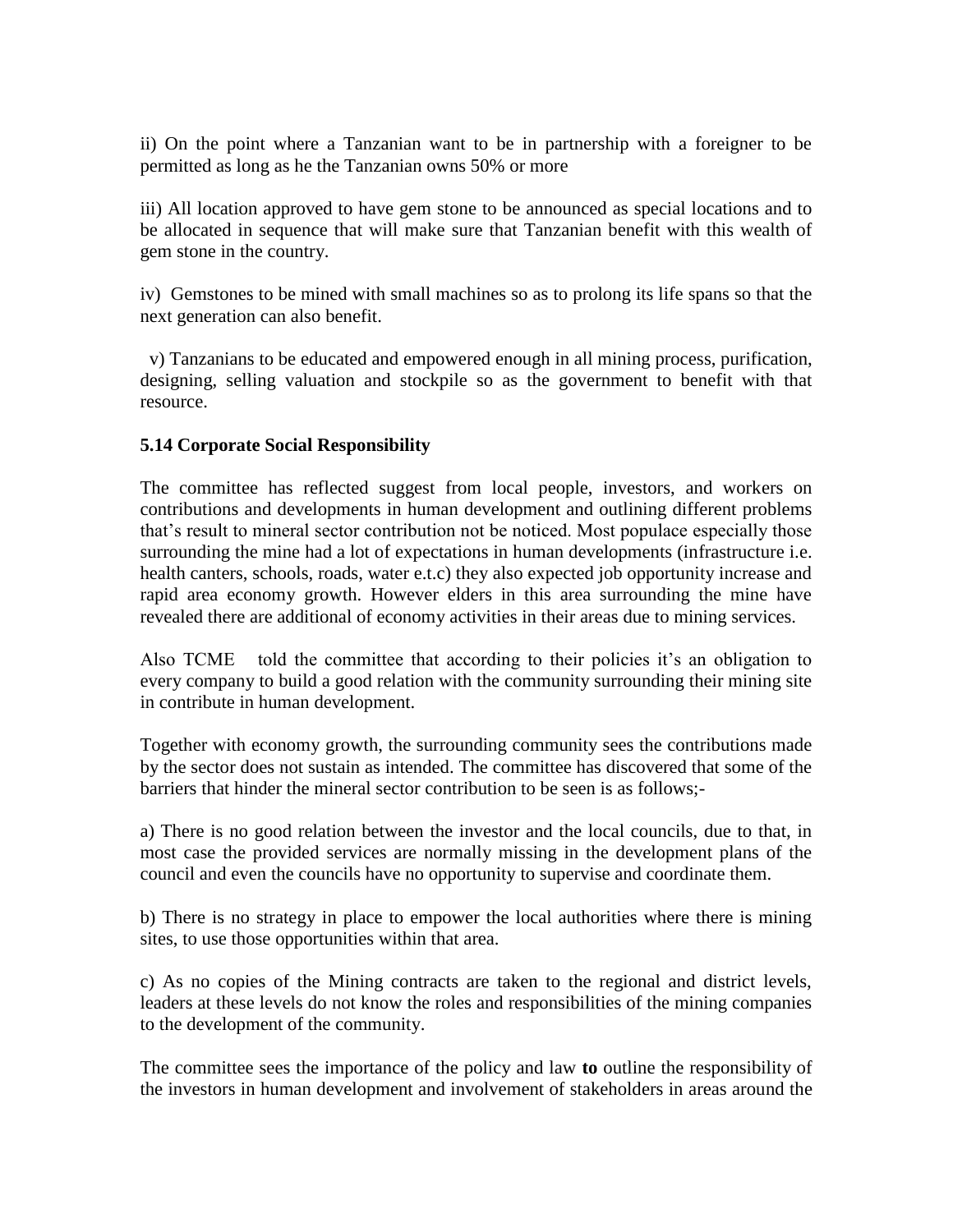mining. The committee believe that investors would help developing infrastructure i.e. roads, railway if this commitment is included in the contracts especially in areas that they are supposed to contribute.

Due to minimum contribution in human development and lack of involvement to the targeted people, the committee has revealed that within the mining site the relation between the surrounding community and the investor is not good since the community believe that the investors come to benefit from their properties. The most affected areas include villages like Kakola, Nyakabale, Mererani na Nyamongo.

In many countries the committee visited, mining site owns contracts with its surrounding society, thus making contributions done by the mineral sector be noticed. On the other side poor relationship between the municipals and investors in development planning show a weakness between them. This has played a big part in hindering development in some areas.

# **Recommendations**

*i) Considering that investors are not forced to contribute in human development, it's good if they were given opportunity to participate in District Consultant Council so as to understand the importance to those developments.*

*ii) Investor to be directed to contribute in human development so as to strengthen good relationship* 

*iii) Part of the returns that goes to the municipal and District with mines to be used in human development so as to benefits the surrounding society* 

# **5.15 Employment in the Mining Sector**

According to stakeholders views and committee preview, employment in mineral sector can be elaborated under the section of employment as follows;-

a) Preparation of experts is supposed to be done by the government as per the Mining Act of 1997

b) Mineral expert's employment and the way they are manpowered including beneficiaries and their developments.

c) Foreigners employment

- d) Employment to the surrounding society
- e) Relationship between the workers and the management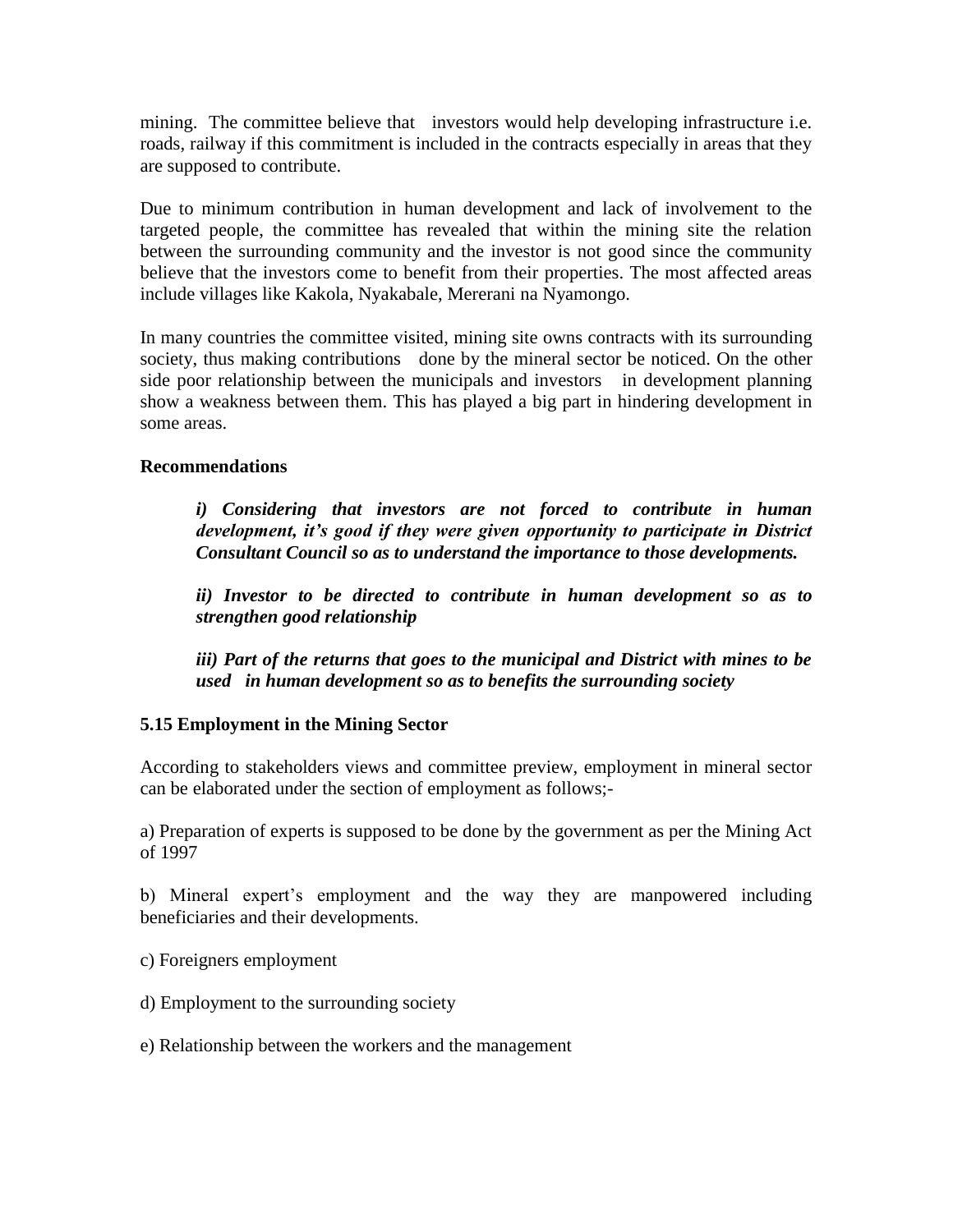## **5.15.1 Nurturing of Experts that has to be done by the Government according to the Mining Policy, 1997**

According to paragraph 3.3.11 of the mineral policy of 1997, the government targeted to motivate development in workers needed to ensure that there is availability of teaching and different professionals and also to use technology developments in the mineral sector. Some of the professionalism that need to be improved include geology, mining engineering, mineral filtering, gemology, geophysics, environmental science, geochemistry, mineral economy, law, computer science and other professionalism.

According to information from the ministry of energy and Minerals, the government has not yet benefited from that section, even after having institutions that specialize in mineral professionalism , that include department of geology, department of engineering in mining sites in the University of Dar es salaam that offers degree and university of minerals of Dodoma, which offers vocational education.

This institutions have not produced a good number of experts as needed, may be due to the government budget. Also other professionals are not offered in the country since they need special lessons that are found in foreign countries, and thus needing a big budget.

Experience from other countries show how the issue of experts how its importance and is given priority. Australia decided to build special institutions that produce all kind of experts in mineral professionalism. Ghana, Zambia and Thailand also have special institutions that offer minerals professionalism.

Apart from those institutions there are also medium institutions that offer vocational education, as in Botswana. Also, since Botswana doesn"t have a higher learning institution it has invested in the mineral professional education for quite sometime.

## **Recommendations**

Due to this information, the committee recommends the following

*i) due to the need of having enough experts in the mineral sector one over eight of the skill development levy paid by mineral company which at large is used to promote technical engineering through VETA, to be used mineral sector professionalism. That finance to be given by mineral Authority with the mandate to manage the development of the mineral profession in the country.*

*ii) The government to establish a structure of monitoring investors undertakes responsibility of training their workers, since it is according to the law for them to do so.*

*iii) The government to increase its budget on this institution and also to motivate student from registering to professional related to mining and expand opportunities of learning security in medium institutions and higher learning.*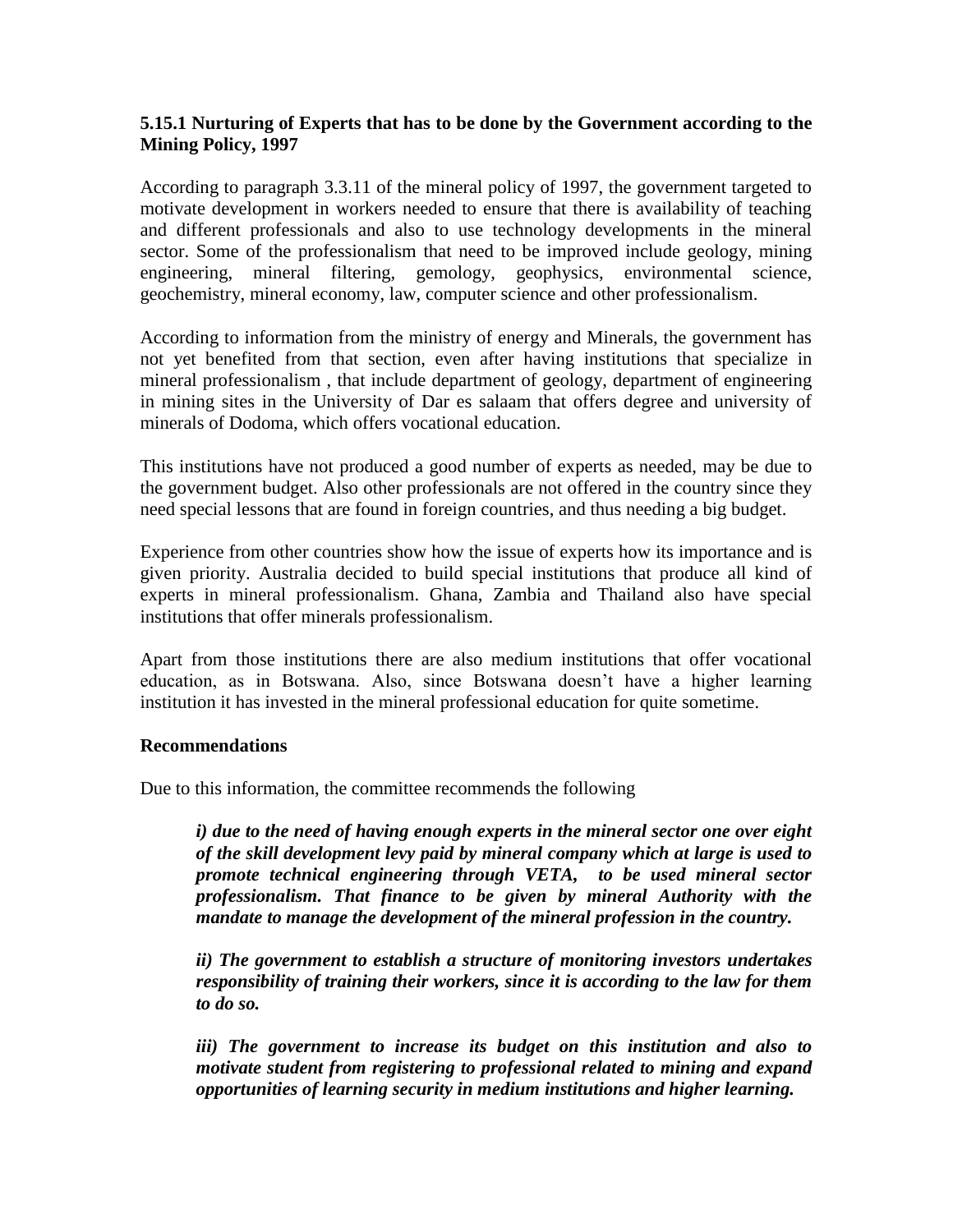# **5.15.2 Mineral experts' employment, their responsibility, beneficiaries and development**

Despite that experts produced by our institutions are few, due to the rapidly growth of this castor, they are needed in the civil society sector and mining companies in the country. Also due to globalization there are reports that some of the local experts have been employed outside of the country. However according to the meetings with the committee, mining employees has seems not to be pleased with balancing of employment and the work they do.

Since this companies are permitted to employee foreigners, Tanzanians who are employee seen a lot of favor to foreign workers when it comes to job restrictions, especially in salaries and other commission. Also there are roamers that those foreign employees do not meet the professionalism of Tanzanian in their respective positions. According to experience fro other countries it does not nationalism does not matter when it come to employment as long as you can deliver in you position.

## **Recommendation**

Due to the above weakness the committee recommends the following

*i) due to feelings of discrimination's that are rising among Tanzanians employees, the government to review Labor law to make sure that employment to any employee consider experience and qualifications and not otherwise.*

*ii) about working environment, the government to strengthen the Ministry of Industry and trade inspection department and mineral department in the Ministry of Energy and Minerals so as to meets its Law mandate. Also Tanzania Occupation Safety and Health Agency –OSHA to open centers in areas around the mines*

*iii)* The government to make sure that those bodies that were by law formed that *include groups of mining workers that are independent.*

## **5.15.3 Foreigners employment**

According to the available contacts, investors are permitted to employee foreign workers. Restriction of foreign employment are ruled by the labour law of 2004, and that of migration of 1997, the committee has discovered that in mining contracts, foreign employee benefits from some commission that Tanzanian employee are not given by the government. Among those favors are importing of different commodities that include vehicle without paying tax and import duty and a lot of favoring when it comes to salaries and commission even when their professionalism match with that of Tanzanians

## **Recommendation**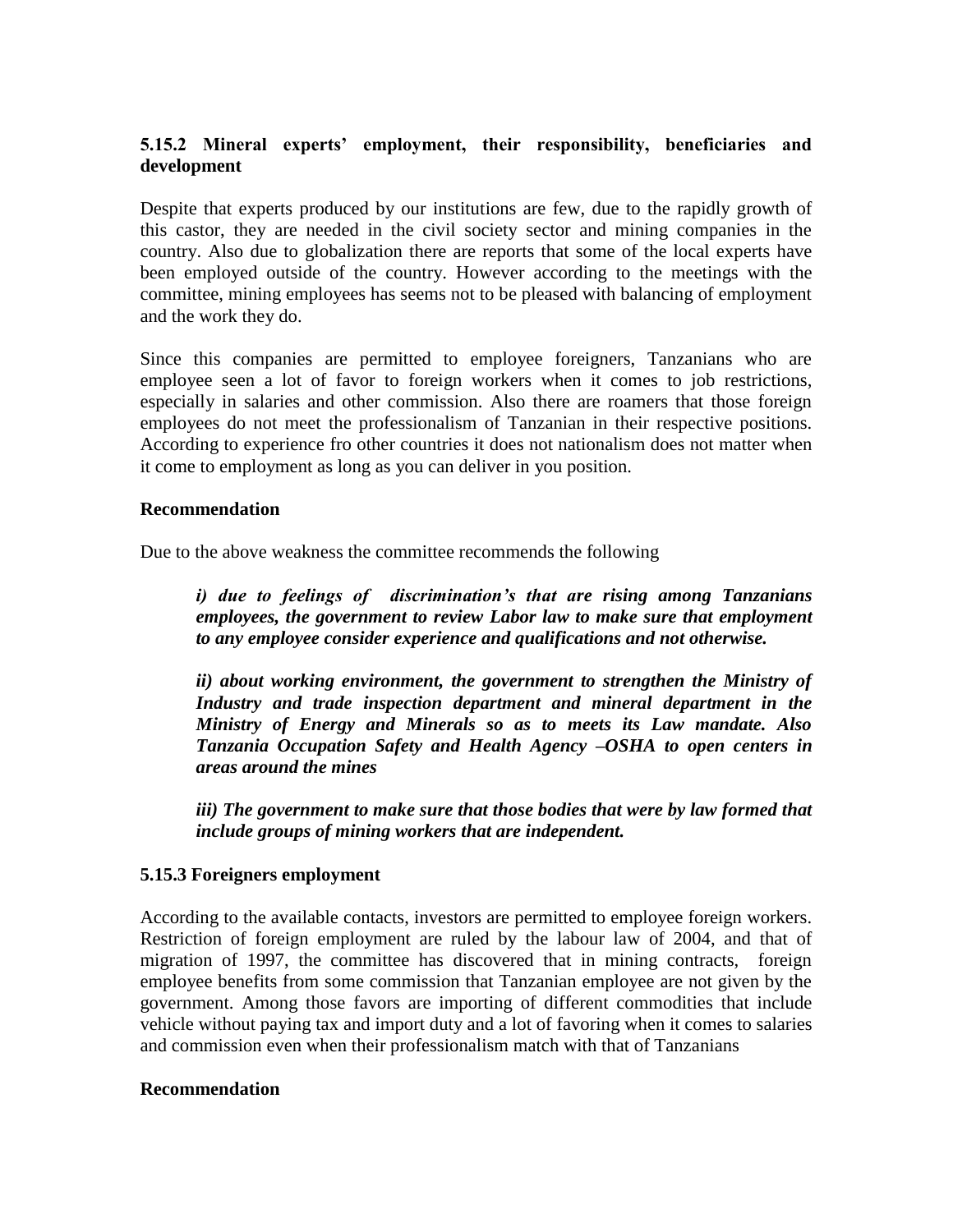The committee proposes the following

*i) The government to do away with free import duty and tax to foreign workers which deny them income*

*ii) Foreign working permits to be issued only when there is a need and that professionalism is not available from Tanzanians*

*iii) Coordination between the mineral authority to be launched, migration, and the ministry of labor and respective company to follow up and see whether the work done by foreigners match with their permit* 

## **5.15.4 Employment for the Communities surrounding the mines**

As indicated on the third chapter of this report, one of the complains from the local people is lack of employment in mining site even those don"t need a lot of expertness, like cleaning of the environment, cooking, security and even running of the machines, the committee collect ed investors views who confirmed that problem is there, they further elaborated that it is caused by Tanzanians lacking experience, creativities and not being faithful. This normally happens in stilling of fuel to all machines in all mines, and theft of the mineral soil that was being transported from Bulyanhulu in the year 2007.

## **Recommendations**

Due to this complains the committee recommends the following

*i) The government to motivate its people to avoid engaging from un lawful incidents so as build good relation with investors.*

*ii) The government to help Tanzanian with knowledge that will help them from acquiring job in mining.*

*iii) the government in collaboration with mineral companies to offer education of good neighboring , countable in employment, security of the surrounding society so that they can be employed there*

## **5.15.5 Relationship between workers and the management**

According to the Employment and labor relation Act no. 7 of 2004, relationship between workers and the management were focused to go through employees groups, whereby in the mineral sector is TAMICO. However the committee discovered that almost all mining don"t have TAMICO branches thus missing an official structure of joining workers and the management as in other institutions.

## **Recommendations**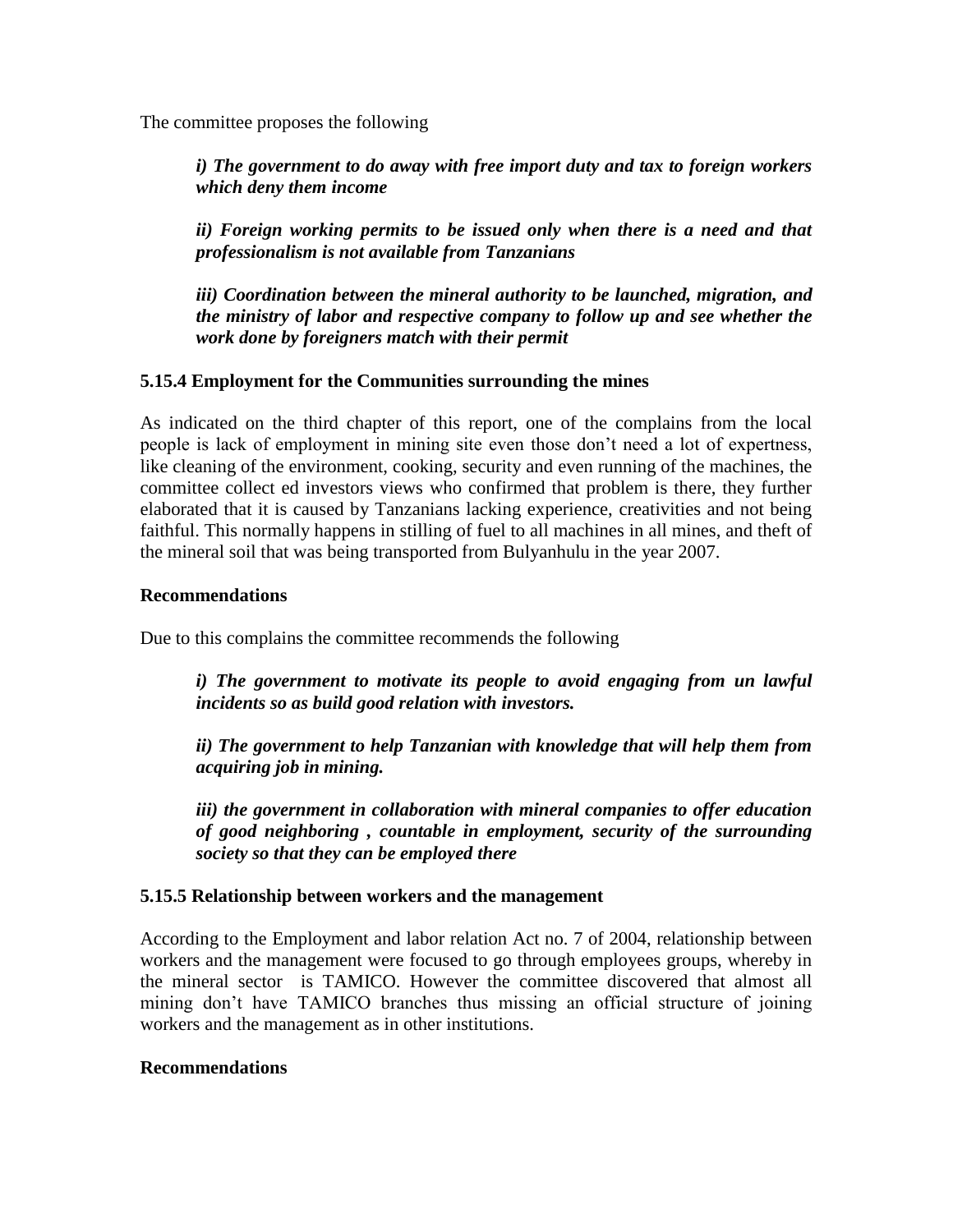Due to this the committee proposes the following

*i) The government to make sure those investors obeys the law*

*ii) Investors to be educated to obey the official structures of solving misunderstand is of their benefit also, and it's not for workers only.*

## **5.16 Mineral Trading**

Mineral trade is done by using dealers" License that is issued by the mineral commissioner or any mining license. Procedures of transporting mines out of the country for trade purposes, the traders are supposed to apply for a permit to export those mines. This permit is normally given after ensuring that the returns of this mine are paid.

Despite of having procedures of issuing license to mineral business people, there is no specific procedure of market or even specific places of buying. This leads to this business to be carried anyhow and anywhere thus making it monitoring very difficult. Unavailability of these special locations for trading may be the one of the course that lead to illegal exporting of these minerals especially in neighboring countries.

Apart from buying and selling of minerals there are other trading activities that can play part in increasing income from minerals. This activity includes cutting of minerals so as to increase its value that include gem stones mines. However in the country these activities are normally very low due to lack of capital, materials and educations to those carrying that activity

Lapidary increase the quality of the minerals and employment to Tanzanians, how ever this activities that were carried in different areas such that Tancut industry in Iringa region was closed due to lack of materials and failure to pay its debts. Also in the year 2003 and 2004 the government targeted to develop the lapidary activities and standardization with an aim of adding quality to those mines. In fulfilling that aim, the Mining Act was reviewed by removing the returns to mines standardize locally. Due to this there has been a big increase in this activity, especially Tanzanite in Arusha. Also the government has launched a gem stones lapidary centre and giving education in Arusha

The committee was informed how many countries i.e Thailand how it motivated the improvement of the value of the minerals and to run a gem stone exhibition. Also in the years of ninety"s, the government in collaboration with TAMIDA was preparing similar exhibitions in Arusha. How ever this procedure does not exits again, also the committee was informed that in South Africa there is a procedure of diamond buyers having their centre of trade which is called "diamond both".

About jewelers, the committee revealed that the Goldsmiths and Silversmith Ordinance Section 228 of 1932 is out dated, discriminating and hinder the development of jewelling in the country. Also this law in monitored by the ministry of Industry and trade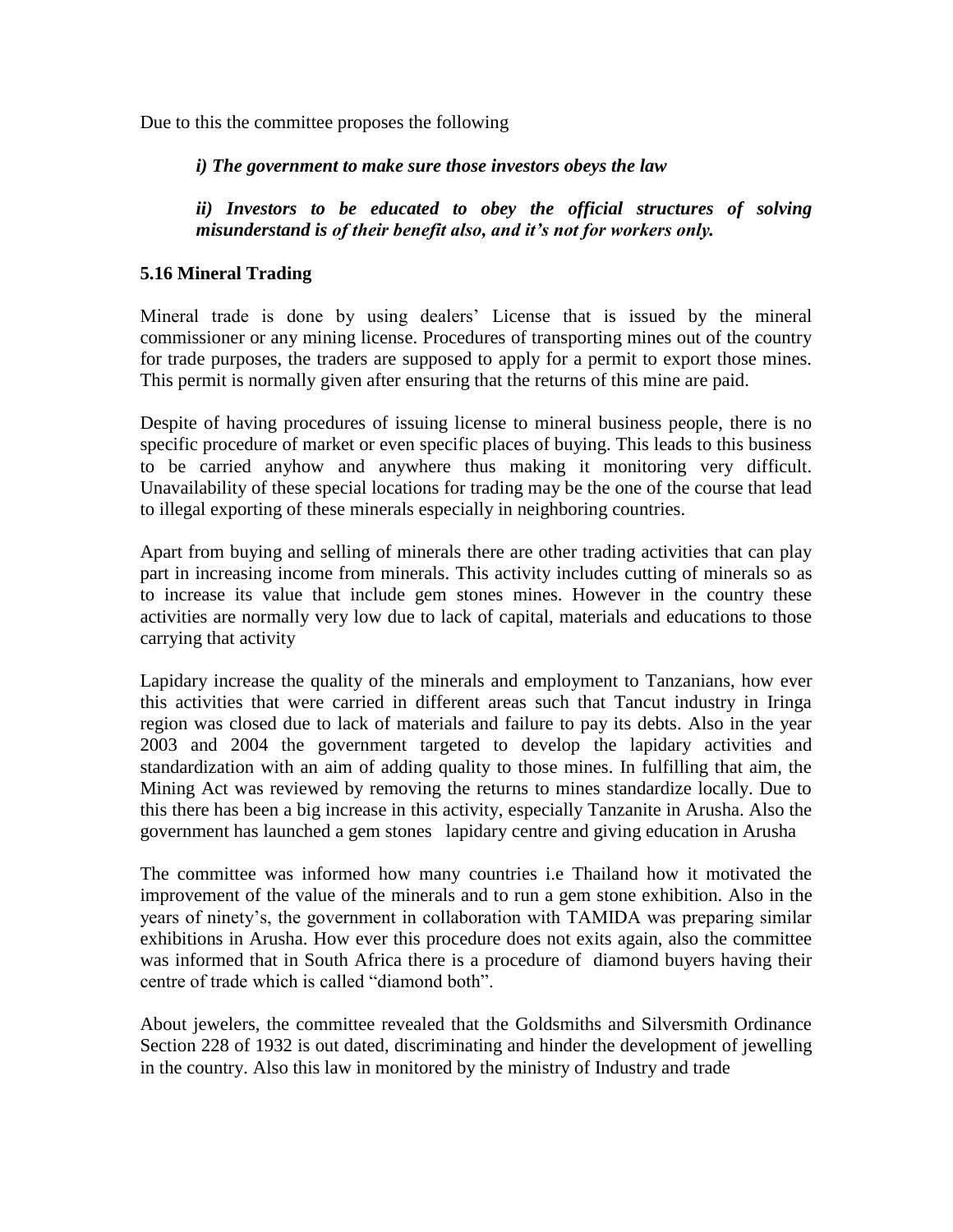## **Recommendation**

The committee proposes the following

*i) Since there are no procedures of buying and selling minerals, the government to place one and to monitor it to avoid illegal exporting thus losing income* 

*ii) Since lapidated mines have a higher value than those undecorated, its importance for the government to empower and motivate businesspeople to undertake those duties, also the government to launch lapidary centers*

*iii) The government to organize gem shows and gemstone auction centers so as to increase income* 

*iv) To have a good monitoring of gemstones produced in the country to attract investor in lapidary industry* 

*v) The government to place a law that will direct gemstone miners to allocate a special area where it will be selling it mines to lapidary experts in the country*

*vi) The government to push on diamond booths* 

*vii) Goldsmiths and Silversmith Ordinance to be reviewed and to be monitored by the ministry of Energy and minerals* 

*viii) To have a special department in the Authority to be formed so as to monitor the gemstone trade and diamond* 

# **5.17 Environmental Monitoring.**

The government aim to make sure that mining process does not affect the environment is seen in paragraph 3.3.12.1 of the mineral policy, also environmental conservation is illustrated on the Mining Act of 1998, and environmental law of 2004 which requires to licenser to submit to the government his research on environmental impact assessment, (EIA), and Environmental Management Plan, (EMP)

According to the discussion with the society that surrounds the mine, and expert, the committee revealed that the issue of environment impact is not taken seriously, there are some points that can support this.

As illustrated above the buffer zone is very limited , that lead to interference between the society and miners, some people of Nyakabale, Geita, have found themselves losing animals after taking contaminated water from those mines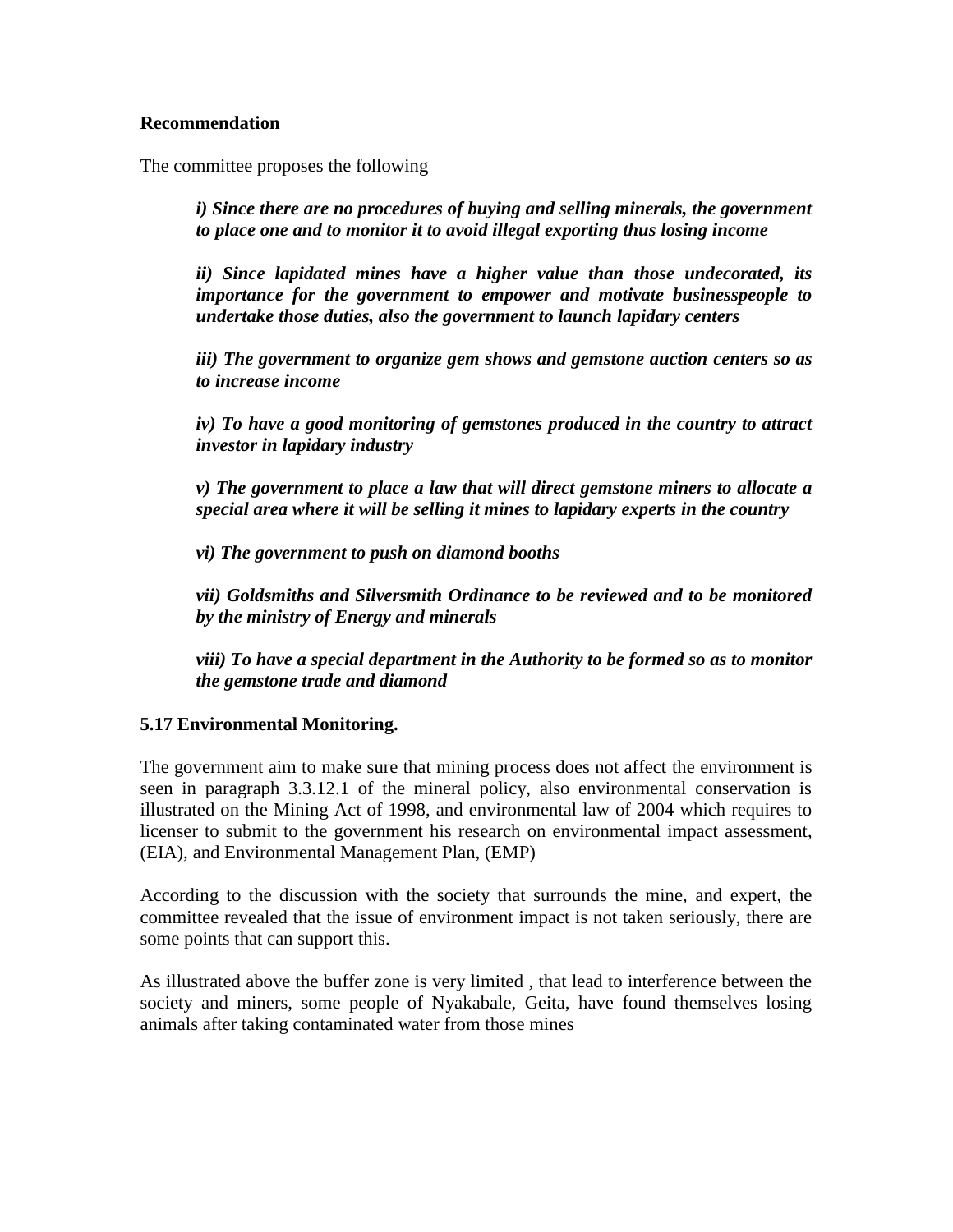In location where there are small scale miners there have been attendance o using mercury where by they don"t have experience in storing them, apart from that this miner are not even supposed to submit their environmental conse3rvation schedule.

In conjunction to the above information the committee has revealed that there is weakness is undertaking the environmental management and protection regulations of 1999, and environmental law of 2004. While the regulations 31 of the environment regulation indicate that the minister with mandate of the ministry of minerals can enter into contract with license owner for environment conservation bond, till to date the respective minister have not bond to any company. However the committee has discovered that even though environmental law of 2004 has mandatory to order those companies to submit those pelages, the same law has not worked since regulations concerning bond are not yet designed. All this law are been made intentionally, if it happens the mine is closed the government not to spend its resources to repair the environment.

Also NEMC that is supposed to monitor environment in all sides together with the mineral sector, have proved that its powers to monitor this sector is very limited due to lack of finance expert. The issue of environment monitoring needs firm procedures, if it has been revealed that the procedures are weak

The committee has discovered that due to lack of environmental contracts, regulation under the environment law and due to lack of procedures leads mineral companies to benefit from expenditure deductions without setting aside the actual amount

## **Recommendation**

The committee proposes the following

*i) Regulation no. 31 of the Mining (Environmental Management and Protection) Regulation 1999 be amended so as to power the minister of energy and mineral to enter into contract so as to manage it. Also the minister with mandate to the environment to compose regulations that will bond with environment* 

*ii) Small scale miners to be educated on environment conservation and better use of chemicals that are used to refine mines more so mercury* 

*iii) The government to help small scale miners to prepare EIA and EMP* 

*iv) NEMC and the mineral Authority (to be formed) to be powered so as to monitor the mineral sector* 

**5.18 Mineral Smelting and Refinery**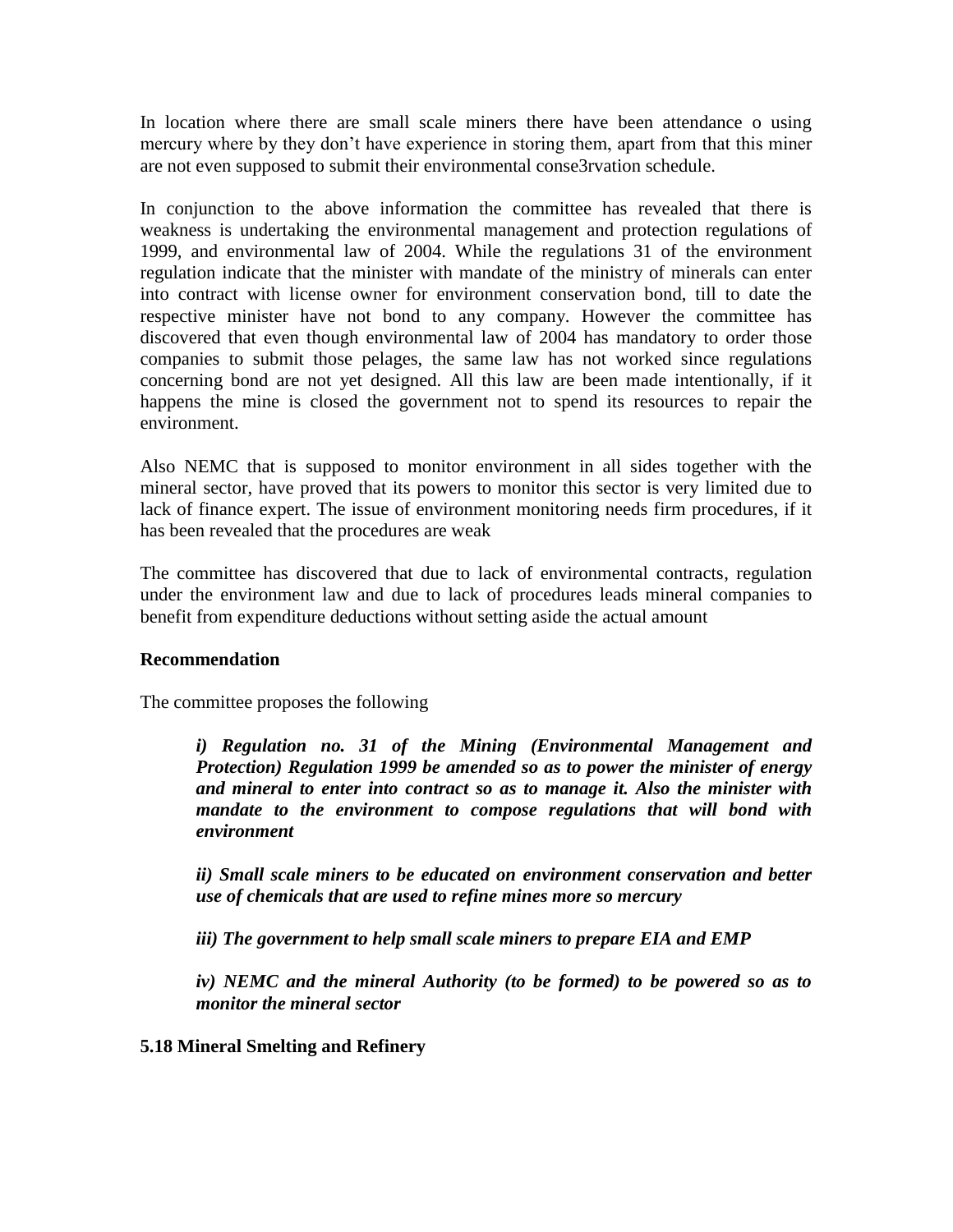The committee has reviewed the situation of smelting and refinery activities in the country as elaborated in the second, third and fourth chapter of this report which have shown these activities are at a low quality. Also there is no infrastructure i.e. energy and railway that will help in starting of this activities. This is due to lack of a policy that promotes investing in smelting and refinery.

According to experts suggestions and other stakeholders there is a need of this activities to be carried within the country so as to improve and monitor mining activities, however to carry this activities within the country will promote employment thus improving the life style and decrease poverty.

The committee has revealed that due to lack of these activities in the country leads to companies like Bulyanhulu Gold Mine Ltd to transport copper concentrate to Japan and China for refinery. If these situations are not amended, it will force the Kabanga Nickel mine that is expected to be opened so as to export concentrate outside the country for refinery. This will lead to the government to the government not to be sure of the mines in that concentrate and will affect the government income.

Also due to lack of smelting and refinery activities in the country makes small scale miners to sell their mine as materials to a low price thus making that kind of mining un developing.

How ever the committee understands there is a company for refinery gold "Mwananchi Gold Refinery" located in Dar es Salaam. The committee has been told that the industry lack enough gold to make it efficiently run. The committee was not able to visit this company hence have no ideas of ownership.

How ever the committee visited countries Australia, and Japan and obtain experience in smelting and refinery of minerals as elaborated on the fourth chapter of this report.

Due to this, the committee has suggestion that there is an important of smelting and refinery activities to be carried within the country so as to contribute economy development.

Also, the committee has revealed that there is no specific law that monitors smelting and refinery activities, therefore lacking the opportunity of those activities carried in the country and deny the government income and employment to Tanzanians

## **Recommendations**

*i) The government to place procedures on mineral policies and to review or compose Mining Act so as to insert some section that will help in introducing and improving of smelting and refinery companies in the country.*

*ii) The government to examine Mwananchi Gold Refinery Company for efficient refinery.*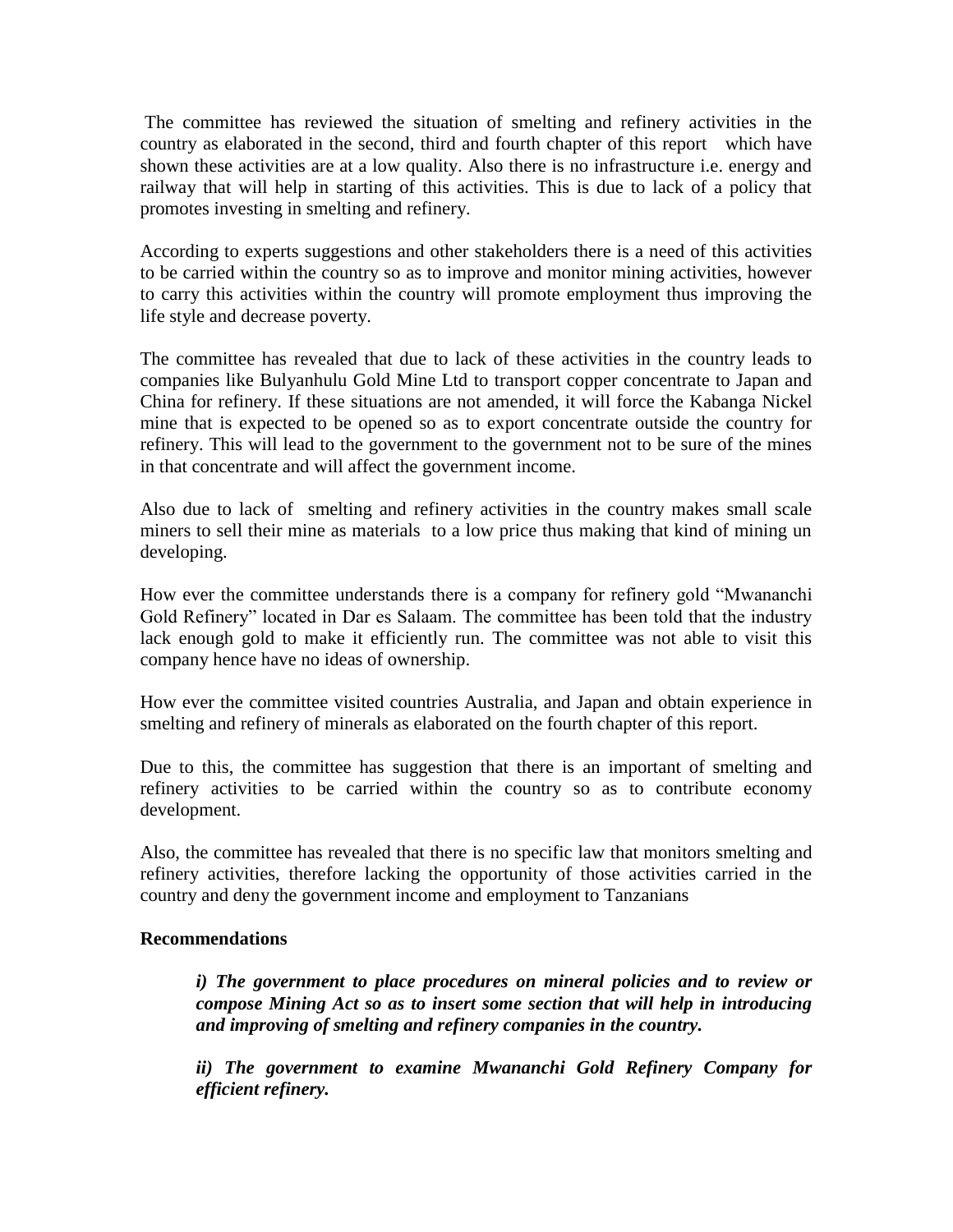*iii) for big project like that of Kabaga Nickel, the government to start placing of power infrastructure, road and railway so as speed up the smelting process to be produced from that mine to be processed in the country this will also improve the economy*

*iv) Considering high cost of investing in building smelting company, the government to look for a possibility of collaborating with other African countries more so those of East, and South of Africa on this issue.*

## **5.19 Mineral sector inter relation with the Wider Economy**

After reviewing the mineral policy, the committee has reviled the important bounding the mineral sector with other financial sector as in that policy

As it is in the third chapter, the relation between the mineral sector and other sector are lead by that sector working with the mineral sector by supplying it with machines and other materials, engineer services, transportation through roads, railway and water, human development services like food. Also other activities like smelting and refinery or making of other material from those mines is extra economy opportunities. To build create an environment that will make the mineral sector from being served by other sectors, the society will be assured of benefiting from selling good and other services and increase employment. To be remembered that the ability of the country to continue benefiting from the mineral resources even after the sediments are over.

Mineral sector leaders in the countries that the committee has visited explained how mines contributed on the growth of other economical sectors, even having towns that have been formed due to mining activities. In Tanzania these have started to in towns like Kahama and Maganzo Kahama District, Arusha, and Mererani in Manyara region. However, this are beneficiaries are very little if compared to other countries. These developments are very limited if compared to other countries.

Apart from those weaknesses other sectors have not been place in a position of benefiting from mining activities in neighboring areas. In areas where the committee has visited, agriculture and pastoralist for example still is run locally thus having no option than selling to mining companies. It will be remember that in most contracts show that investor will use local materials as long as they meet standard. It's obvious that agriculture and livestock keeping in mining areas and the way goods are taken to the market don"t meet international standard. The real situations of involvement of other sectors like energy and infrastructure have been elaborated in respective chapter. The important things is that investment in this sectors is very limited makes them not to benefit from the mining sector.

## **Recommendations**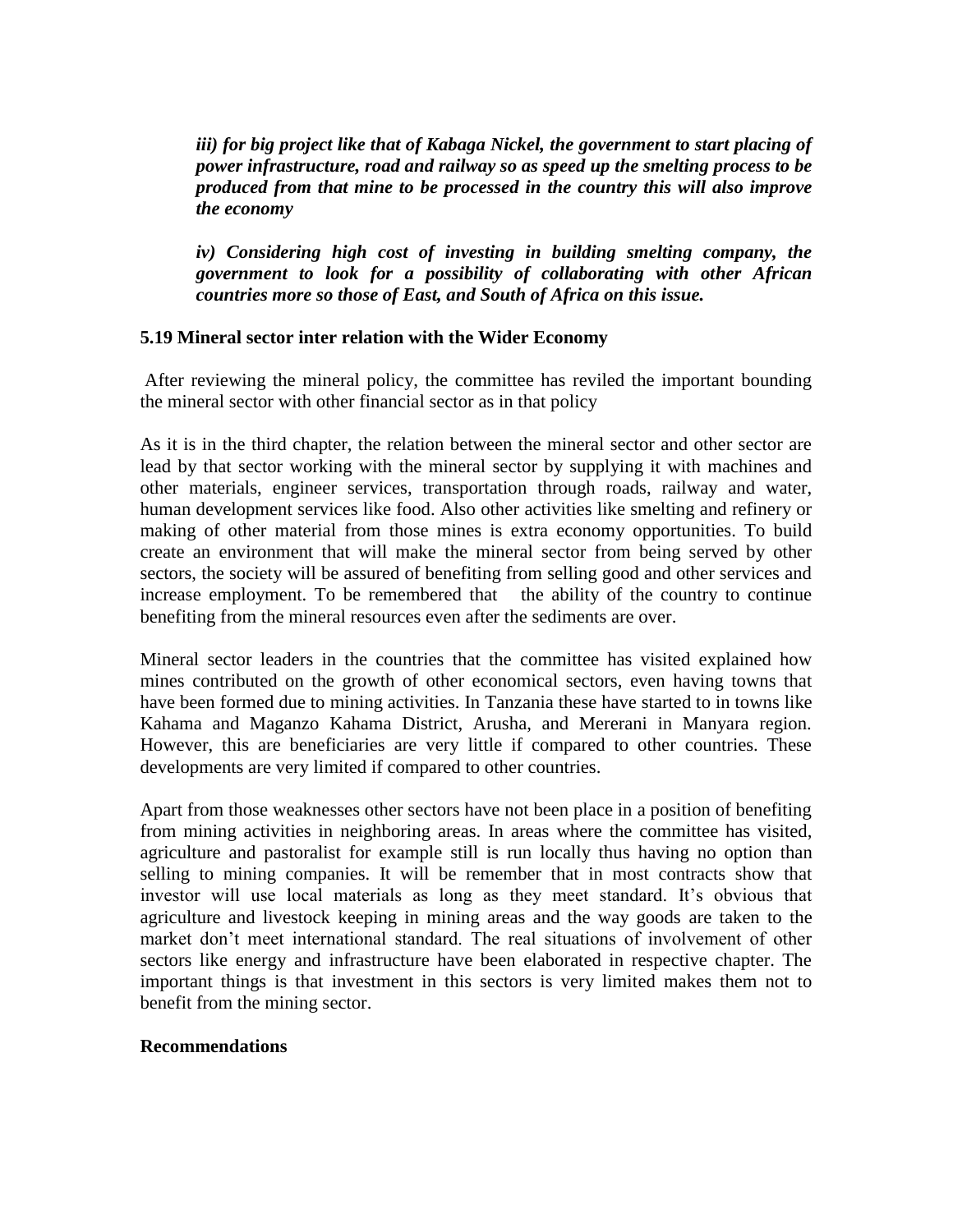To make sure that there is a bond between the mining sector and other sectors the committee proposes the following

*i) Those sector that have direct relationship with the mineral sector i.e. road infrastructure, railway, and port, minor energy sector, water, to be strengthen so as to benefit from mineral sector.*

*ii) the committee suggest that TANESCO to empowered to supply power to all mining site, including Kabanga. Since Kabanga mine is very big and needs a lot of power and transport infrastructure, there is need of the government to prepare a special procedure that will enable to have those important infrastructure. And to make sure that the minerals that are produced by those mines are processed in the country.*

*iii)* The system of the central railway to be improved so as to meet the needs of *the mineral sector which is growing at a high rate.*

*iv) the government in collaboration with TCME to prepare a plan that companies will purchase good and services from local companies implementation of this system, to be measured by the mineral Authority proposed by TCME*

*V) Areas with minerals to be positioned, to be improved and monitored by following procedures outlined on guidance of land use as given inn the regulations of land law, land use and town sketch. The committee proposes that from now and some years to come the government to priority in town planning and Ngara District by considering the investment to be done at Kabanga*

*vi) The government to finish the aerial photographing for topographical maps purposes in all parts in the country so as to outline locations with resources and to compare them with geology maps for locating different land activities.*

#### **5.20 The bonding between the mineral sector and the energy sub-sector**

Tanzania has got a lot of different resources that can be used to generate power cheaply; they include rivers, natural gas, coal mines and uranium. Stiglers George power project need an investment \$ 2 billions, for example it's estimated that it can generate power to the maximum of 2,000 megawatts by using hydropower, the Kiwira coal mine stock, Mchuchuma and in other parts of the country had been discovered can generate 100 megawatt for years to come before they are finished together with the gas which has already been establish at Songo Songo, Mnazi bay and Mukuranga , there Has been reports of geothermal sources in the country which can also to generate power to some parts of the country. Also the efforts of searching for petroleum in the country are showing some hope.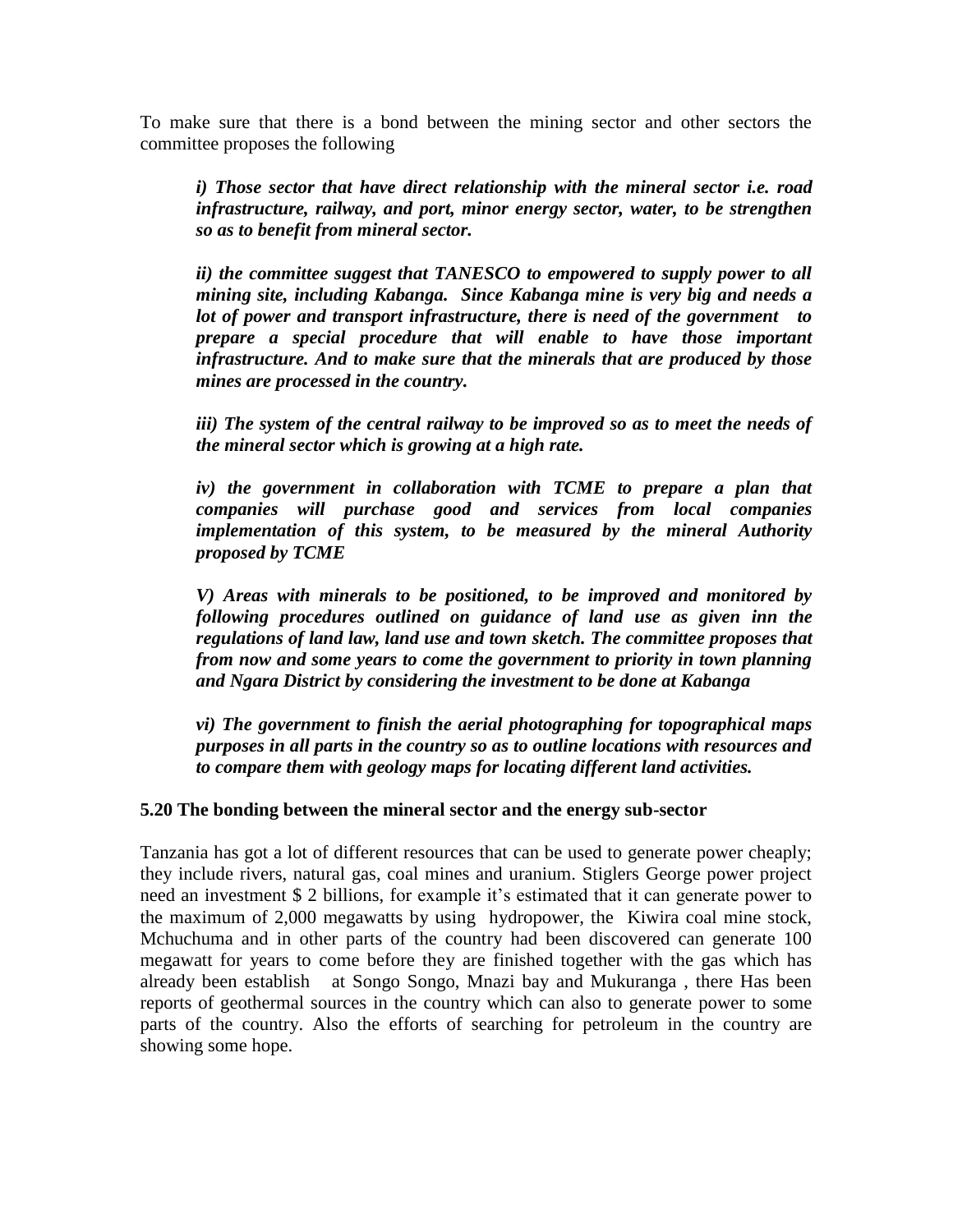The possibility of the country having a cheap energy gives opportunity to bonding bond production sectors. The committee has already explained the important of energy infrastructure to be extended to all mining site available. According to the committee suggestion high needs of power to mining companies, this assures market to the power that will be generated in this power generation stations.

The committee has suggestion that the important of boding this sector is broad including the following;-

a) To minimize the production cost, especial those mining companies with a lot of expensive in energy consumption like Kabanga Nickel. In managing this, the committee had complains from mine owners that due to lack of efficient power the companies need more attractions to make their project lives.

b) To launch smelting process in the country that needs a lot of power so as to improve the standard of those mines as elaborated on the mineral policy of 1997

c) to improve TANESCO income such that it can run its duty by supplying power to its small customers in both town and in villages, for example investment for supplying power to mining sites that supply power to the mining surrounding .

d) to minimize energy cost to some producers in the economy especially in industries that will be an attraction to investors in industries.

e) to use mineral sector as minimum based load required to power generation for export market by considering the geographical and its participation in zonal economical groups. Tanzania to take this opportunity to generate power for supply to SADC and EAC countries thus improving its income

f) In order to accomplish this, the committee recommends that a national strategy for the energy sub-sector be designed. This will not only be good for business in that sub-sector, but will also contribute to other sector of the economy.

## **Recommendation**

So as to bond the mineral sector with the energy sub-sector, the committee proposes the following

*i) The government to empower TANESCO to be able to supply energy to supply power to mining site by also involving those companies so as to contribute on that construction and to refund those expenses according to the usage of that power. The government to empower TANESCO to invest even if is through government security or mineral development fund proposed to be launched*

*ii) TANESCO to be given this opportunity of using this market for the benefit of small energy sector overall*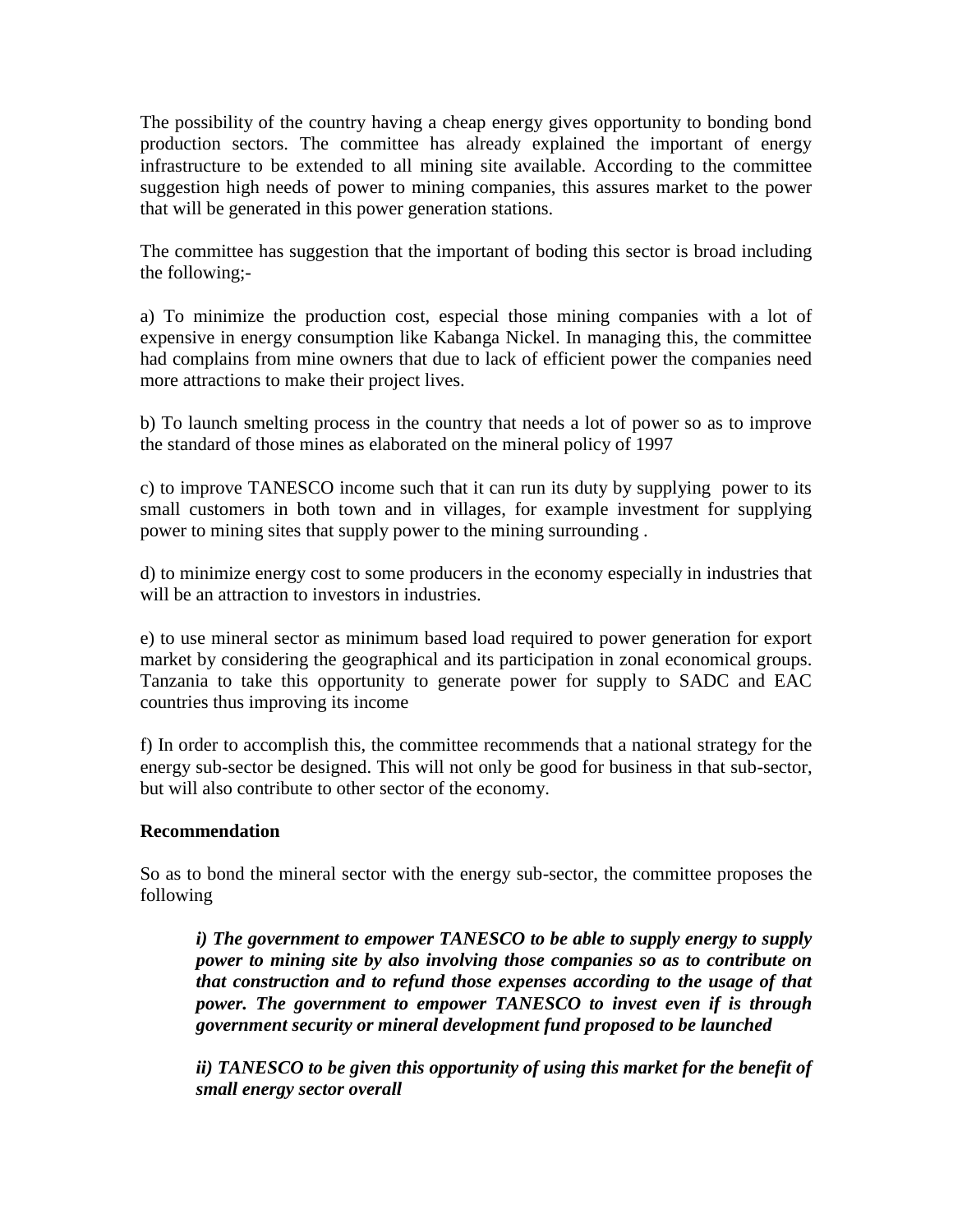*iii) Cheap power sources, i.e. Stieglers' George, Kiwira, Mchuchuma, and Ruhudji to be improved under TANESCO management so as its use to consider development of other sectors, including the mineral sector* 

#### **CHAPTER SIX**

#### **5. CONCLUSION**

We the committee delegates and our government, are giving a hand of thanks to you His, Excellence Jakaya Mrisho Kikwete, for giving as this opportunity to learn, understand, discuss and finally proposing, which we believe will improve this sector

Structurally, research duties, mining, refinery, smelting and trading of minerals are complex to understand. Most countries with minerals continue to strengthen this sector so as to benefit in feature. The interference of duties in this sector normally creates misunderstandings from the country with resources with experienced companies" capital and owns mineral markets. In the country there have raised misunderstanding between the government, mining companies, small scale miners and the society around the mining sites.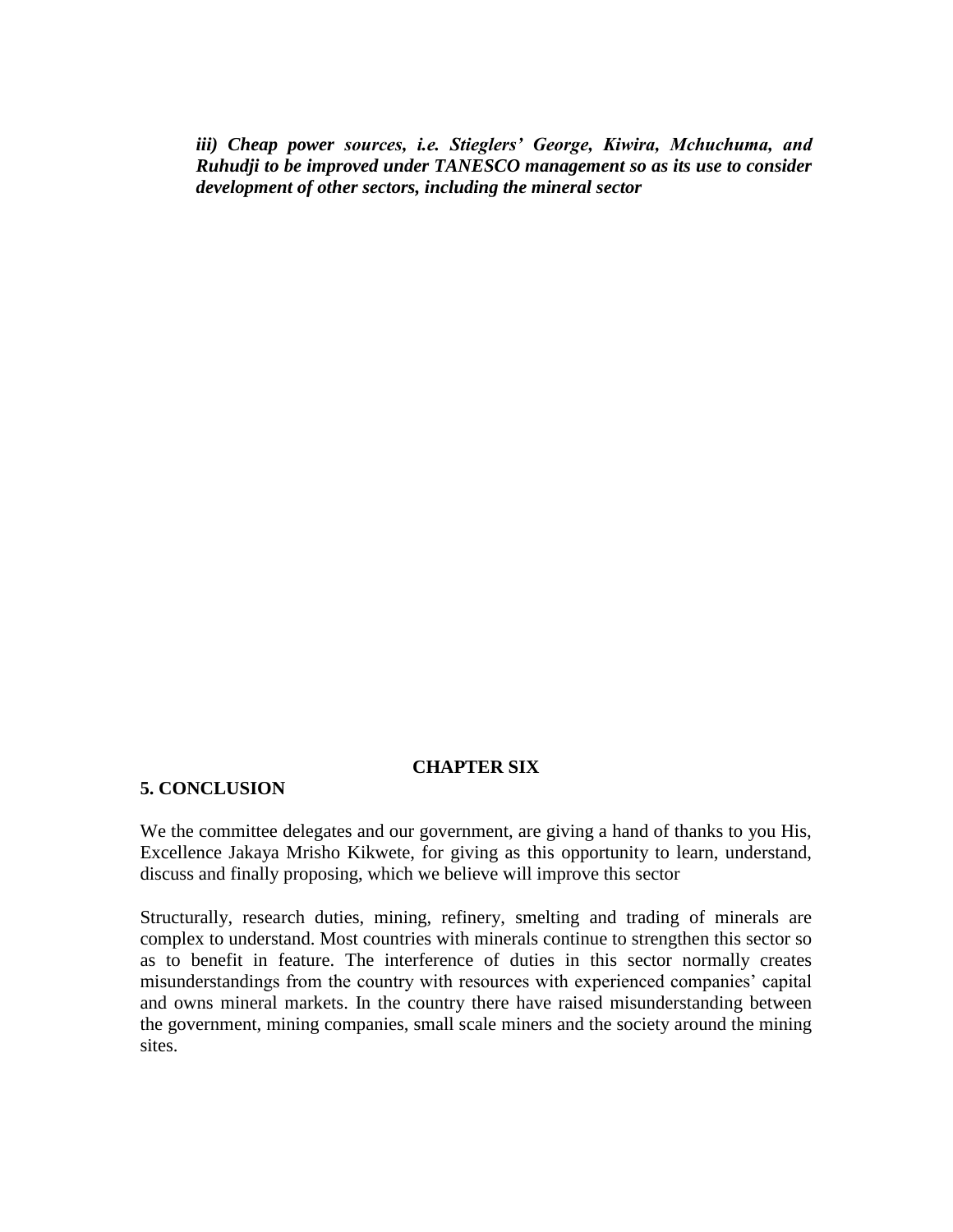Due to its benefits, mining activities have its unique attractions international even to those countries that do not produce minerals. Also international organisations have seems to be attracted by mineral activities. The committee has discovered that government that this mineral companies and organisation come from have been insisting in policy making, law and procedures to monitor mineral sector

After suggestions and Recommendations that have been given by the committee in this report, the committee concludes by saying that

i) Tanzania has been blessed with minerals of different kinds. The already developed treasure does not exceed 10% of the treasure which is there, for that reason this sector is very important in the economy growth of the country and is suppose to be given the first priority by the government. In the current situation mining activities has widen and its contributions in the economy has also been widening at a very low rate in a period of ten years.

With good intention, the government entered into contract with foreign mining companies after advertising its different attractions, it's obvious that the current procedures, in good intention does not sustain. Both sides of the contracts are not satisfied with the real situation, the society that leaves around the mining sites and the public in general, are bitter with how this resources is being used which they believe it"s for the foreigner benefits. For that reason the law, contracts and procedures of management of mineral activities there after have to differ with the current ones. However new investors to be channeled in the new formation, however the government is advised to make dialogues with the current companies so to rectify the problems which are there, by agreements on contracts which are being followed.

The committee would like to be recognized that the special formation that was placed on top of tax formation in attracting investors is not correct. Other attraction like democracy and political stability good governance and law, peace and good security are supposed to be considered. On top of all this it's the committee suggestion that the big attraction here is availability of mineral in the country.

2) The big treasure of minerals is beneath the earth, and is located very deep which are extracted using machines which are very expensive to mine, refine and smelt and by also using expensive technology. Investor's in this sector are companies that are financial stable, advanced in technology and internationally experienced. These companies are the ones controlling the whole system of minerals and the international market currently this kinds of companies are foreign companies to 100% apart from companies like Williamson Diamond Limited where the Government of Tanzania owns 25% of the shares. This structure of foreign ownership is ok to the government.

There are some few companies owned by Tanzanians which are carrying mining at a medium level which are mostly found in mining of diamond and tanzanite. Others are in gold mining; all these are weakened by Lack of materials, technology and capital.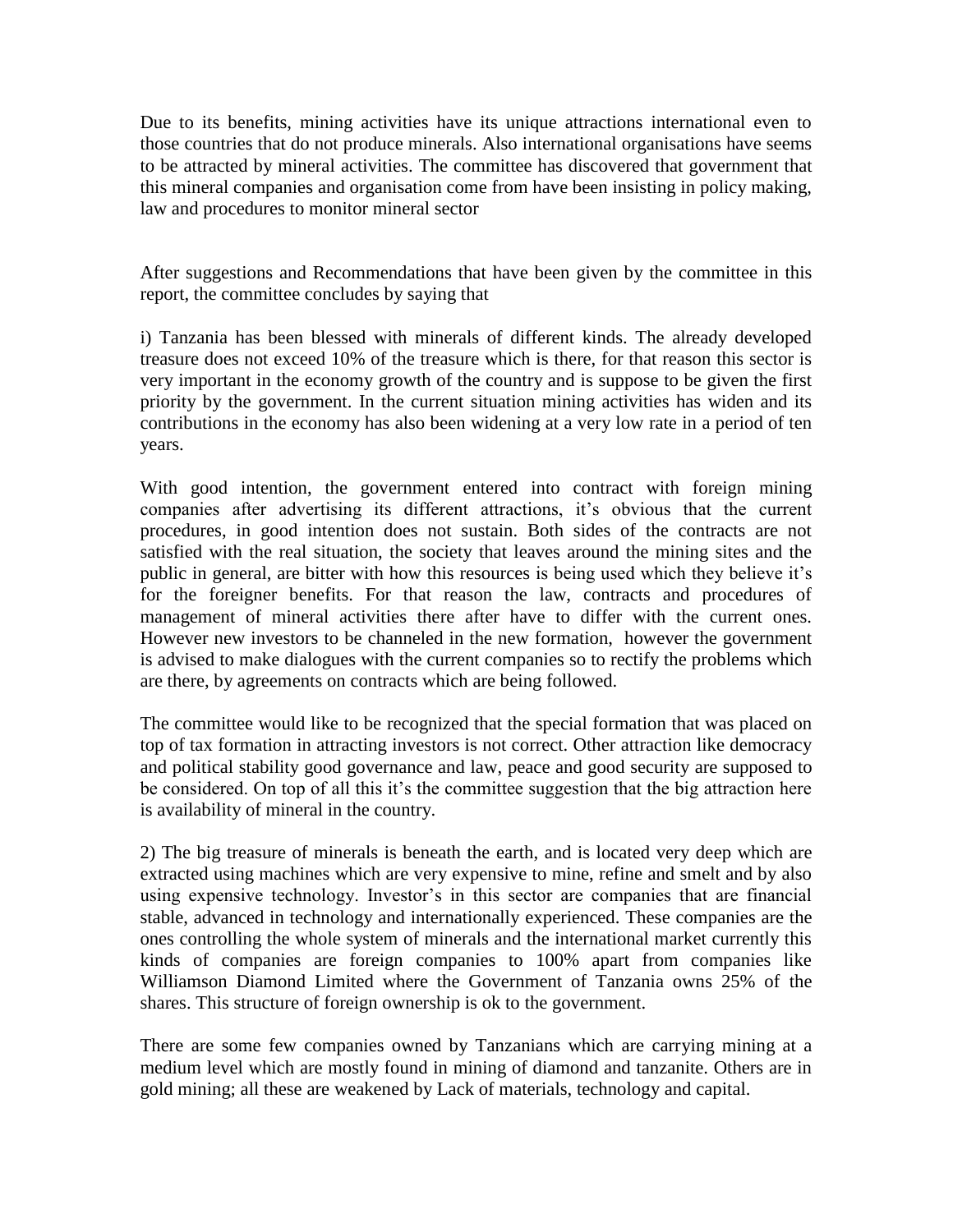Under the medium investors, there are small miners who are scattered all over the mining areas. For the government to benefit from this, the committee insist of the important of doing the following;-

a) Enough involvement of Tanzanians in share ownership of the large mining companies. Because private sectors in Tanzania has no powers in participation of ownership of large mining, the government, through STAMICO, to enter into partnership with this foreign companies so as to make sure that the country participates in all mining activities and its trade at that high level. So as know all parts of the mining and trading, STAMICO to build a Mining Industry Development Centre

b) All big mining activities and medium mining companies of other minerals to be owned at 100% or not less than 50% by Tanzanians for empower reasons. The government should establish a special department in the Tanzania Investment Bank for the development of the mining sector. Due to this the government will be forced to empower TIB for that mandate.

c) All small scale mines to be owned and managed by Tanzanians, so as to empower this kind of entrepreneurs, the government to create an environment that will contribute in growth of micro finance activities, with good intention of promoting small miners, the government to motivate relationship between the large minerals companies and small scale miners.

3) the mineral sector to offer the required benefits to the society only when it start broad mining, for the begin the government to make sure all mining locations are supplied with infrastructure, energy, road and water by considering the important of this sector in economy growth. This infrastructure to be given priority and to be carried by the government instead of leaving it to those mining companies , also the government to speed up the renovation of Tanga, Dar es salaam and Mtwara ports and railways.

The committee also understands the construction of the above mentioned infrastructure is expensive and they are over government ability but if the government shown interest this money will be acquired, currently our country is convincing to international level for connecting different institutions that will be attracted to invest in the infrastructure. Whenever the government has no capacity to this alone, it should partner with the private sector or the mine owner under special agreements.

Due to lack of an economy that can currently enable the government fro producing material used in mining there is a need of collaborating with private sector in importing of this material , how ever time have reached to build townships with efficient infrastructure . This can also included in building of residence to evacuating people for mining activities

4) to make sure that investing in natural resources is over, is done openly the committee has learned on international procedure which was launched recently for that reason,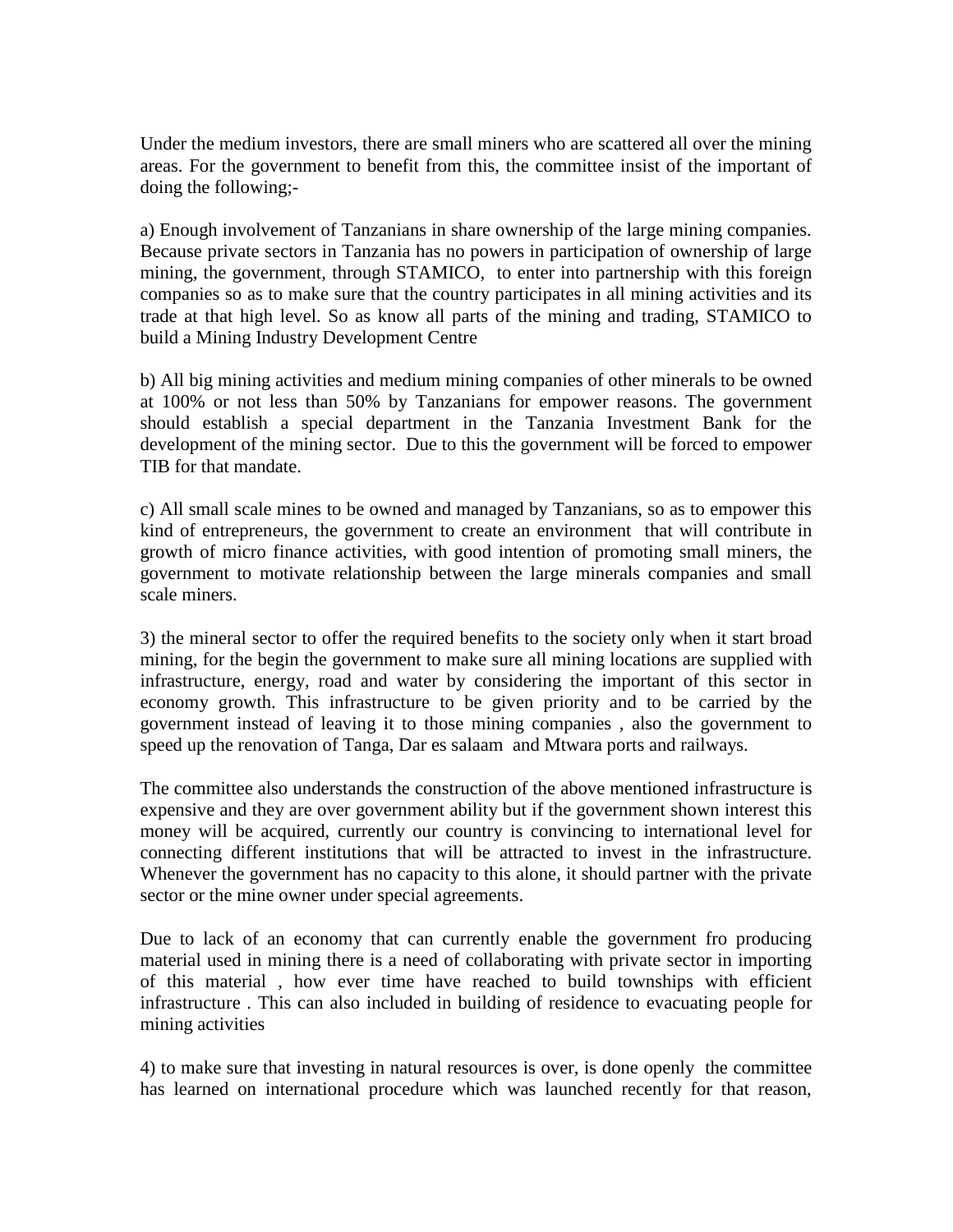Extractive Industry Transparency Initiative (EITI) has already attracted membership to some countries, like Ghana and Nigeria and other big mining companies. Almost all mining companies in the country are about to review this procedure. The committee advises the government to think of joining this body.

5) in this work of look into misunderstanding and problems in the mineral sector, the committee has revealed the importance of weight of the expectation from the society. In most case the committee was told that the society has placed their belief in President Jakaya Kikwete and this committee. Their expectations are very high the committee will give out Recommendations that will abolish all the misunderstanding and there after there will be no need of another committee, investors also have the same expectations.

All committee Recommendations have aimed to help the government to create an environment that will offer equal rights to all side involved in mining.

The committee recommends that the government should take quick action on what will be agreed. However, as it will be possible, this report and the government judgment, both, to be made public for the public to know what is going on.

6) Quick wins areas include the following that need to be prioritized include the following:

*a) the issue of leaving condition of those who were seriously affected by mining activities especially when the large mining investor come is supposed to be taken care of quickly, lack of being paid the correct compensation, allocation to new settlement and un conducive neighboring have lead to misunderstanding which have caused tension and insecurity in mining site. The committee believes that the respect of government, this people believes on their government will return if this problem will be solved. The only way to retaining peace and security in mining site is cater for this people as early as possible as proposed by the committee. Otherwise the committee believes there can be human violation in sometime to come, since this people believe that these minerals can play a big role in changing their life.*

*b) Claims of Buhemba and Kiwira mine workers to be urgently paid. This is because Buhemba mine have stopped its activities very urgently without consider those workers. Also the Kiwira coal mine was privatized in the year 2005 but even to date some workers have not been paid their dividend.*

*c) To change the basis of charging of returns instead of charging in net back value, to be charged in gross value and to increase standard from 5% to 7% and from 3% to 5% in metal mines that include gold. If this new rates were to used in the year 2007 the government would have collected returns of \$ 46.7ml instead of \$ 28.12ml which was expected to be collected in that year over the sales of Diamond and gold which were \$ 917.78 ml*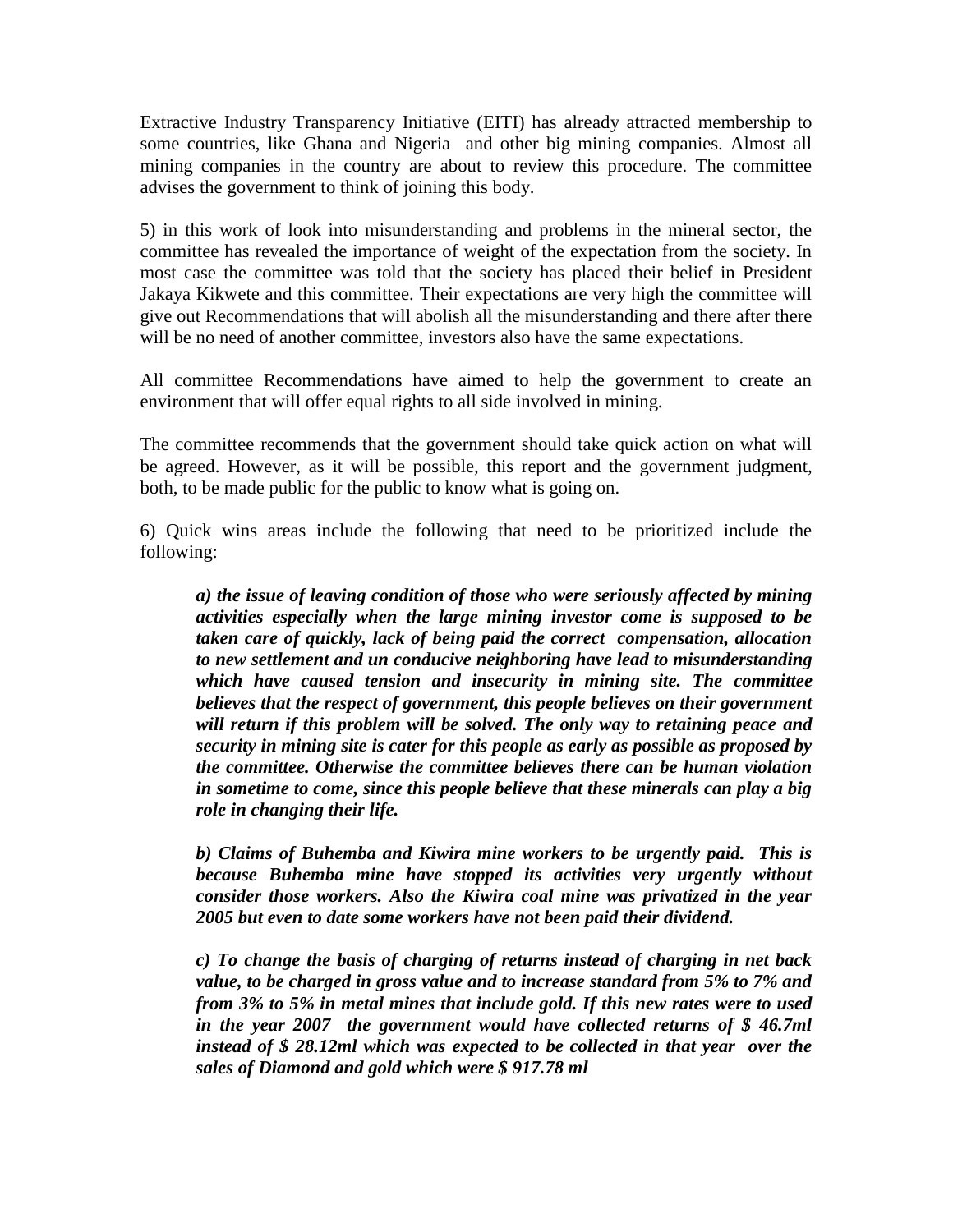*d) Division of returns under valuing procedure as this proposed in this report. This procedure will lead to the society to see the importance of the mine site around them and thus minimize complains which are there*

*e) To abolish the free fuel levy that exceeds \$ 200, 000 which is given under government notice no.99 of 15 October 2005. due to this relief will increase government income, for example, if that relief was not there the government would have collected income that exceed Tsh. 32.7 billions in the financial year 2007/08*

*f) Excise duty relief in fuel to companies producing minerals, gold and with MDAs. Due to this relief not increasing any income to the government, for example in the financial year 2007/08 it is estimated that the government will miss an amount of Tsh. 59.0 billions due to this relief*

#### **Strategies for implementation of the recommendations in this report**

Since the implementation of these Recommendations will comprise of different Ministries and institutions, the committee then recommends that a task force should be formed that will manage the implementation. As seen in this report the recommendation consist of different sectors including human resource, railways, roads, energy, water, tax systems, legal system, mineral and land , it will be feasible if the all the delegates of this body come from the ministry and institutions that monitor this activities. It will be very pleasant if this group would be led by a high ranking officer from the President or Prime Minister Office.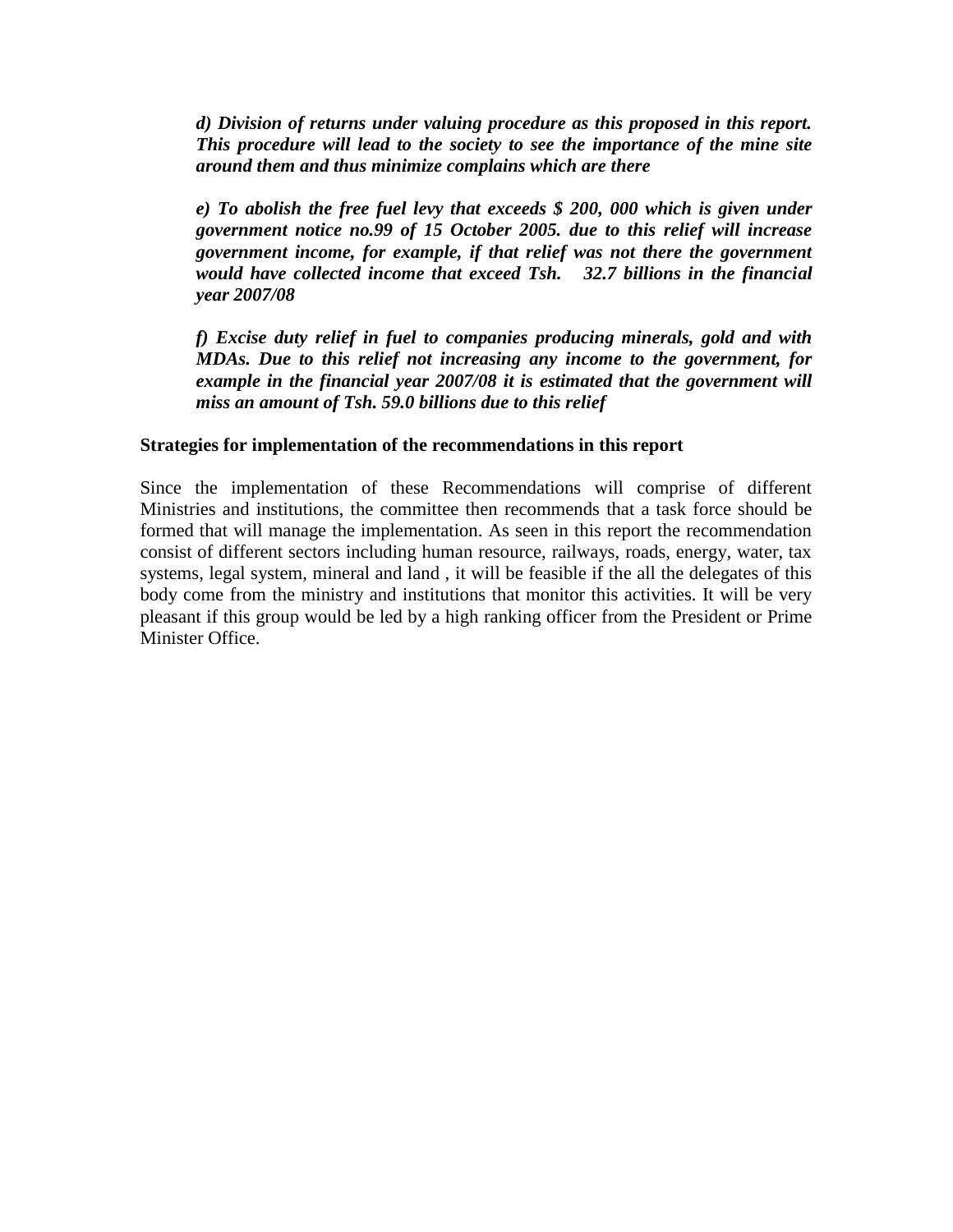#### **REFERENCES**

#### **A: POLICIES, LAWS AND DIFFERENT REGULATIONS**

Mining Policy of 1997 National Land Policy of 1995 Investment Policy, 1996 The Draft Tanzania Mining Policy, 2007 The Mining Act, Cap 123 The Environmental Management Act, Cap 220 the road and fuel Tolls Act, Cap 220 The Value Added Tax Act, Cap 148 The Stamp Duty Act, Cap 189 The Income Tax Act, Cap 332 The Tanzania Investment Act, Cap. 38 The Financial Laws (miscellaneous Amendments Act, 1997) The foreign exchange Act, Cap 271 Cap 271 The Land Act, Cap 133 The Local Government Financial Act, Cap 290 The Financial Act, 2002 The Executive Agency Act, Cap 245 The Custom Management and Tariff Act, Cap 403 The Wildlife Conservation Act, Cap 283

The Village Land Act, Cap 114.

The Immigration Act, Cap 54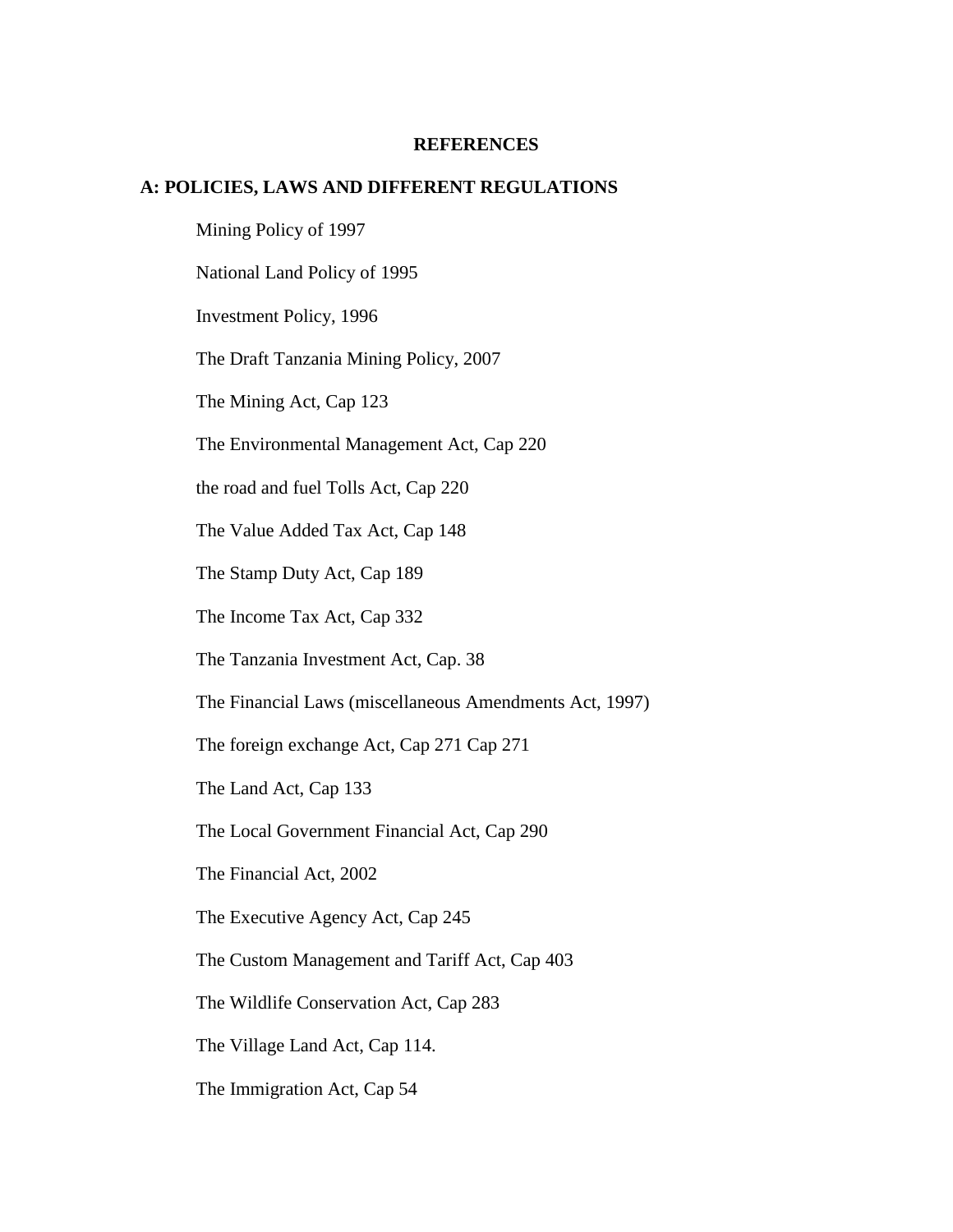Employment and Labour Relation Act, Cap 366.

The Forest Act, Cap 323

The Mining Regulations

Environmental Impact Assessment and Audit Regulation, 2005

The Land (Assessment of Value of land for Compensation) Regulations, 2001

Government notice no. 480 of 25 October 2002

Government notice no. 22 of 22 February 1999

Government notice no. 78 of 4 may 2001

Government notice no. 418 of 9 December 2005

## **B. DIFFERENT CONTRACTS**

1. Gold Mine Development Agreement Between the Government of the United Republic of Tanzania and Africa Mashariki Gold Mines Limited of June 1999 as amended in February 2007; Nyamongo, Tarime District.

2. Gold Mine Development Agreement Between the Government of the United Republic of Tanzania and Bulyanhulu Gold Mines Limited of 1996 as amended in 1999 and 2007; Kakola Kahama District

3. Gold Mine Development Agreement Between the Government of the United Republic of Tanzania and Resolute (T) Limited and Somax Resources and Mabangu Mining Ltd of June 1997; Lusu, Nzega District

4. Gold Mine Development Agreement Between the Government of the United Republic and Pangea Minerals Limited of February 2007; Buzwagi, Kahama District

5. Gold Mine Development Agreement Between the Government of the United Republic of Tanzania and Somax Resources Ltd and Ashanti Goldfields Tanzania Ltd of June 1999; Geita

6. Gold Mine Development Agreement Between the Government of the United Republic of Tanzania and Pangea Minerals Ltd of December 2003; Tulawaka, Biharamulo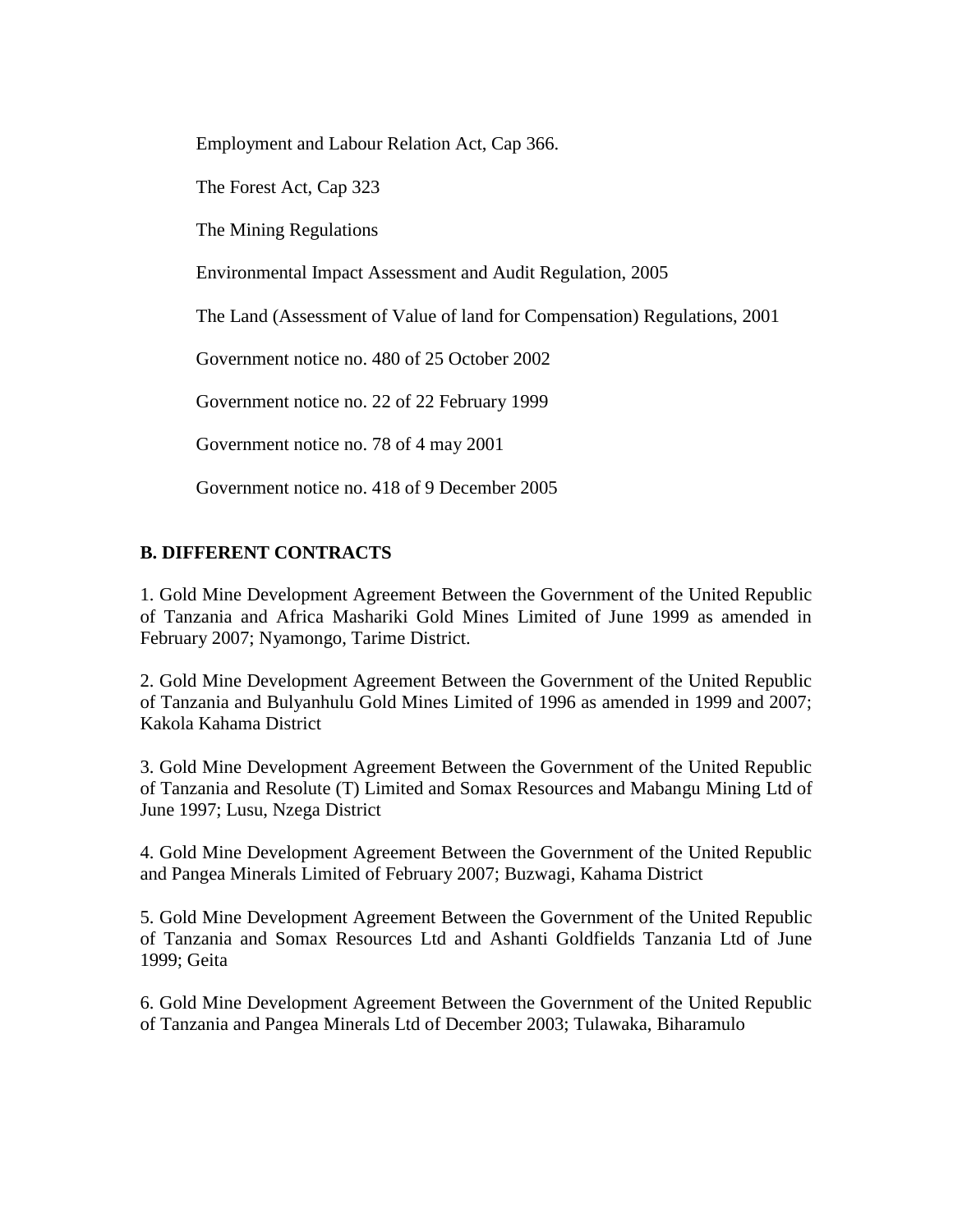7. Development Agreement Between the Government of the United Republic of Tanzania and Bulyanhulu Gold Mine Ltd, North Mara Gold Mine Ltd and Pangea Minerals Ltd of 2007 on payment of "ex-gratia" for contributing to the growth of the national economy.

8. Subscription and Joint Venture Agreement Between the Government of the United Republic of Tanzania and Kiwira Coal Mine and Tanpower Resources Company Ltd of June 2005; Kiwira, Tukuyu District

9. Sale of Shares Agreement Between the Government of the United Republic of Tanzania and Great Lakes Mining Corporation Ltd for the sale of majority Shares of Nyanza Salt Mines Ltd of February 1999

10. Sale of Shares Agreement between the Government of the United Republic of Tanzania and Indian Ocean Kaolin Ltd and Roarbat Damian for sale and purchase of 100 % of ordinary shares in Pugu Kaoline Mines Ltd of February 2006

11. Sales of Shares and shareholders" Agreement Between the Government of the United Republic of Tanzania and Wilcroft Company Ltd of October 1994; Mwandui, Kishapu **District** 

12. Sales of Assets Agreement Between the Government of the United Republic of Tanzania and State Mining Corporation (STAMCO) and Purebond Ltd and Coastal Saltworks Company Ltd of 1998

13. Shareholders" Agreement Between the Government of the United Republic of Tanzania Acting through the Ministry of Defence and Triennex (proprietary) Ltd of September 1997 for establishing of MEREMETA Company Ltd.

# **C: DIFFERENT DOCUMENTS**

1. Report of the Commission on for Finding Solutions for the Tanzanite Problems: Trade Marking; Settlement of other Problems and Implementation of the TUCSON Agreements - Robert Mboma, May 2002, Dar es Salaam

2. Report of the Mining Policy Review Committee – **Dr. Jonas P. Kipokola**, December, 2004, Dar es Salaam.

3. Report on The Review of the Mining Development Agreements and Fiscal Regime for the Mineral Sector –Laurent Masha , September 2006, Dar es salaam .

4. Report on the "Findings of the Gold Audit Programme and Proposed Action Plan" – **The Ministry of Energy and Minerals**, May 2007, Dar es Salaam.

5. A Report on GNT & TCME Consultations on the fiscal Regime of Mining Sector in Tanzania **Government Negotiation Team**, July 2006 , Dar es salaam.